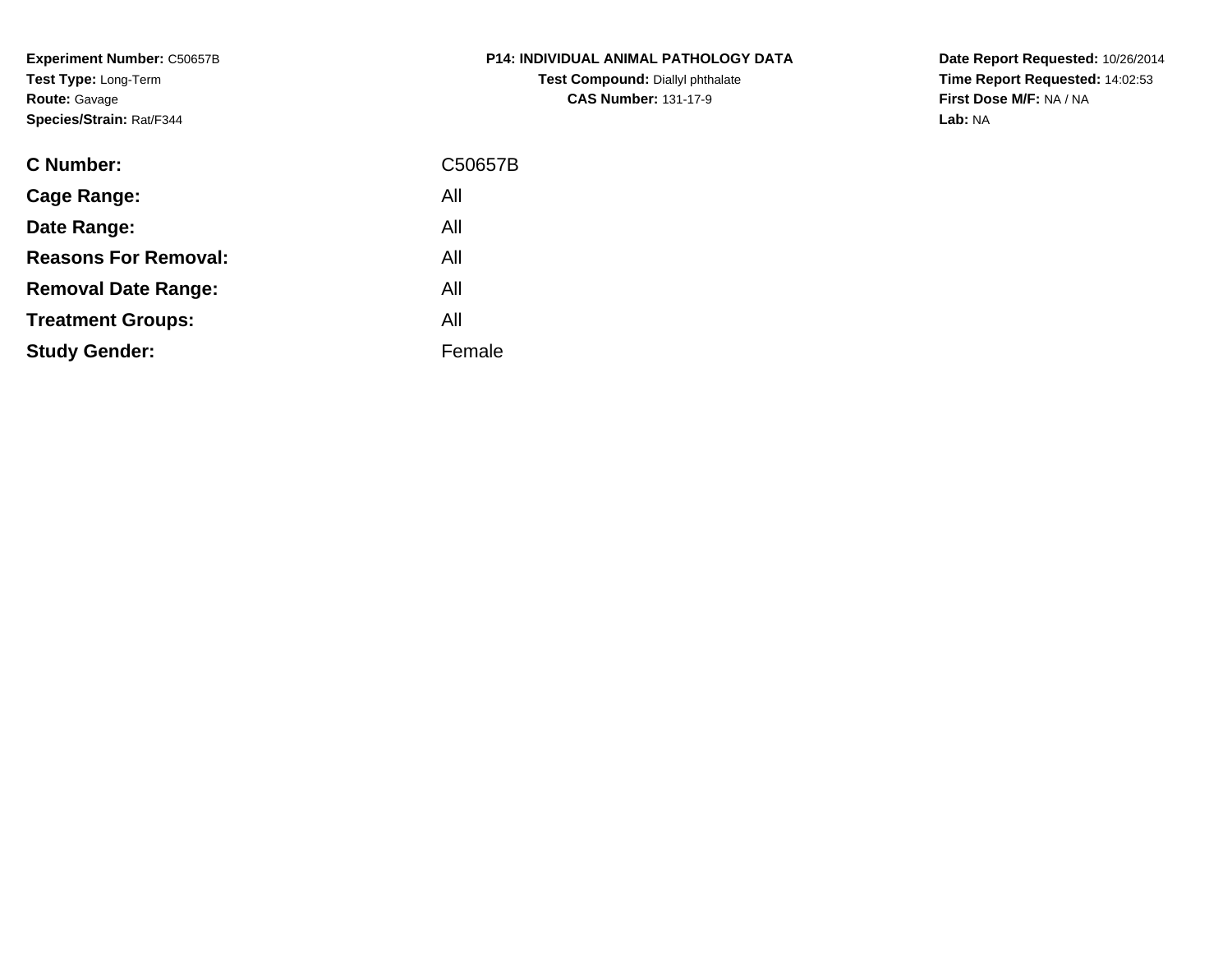**Test Type:** Long-Term**Route:** Gavage

**Species/Strain:** Rat/F344

## **P14: INDIVIDUAL ANIMAL PATHOLOGY DATA**

**Test Compound:** Diallyl phthalate**CAS Number:** 131-17-9

| <b>ANIMAL ID: 1_501</b> | <b>TRT#: 1</b>           | <b>SEX: Female</b>                    | DAY ON TEST: |
|-------------------------|--------------------------|---------------------------------------|--------------|
|                         | <b>DOSE: 100.0 MG/KG</b> | <b>DISP: Terminal Sacrifice</b>       | HISTO:       |
| <b>OBSERVATIONS</b>     |                          |                                       |              |
| Heart                   | Myocardium Nos           | <b>Fibrosis</b>                       |              |
| Kidney                  |                          | Hemorrhage                            |              |
| Liver                   | Periportal               | Fibrosis                              |              |
|                         | <b>Bile Duct</b>         | Hyperplasia, Nos                      |              |
|                         |                          | Inflammation, Multifocal              |              |
|                         | Periportal               | Pigmentation, Nos                     |              |
| Lung                    |                          | Inflammation, Granulomatous           |              |
| Lymph node              | Mediastinal Lymph Node   | Hemosiderosis                         |              |
|                         | Hepatic Lymph Node       | Histiocytosis                         |              |
| Pituitary gland         |                          | Adenoma, Nos                          |              |
| Thymus                  |                          | <b>Persistent Embryonic Structure</b> |              |
| Unspecified             | <b>Abdominal Cavity</b>  | Necrosis, Fat                         |              |
| PRIMARY CAUSE OF DEATH  |                          |                                       |              |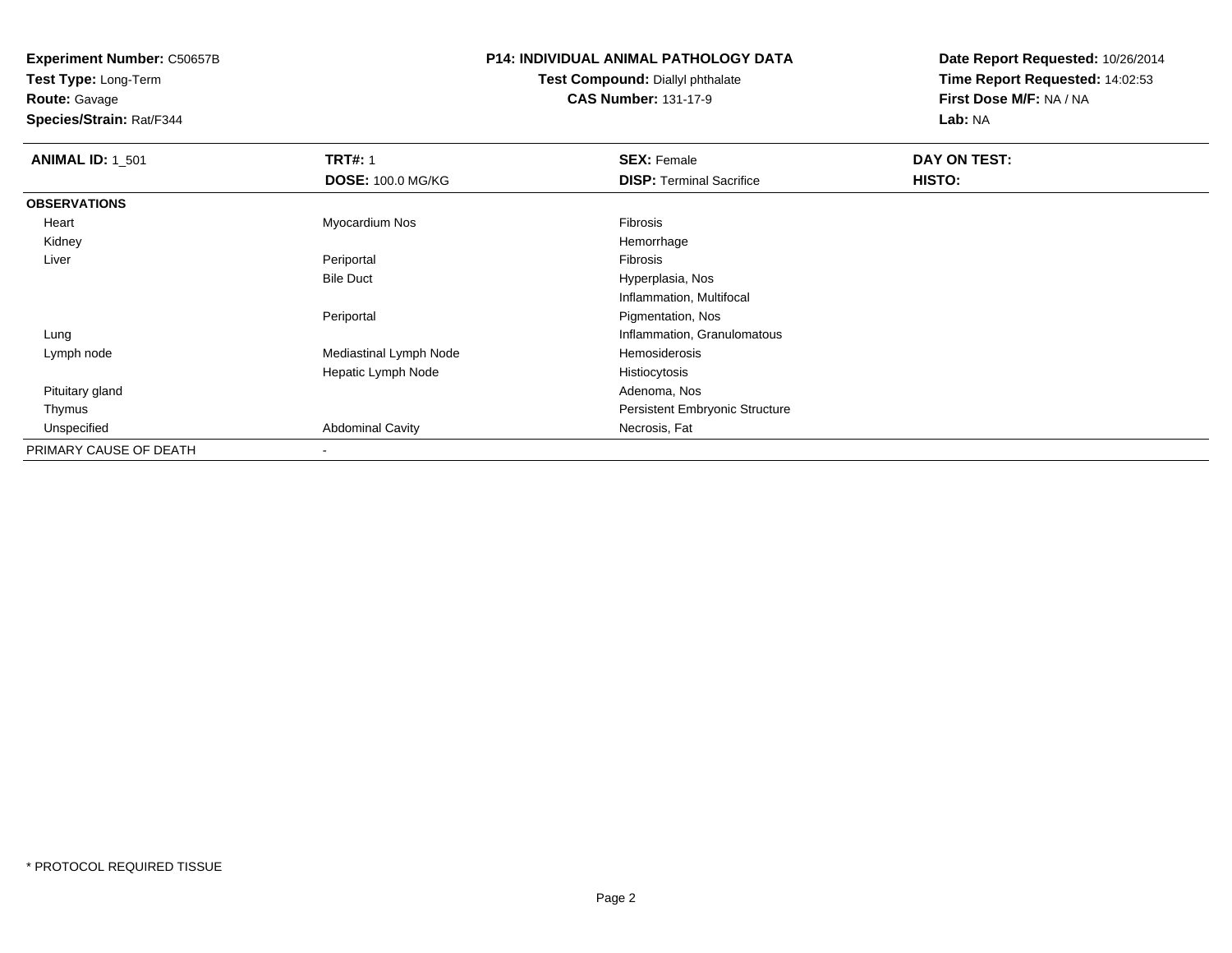**Test Type:** Long-Term**Route:** Gavage

**Species/Strain:** Rat/F344

## **P14: INDIVIDUAL ANIMAL PATHOLOGY DATA**

**Test Compound:** Diallyl phthalate**CAS Number:** 131-17-9

| <b>ANIMAL ID: 1_502</b> | <b>TRT#: 1</b>            | <b>SEX: Female</b>              | DAY ON TEST: |  |
|-------------------------|---------------------------|---------------------------------|--------------|--|
|                         | <b>DOSE: 100.0 MG/KG</b>  | <b>DISP: Terminal Sacrifice</b> | HISTO:       |  |
| <b>OBSERVATIONS</b>     |                           |                                 |              |  |
| Adrenal gland           |                           | Pheochromocytoma                |              |  |
| Bone                    | Sternum                   | Fibrosis, Myelo                 |              |  |
| Heart                   | Myocardium Nos            | Fibrosis                        |              |  |
| Kidney                  |                           | Nephropathy                     |              |  |
| Liver                   | <b>Bile Duct</b>          | Hyperplasia, Nos                |              |  |
|                         |                           | Inflammation, Multifocal        |              |  |
|                         | Periportal                | Pigmentation, Nos               |              |  |
| Mammary gland           |                           | Fibroadenoma                    |              |  |
| Pancreas                | Acinus                    | Atrophy, Nos                    |              |  |
| Pituitary gland         | <b>Anterior Pituitary</b> | Angiectasis                     |              |  |
| Unspecified             | Multiple Organs Nos       | Leukemia, Mononuclear Cell      |              |  |
| PRIMARY CAUSE OF DEATH  | ۰                         |                                 |              |  |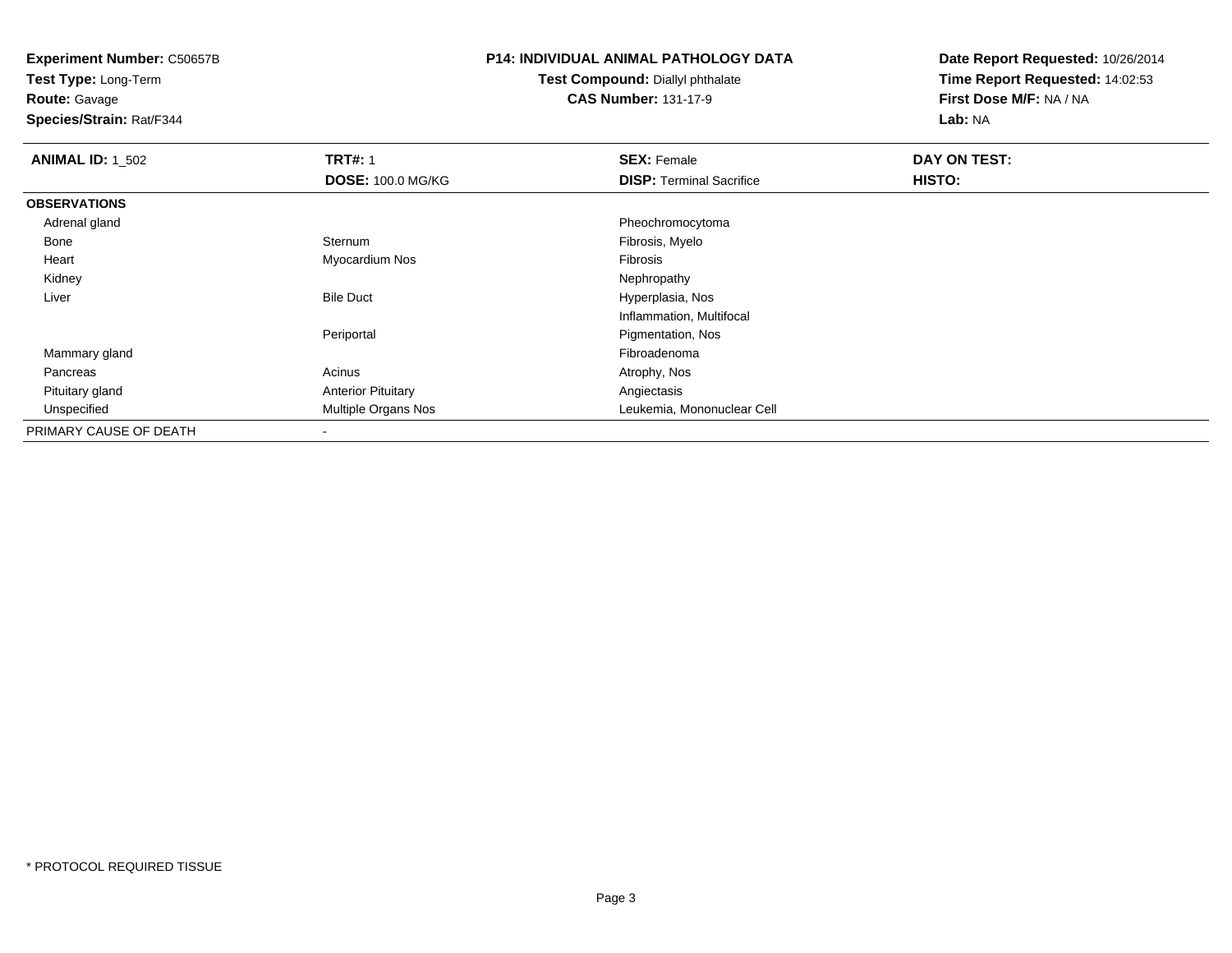| <b>Experiment Number: C50657B</b><br>Test Type: Long-Term<br><b>Route:</b> Gavage<br>Species/Strain: Rat/F344 |                           | <b>P14: INDIVIDUAL ANIMAL PATHOLOGY DATA</b><br>Test Compound: Diallyl phthalate<br><b>CAS Number: 131-17-9</b> | Date Report Requested: 10/26/2014<br>Time Report Requested: 14:02:53<br>First Dose M/F: NA / NA<br>Lab: NA |
|---------------------------------------------------------------------------------------------------------------|---------------------------|-----------------------------------------------------------------------------------------------------------------|------------------------------------------------------------------------------------------------------------|
| <b>ANIMAL ID: 1 503</b>                                                                                       | <b>TRT#: 1</b>            | <b>SEX: Female</b>                                                                                              | DAY ON TEST:                                                                                               |
|                                                                                                               | <b>DOSE: 100.0 MG/KG</b>  | <b>DISP:</b> Terminal Sacrifice                                                                                 | <b>HISTO:</b>                                                                                              |
| <b>OBSERVATIONS</b>                                                                                           |                           |                                                                                                                 |                                                                                                            |
| Heart                                                                                                         | Myocardium Nos            | <b>Fibrosis</b>                                                                                                 |                                                                                                            |
| Liver                                                                                                         | Periportal                | <b>Fibrosis</b>                                                                                                 |                                                                                                            |
|                                                                                                               | <b>Bile Duct</b>          | Hyperplasia, Nos                                                                                                |                                                                                                            |
|                                                                                                               | Periportal                | Pigmentation, Nos                                                                                               |                                                                                                            |
| Lung                                                                                                          | Alveoli                   | Histiocytosis                                                                                                   |                                                                                                            |
| Pituitary gland                                                                                               | <b>Anterior Pituitary</b> | Cyst, Hemorrhagic                                                                                               |                                                                                                            |
| Thymus                                                                                                        |                           | Persistent Embryonic Structure                                                                                  |                                                                                                            |
| Unspecified                                                                                                   | Multiple Organs Nos       | Leukemia, Mononuclear Cell                                                                                      |                                                                                                            |
| PRIMARY CAUSE OF DEATH                                                                                        |                           |                                                                                                                 |                                                                                                            |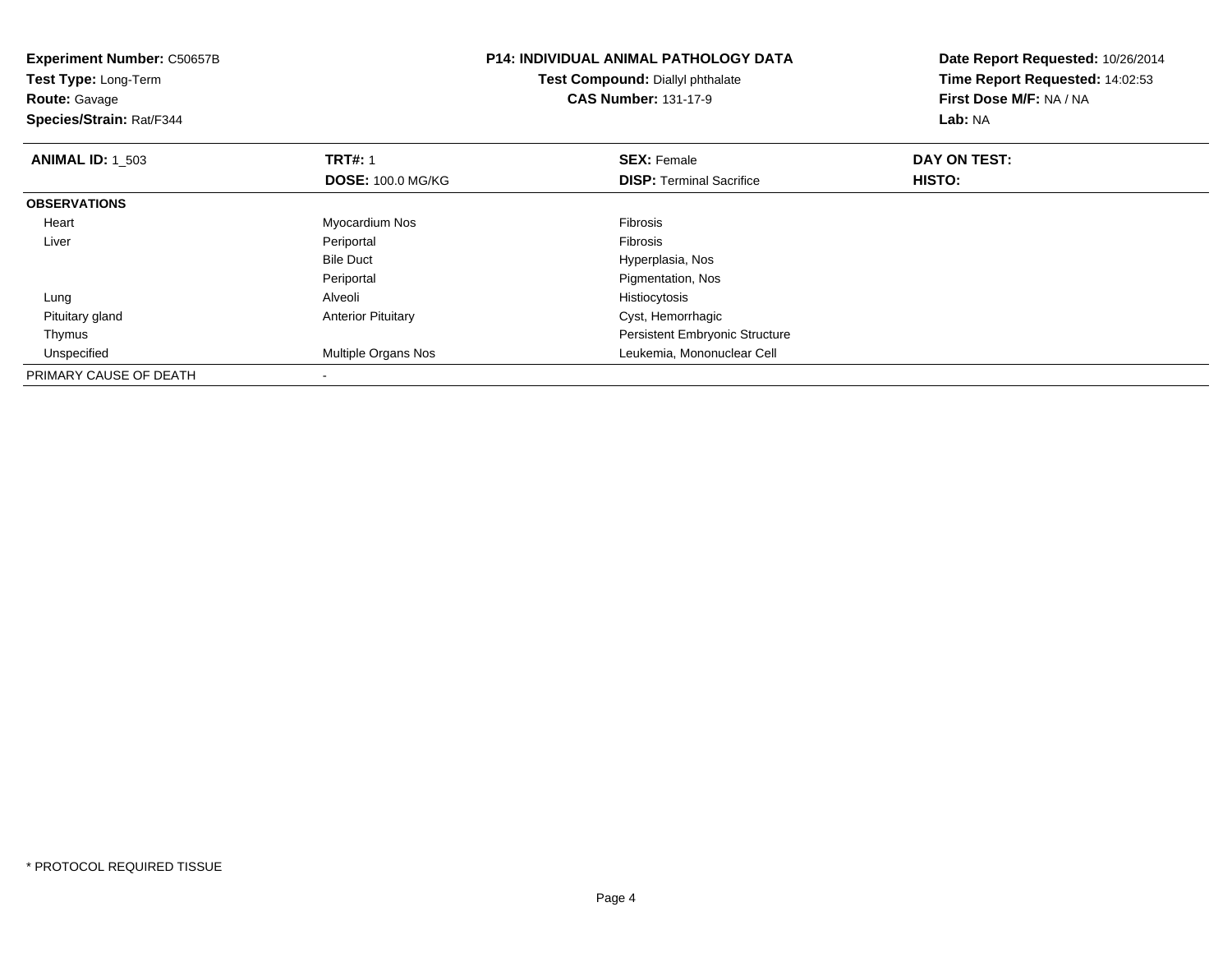| <b>Experiment Number: C50657B</b><br>Test Type: Long-Term<br><b>Route: Gavage</b><br>Species/Strain: Rat/F344 |                          | <b>P14: INDIVIDUAL ANIMAL PATHOLOGY DATA</b><br>Test Compound: Diallyl phthalate<br><b>CAS Number: 131-17-9</b> | Date Report Requested: 10/26/2014<br>Time Report Requested: 14:02:53<br>First Dose M/F: NA / NA<br>Lab: NA |
|---------------------------------------------------------------------------------------------------------------|--------------------------|-----------------------------------------------------------------------------------------------------------------|------------------------------------------------------------------------------------------------------------|
| <b>ANIMAL ID: 1 504</b>                                                                                       | <b>TRT#: 1</b>           | <b>SEX: Female</b>                                                                                              | DAY ON TEST:                                                                                               |
|                                                                                                               | <b>DOSE: 100.0 MG/KG</b> | <b>DISP: Natural Death</b>                                                                                      | <b>HISTO:</b>                                                                                              |
| <b>OBSERVATIONS</b>                                                                                           |                          |                                                                                                                 |                                                                                                            |
| Eye                                                                                                           |                          | Cataract                                                                                                        |                                                                                                            |
| Heart                                                                                                         | Myocardium Nos           | <b>Fibrosis</b>                                                                                                 |                                                                                                            |
| Liver                                                                                                         | <b>Bile Duct</b>         | Hyperplasia, Nos                                                                                                |                                                                                                            |
|                                                                                                               | Periportal               | Pigmentation, Nos                                                                                               |                                                                                                            |
| Ovary                                                                                                         |                          | Cyst, Parovarian                                                                                                |                                                                                                            |
| PRIMARY CAUSE OF DEATH                                                                                        |                          |                                                                                                                 |                                                                                                            |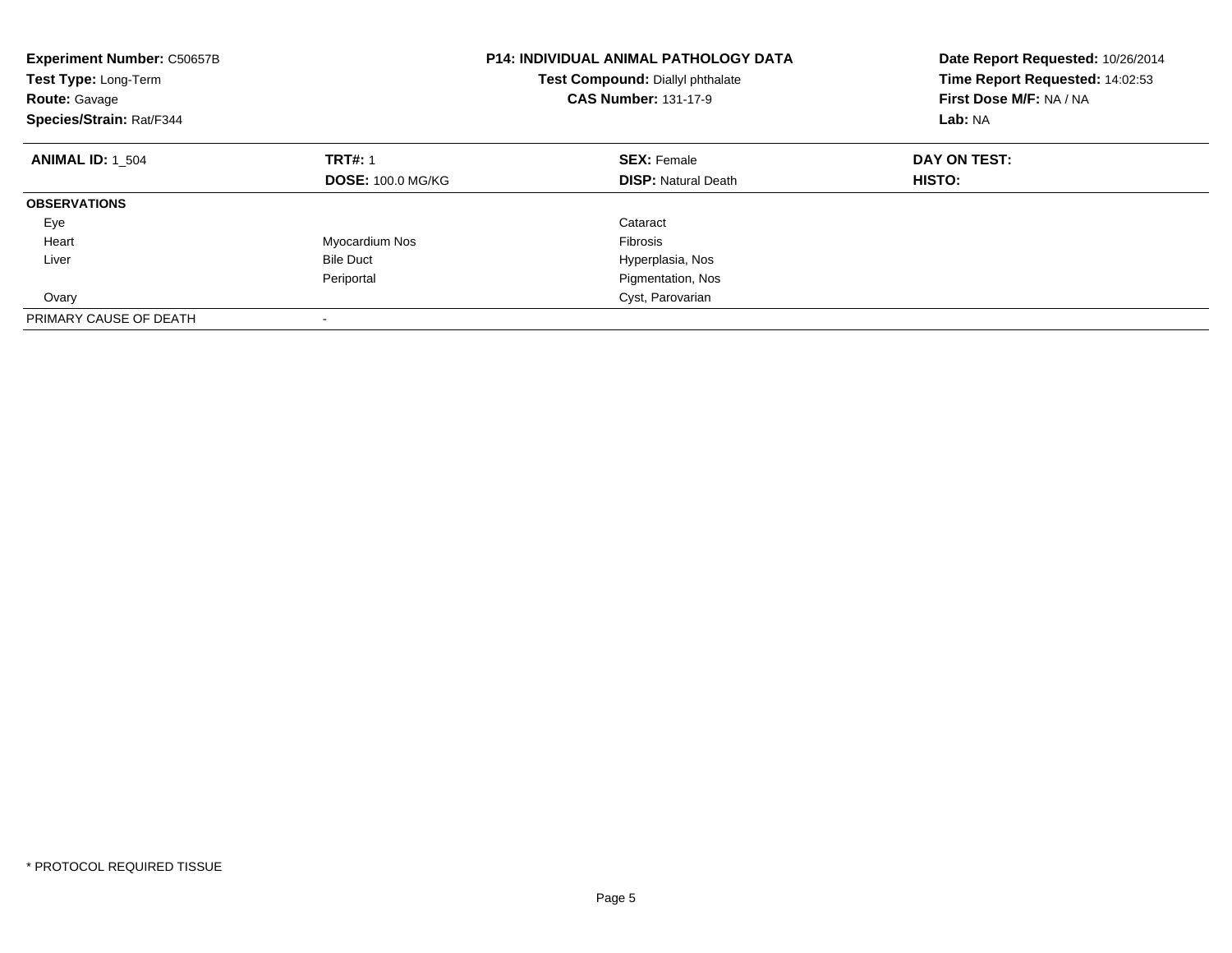**Test Type:** Long-Term

**Route:** Gavage

**Species/Strain:** Rat/F344

## **P14: INDIVIDUAL ANIMAL PATHOLOGY DATA**

**Test Compound:** Diallyl phthalate**CAS Number:** 131-17-9

| <b>ANIMAL ID: 1_505</b> | <b>TRT#: 1</b>           | <b>SEX: Female</b>               | DAY ON TEST: |  |
|-------------------------|--------------------------|----------------------------------|--------------|--|
|                         | <b>DOSE: 100.0 MG/KG</b> | <b>DISP:</b> Terminal Sacrifice  | HISTO:       |  |
| <b>OBSERVATIONS</b>     |                          |                                  |              |  |
| Kidney                  |                          | Hemorrhage                       |              |  |
|                         |                          | Nephropathy                      |              |  |
| Liver                   | Periportal               | Fibrosis                         |              |  |
|                         | <b>Bile Duct</b>         | Hyperplasia, Nos                 |              |  |
|                         | Periportal               | Pigmentation, Nos                |              |  |
| Lung                    | Alveoli                  | Histiocytosis                    |              |  |
| Mammary gland           |                          | Cystadenoma, Nos                 |              |  |
| Pituitary gland         |                          | Adenoma, Nos                     |              |  |
| Thyroid                 |                          | Hyperplasia, C Cell              |              |  |
| Unspecified             | Multiple Organs Nos      | Leukemia, Mononuclear Cell       |              |  |
| Uterus                  |                          | <b>Endometrial Stromal Polyp</b> |              |  |
| PRIMARY CAUSE OF DEATH  | $\blacksquare$           |                                  |              |  |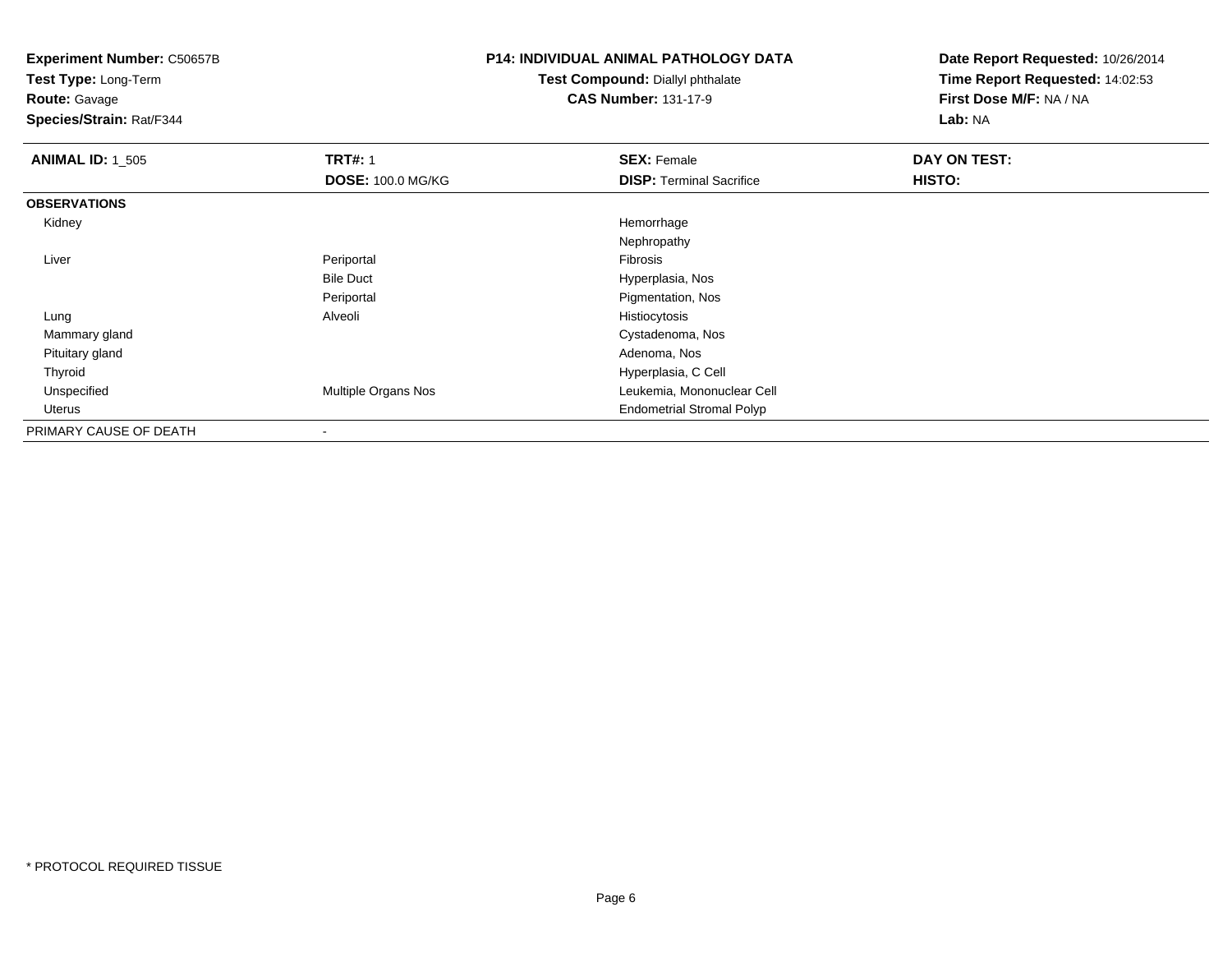| <b>Experiment Number: C50657B</b><br>Test Type: Long-Term<br><b>Route: Gavage</b><br>Species/Strain: Rat/F344 |                                            | <b>P14: INDIVIDUAL ANIMAL PATHOLOGY DATA</b><br>Test Compound: Diallyl phthalate<br><b>CAS Number: 131-17-9</b> | Date Report Requested: 10/26/2014<br>Time Report Requested: 14:02:53<br>First Dose M/F: NA / NA<br>Lab: NA |
|---------------------------------------------------------------------------------------------------------------|--------------------------------------------|-----------------------------------------------------------------------------------------------------------------|------------------------------------------------------------------------------------------------------------|
| <b>ANIMAL ID: 1 506</b>                                                                                       | <b>TRT#: 1</b><br><b>DOSE: 100.0 MG/KG</b> | <b>SEX: Female</b><br><b>DISP:</b> Terminal Sacrifice                                                           | DAY ON TEST:<br><b>HISTO:</b>                                                                              |
| <b>OBSERVATIONS</b>                                                                                           |                                            |                                                                                                                 |                                                                                                            |
| Heart                                                                                                         | Myocardium Nos                             | Fibrosis                                                                                                        |                                                                                                            |
| Liver                                                                                                         | <b>Bile Duct</b>                           | Hyperplasia, Nos                                                                                                |                                                                                                            |
|                                                                                                               | Periportal                                 | Pigmentation, Nos                                                                                               |                                                                                                            |
| Thyroid                                                                                                       |                                            | C-Cell Adenoma                                                                                                  |                                                                                                            |
| PRIMARY CAUSE OF DEATH                                                                                        |                                            |                                                                                                                 |                                                                                                            |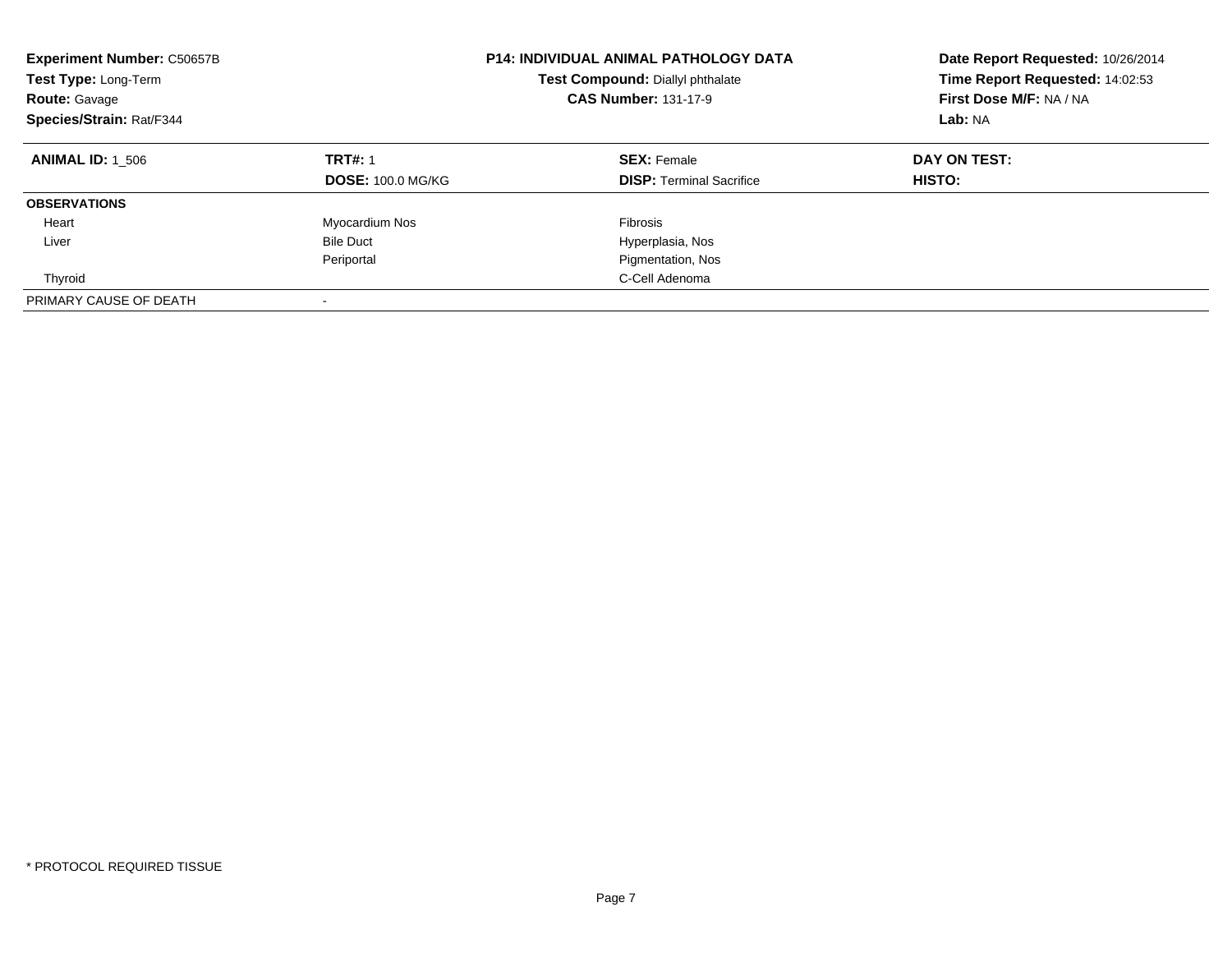**Test Type:** Long-Term

**Route:** Gavage

**Species/Strain:** Rat/F344

### **P14: INDIVIDUAL ANIMAL PATHOLOGY DATA**

**Test Compound:** Diallyl phthalate**CAS Number:** 131-17-9

| <b>ANIMAL ID: 1_507</b> | <b>TRT#: 1</b>            | <b>SEX: Female</b>               | DAY ON TEST: |  |
|-------------------------|---------------------------|----------------------------------|--------------|--|
|                         | <b>DOSE: 100.0 MG/KG</b>  | <b>DISP: Terminal Sacrifice</b>  | HISTO:       |  |
| <b>OBSERVATIONS</b>     |                           |                                  |              |  |
| Kidney                  |                           | Nephropathy                      |              |  |
| Liver                   | Periportal                | Fibrosis                         |              |  |
|                         | <b>Bile Duct</b>          | Hyperplasia, Nos                 |              |  |
|                         | Periportal                | Pigmentation, Nos                |              |  |
| Lung                    | Alveoli                   | Histiocytosis                    |              |  |
| Lymph node              | Hepatic Lymph Node        | Degeneration, Cystic             |              |  |
|                         | Hepatic Lymph Node        | Histiocytosis                    |              |  |
|                         | Hepatic Lymph Node        | Pigmentation, Nos                |              |  |
| Pituitary gland         | <b>Anterior Pituitary</b> | Focal Cellular Change            |              |  |
| Uterus                  | Endometrium               | Cyst, Nos                        |              |  |
|                         |                           | <b>Endometrial Stromal Polyp</b> |              |  |
| PRIMARY CAUSE OF DEATH  | $\overline{\phantom{a}}$  |                                  |              |  |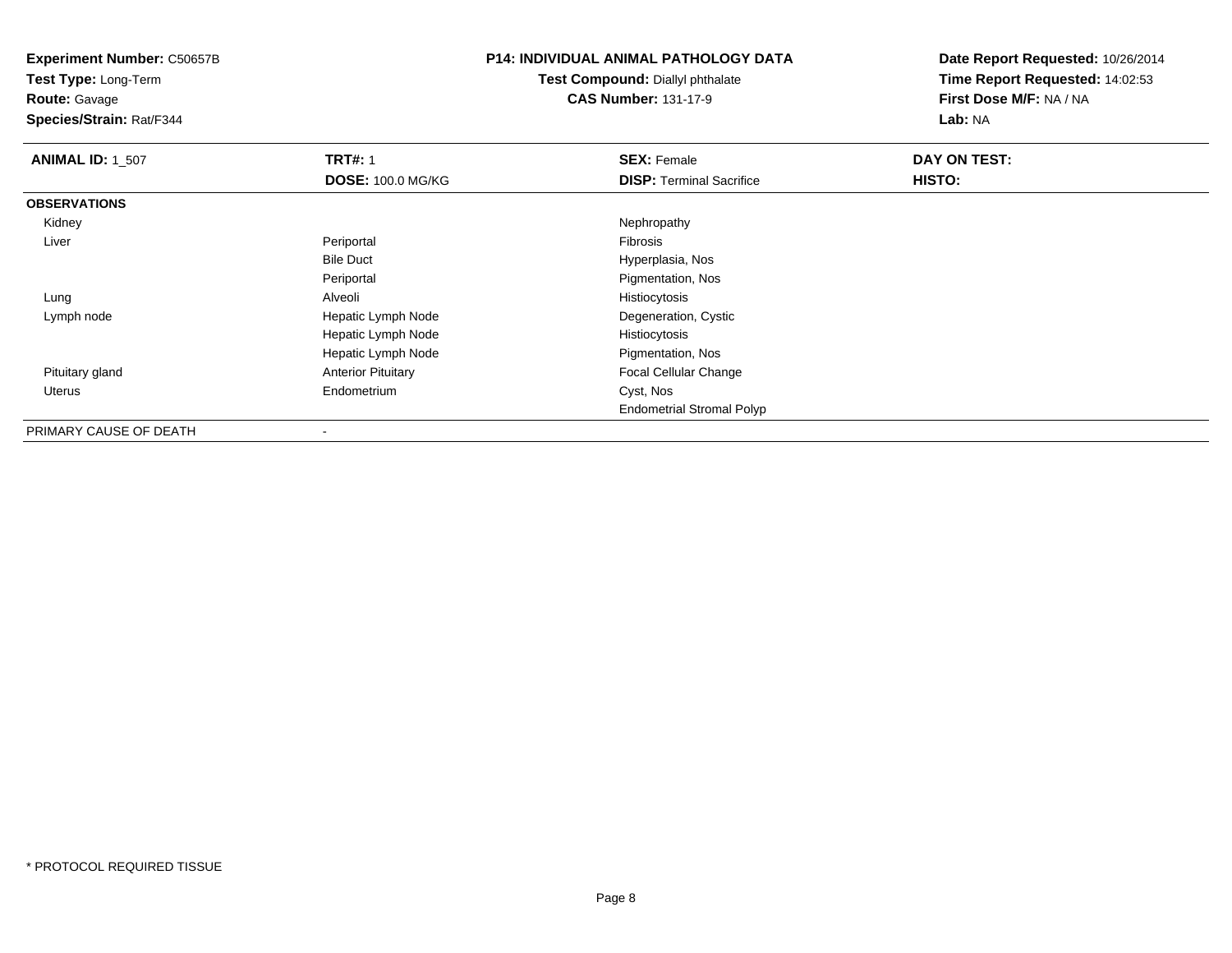| <b>Experiment Number: C50657B</b><br>Test Type: Long-Term<br><b>Route: Gavage</b><br>Species/Strain: Rat/F344 |                             | <b>P14: INDIVIDUAL ANIMAL PATHOLOGY DATA</b><br>Test Compound: Diallyl phthalate<br><b>CAS Number: 131-17-9</b> | Date Report Requested: 10/26/2014<br>Time Report Requested: 14:02:53<br>First Dose M/F: NA / NA<br>Lab: NA |
|---------------------------------------------------------------------------------------------------------------|-----------------------------|-----------------------------------------------------------------------------------------------------------------|------------------------------------------------------------------------------------------------------------|
| <b>ANIMAL ID: 1 508</b>                                                                                       | <b>TRT#: 1</b>              | <b>SEX: Female</b>                                                                                              | DAY ON TEST:                                                                                               |
|                                                                                                               | <b>DOSE: 100.0 MG/KG</b>    | <b>DISP:</b> Terminal Sacrifice                                                                                 | <b>HISTO:</b>                                                                                              |
| <b>OBSERVATIONS</b>                                                                                           |                             |                                                                                                                 |                                                                                                            |
| Adrenal gland                                                                                                 |                             | Pheochromocytoma                                                                                                |                                                                                                            |
| <b>Blood vessel</b>                                                                                           | <b>Pulmonary Artery Nos</b> | Mineralization                                                                                                  |                                                                                                            |
| Bone                                                                                                          | Cartilage, Nos              | Necrosis, Nos                                                                                                   |                                                                                                            |
| Eye                                                                                                           | Sclera                      | Mineralization                                                                                                  |                                                                                                            |
| Heart                                                                                                         | Myocardium Nos              | Fibrosis                                                                                                        |                                                                                                            |
| Kidney                                                                                                        |                             | Nephropathy                                                                                                     |                                                                                                            |
| Ovary                                                                                                         |                             | Cyst, Parovarian                                                                                                |                                                                                                            |
| Thymus                                                                                                        |                             | Persistent Embryonic Structure                                                                                  |                                                                                                            |
| Unspecified                                                                                                   | Multiple Organs Nos         | Leukemia, Mononuclear Cell                                                                                      |                                                                                                            |
| PRIMARY CAUSE OF DEATH                                                                                        |                             |                                                                                                                 |                                                                                                            |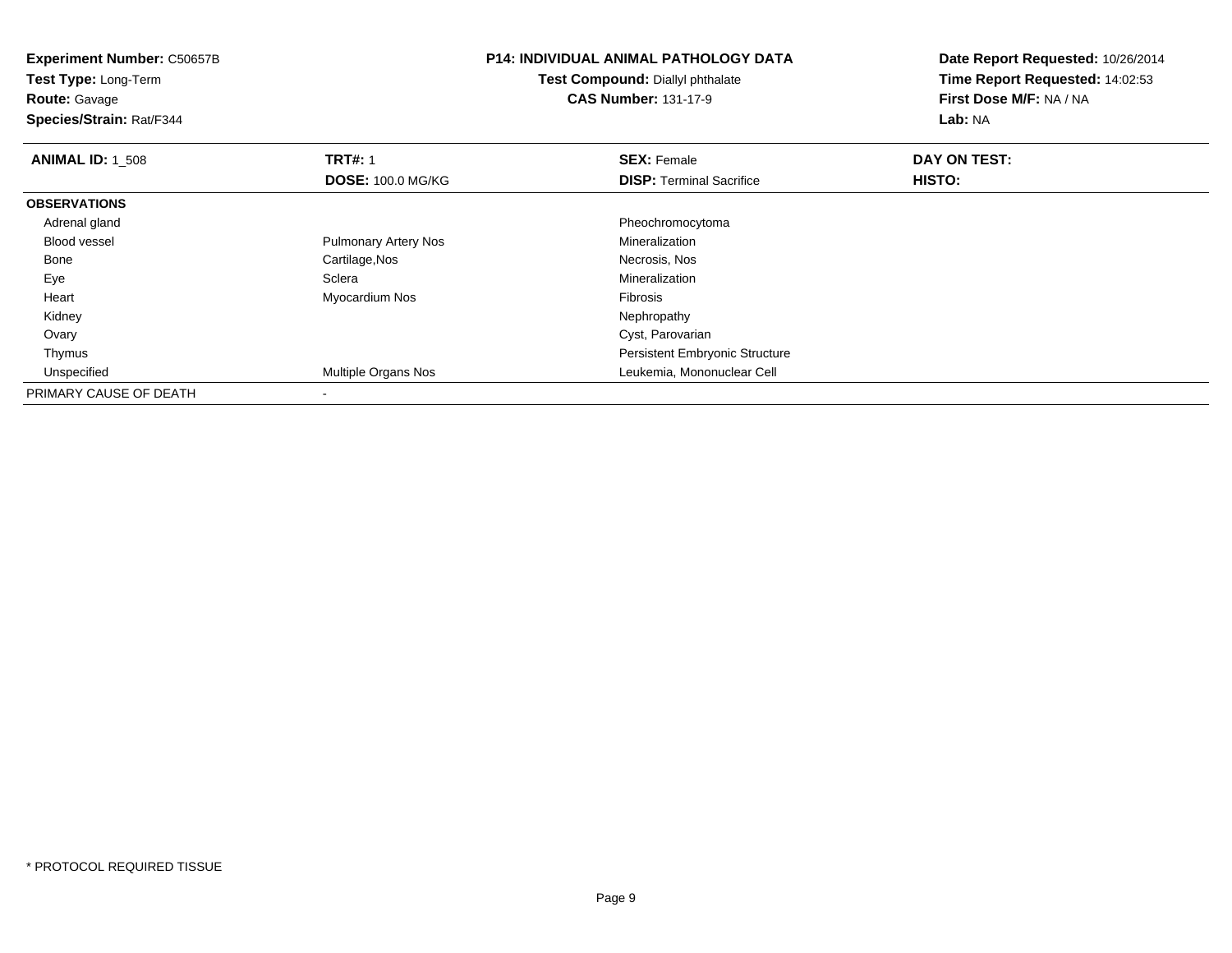**Experiment Number:** C50657B**Test Type:** Long-Term**Route:** Gavage **Species/Strain:** Rat/F344**P14: INDIVIDUAL ANIMAL PATHOLOGY DATATest Compound:** Diallyl phthalate**CAS Number:** 131-17-9**Date Report Requested:** 10/26/2014**Time Report Requested:** 14:02:53**First Dose M/F:** NA / NA**Lab:** NA**ANIMAL ID: 1 509 TRT#:** 1 **SEX:** Female **DAY ON TEST: DOSE:** 100.0 MG/KG**DISP:** Moribund Sacrifice **HISTO: OBSERVATIONS** Adrenal glandd and the contract of the contract of the contract of the contract of the contract of the contract of the contract of the contract of the contract of the contract of the contract of the contract of the contract of the cont LiverBile Duct **Hyperplasia**, Nos **Pigmentation, Nos** Periportal Lymph nodeMediastinal Lymph Node **Hemorrhage** Mediastinal Lymph NodeHemosiderosis<br>Fibroadenoma Mammary glandd and the control of the control of the control of the control of the control of the control of the control of the control of the control of the control of the control of the control of the control of the control of the co Pancreas Lymphocytic Inflammatory Infiltrate Thymus Persistent Embryonic Structure Thyroid Cyst, Ultimobranchial PRIMARY CAUSE OF DEATH-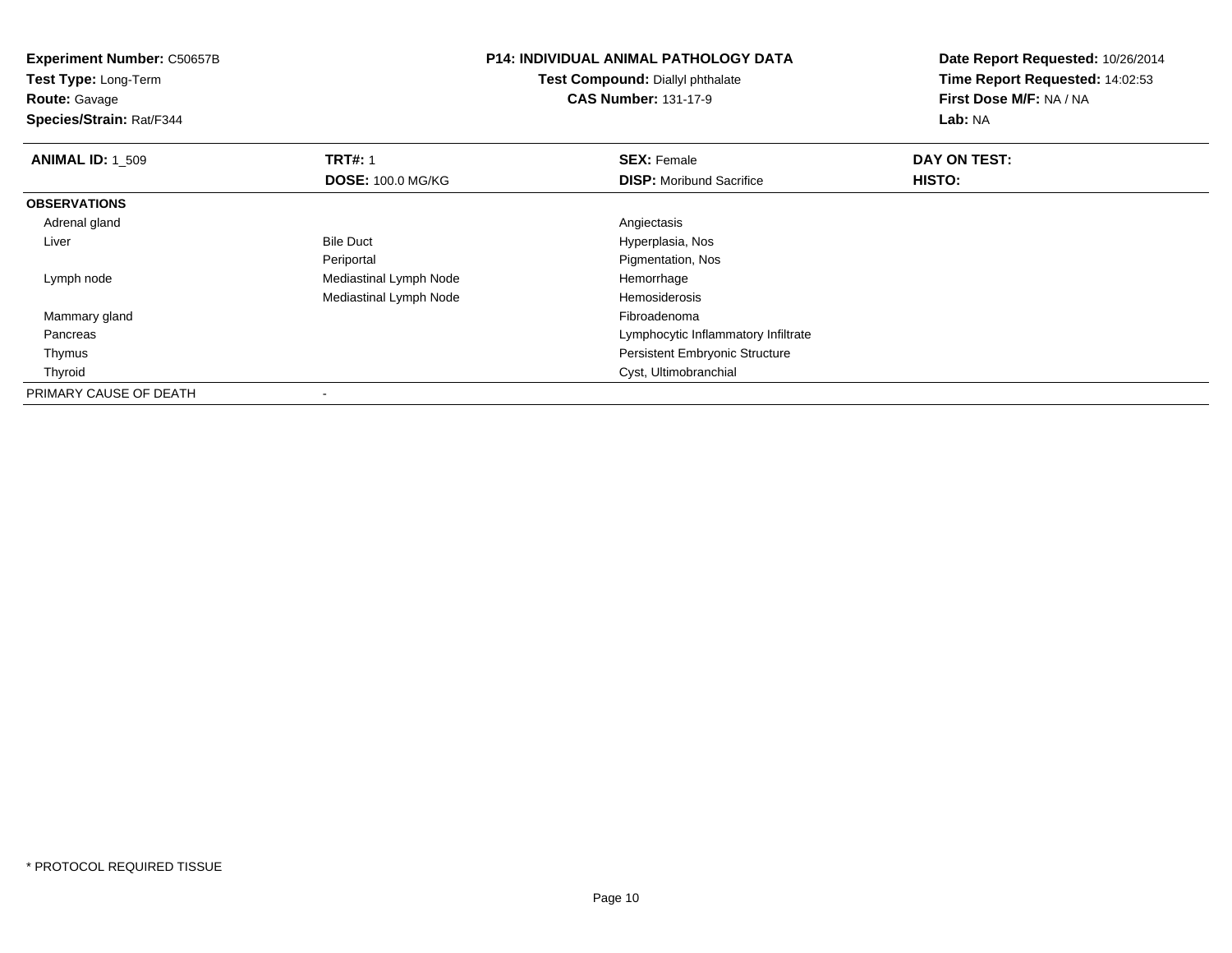| <b>Experiment Number: C50657B</b><br>Test Type: Long-Term |                           | <b>P14: INDIVIDUAL ANIMAL PATHOLOGY DATA</b> | Date Report Requested: 10/26/2014 |
|-----------------------------------------------------------|---------------------------|----------------------------------------------|-----------------------------------|
|                                                           |                           | Test Compound: Diallyl phthalate             | Time Report Requested: 14:02:53   |
| <b>Route: Gavage</b>                                      |                           | <b>CAS Number: 131-17-9</b>                  | First Dose M/F: NA / NA           |
| Species/Strain: Rat/F344                                  |                           |                                              | Lab: NA                           |
| <b>ANIMAL ID: 1 510</b>                                   | <b>TRT#: 1</b>            | <b>SEX: Female</b>                           | DAY ON TEST:                      |
|                                                           | <b>DOSE: 100.0 MG/KG</b>  | <b>DISP:</b> Terminal Sacrifice              | HISTO:                            |
| <b>OBSERVATIONS</b>                                       |                           |                                              |                                   |
| Heart                                                     | Myocardium Nos            | Fibrosis                                     |                                   |
| Kidney                                                    |                           | Calculus, Microscopic Examination            |                                   |
|                                                           |                           | Hemorrhage                                   |                                   |
| Liver                                                     |                           | Ectopia                                      |                                   |
|                                                           | Periportal                | Fibrosis                                     |                                   |
|                                                           | <b>Bile Duct</b>          | Hyperplasia, Nos                             |                                   |
|                                                           | Periportal                | Pigmentation, Nos                            |                                   |
| Mammary gland                                             |                           | Fibroadenoma                                 |                                   |
| Pituitary gland                                           | <b>Anterior Pituitary</b> | Cyst, Nos                                    |                                   |
| Unspecified                                               | Multiple Organs Nos       | Leukemia, Mononuclear Cell                   |                                   |
| PRIMARY CAUSE OF DEATH                                    |                           |                                              |                                   |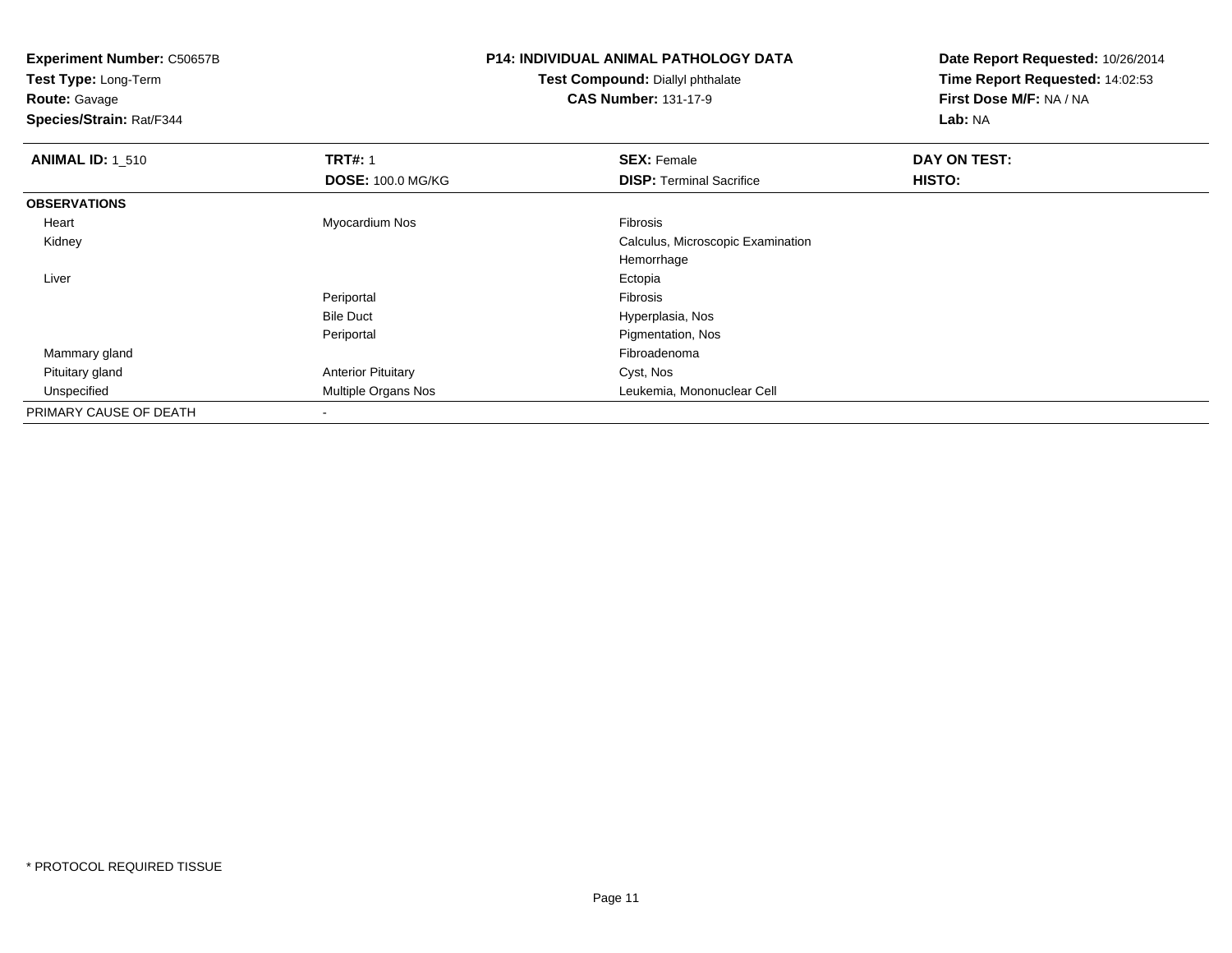**Experiment Number:** C50657B**Test Type:** Long-Term

**Route:** Gavage

**Species/Strain:** Rat/F344

## **P14: INDIVIDUAL ANIMAL PATHOLOGY DATA**

**Test Compound:** Diallyl phthalate**CAS Number:** 131-17-9

| <b>ANIMAL ID: 1_511</b> | <b>TRT#: 1</b>            | <b>SEX: Female</b>               | DAY ON TEST: |  |
|-------------------------|---------------------------|----------------------------------|--------------|--|
|                         | <b>DOSE: 100.0 MG/KG</b>  | <b>DISP:</b> Moribund Sacrifice  | HISTO:       |  |
| <b>OBSERVATIONS</b>     |                           |                                  |              |  |
| Adrenal gland           | <b>Cortex Nos</b>         | <b>Focal Cellular Change</b>     |              |  |
| <b>Blood vessel</b>     | Pulmonary Artery Nos      | Mineralization                   |              |  |
| Brain                   |                           | Hemorrhage                       |              |  |
| Kidney                  |                           | Hemosiderosis                    |              |  |
| Liver                   | Periportal                | Fibrosis                         |              |  |
|                         |                           | Hemosiderosis                    |              |  |
|                         | <b>Bile Duct</b>          | Hyperplasia, Nos                 |              |  |
|                         |                           | Neoplastic Nodule                |              |  |
|                         | Periportal                | Pigmentation, Nos                |              |  |
| Pituitary gland         | <b>Anterior Pituitary</b> | Cyst, Nos                        |              |  |
| Unspecified             | Multiple Organs Nos       | Leukemia, Mononuclear Cell       |              |  |
| Uterus                  |                           | <b>Endometrial Stromal Polyp</b> |              |  |
| PRIMARY CAUSE OF DEATH  |                           |                                  |              |  |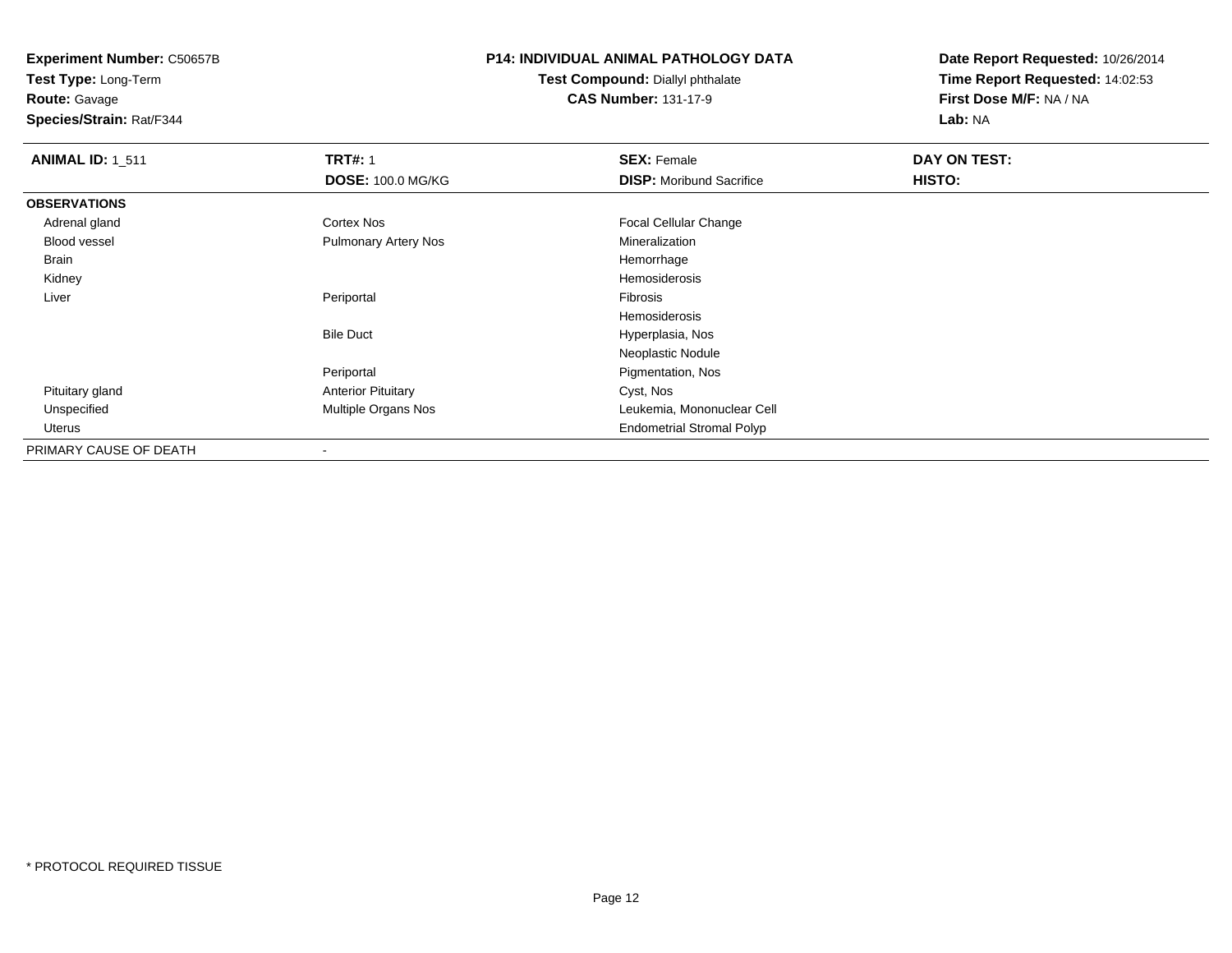| <b>Experiment Number: C50657B</b><br>Test Type: Long-Term<br><b>Route: Gavage</b><br>Species/Strain: Rat/F344 |                          | <b>P14: INDIVIDUAL ANIMAL PATHOLOGY DATA</b><br>Test Compound: Diallyl phthalate<br><b>CAS Number: 131-17-9</b> | Date Report Requested: 10/26/2014<br>Time Report Requested: 14:02:53<br>First Dose M/F: NA / NA<br>Lab: NA |
|---------------------------------------------------------------------------------------------------------------|--------------------------|-----------------------------------------------------------------------------------------------------------------|------------------------------------------------------------------------------------------------------------|
| <b>ANIMAL ID: 1_512</b>                                                                                       | <b>TRT#: 1</b>           | <b>SEX: Female</b>                                                                                              | DAY ON TEST:                                                                                               |
|                                                                                                               | <b>DOSE: 100.0 MG/KG</b> | <b>DISP:</b> Terminal Sacrifice                                                                                 | <b>HISTO:</b>                                                                                              |
| <b>OBSERVATIONS</b>                                                                                           |                          |                                                                                                                 |                                                                                                            |
| Adrenal gland                                                                                                 |                          | Lipoidosis                                                                                                      |                                                                                                            |
| Heart                                                                                                         | Myocardium Nos           | Fibrosis                                                                                                        |                                                                                                            |
| Kidney                                                                                                        |                          | Hemorrhage                                                                                                      |                                                                                                            |
|                                                                                                               |                          | Nephropathy                                                                                                     |                                                                                                            |
| Liver                                                                                                         | <b>Bile Duct</b>         | Hyperplasia, Nos                                                                                                |                                                                                                            |
|                                                                                                               | Periportal               | Pigmentation, Nos                                                                                               |                                                                                                            |
| Pituitary gland                                                                                               |                          | Adenoma, Nos                                                                                                    |                                                                                                            |
| Thymus                                                                                                        |                          | Persistent Embryonic Structure                                                                                  |                                                                                                            |
| PRIMARY CAUSE OF DEATH                                                                                        | $\overline{\phantom{a}}$ |                                                                                                                 |                                                                                                            |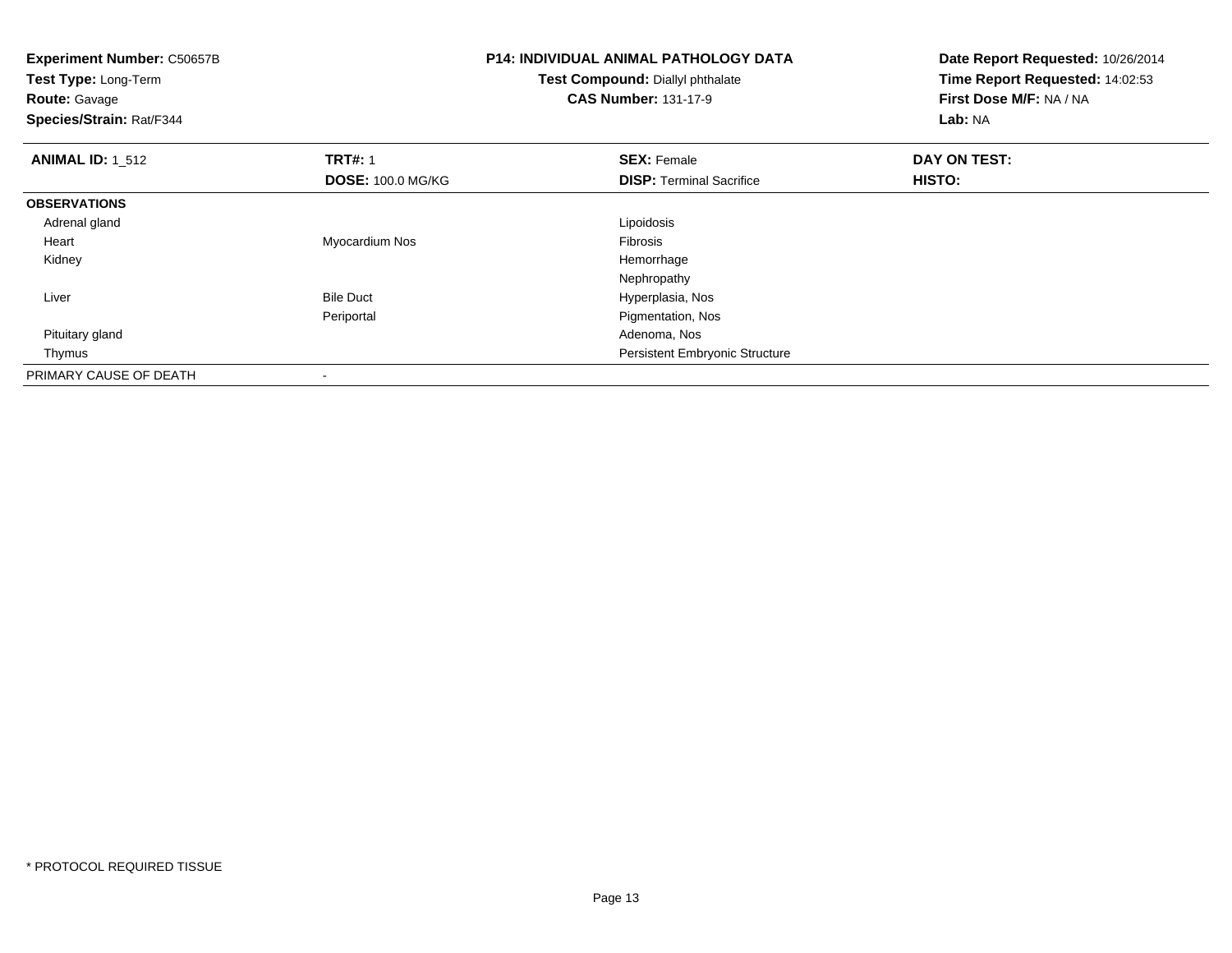**Experiment Number:** C50657B**Test Type:** Long-Term

**Route:** Gavage

**Species/Strain:** Rat/F344

## **P14: INDIVIDUAL ANIMAL PATHOLOGY DATA**

**Test Compound:** Diallyl phthalate**CAS Number:** 131-17-9

| <b>ANIMAL ID: 1 513</b> | <b>TRT#: 1</b>              | <b>SEX: Female</b>                    | DAY ON TEST: |
|-------------------------|-----------------------------|---------------------------------------|--------------|
|                         | <b>DOSE: 100.0 MG/KG</b>    | <b>DISP: Terminal Sacrifice</b>       | HISTO:       |
| <b>OBSERVATIONS</b>     |                             |                                       |              |
| Blood vessel            | <b>Pulmonary Artery Nos</b> | Mineralization                        |              |
| Heart                   | Myocardium Nos              | Fibrosis                              |              |
| Liver                   | Periportal                  | Fibrosis                              |              |
|                         | <b>Bile Duct</b>            | Hyperplasia, Nos                      |              |
|                         | Periportal                  | Pigmentation, Nos                     |              |
| Lung                    | Alveoli                     | Histiocytosis                         |              |
| Lymph node              | Mediastinal Lymph Node      | Hemorrhage                            |              |
| Pancreas                | Acinus                      | Atrophy, Nos                          |              |
| Salivary gland          |                             | Fibrosis, Diffuse                     |              |
| Thymus                  |                             | <b>Persistent Embryonic Structure</b> |              |
| Uterus                  |                             | <b>Endometrial Stromal Polyp</b>      |              |
| PRIMARY CAUSE OF DEATH  | $\blacksquare$              |                                       |              |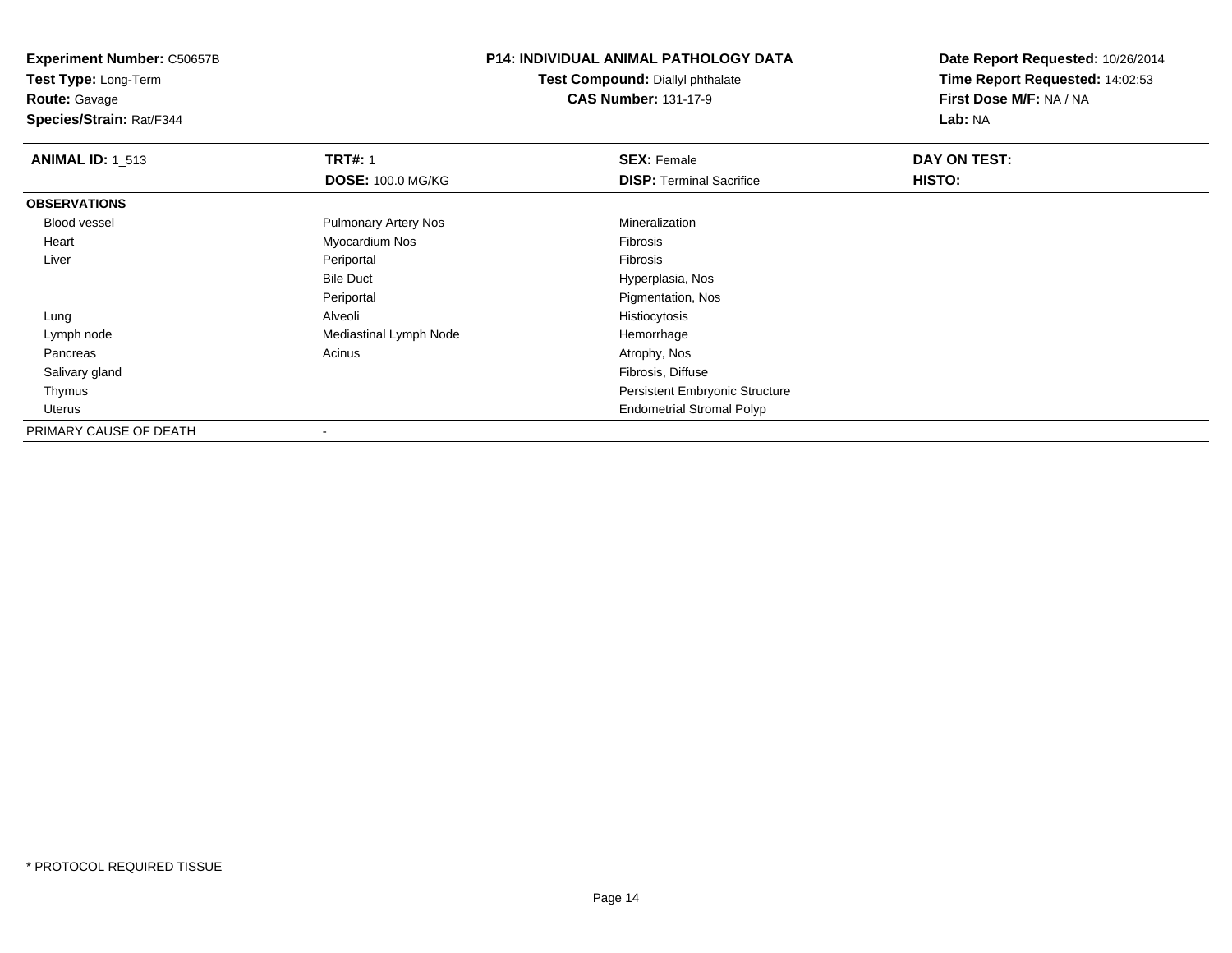| <b>Experiment Number: C50657B</b><br>Test Type: Long-Term<br><b>Route: Gavage</b><br>Species/Strain: Rat/F344 |                             | <b>P14: INDIVIDUAL ANIMAL PATHOLOGY DATA</b><br>Test Compound: Diallyl phthalate<br><b>CAS Number: 131-17-9</b> | Date Report Requested: 10/26/2014<br>Time Report Requested: 14:02:53<br>First Dose M/F: NA / NA<br>Lab: NA |
|---------------------------------------------------------------------------------------------------------------|-----------------------------|-----------------------------------------------------------------------------------------------------------------|------------------------------------------------------------------------------------------------------------|
| <b>ANIMAL ID: 1 514</b>                                                                                       | <b>TRT#: 1</b>              | <b>SEX: Female</b>                                                                                              | DAY ON TEST:                                                                                               |
|                                                                                                               | <b>DOSE: 100.0 MG/KG</b>    | <b>DISP:</b> Terminal Sacrifice                                                                                 | <b>HISTO:</b>                                                                                              |
| <b>OBSERVATIONS</b>                                                                                           |                             |                                                                                                                 |                                                                                                            |
| Adrenal gland                                                                                                 | Cortex Nos                  | Hyperplasia, Focal                                                                                              |                                                                                                            |
| <b>Blood vessel</b>                                                                                           | <b>Pulmonary Artery Nos</b> | Mineralization                                                                                                  |                                                                                                            |
| Liver                                                                                                         |                             | Ectopia                                                                                                         |                                                                                                            |
|                                                                                                               | Periportal                  | <b>Fibrosis</b>                                                                                                 |                                                                                                            |
|                                                                                                               | <b>Bile Duct</b>            | Hyperplasia, Nos                                                                                                |                                                                                                            |
|                                                                                                               | Periportal                  | Pigmentation, Nos                                                                                               |                                                                                                            |
| Pituitary gland                                                                                               | <b>Anterior Pituitary</b>   | Cyst, Nos                                                                                                       |                                                                                                            |
| Stomach                                                                                                       | Forestomach                 | Inflammation, Chronic                                                                                           |                                                                                                            |
| Unspecified                                                                                                   | Multiple Organs Nos         | Leukemia, Mononuclear Cell                                                                                      |                                                                                                            |
| PRIMARY CAUSE OF DEATH                                                                                        |                             |                                                                                                                 |                                                                                                            |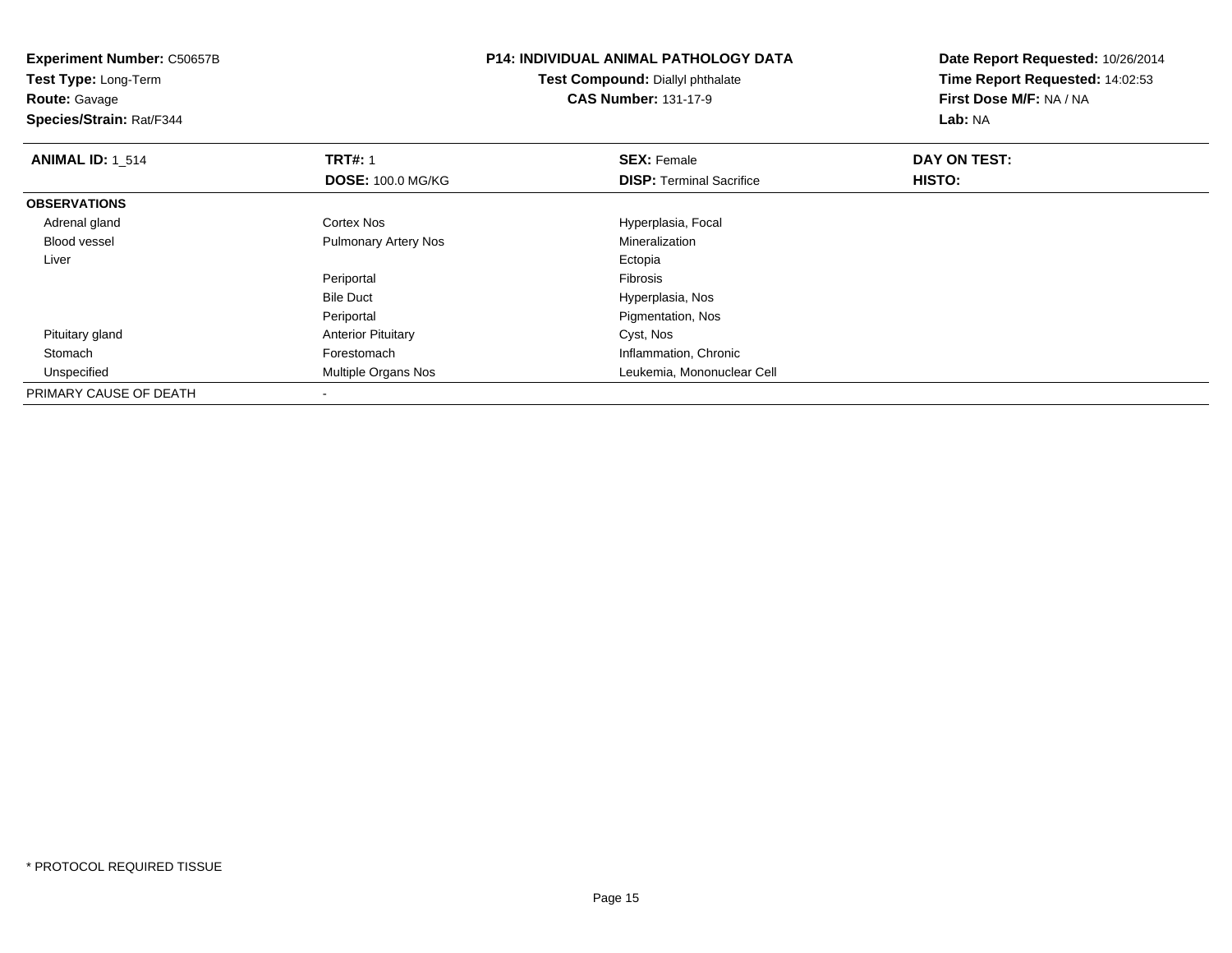**Experiment Number:** C50657B**Test Type:** Long-Term

**Route:** Gavage

**Species/Strain:** Rat/F344

# **P14: INDIVIDUAL ANIMAL PATHOLOGY DATA**

**Test Compound:** Diallyl phthalate**CAS Number:** 131-17-9

| <b>ANIMAL ID: 1 515</b> | <b>TRT#: 1</b>              | <b>SEX: Female</b>               | DAY ON TEST: |  |
|-------------------------|-----------------------------|----------------------------------|--------------|--|
|                         | <b>DOSE: 100.0 MG/KG</b>    | <b>DISP: Terminal Sacrifice</b>  | HISTO:       |  |
| <b>OBSERVATIONS</b>     |                             |                                  |              |  |
| Blood vessel            | <b>Pulmonary Artery Nos</b> | Mineralization                   |              |  |
| Heart                   | Myocardium Nos              | Fibrosis                         |              |  |
| Kidney                  |                             | Calculus, Unknown Gross Or Micro |              |  |
|                         |                             | Hemorrhage                       |              |  |
| Liver                   | Periportal                  | Fibrosis                         |              |  |
|                         | <b>Bile Duct</b>            | Hyperplasia, Nos                 |              |  |
|                         | Periportal                  | Pigmentation, Nos                |              |  |
| Lung                    |                             | Inflammation, Interstitial       |              |  |
| Thyroid                 |                             | Hyperplasia, C Cell              |              |  |
| Unspecified             | Multiple Organs Nos         | Leukemia, Mononuclear Cell       |              |  |
| PRIMARY CAUSE OF DEATH  | $\overline{\phantom{a}}$    |                                  |              |  |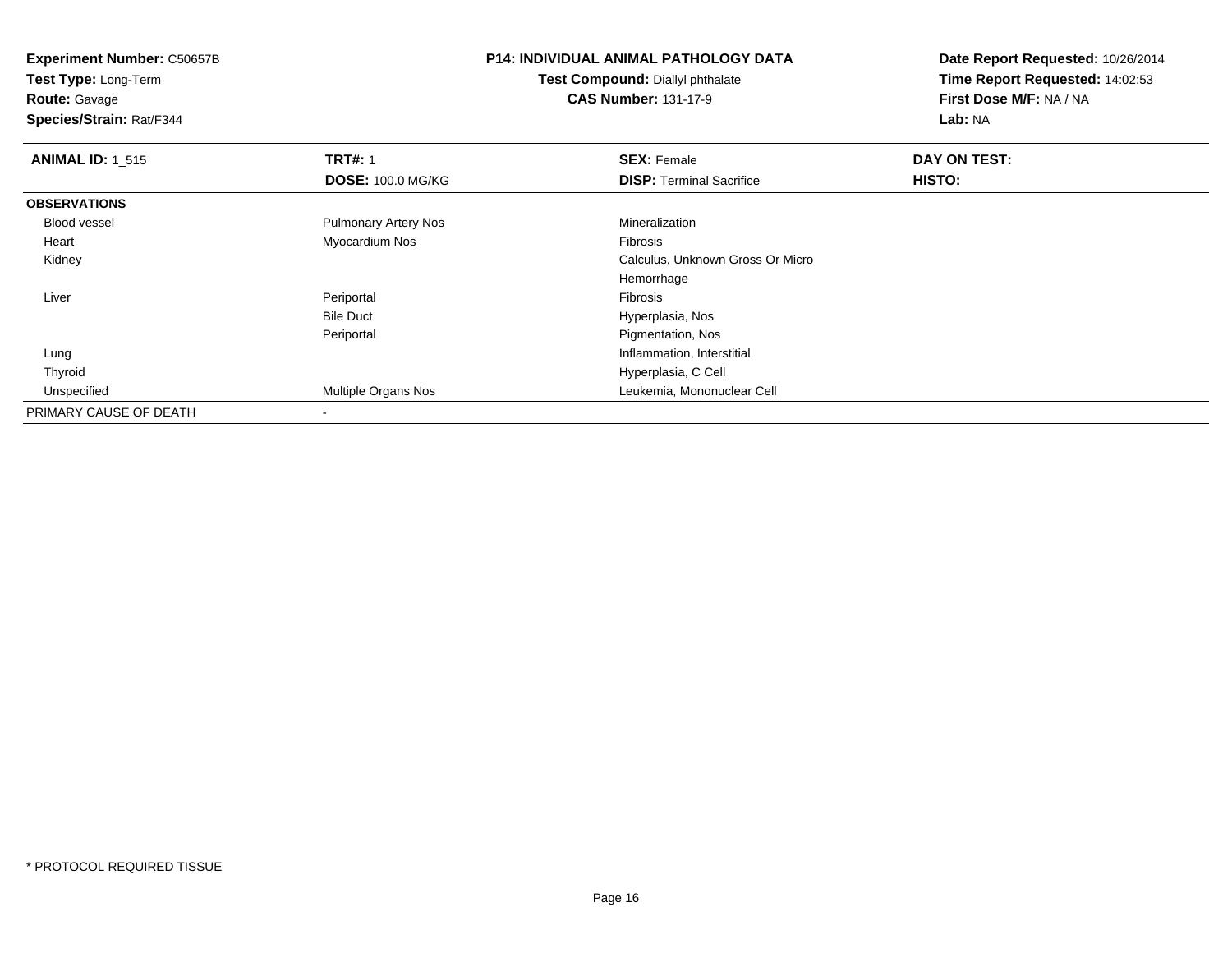| <b>Experiment Number: C50657B</b><br>Test Type: Long-Term<br><b>Route: Gavage</b><br>Species/Strain: Rat/F344 |                             | <b>P14: INDIVIDUAL ANIMAL PATHOLOGY DATA</b><br>Test Compound: Diallyl phthalate<br><b>CAS Number: 131-17-9</b> | Date Report Requested: 10/26/2014<br>Time Report Requested: 14:02:53<br>First Dose M/F: NA / NA<br>Lab: NA |
|---------------------------------------------------------------------------------------------------------------|-----------------------------|-----------------------------------------------------------------------------------------------------------------|------------------------------------------------------------------------------------------------------------|
| <b>ANIMAL ID: 1 516</b>                                                                                       | <b>TRT#: 1</b>              | <b>SEX: Female</b>                                                                                              | DAY ON TEST:                                                                                               |
|                                                                                                               | <b>DOSE: 100.0 MG/KG</b>    | <b>DISP:</b> Terminal Sacrifice                                                                                 | <b>HISTO:</b>                                                                                              |
| <b>OBSERVATIONS</b>                                                                                           |                             |                                                                                                                 |                                                                                                            |
| <b>Blood vessel</b>                                                                                           | <b>Pulmonary Artery Nos</b> | Mineralization                                                                                                  |                                                                                                            |
| Liver                                                                                                         | Periportal                  | <b>Fibrosis</b>                                                                                                 |                                                                                                            |
|                                                                                                               | <b>Bile Duct</b>            | Hyperplasia, Nos                                                                                                |                                                                                                            |
|                                                                                                               | Periportal                  | Pigmentation, Nos                                                                                               |                                                                                                            |
| Pituitary gland                                                                                               | <b>Anterior Pituitary</b>   | Cyst, Nos                                                                                                       |                                                                                                            |
| Thymus                                                                                                        |                             | <b>Persistent Embryonic Structure</b>                                                                           |                                                                                                            |
| Uterus                                                                                                        |                             | <b>Endometrial Stromal Polyp</b>                                                                                |                                                                                                            |
| PRIMARY CAUSE OF DEATH                                                                                        |                             |                                                                                                                 |                                                                                                            |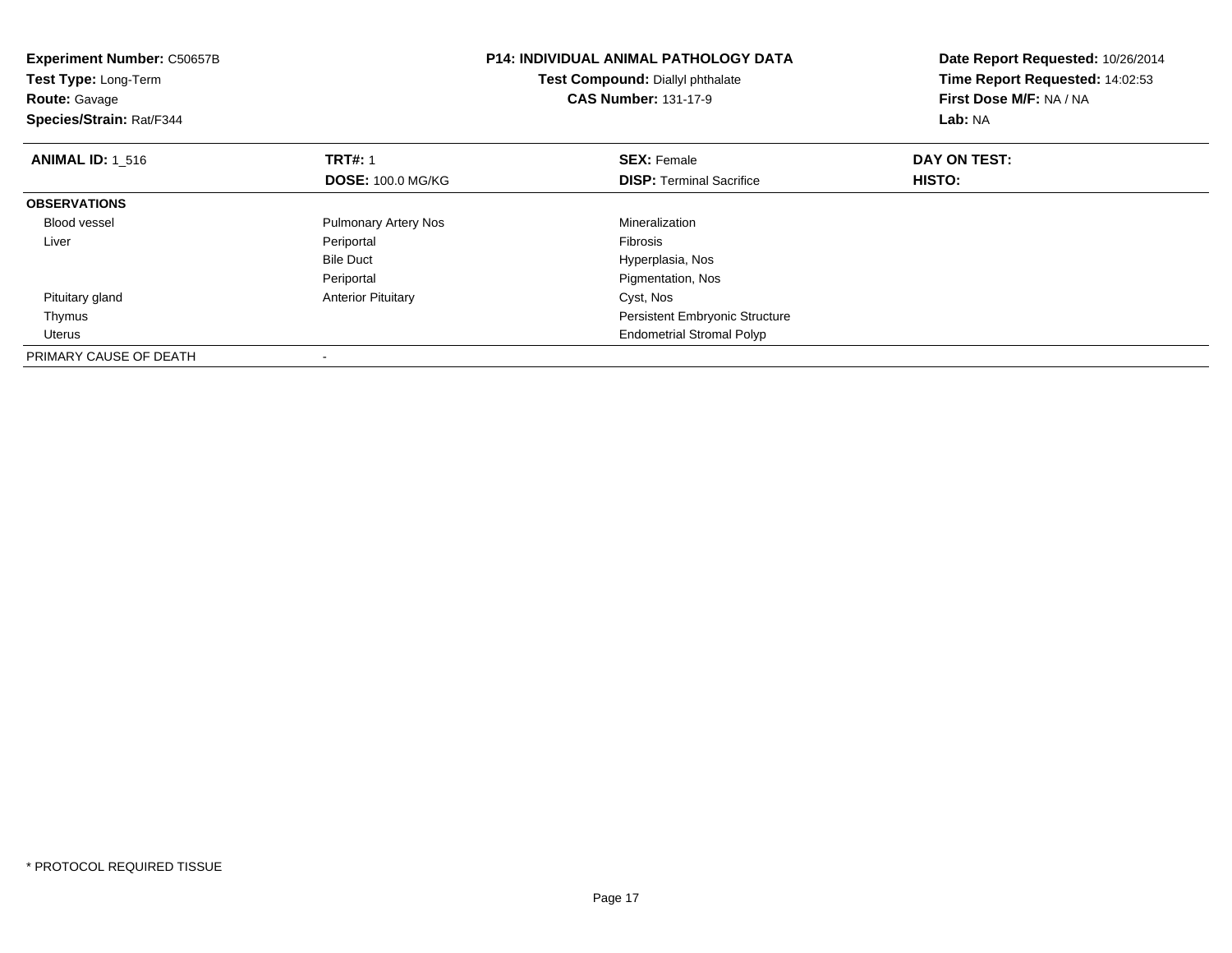| <b>Experiment Number: C50657B</b><br>Test Type: Long-Term<br><b>Route: Gavage</b><br>Species/Strain: Rat/F344 |                           | <b>P14: INDIVIDUAL ANIMAL PATHOLOGY DATA</b><br>Test Compound: Diallyl phthalate<br><b>CAS Number: 131-17-9</b> | Date Report Requested: 10/26/2014<br>Time Report Requested: 14:02:53<br>First Dose M/F: NA / NA<br>Lab: NA |
|---------------------------------------------------------------------------------------------------------------|---------------------------|-----------------------------------------------------------------------------------------------------------------|------------------------------------------------------------------------------------------------------------|
| <b>ANIMAL ID: 1_517</b>                                                                                       | <b>TRT#: 1</b>            | <b>SEX: Female</b>                                                                                              | DAY ON TEST:                                                                                               |
|                                                                                                               | <b>DOSE: 100.0 MG/KG</b>  | <b>DISP:</b> Moribund Sacrifice                                                                                 | HISTO:                                                                                                     |
| <b>OBSERVATIONS</b>                                                                                           |                           |                                                                                                                 |                                                                                                            |
| <b>Intestine Small</b>                                                                                        | Duodenum                  | Erosion                                                                                                         |                                                                                                            |
|                                                                                                               | Duodenum                  | Inflammation, Chronic                                                                                           |                                                                                                            |
| Kidney                                                                                                        |                           | Nephropathy                                                                                                     |                                                                                                            |
| Liver                                                                                                         | Periportal                | Fibrosis                                                                                                        |                                                                                                            |
|                                                                                                               | <b>Bile Duct</b>          | Hyperplasia, Nos                                                                                                |                                                                                                            |
|                                                                                                               | Periportal                | Necrosis, Nos                                                                                                   |                                                                                                            |
|                                                                                                               | Periportal                | Pigmentation, Nos                                                                                               |                                                                                                            |
| Pituitary gland                                                                                               | <b>Anterior Pituitary</b> | Cyst, Nos                                                                                                       |                                                                                                            |
| Stomach                                                                                                       | Forestomach               | Hyperplasia, Epithelial                                                                                         |                                                                                                            |
| PRIMARY CAUSE OF DEATH                                                                                        |                           |                                                                                                                 |                                                                                                            |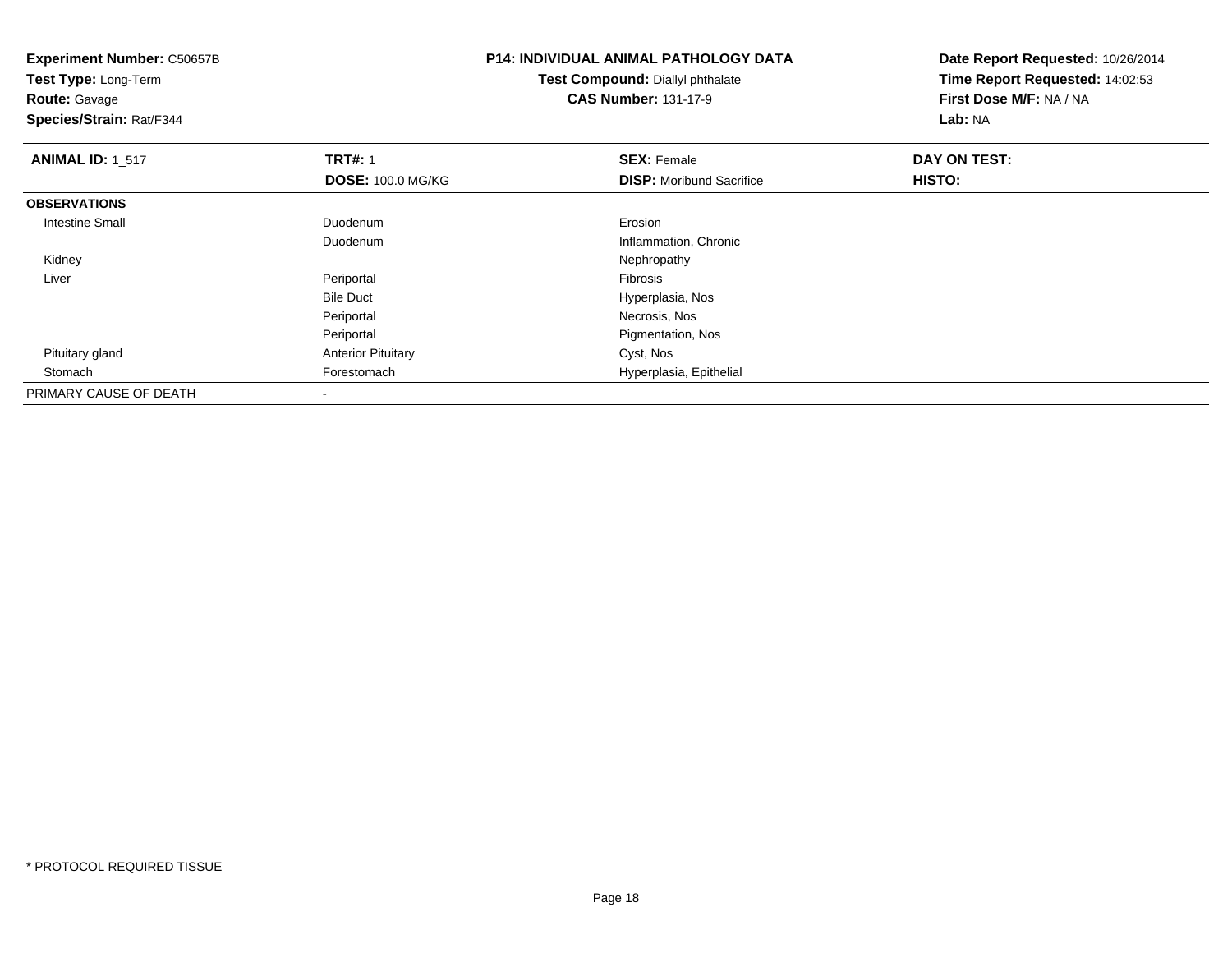| <b>Experiment Number: C50657B</b><br>Test Type: Long-Term<br><b>Route: Gavage</b><br>Species/Strain: Rat/F344 |                           | <b>P14: INDIVIDUAL ANIMAL PATHOLOGY DATA</b><br>Test Compound: Diallyl phthalate<br><b>CAS Number: 131-17-9</b> | Date Report Requested: 10/26/2014<br>Time Report Requested: 14:02:53<br>First Dose M/F: NA / NA<br>Lab: NA |
|---------------------------------------------------------------------------------------------------------------|---------------------------|-----------------------------------------------------------------------------------------------------------------|------------------------------------------------------------------------------------------------------------|
| <b>ANIMAL ID: 1 518</b>                                                                                       | <b>TRT#: 1</b>            | <b>SEX: Female</b>                                                                                              | DAY ON TEST:                                                                                               |
|                                                                                                               | <b>DOSE: 100.0 MG/KG</b>  | <b>DISP:</b> Terminal Sacrifice                                                                                 | HISTO:                                                                                                     |
| <b>OBSERVATIONS</b>                                                                                           |                           |                                                                                                                 |                                                                                                            |
| Kidney                                                                                                        |                           | Hemorrhage                                                                                                      |                                                                                                            |
| Liver                                                                                                         | Periportal                | <b>Fibrosis</b>                                                                                                 |                                                                                                            |
|                                                                                                               | <b>Bile Duct</b>          | Hyperplasia, Nos                                                                                                |                                                                                                            |
|                                                                                                               | Periportal                | Pigmentation, Nos                                                                                               |                                                                                                            |
| Pituitary gland                                                                                               | <b>Anterior Pituitary</b> | Cyst, Nos                                                                                                       |                                                                                                            |
| Thymus                                                                                                        |                           | <b>Persistent Embryonic Structure</b>                                                                           |                                                                                                            |
| Uterus                                                                                                        |                           | <b>Endometrial Stromal Polyp</b>                                                                                |                                                                                                            |
| PRIMARY CAUSE OF DEATH                                                                                        |                           |                                                                                                                 |                                                                                                            |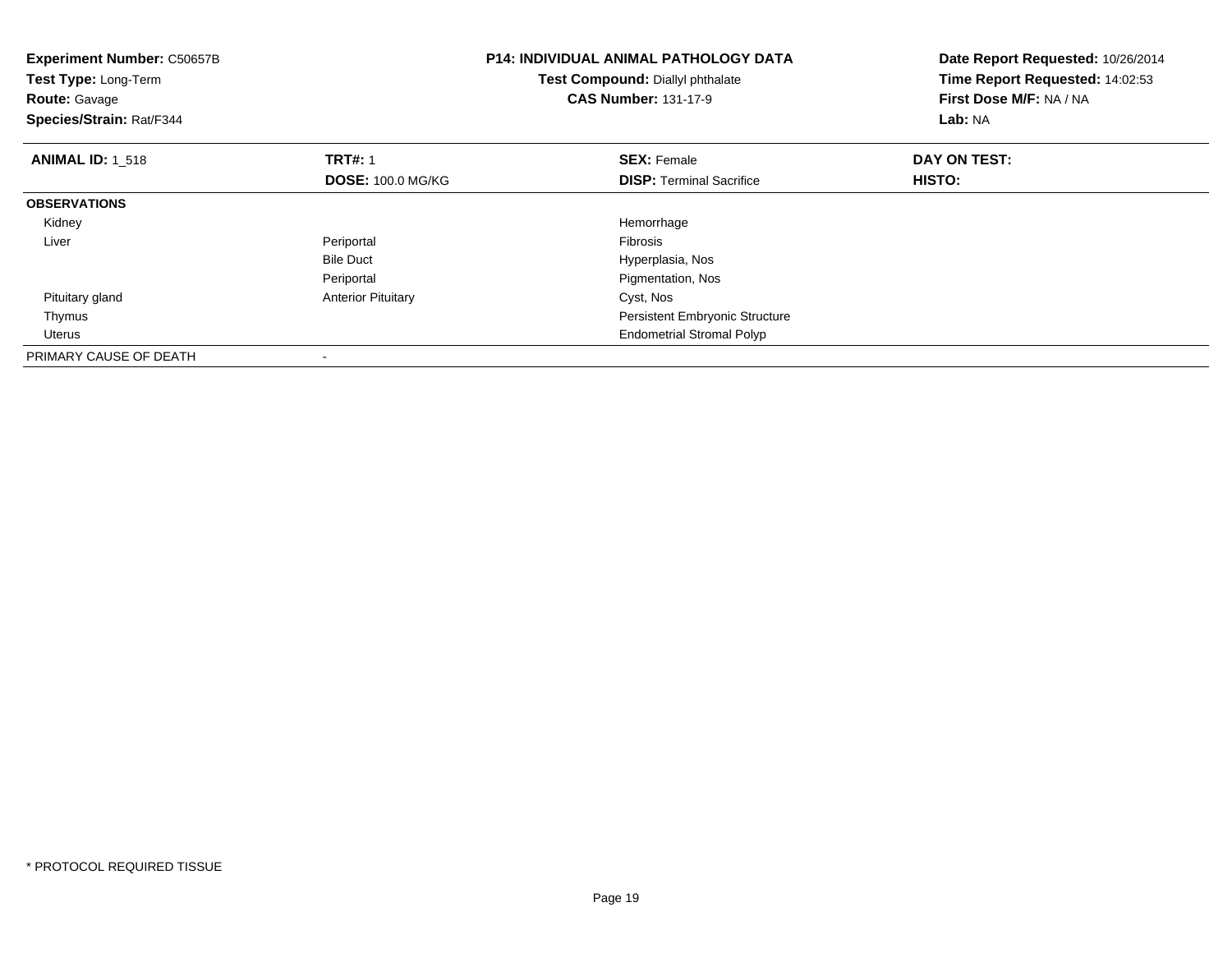| <b>Experiment Number: C50657B</b><br>Test Type: Long-Term<br><b>Route: Gavage</b><br>Species/Strain: Rat/F344 |                          | <b>P14: INDIVIDUAL ANIMAL PATHOLOGY DATA</b><br>Test Compound: Diallyl phthalate<br><b>CAS Number: 131-17-9</b> | Date Report Requested: 10/26/2014<br>Time Report Requested: 14:02:53<br>First Dose M/F: NA / NA<br>Lab: NA |
|---------------------------------------------------------------------------------------------------------------|--------------------------|-----------------------------------------------------------------------------------------------------------------|------------------------------------------------------------------------------------------------------------|
| <b>ANIMAL ID: 1 519</b>                                                                                       | <b>TRT#: 1</b>           | <b>SEX: Female</b>                                                                                              | DAY ON TEST:                                                                                               |
|                                                                                                               | <b>DOSE: 100.0 MG/KG</b> | <b>DISP:</b> Moribund Sacrifice                                                                                 | <b>HISTO:</b>                                                                                              |
| <b>OBSERVATIONS</b>                                                                                           |                          |                                                                                                                 |                                                                                                            |
| Adrenal gland                                                                                                 |                          | Pheochromocytoma                                                                                                |                                                                                                            |
| Heart                                                                                                         | Myocardium Nos           | Degeneration, Nos                                                                                               |                                                                                                            |
| Kidney                                                                                                        |                          | Hemosiderosis                                                                                                   |                                                                                                            |
|                                                                                                               |                          | Nephropathy                                                                                                     |                                                                                                            |
| Liver                                                                                                         | <b>Bile Duct</b>         | Hyperplasia, Nos                                                                                                |                                                                                                            |
| Lymph node                                                                                                    | Pancreatic Lymph Node    | Hemosiderosis                                                                                                   |                                                                                                            |
| Spleen                                                                                                        | Capsule                  | Fibrosis                                                                                                        |                                                                                                            |
| Unspecified                                                                                                   | Multiple Organs Nos      | Leukemia, Mononuclear Cell                                                                                      |                                                                                                            |
| PRIMARY CAUSE OF DEATH                                                                                        | $\overline{\phantom{a}}$ |                                                                                                                 |                                                                                                            |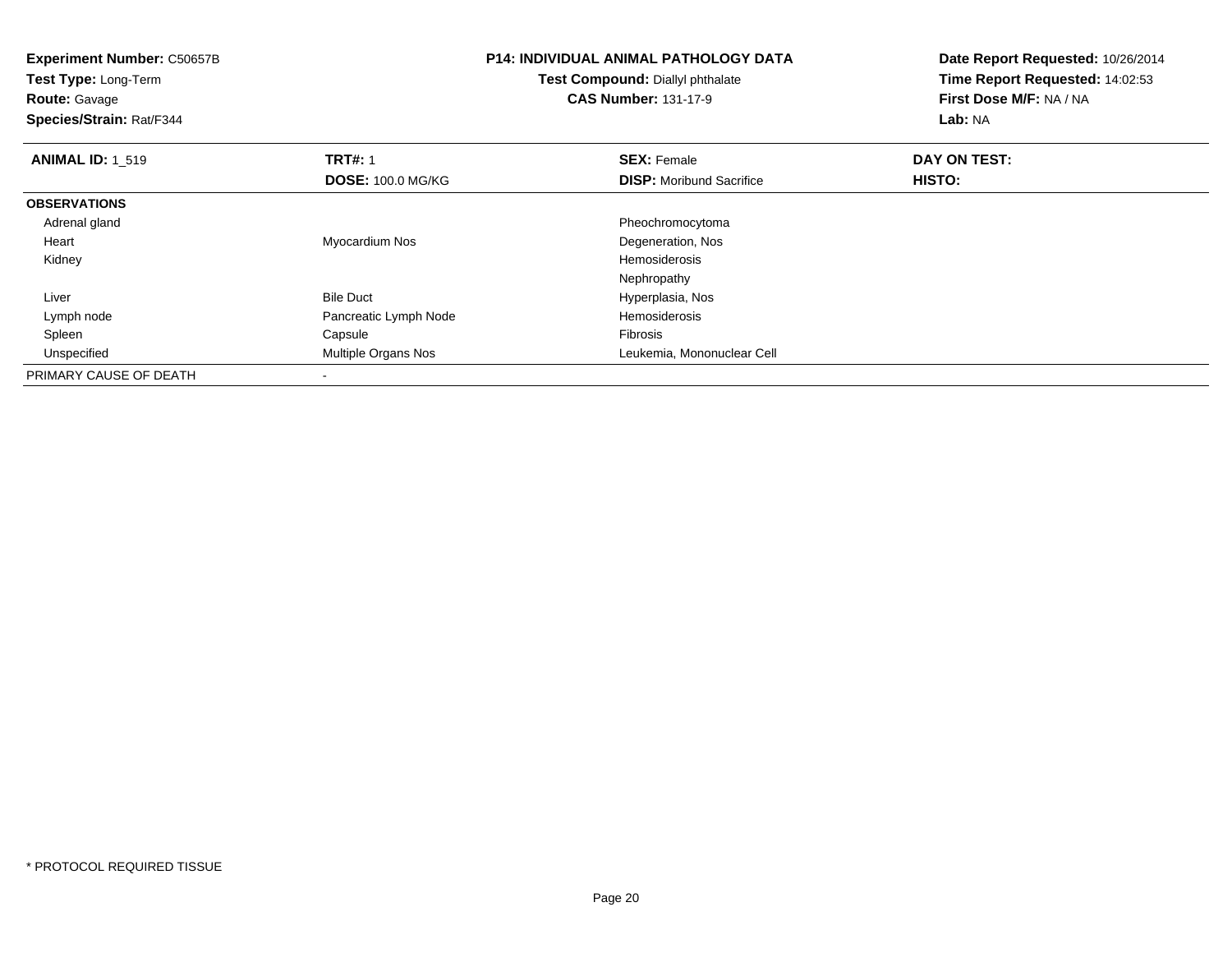**Test Type:** Long-Term**Route:** Gavage

**Species/Strain:** Rat/F344

## **P14: INDIVIDUAL ANIMAL PATHOLOGY DATA**

**Test Compound:** Diallyl phthalate**CAS Number:** 131-17-9

| <b>ANIMAL ID: 1 520</b> | <b>TRT#: 1</b><br><b>DOSE: 100.0 MG/KG</b> | <b>SEX: Female</b><br><b>DISP: Terminal Sacrifice</b> | DAY ON TEST:<br>HISTO: |
|-------------------------|--------------------------------------------|-------------------------------------------------------|------------------------|
| <b>OBSERVATIONS</b>     |                                            |                                                       |                        |
| Heart                   | Myocardium Nos                             | Fibrosis                                              |                        |
| Kidney                  |                                            | Nephrosis, Hydro                                      |                        |
| Liver                   |                                            | Cytoplasmic Change, Basophilic                        |                        |
|                         | Periportal                                 | Fibrosis                                              |                        |
|                         | <b>Bile Duct</b>                           | Hyperplasia, Nos                                      |                        |
|                         | Periportal                                 | Pigmentation, Nos                                     |                        |
| Lymph node              | Mediastinal Lymph Node                     | Hemorrhage                                            |                        |
| Pituitary gland         | <b>Anterior Pituitary</b>                  | Cyst, Nos                                             |                        |
| Thymus                  |                                            | Adenoma, Nos                                          |                        |
|                         |                                            | Persistent Embryonic Structure                        |                        |
| Unspecified             | Multiple Organs Nos                        | Leukemia, Mononuclear Cell                            |                        |
| Uterus                  |                                            | <b>Endometrial Stromal Polyp</b>                      |                        |
|                         |                                            | Inflammation, Chronic                                 |                        |
| PRIMARY CAUSE OF DEATH  |                                            |                                                       |                        |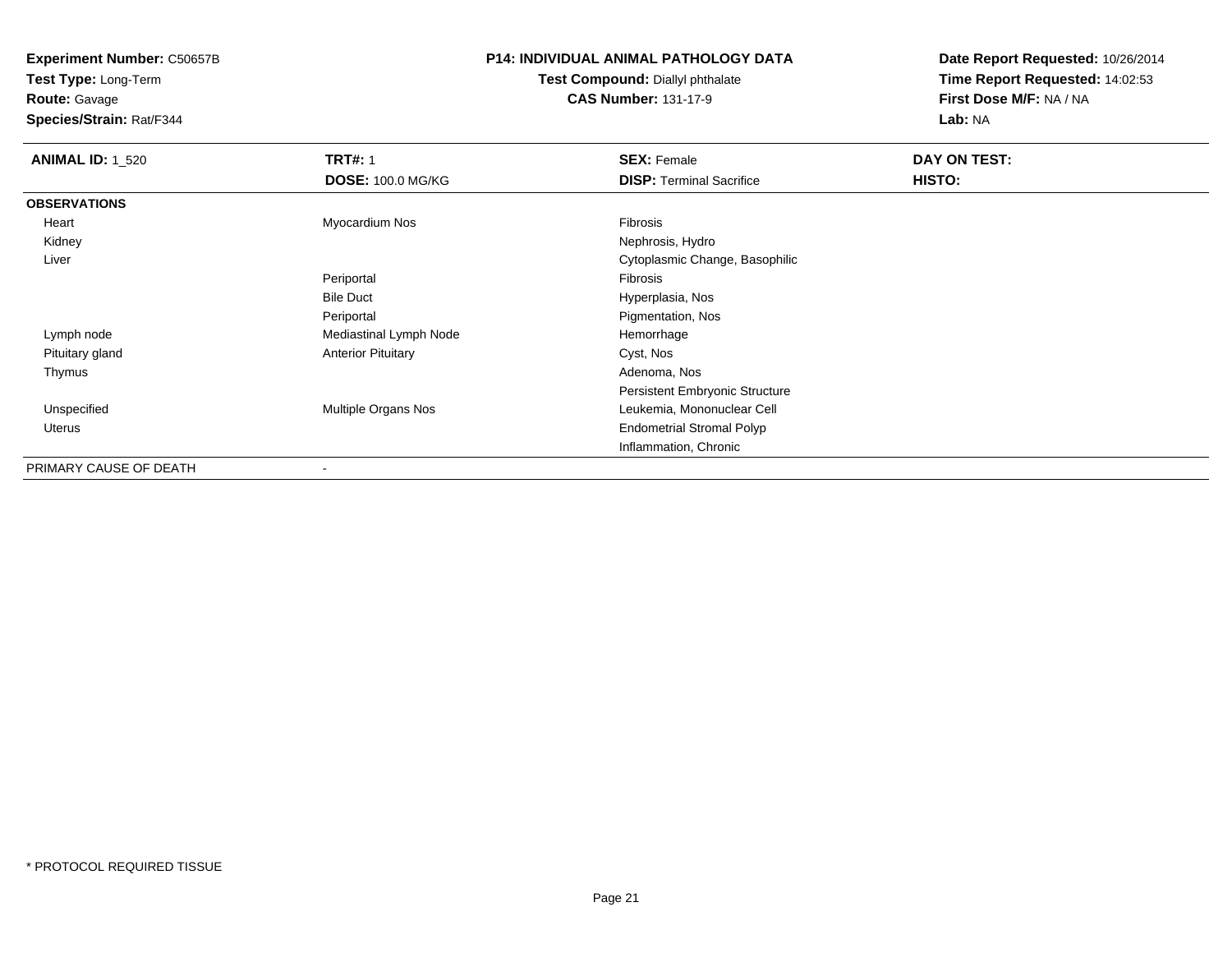| <b>Experiment Number: C50657B</b><br>Test Type: Long-Term<br><b>Route: Gavage</b><br>Species/Strain: Rat/F344 |                          | <b>P14: INDIVIDUAL ANIMAL PATHOLOGY DATA</b><br>Test Compound: Diallyl phthalate<br><b>CAS Number: 131-17-9</b> | Date Report Requested: 10/26/2014<br>Time Report Requested: 14:02:53<br>First Dose M/F: NA / NA<br>Lab: NA |
|---------------------------------------------------------------------------------------------------------------|--------------------------|-----------------------------------------------------------------------------------------------------------------|------------------------------------------------------------------------------------------------------------|
| <b>ANIMAL ID: 1_521</b>                                                                                       | <b>TRT#: 1</b>           | <b>SEX: Female</b>                                                                                              | DAY ON TEST:                                                                                               |
|                                                                                                               | <b>DOSE: 100.0 MG/KG</b> | <b>DISP: Terminal Sacrifice</b>                                                                                 | HISTO:                                                                                                     |
| <b>OBSERVATIONS</b>                                                                                           |                          |                                                                                                                 |                                                                                                            |
| Eye                                                                                                           |                          | Cataract                                                                                                        |                                                                                                            |
|                                                                                                               | Retina                   | Degeneration, Nos                                                                                               |                                                                                                            |
| Liver                                                                                                         | <b>Bile Duct</b>         | Hyperplasia, Nos                                                                                                |                                                                                                            |
|                                                                                                               |                          | Inflammation, Multifocal                                                                                        |                                                                                                            |
|                                                                                                               | Periportal               | Pigmentation, Nos                                                                                               |                                                                                                            |
| Lung                                                                                                          | Alveoli                  | Histiocytosis                                                                                                   |                                                                                                            |
| Ovary                                                                                                         |                          | Cyst, Parovarian                                                                                                |                                                                                                            |
| Pituitary gland                                                                                               |                          | Adenoma, Nos                                                                                                    |                                                                                                            |
| PRIMARY CAUSE OF DEATH                                                                                        |                          |                                                                                                                 |                                                                                                            |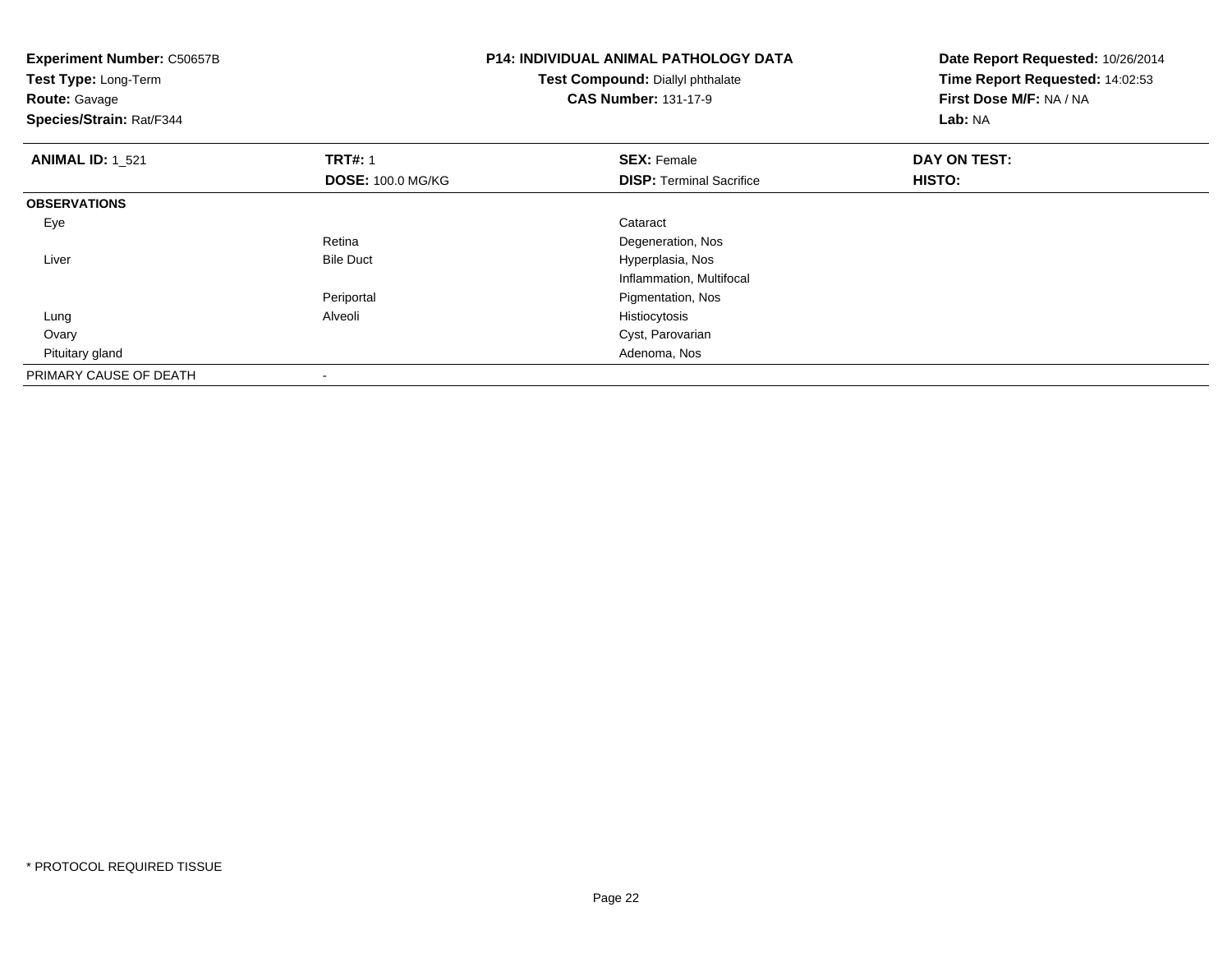| <b>Experiment Number: C50657B</b><br>Test Type: Long-Term<br><b>Route: Gavage</b><br>Species/Strain: Rat/F344 |                           | <b>P14: INDIVIDUAL ANIMAL PATHOLOGY DATA</b><br>Test Compound: Diallyl phthalate<br><b>CAS Number: 131-17-9</b> | Date Report Requested: 10/26/2014<br>Time Report Requested: 14:02:53<br>First Dose M/F: NA / NA<br>Lab: NA |
|---------------------------------------------------------------------------------------------------------------|---------------------------|-----------------------------------------------------------------------------------------------------------------|------------------------------------------------------------------------------------------------------------|
| <b>ANIMAL ID: 1 522</b>                                                                                       | <b>TRT#: 1</b>            | <b>SEX: Female</b>                                                                                              | DAY ON TEST:                                                                                               |
|                                                                                                               | <b>DOSE: 100.0 MG/KG</b>  | <b>DISP:</b> Moribund Sacrifice                                                                                 | HISTO:                                                                                                     |
| <b>OBSERVATIONS</b>                                                                                           |                           |                                                                                                                 |                                                                                                            |
| Adrenal gland                                                                                                 |                           | Cytoplasmic Vacuolization                                                                                       |                                                                                                            |
|                                                                                                               |                           | <b>Hemosiderosis</b>                                                                                            |                                                                                                            |
| Heart                                                                                                         | Myocardium Nos            | Fibrosis                                                                                                        |                                                                                                            |
| Liver                                                                                                         | <b>Bile Duct</b>          | Hyperplasia, Nos                                                                                                |                                                                                                            |
|                                                                                                               | Periportal                | Pigmentation, Nos                                                                                               |                                                                                                            |
| Pituitary gland                                                                                               | <b>Anterior Pituitary</b> | Cyst, Nos                                                                                                       |                                                                                                            |
| Stomach                                                                                                       | Forestomach               | Ulcer, Nos                                                                                                      |                                                                                                            |
| Unspecified                                                                                                   | Multiple Organs Nos       | Leukemia, Mononuclear Cell                                                                                      |                                                                                                            |
| PRIMARY CAUSE OF DEATH                                                                                        |                           |                                                                                                                 |                                                                                                            |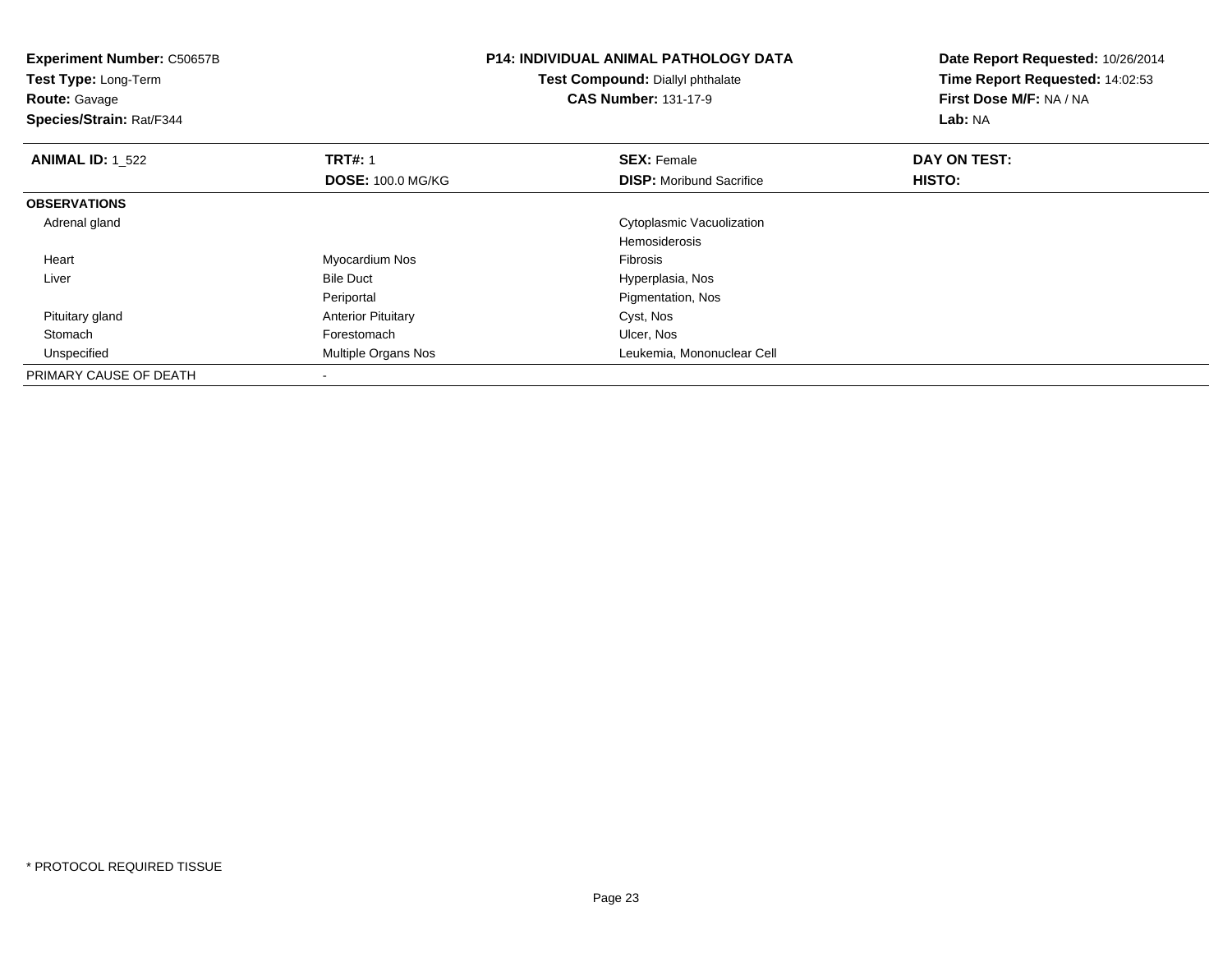| <b>Experiment Number: C50657B</b><br>Test Type: Long-Term<br><b>Route: Gavage</b><br>Species/Strain: Rat/F344 |                           | <b>P14: INDIVIDUAL ANIMAL PATHOLOGY DATA</b><br>Test Compound: Diallyl phthalate<br><b>CAS Number: 131-17-9</b> | Date Report Requested: 10/26/2014<br>Time Report Requested: 14:02:54<br>First Dose M/F: NA / NA<br>Lab: NA |
|---------------------------------------------------------------------------------------------------------------|---------------------------|-----------------------------------------------------------------------------------------------------------------|------------------------------------------------------------------------------------------------------------|
| <b>ANIMAL ID: 1 523</b>                                                                                       | <b>TRT#: 1</b>            | <b>SEX: Female</b>                                                                                              | DAY ON TEST:                                                                                               |
|                                                                                                               | <b>DOSE: 100.0 MG/KG</b>  | <b>DISP:</b> Natural Death                                                                                      | HISTO:                                                                                                     |
| <b>OBSERVATIONS</b>                                                                                           |                           |                                                                                                                 |                                                                                                            |
| Liver                                                                                                         | Periportal                | Fibrosis                                                                                                        |                                                                                                            |
|                                                                                                               | <b>Bile Duct</b>          | Hyperplasia, Nos                                                                                                |                                                                                                            |
|                                                                                                               | Periportal                | Pigmentation, Nos                                                                                               |                                                                                                            |
| Lung                                                                                                          |                           | Inflammation, Granulomatous Focal                                                                               |                                                                                                            |
| Pituitary gland                                                                                               |                           | Adenoma, Nos                                                                                                    |                                                                                                            |
|                                                                                                               | <b>Anterior Pituitary</b> | Hemorrhage                                                                                                      |                                                                                                            |
| Unspecified                                                                                                   | Multiple Organs Nos       | Leukemia, Mononuclear Cell                                                                                      |                                                                                                            |
| PRIMARY CAUSE OF DEATH                                                                                        |                           |                                                                                                                 |                                                                                                            |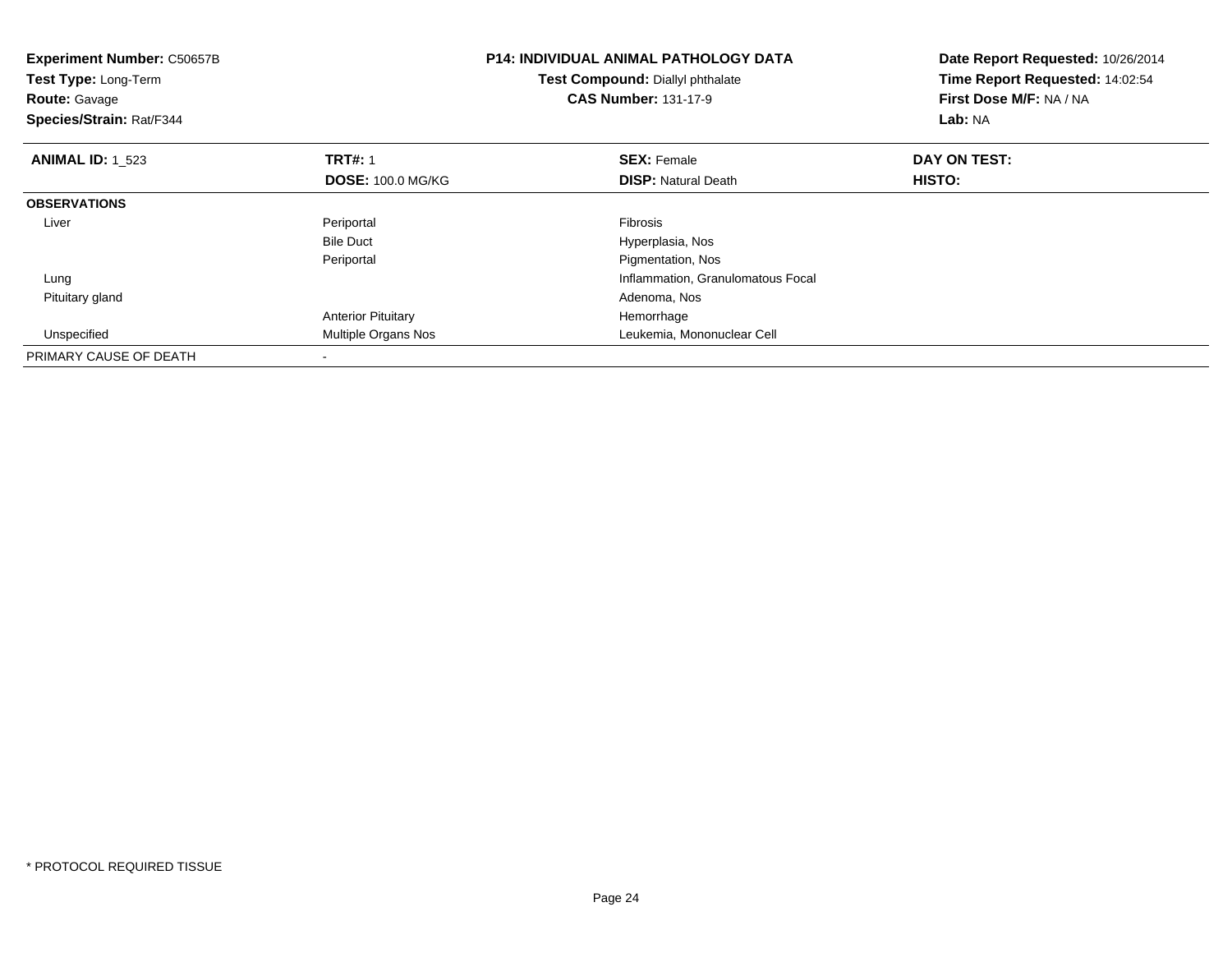| <b>Experiment Number: C50657B</b><br>Test Type: Long-Term<br><b>Route: Gavage</b><br>Species/Strain: Rat/F344 |                           | <b>P14: INDIVIDUAL ANIMAL PATHOLOGY DATA</b><br>Test Compound: Diallyl phthalate<br><b>CAS Number: 131-17-9</b> | Date Report Requested: 10/26/2014<br>Time Report Requested: 14:02:54<br>First Dose M/F: NA / NA<br>Lab: NA |
|---------------------------------------------------------------------------------------------------------------|---------------------------|-----------------------------------------------------------------------------------------------------------------|------------------------------------------------------------------------------------------------------------|
| <b>ANIMAL ID: 1 524</b>                                                                                       | <b>TRT#: 1</b>            | <b>SEX: Female</b>                                                                                              | DAY ON TEST:                                                                                               |
|                                                                                                               | <b>DOSE: 100.0 MG/KG</b>  | <b>DISP: Natural Death</b>                                                                                      | <b>HISTO:</b>                                                                                              |
| <b>OBSERVATIONS</b>                                                                                           |                           |                                                                                                                 |                                                                                                            |
| Kidney                                                                                                        |                           | Calculus, Microscopic Examination                                                                               |                                                                                                            |
|                                                                                                               |                           | <b>Hemosiderosis</b>                                                                                            |                                                                                                            |
|                                                                                                               | Papilla                   | Hyperplasia, Epithelial                                                                                         |                                                                                                            |
| Liver                                                                                                         | Periportal                | Fibrosis                                                                                                        |                                                                                                            |
|                                                                                                               | <b>Bile Duct</b>          | Hyperplasia, Nos                                                                                                |                                                                                                            |
|                                                                                                               | Periportal                | Pigmentation, Nos                                                                                               |                                                                                                            |
| Pituitary gland                                                                                               | <b>Anterior Pituitary</b> | Cyst, Nos                                                                                                       |                                                                                                            |
| Unspecified                                                                                                   | Multiple Organs Nos       | Leukemia, Mononuclear Cell                                                                                      |                                                                                                            |
| PRIMARY CAUSE OF DEATH                                                                                        |                           |                                                                                                                 |                                                                                                            |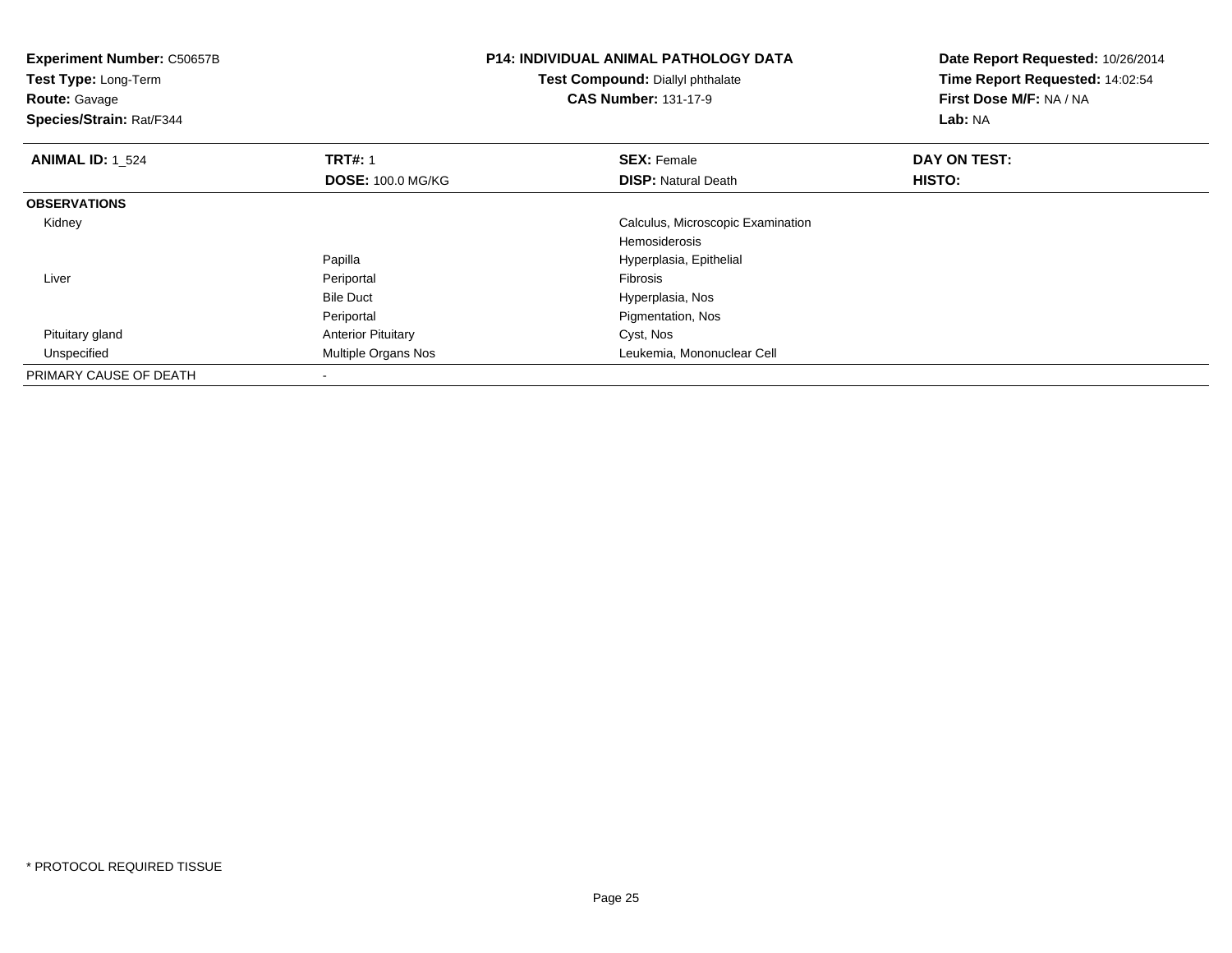| <b>Experiment Number: C50657B</b> |                             | <b>P14: INDIVIDUAL ANIMAL PATHOLOGY DATA</b> | Date Report Requested: 10/26/2014 |  |
|-----------------------------------|-----------------------------|----------------------------------------------|-----------------------------------|--|
| Test Type: Long-Term              |                             | Test Compound: Diallyl phthalate             | Time Report Requested: 14:02:54   |  |
| <b>Route: Gavage</b>              |                             | <b>CAS Number: 131-17-9</b>                  | First Dose M/F: NA / NA           |  |
| Species/Strain: Rat/F344          |                             |                                              | Lab: NA                           |  |
| <b>ANIMAL ID:</b> 1 525           | <b>TRT#: 1</b>              | <b>SEX: Female</b>                           | DAY ON TEST:                      |  |
|                                   | <b>DOSE: 100.0 MG/KG</b>    | <b>DISP:</b> Terminal Sacrifice              | HISTO:                            |  |
| <b>OBSERVATIONS</b>               |                             |                                              |                                   |  |
| Adrenal gland                     | Cortex Nos                  | Hyperplasia, Focal                           |                                   |  |
| <b>Blood vessel</b>               | <b>Pulmonary Artery Nos</b> | Mineralization                               |                                   |  |
| Eye                               |                             | Cataract                                     |                                   |  |
|                                   | Retina                      | Degeneration, Nos                            |                                   |  |
| Kidney                            |                             | Hemorrhage                                   |                                   |  |
| Liver                             | Periportal                  | Fibrosis                                     |                                   |  |
|                                   | <b>Bile Duct</b>            | Hyperplasia, Nos                             |                                   |  |
|                                   | Periportal                  | Pigmentation, Nos                            |                                   |  |
| Pituitary gland                   | <b>Anterior Pituitary</b>   | Angiectasis                                  |                                   |  |
| PRIMARY CAUSE OF DEATH            |                             |                                              |                                   |  |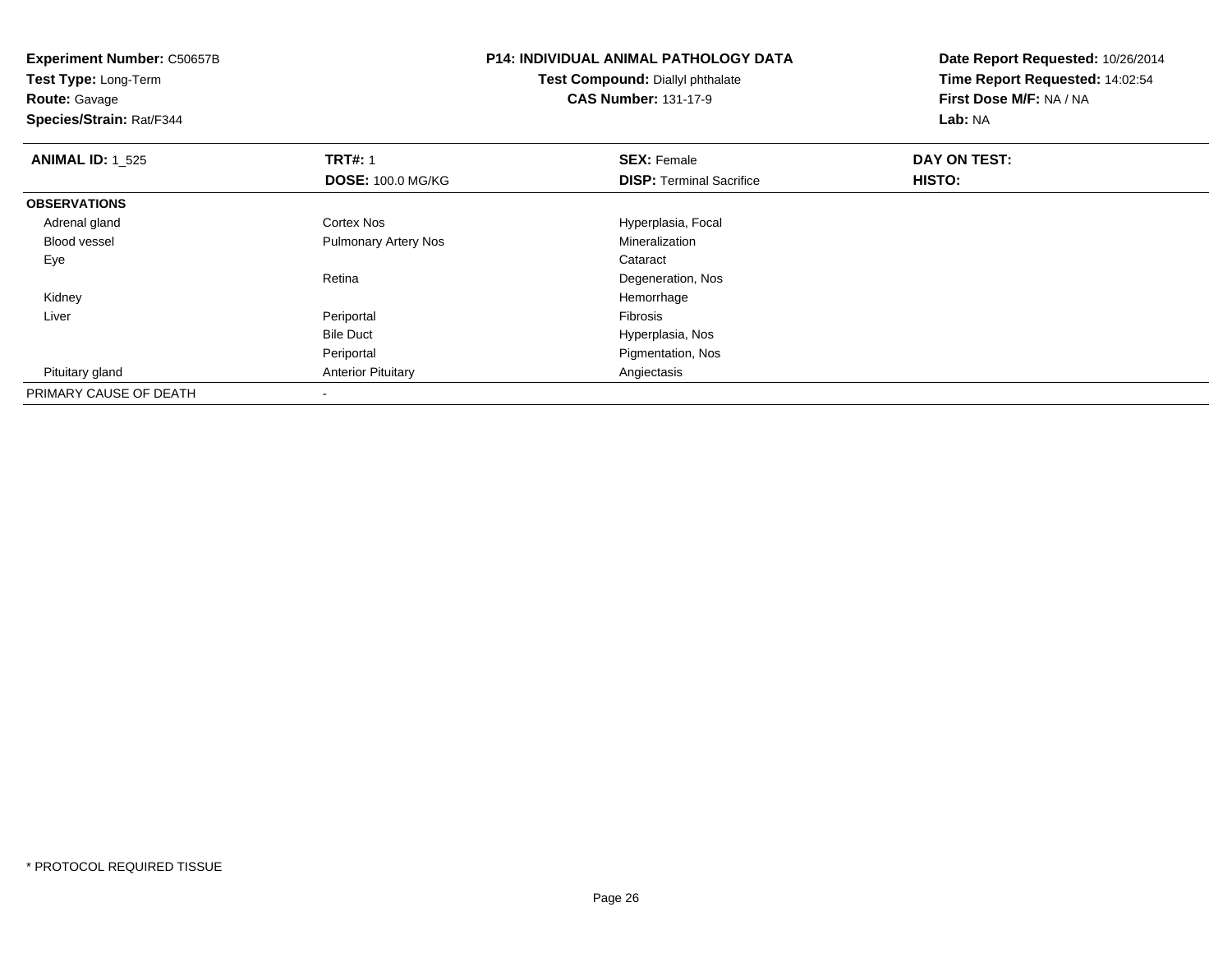**Test Type:** Long-Term

**Route:** Gavage

**Species/Strain:** Rat/F344

## **P14: INDIVIDUAL ANIMAL PATHOLOGY DATA**

**Test Compound:** Diallyl phthalate**CAS Number:** 131-17-9

| <b>ANIMAL ID: 1_526</b> | <b>TRT#: 1</b>           | <b>SEX: Female</b>                    | DAY ON TEST: |  |
|-------------------------|--------------------------|---------------------------------------|--------------|--|
|                         | <b>DOSE: 100.0 MG/KG</b> | <b>DISP: Terminal Sacrifice</b>       | HISTO:       |  |
| <b>OBSERVATIONS</b>     |                          |                                       |              |  |
| Adrenal gland           |                          | Pheochromocytoma                      |              |  |
| Heart                   | Myocardium Nos           | Fibrosis                              |              |  |
| Kidney                  |                          | Nephropathy                           |              |  |
| Liver                   | Periportal               | Fibrosis                              |              |  |
|                         | <b>Bile Duct</b>         | Hyperplasia, Nos                      |              |  |
|                         | Periportal               | Pigmentation, Nos                     |              |  |
| Ovary                   |                          | Cyst, Parovarian                      |              |  |
| Pituitary gland         |                          | Adenoma, Nos                          |              |  |
| Thymus                  |                          | Ectopia                               |              |  |
|                         |                          | <b>Persistent Embryonic Structure</b> |              |  |
| Unspecified             | Multiple Organs Nos      | Leukemia, Mononuclear Cell            |              |  |
| PRIMARY CAUSE OF DEATH  | ۰                        |                                       |              |  |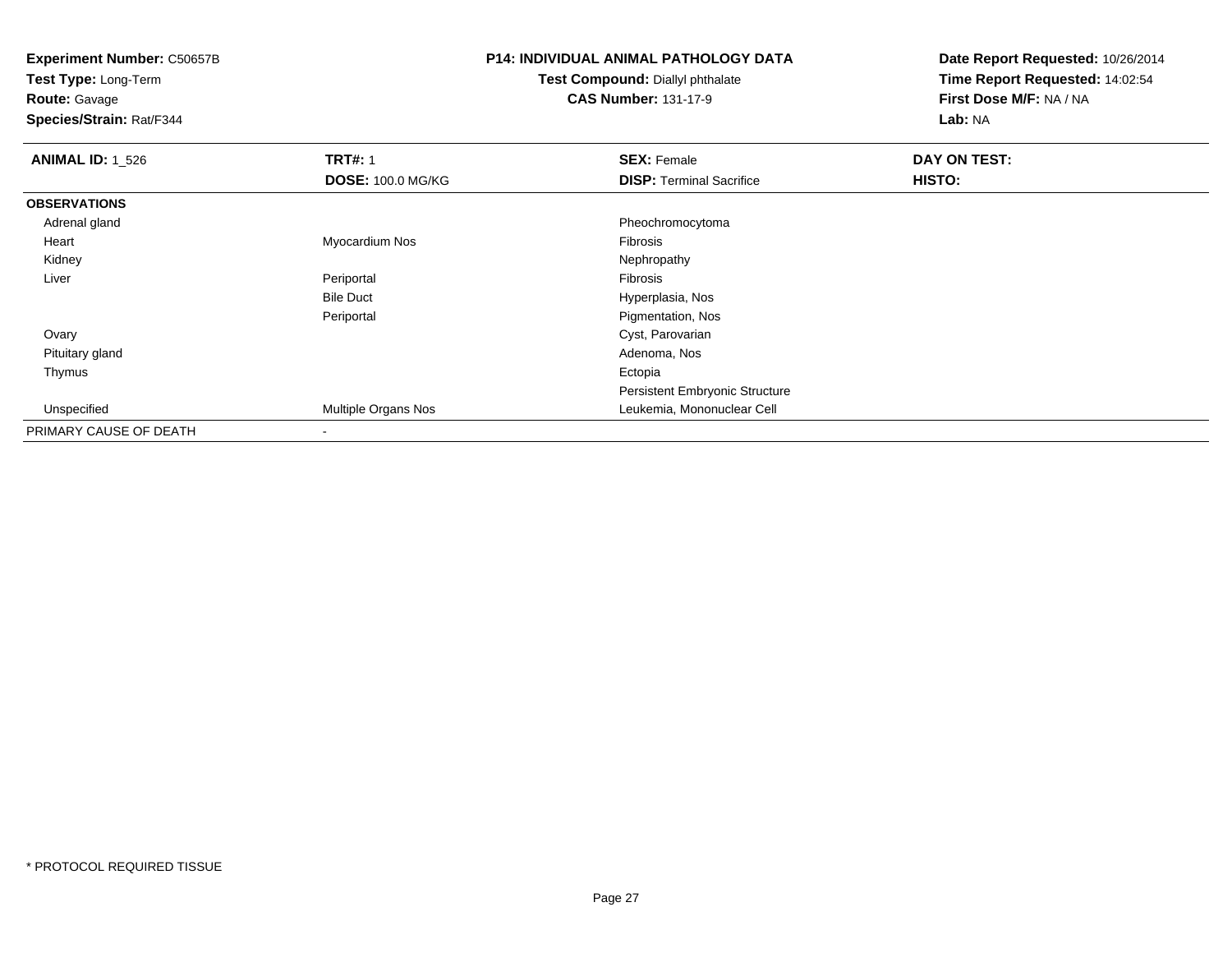**Experiment Number:** C50657B**Test Type:** Long-Term**Route:** Gavage **Species/Strain:** Rat/F344**P14: INDIVIDUAL ANIMAL PATHOLOGY DATATest Compound:** Diallyl phthalate**CAS Number:** 131-17-9**Date Report Requested:** 10/26/2014**Time Report Requested:** 14:02:54**First Dose M/F:** NA / NA**Lab:** NA**ANIMAL ID: 1 527 TRT#:** 1 **SEX:** Female **DAY ON TEST: DOSE:** 100.0 MG/KG**DISP:** Terminal Sacrifice **HISTO: OBSERVATIONS** Kidneyy the control of the control of the control of the control of the control of the control of the control of the control of the control of the control of the control of the control of the control of the control of the contro Liver Periportal Fibrosis Hyperplasia, NosBile Duct**Pigmentation, Nos** Periportal Pancreass and the contract of the contract of the contract of the contract of the contract  $\mathsf{A}$  at  $\mathsf{A}$  and  $\mathsf{A}$  and  $\mathsf{A}$  and  $\mathsf{A}$  and  $\mathsf{A}$  are contract of  $\mathsf{A}$  and  $\mathsf{A}$  and  $\mathsf{A}$  are contract of Lymphocytic Inflammatory Infiltrate Pituitary glandAnterior Pituitary **Cyst, Nos**  Thyroid C-Cell Adenoma Uterus Endometrial Stromal PolypPRIMARY CAUSE OF DEATH-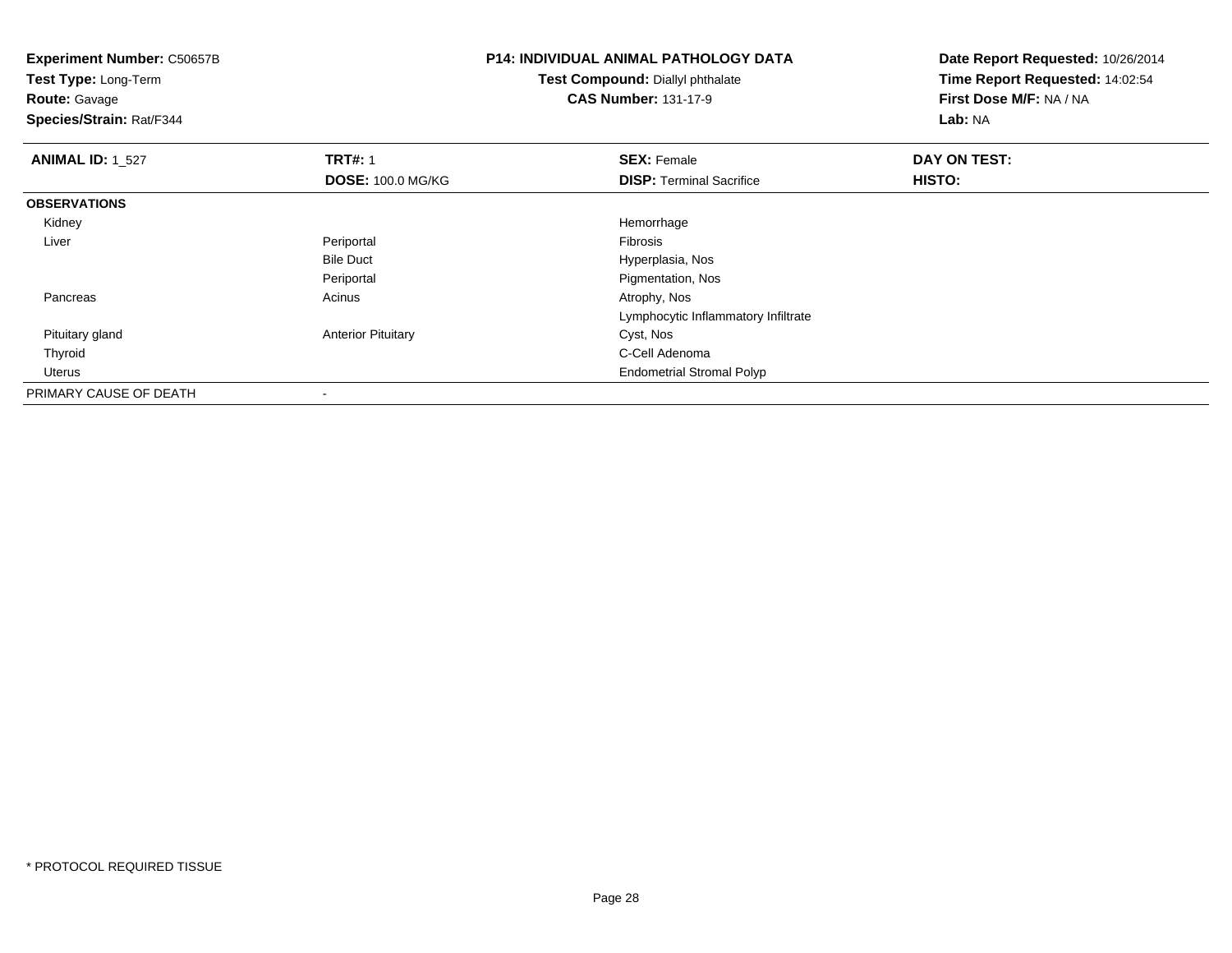| <b>Experiment Number: C50657B</b><br>Test Type: Long-Term<br><b>Route: Gavage</b><br>Species/Strain: Rat/F344 |                           | <b>P14: INDIVIDUAL ANIMAL PATHOLOGY DATA</b><br>Test Compound: Diallyl phthalate<br><b>CAS Number: 131-17-9</b> | Date Report Requested: 10/26/2014<br>Time Report Requested: 14:02:54<br>First Dose M/F: NA / NA<br>Lab: NA |
|---------------------------------------------------------------------------------------------------------------|---------------------------|-----------------------------------------------------------------------------------------------------------------|------------------------------------------------------------------------------------------------------------|
| <b>ANIMAL ID: 1 528</b>                                                                                       | <b>TRT#: 1</b>            | <b>SEX: Female</b>                                                                                              | DAY ON TEST:                                                                                               |
|                                                                                                               | <b>DOSE: 100.0 MG/KG</b>  | <b>DISP:</b> Terminal Sacrifice                                                                                 | HISTO:                                                                                                     |
| <b>OBSERVATIONS</b>                                                                                           |                           |                                                                                                                 |                                                                                                            |
| Eye                                                                                                           | Sclera                    | Mineralization                                                                                                  |                                                                                                            |
| Kidney                                                                                                        |                           | Nephropathy                                                                                                     |                                                                                                            |
| Liver                                                                                                         | Periportal                | <b>Fibrosis</b>                                                                                                 |                                                                                                            |
|                                                                                                               | <b>Bile Duct</b>          | Hyperplasia, Nos                                                                                                |                                                                                                            |
|                                                                                                               | Periportal                | Pigmentation, Nos                                                                                               |                                                                                                            |
| Pituitary gland                                                                                               | <b>Anterior Pituitary</b> | Cyst, Nos                                                                                                       |                                                                                                            |
| Thymus                                                                                                        |                           | Persistent Embryonic Structure                                                                                  |                                                                                                            |
| Unspecified                                                                                                   | Multiple Organs Nos       | Leukemia, Mononuclear Cell                                                                                      |                                                                                                            |
| PRIMARY CAUSE OF DEATH                                                                                        |                           |                                                                                                                 |                                                                                                            |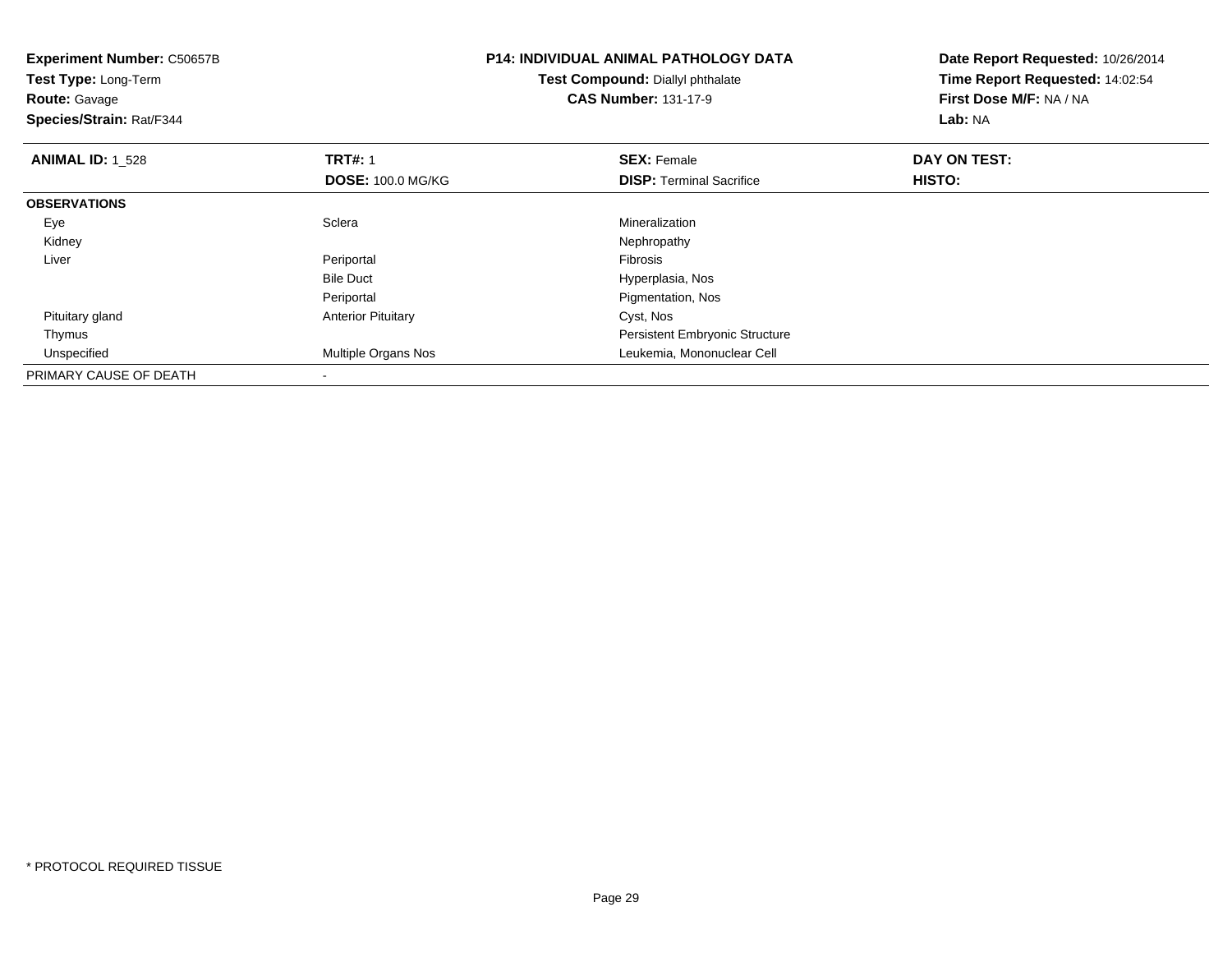**Test Type:** Long-Term**Route:** Gavage

**Species/Strain:** Rat/F344

### **P14: INDIVIDUAL ANIMAL PATHOLOGY DATA**

#### **Test Compound:** Diallyl phthalate**CAS Number:** 131-17-9

| <b>ANIMAL ID: 1_529</b> | <b>TRT#: 1</b>            | <b>SEX: Female</b>              | DAY ON TEST: |  |
|-------------------------|---------------------------|---------------------------------|--------------|--|
|                         | DOSE: 100.0 MG/KG         | <b>DISP: Terminal Sacrifice</b> | HISTO:       |  |
| <b>OBSERVATIONS</b>     |                           |                                 |              |  |
| Adrenal gland           |                           | Pheochromocytoma                |              |  |
| Blood vessel            | Pulmonary Artery Nos      | Mineralization                  |              |  |
| Clitoral gland          |                           | Carcinoma, Nos                  |              |  |
| Heart                   | Myocardium Nos            | Degeneration, Nos               |              |  |
| Kidney                  |                           | Hemorrhage                      |              |  |
|                         |                           | Nephropathy                     |              |  |
| Liver                   | Periportal                | Fibrosis                        |              |  |
|                         | <b>Bile Duct</b>          | Hyperplasia, Nos                |              |  |
|                         | Periportal                | Pigmentation, Nos               |              |  |
| Lung                    |                           | Inflammation, Interstitial      |              |  |
| Mammary gland           |                           | Fibroadenoma                    |              |  |
| Pancreas                | Acinus                    | Atrophy, Nos                    |              |  |
| Pituitary gland         |                           | Adenoma, Nos                    |              |  |
|                         | <b>Anterior Pituitary</b> | Cyst, Nos                       |              |  |
| Thymus                  |                           | Persistent Embryonic Structure  |              |  |
| Thyroid                 |                           | Hyperplasia, C Cell             |              |  |
| Unspecified             | Multiple Organs Nos       | Leukemia, Mononuclear Cell      |              |  |
| PRIMARY CAUSE OF DEATH  | $\overline{\phantom{a}}$  |                                 |              |  |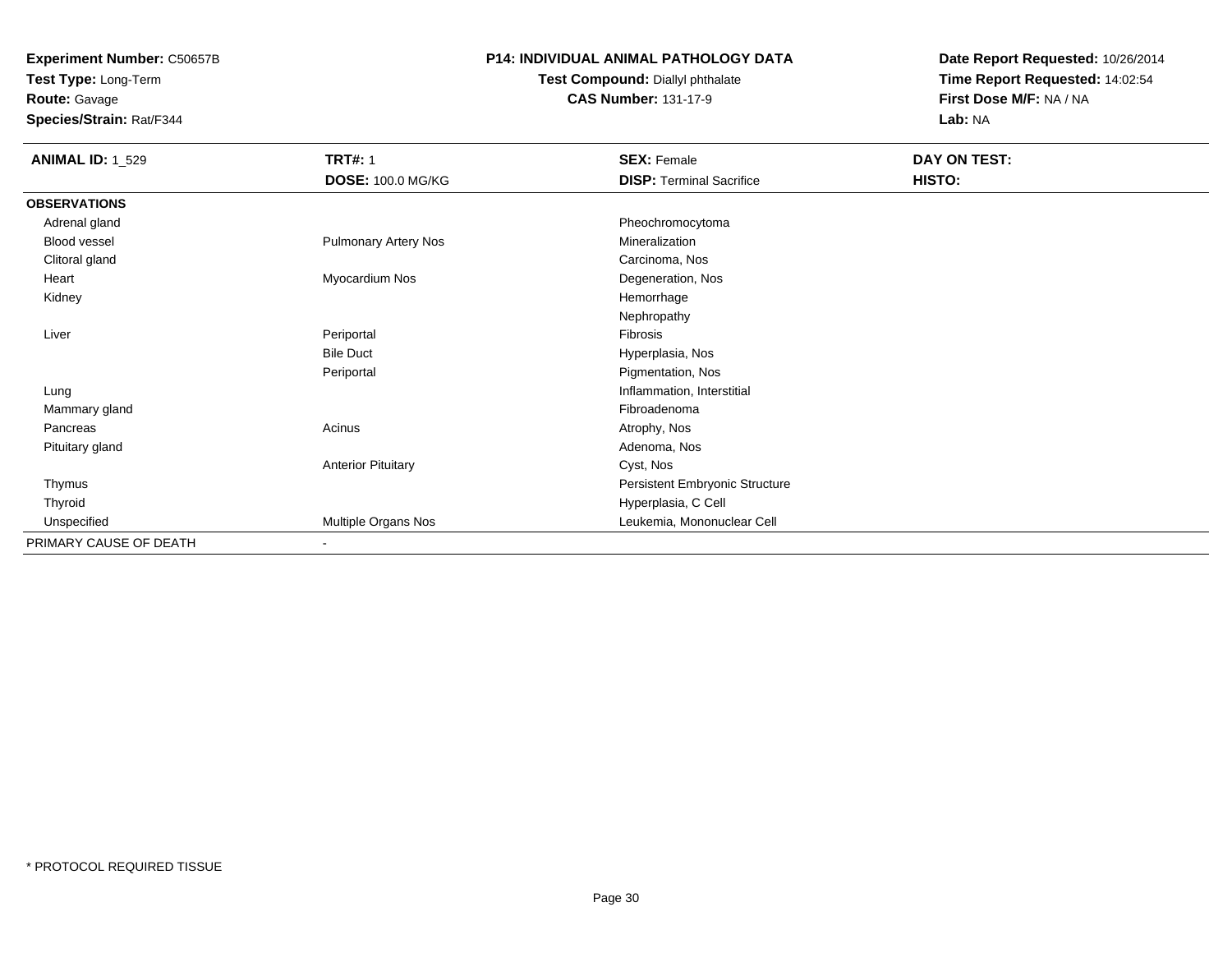| <b>Experiment Number: C50657B</b><br>Test Type: Long-Term<br><b>Route: Gavage</b><br>Species/Strain: Rat/F344 |                                            | <b>P14: INDIVIDUAL ANIMAL PATHOLOGY DATA</b><br>Test Compound: Diallyl phthalate<br><b>CAS Number: 131-17-9</b> | Date Report Requested: 10/26/2014<br>Time Report Requested: 14:02:54<br>First Dose M/F: NA / NA<br>Lab: NA |
|---------------------------------------------------------------------------------------------------------------|--------------------------------------------|-----------------------------------------------------------------------------------------------------------------|------------------------------------------------------------------------------------------------------------|
| <b>ANIMAL ID: 1 530</b>                                                                                       | <b>TRT#: 1</b><br><b>DOSE: 100.0 MG/KG</b> | <b>SEX: Female</b><br><b>DISP:</b> Terminal Sacrifice                                                           | DAY ON TEST:<br>HISTO:                                                                                     |
| <b>OBSERVATIONS</b>                                                                                           |                                            |                                                                                                                 |                                                                                                            |
|                                                                                                               |                                            |                                                                                                                 |                                                                                                            |
| Heart                                                                                                         | Myocardium Nos                             | Degeneration, Nos                                                                                               |                                                                                                            |
| Kidney                                                                                                        |                                            | Hemorrhage                                                                                                      |                                                                                                            |
| Liver                                                                                                         | Periportal                                 | <b>Fibrosis</b>                                                                                                 |                                                                                                            |
|                                                                                                               | <b>Bile Duct</b>                           | Hyperplasia, Nos                                                                                                |                                                                                                            |
|                                                                                                               | Periportal                                 | Pigmentation, Nos                                                                                               |                                                                                                            |
| Lung                                                                                                          | Alveoli                                    | Histiocytosis                                                                                                   |                                                                                                            |
| Thymus                                                                                                        |                                            | Persistent Embryonic Structure                                                                                  |                                                                                                            |
| PRIMARY CAUSE OF DEATH                                                                                        |                                            |                                                                                                                 |                                                                                                            |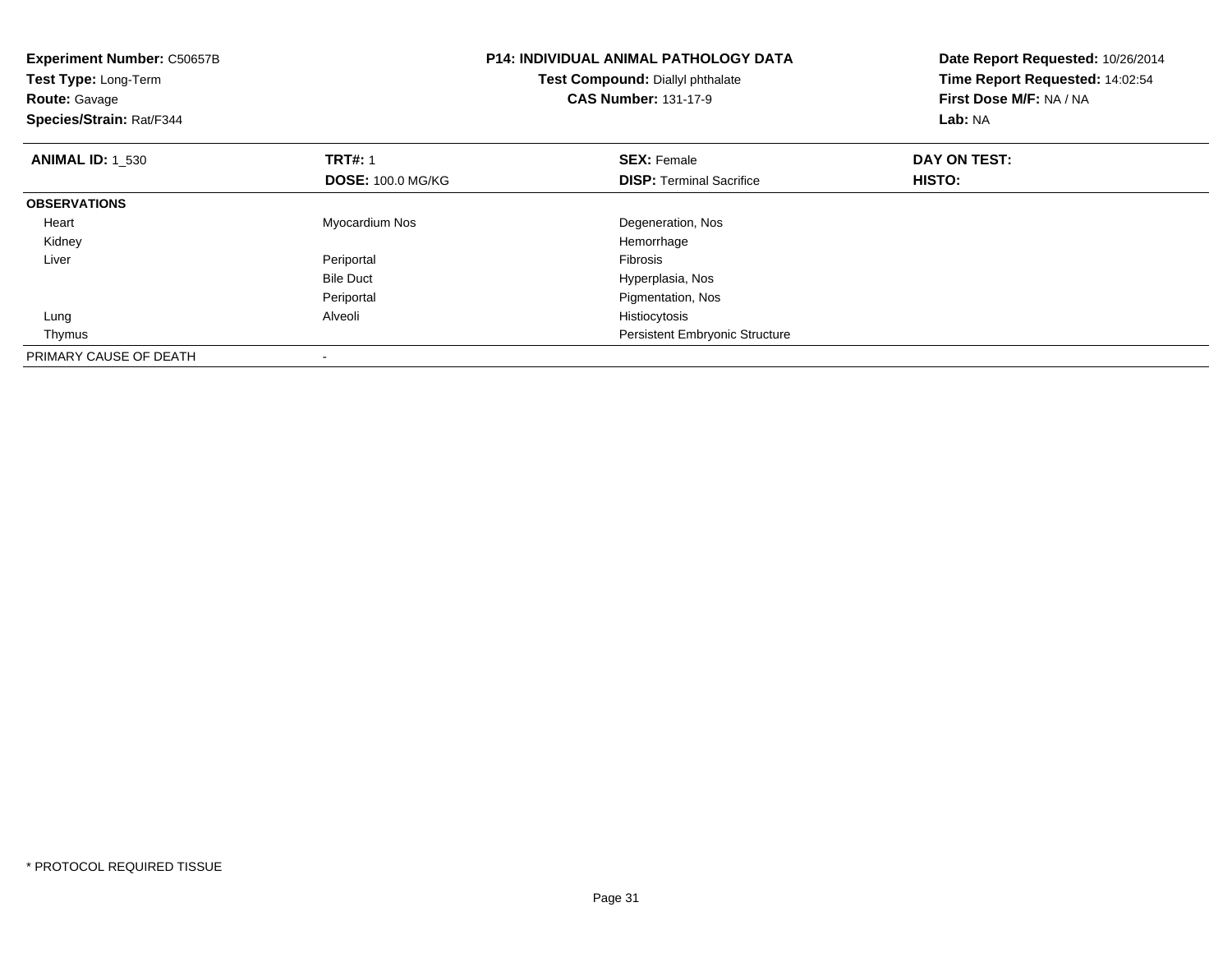| <b>Experiment Number: C50657B</b><br>Test Type: Long-Term<br><b>Route: Gavage</b><br>Species/Strain: Rat/F344 |                            | <b>P14: INDIVIDUAL ANIMAL PATHOLOGY DATA</b><br>Test Compound: Diallyl phthalate<br><b>CAS Number: 131-17-9</b> | Date Report Requested: 10/26/2014<br>Time Report Requested: 14:02:54<br>First Dose M/F: NA / NA<br>Lab: NA |
|---------------------------------------------------------------------------------------------------------------|----------------------------|-----------------------------------------------------------------------------------------------------------------|------------------------------------------------------------------------------------------------------------|
| <b>ANIMAL ID: 1 531</b>                                                                                       | <b>TRT#: 1</b>             | <b>SEX: Female</b>                                                                                              | DAY ON TEST:                                                                                               |
|                                                                                                               | <b>DOSE: 100.0 MG/KG</b>   | <b>DISP:</b> Terminal Sacrifice                                                                                 | <b>HISTO:</b>                                                                                              |
| <b>OBSERVATIONS</b>                                                                                           |                            |                                                                                                                 |                                                                                                            |
| Heart                                                                                                         | Myocardium Nos             | Fibrosis                                                                                                        |                                                                                                            |
| Kidney                                                                                                        |                            | Nephropathy                                                                                                     |                                                                                                            |
| Liver                                                                                                         | Periportal                 | Fibrosis                                                                                                        |                                                                                                            |
|                                                                                                               | <b>Bile Duct</b>           | Hyperplasia, Nos                                                                                                |                                                                                                            |
|                                                                                                               | Periportal                 | Pigmentation, Nos                                                                                               |                                                                                                            |
| Lung                                                                                                          |                            | Inflammation, Interstitial                                                                                      |                                                                                                            |
| Thymus                                                                                                        |                            | <b>Persistent Embryonic Structure</b>                                                                           |                                                                                                            |
| Thyroid                                                                                                       |                            | Hyperplasia, C Cell                                                                                             |                                                                                                            |
| Unspecified                                                                                                   | <b>Multiple Organs Nos</b> | Leukemia, Mononuclear Cell                                                                                      |                                                                                                            |
| PRIMARY CAUSE OF DEATH                                                                                        |                            |                                                                                                                 |                                                                                                            |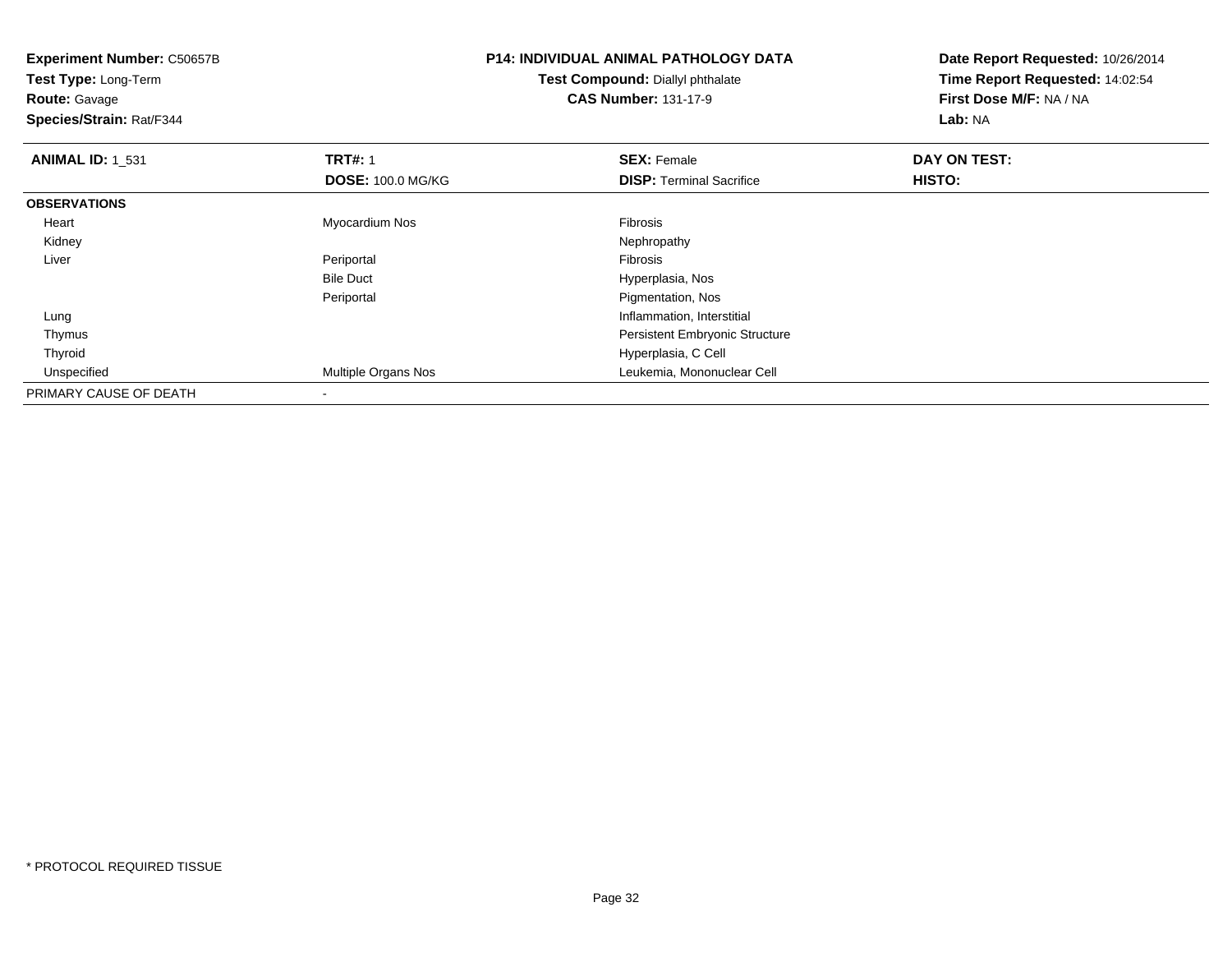| <b>Experiment Number: C50657B</b><br>Test Type: Long-Term<br><b>Route: Gavage</b><br>Species/Strain: Rat/F344 |                             | <b>P14: INDIVIDUAL ANIMAL PATHOLOGY DATA</b><br>Test Compound: Diallyl phthalate<br><b>CAS Number: 131-17-9</b> | Date Report Requested: 10/26/2014<br>Time Report Requested: 14:02:54<br>First Dose M/F: NA / NA<br>Lab: NA |
|---------------------------------------------------------------------------------------------------------------|-----------------------------|-----------------------------------------------------------------------------------------------------------------|------------------------------------------------------------------------------------------------------------|
| <b>ANIMAL ID: 1 532</b>                                                                                       | <b>TRT#: 1</b>              | <b>SEX: Female</b>                                                                                              | DAY ON TEST:                                                                                               |
|                                                                                                               | <b>DOSE: 100.0 MG/KG</b>    | <b>DISP:</b> Moribund Sacrifice                                                                                 | HISTO:                                                                                                     |
| <b>OBSERVATIONS</b>                                                                                           |                             |                                                                                                                 |                                                                                                            |
| <b>Blood vessel</b>                                                                                           | <b>Pulmonary Artery Nos</b> | Mineralization                                                                                                  |                                                                                                            |
| Kidney                                                                                                        |                             | Nephropathy                                                                                                     |                                                                                                            |
| Liver                                                                                                         | <b>Bile Duct</b>            | Hyperplasia, Nos                                                                                                |                                                                                                            |
|                                                                                                               |                             | Inflammation, Multifocal                                                                                        |                                                                                                            |
|                                                                                                               | Periportal                  | Pigmentation, Nos                                                                                               |                                                                                                            |
| Thyroid                                                                                                       |                             | Hyperplasia, C Cell                                                                                             |                                                                                                            |
| Unspecified                                                                                                   | Thorax                      | Fibroma                                                                                                         |                                                                                                            |
| PRIMARY CAUSE OF DEATH                                                                                        |                             |                                                                                                                 |                                                                                                            |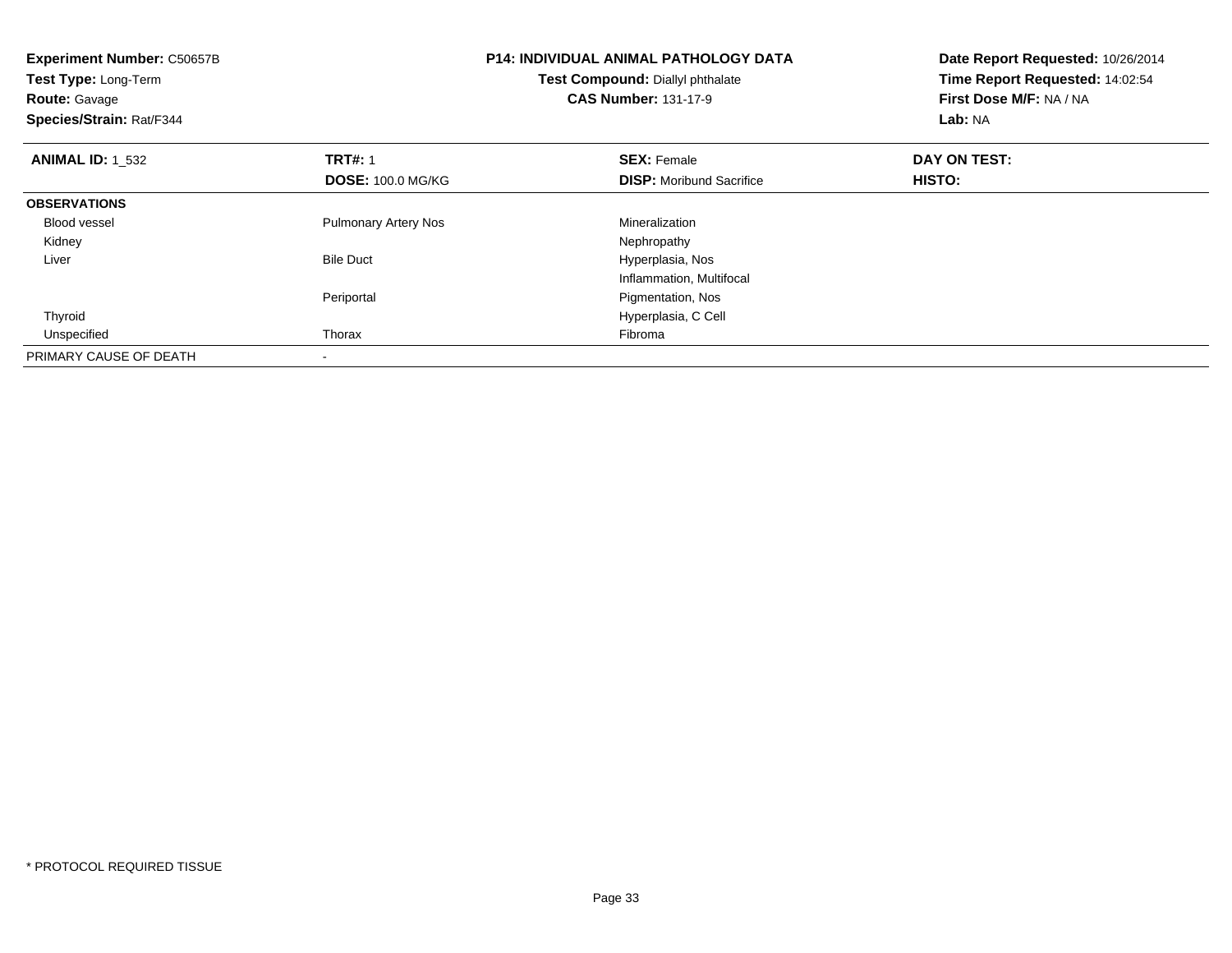| <b>Experiment Number: C50657B</b><br><b>Test Type: Long-Term</b><br><b>Route: Gavage</b><br>Species/Strain: Rat/F344 |                           | <b>P14: INDIVIDUAL ANIMAL PATHOLOGY DATA</b><br>Test Compound: Diallyl phthalate<br><b>CAS Number: 131-17-9</b> | Date Report Requested: 10/26/2014<br>Time Report Requested: 14:02:54<br>First Dose M/F: NA / NA<br>Lab: NA |
|----------------------------------------------------------------------------------------------------------------------|---------------------------|-----------------------------------------------------------------------------------------------------------------|------------------------------------------------------------------------------------------------------------|
| <b>ANIMAL ID: 1 533</b>                                                                                              | <b>TRT#: 1</b>            | <b>SEX: Female</b>                                                                                              | DAY ON TEST:                                                                                               |
|                                                                                                                      | <b>DOSE: 100.0 MG/KG</b>  | <b>DISP:</b> Dosing Accident                                                                                    | HISTO:                                                                                                     |
| <b>OBSERVATIONS</b>                                                                                                  |                           |                                                                                                                 |                                                                                                            |
| Heart                                                                                                                | Myocardium Nos            | Fibrosis                                                                                                        |                                                                                                            |
| Liver                                                                                                                | <b>Bile Duct</b>          | Hyperplasia, Nos                                                                                                |                                                                                                            |
|                                                                                                                      | Periportal                | Pigmentation, Nos                                                                                               |                                                                                                            |
| Lymph node                                                                                                           | Pancreatic Lymph Node     | Histiocytosis                                                                                                   |                                                                                                            |
| Pituitary gland                                                                                                      | <b>Anterior Pituitary</b> | Angiectasis                                                                                                     |                                                                                                            |
|                                                                                                                      | <b>Anterior Pituitary</b> | Focal Cellular Change                                                                                           |                                                                                                            |
| Unspecified                                                                                                          | Mediastinum Nos           | Inflammation, Suppurative                                                                                       |                                                                                                            |
| PRIMARY CAUSE OF DEATH                                                                                               |                           |                                                                                                                 |                                                                                                            |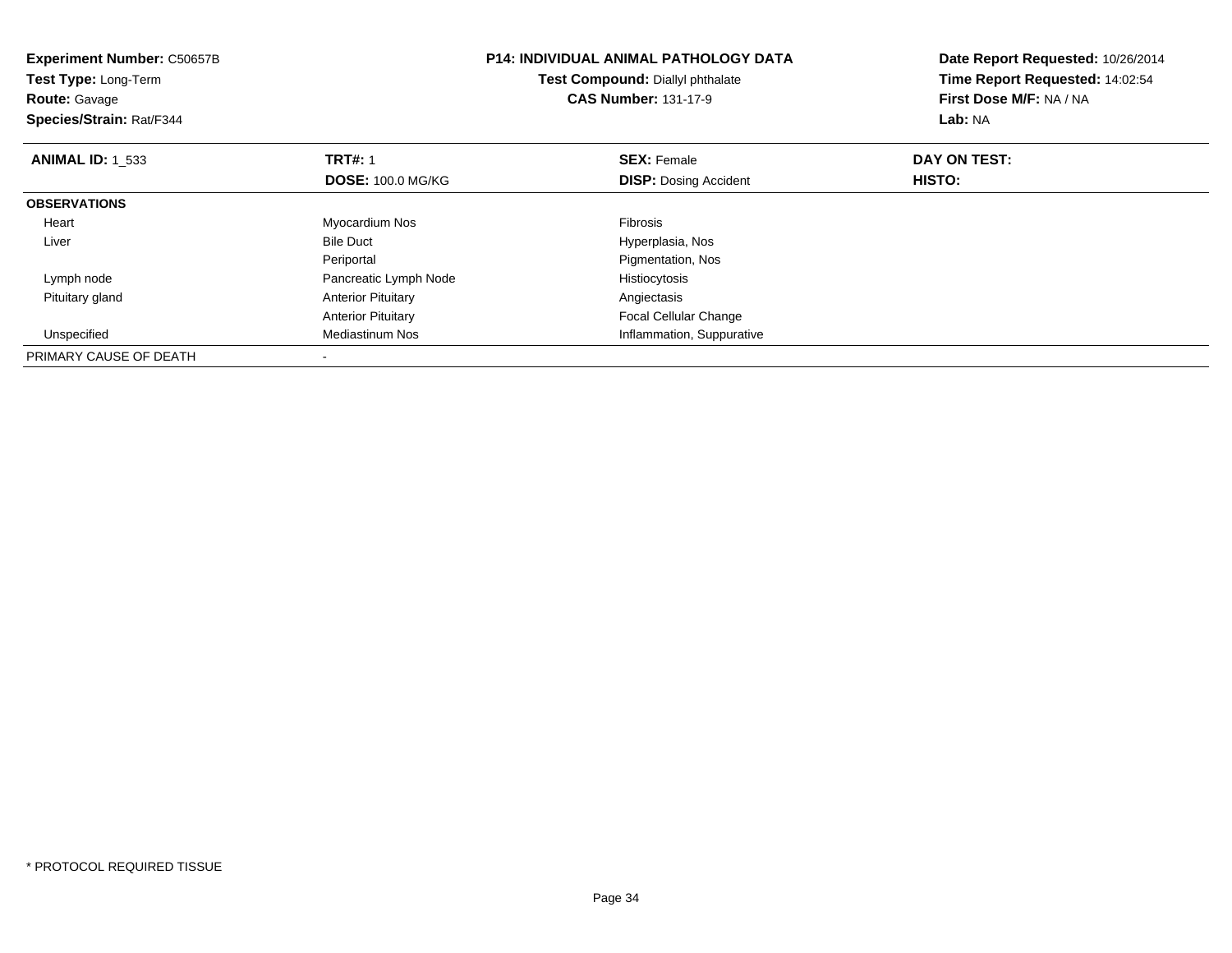| <b>Experiment Number: C50657B</b><br>Test Type: Long-Term<br><b>Route: Gavage</b><br>Species/Strain: Rat/F344 |                          | <b>P14: INDIVIDUAL ANIMAL PATHOLOGY DATA</b><br>Test Compound: Diallyl phthalate<br><b>CAS Number: 131-17-9</b> | Date Report Requested: 10/26/2014<br>Time Report Requested: 14:02:54<br>First Dose M/F: NA / NA<br>Lab: NA |
|---------------------------------------------------------------------------------------------------------------|--------------------------|-----------------------------------------------------------------------------------------------------------------|------------------------------------------------------------------------------------------------------------|
| <b>ANIMAL ID: 1_534</b>                                                                                       | <b>TRT#: 1</b>           | <b>SEX: Female</b>                                                                                              | DAY ON TEST:                                                                                               |
|                                                                                                               | <b>DOSE: 100.0 MG/KG</b> | <b>DISP:</b> Terminal Sacrifice                                                                                 | <b>HISTO:</b>                                                                                              |
| <b>OBSERVATIONS</b>                                                                                           |                          |                                                                                                                 |                                                                                                            |
| Kidney                                                                                                        |                          | Hemorrhage                                                                                                      |                                                                                                            |
|                                                                                                               |                          | Nephropathy                                                                                                     |                                                                                                            |
| Liver                                                                                                         | Periportal               | Fibrosis                                                                                                        |                                                                                                            |
|                                                                                                               | <b>Bile Duct</b>         | Hyperplasia, Nos                                                                                                |                                                                                                            |
|                                                                                                               | Periportal               | Pigmentation, Nos                                                                                               |                                                                                                            |
| Lung                                                                                                          | Alveoli                  | Histiocytosis                                                                                                   |                                                                                                            |
| Pancreas                                                                                                      | Acinus                   | Atrophy, Nos                                                                                                    |                                                                                                            |
| Pituitary gland                                                                                               |                          | Adenoma, Nos                                                                                                    |                                                                                                            |
| PRIMARY CAUSE OF DEATH                                                                                        | $\overline{\phantom{a}}$ |                                                                                                                 |                                                                                                            |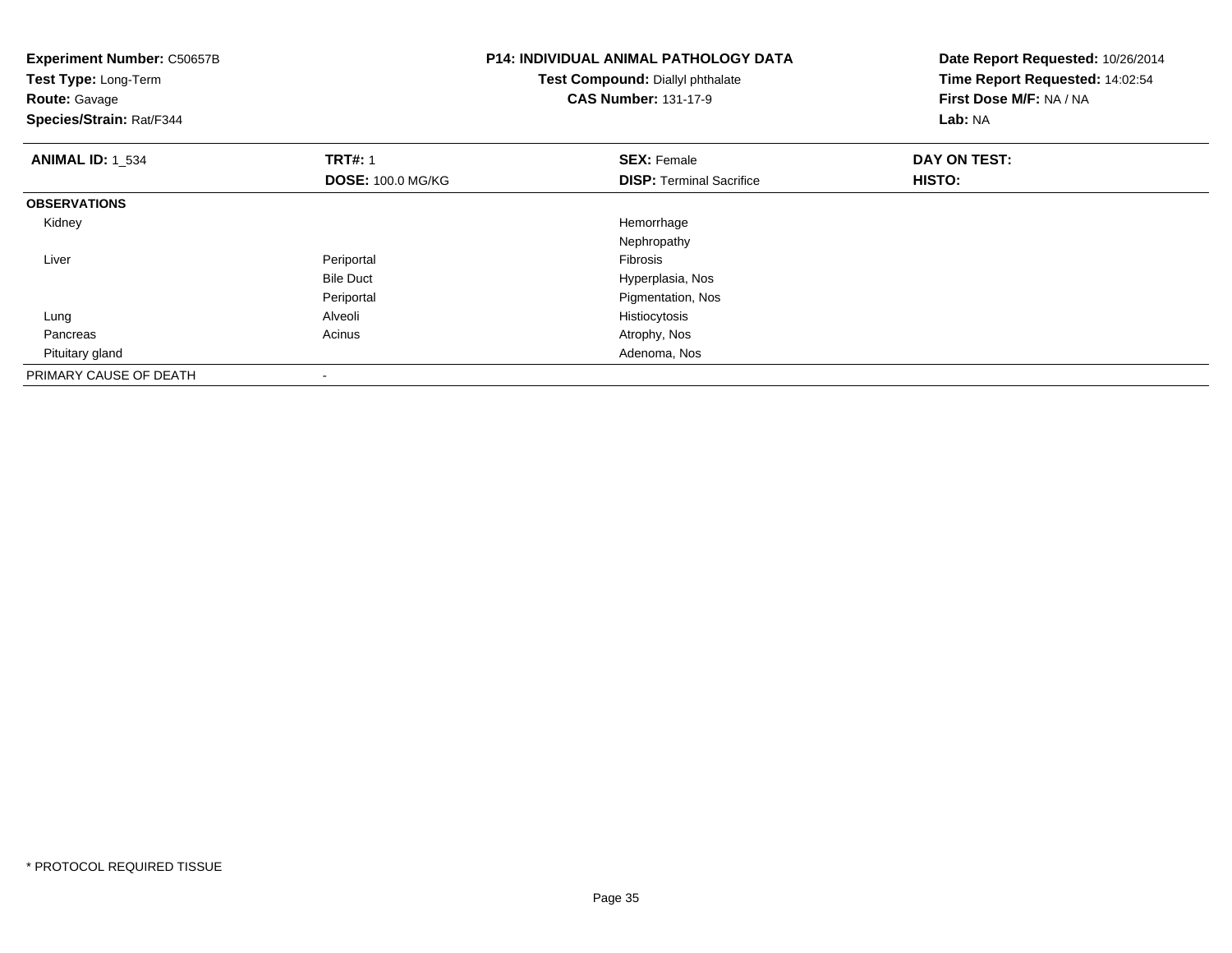| <b>Experiment Number: C50657B</b><br>Test Type: Long-Term<br><b>Route: Gavage</b><br>Species/Strain: Rat/F344 |                          | <b>P14: INDIVIDUAL ANIMAL PATHOLOGY DATA</b><br>Test Compound: Diallyl phthalate<br><b>CAS Number: 131-17-9</b> | Date Report Requested: 10/26/2014<br>Time Report Requested: 14:02:54<br>First Dose M/F: NA / NA<br>Lab: NA |
|---------------------------------------------------------------------------------------------------------------|--------------------------|-----------------------------------------------------------------------------------------------------------------|------------------------------------------------------------------------------------------------------------|
| <b>ANIMAL ID: 1 535</b>                                                                                       | <b>TRT#: 1</b>           | <b>SEX: Female</b>                                                                                              | DAY ON TEST:                                                                                               |
|                                                                                                               | <b>DOSE: 100.0 MG/KG</b> | <b>DISP: Natural Death</b>                                                                                      | HISTO:                                                                                                     |
| <b>OBSERVATIONS</b>                                                                                           |                          |                                                                                                                 |                                                                                                            |
| Kidney                                                                                                        |                          | Hyperplasia, Tubular Cell                                                                                       |                                                                                                            |
|                                                                                                               |                          | Nephropathy                                                                                                     |                                                                                                            |
| Liver                                                                                                         | Periportal               | Fibrosis                                                                                                        |                                                                                                            |
|                                                                                                               | <b>Bile Duct</b>         | Hyperplasia, Nos                                                                                                |                                                                                                            |
|                                                                                                               |                          | Necrosis, Coagulative                                                                                           |                                                                                                            |
|                                                                                                               | Periportal               | Pigmentation, Nos                                                                                               |                                                                                                            |
| Lung                                                                                                          |                          | Congestion, Nos                                                                                                 |                                                                                                            |
| Pituitary gland                                                                                               |                          | Adenoma, Nos                                                                                                    |                                                                                                            |
| Thymus                                                                                                        |                          | Cyst, Nos                                                                                                       |                                                                                                            |
| PRIMARY CAUSE OF DEATH                                                                                        |                          |                                                                                                                 |                                                                                                            |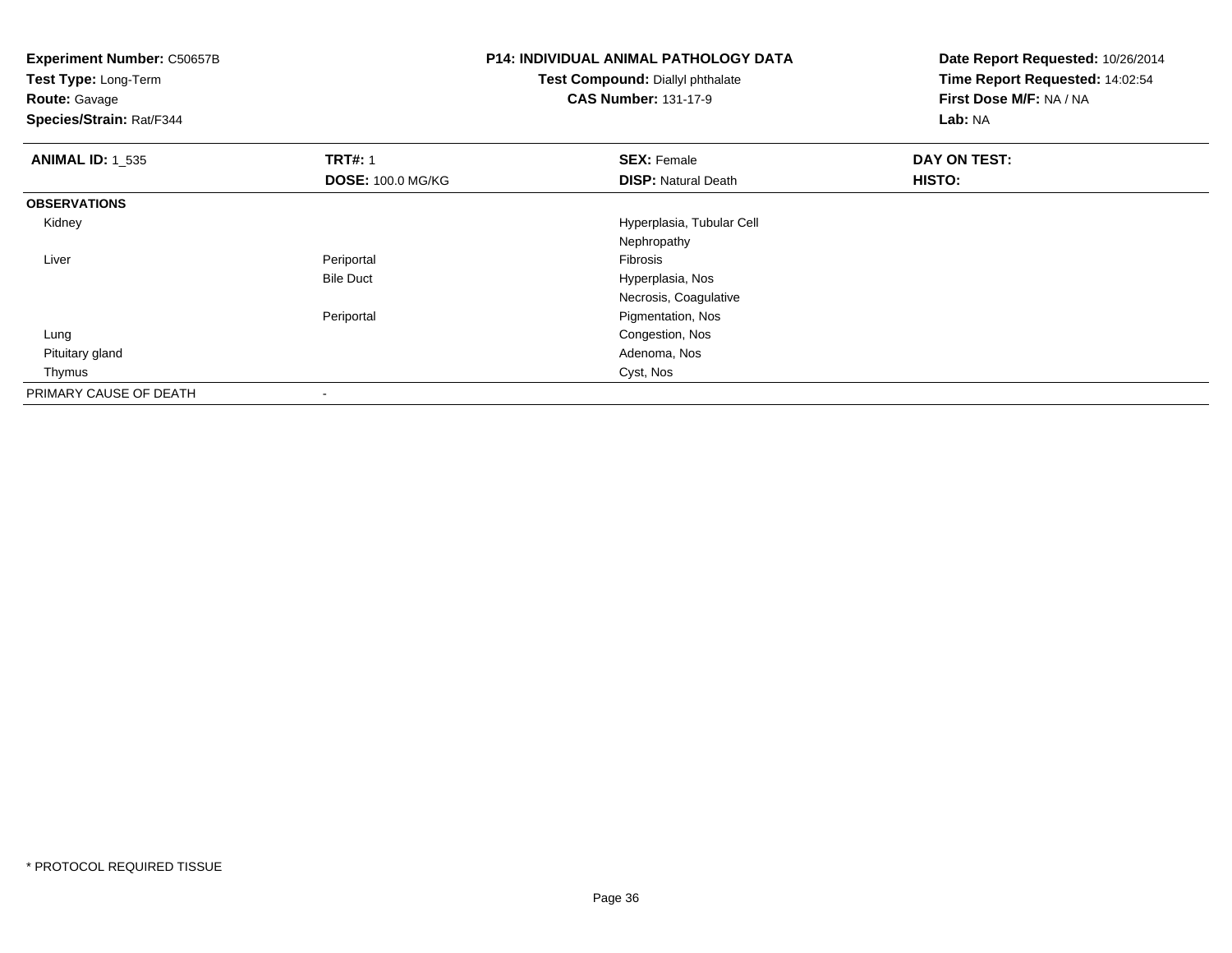| <b>Experiment Number: C50657B</b><br><b>Test Type: Long-Term</b><br><b>Route: Gavage</b><br>Species/Strain: Rat/F344 |                                            | <b>P14: INDIVIDUAL ANIMAL PATHOLOGY DATA</b><br>Test Compound: Diallyl phthalate<br><b>CAS Number: 131-17-9</b> | Date Report Requested: 10/26/2014<br>Time Report Requested: 14:02:54<br>First Dose M/F: NA / NA<br>Lab: NA |
|----------------------------------------------------------------------------------------------------------------------|--------------------------------------------|-----------------------------------------------------------------------------------------------------------------|------------------------------------------------------------------------------------------------------------|
| <b>ANIMAL ID: 1_536</b>                                                                                              | <b>TRT#: 1</b><br><b>DOSE: 100.0 MG/KG</b> | <b>SEX: Female</b><br><b>DISP:</b> Moribund Sacrifice                                                           | DAY ON TEST:<br>HISTO:                                                                                     |
| <b>OBSERVATIONS</b>                                                                                                  |                                            |                                                                                                                 |                                                                                                            |
| Kidney                                                                                                               |                                            | <b>Hemosiderosis</b>                                                                                            |                                                                                                            |
| Liver                                                                                                                | Periportal                                 | <b>Fibrosis</b>                                                                                                 |                                                                                                            |
|                                                                                                                      | <b>Bile Duct</b>                           | Hyperplasia, Nos                                                                                                |                                                                                                            |
|                                                                                                                      | Periportal                                 | Pigmentation, Nos                                                                                               |                                                                                                            |
| Pituitary gland                                                                                                      |                                            | Adenoma, Nos                                                                                                    |                                                                                                            |
| Thymus                                                                                                               |                                            | Persistent Embryonic Structure                                                                                  |                                                                                                            |
| Unspecified                                                                                                          | Multiple Organs Nos                        | Leukemia, Mononuclear Cell                                                                                      |                                                                                                            |
| PRIMARY CAUSE OF DEATH                                                                                               |                                            |                                                                                                                 |                                                                                                            |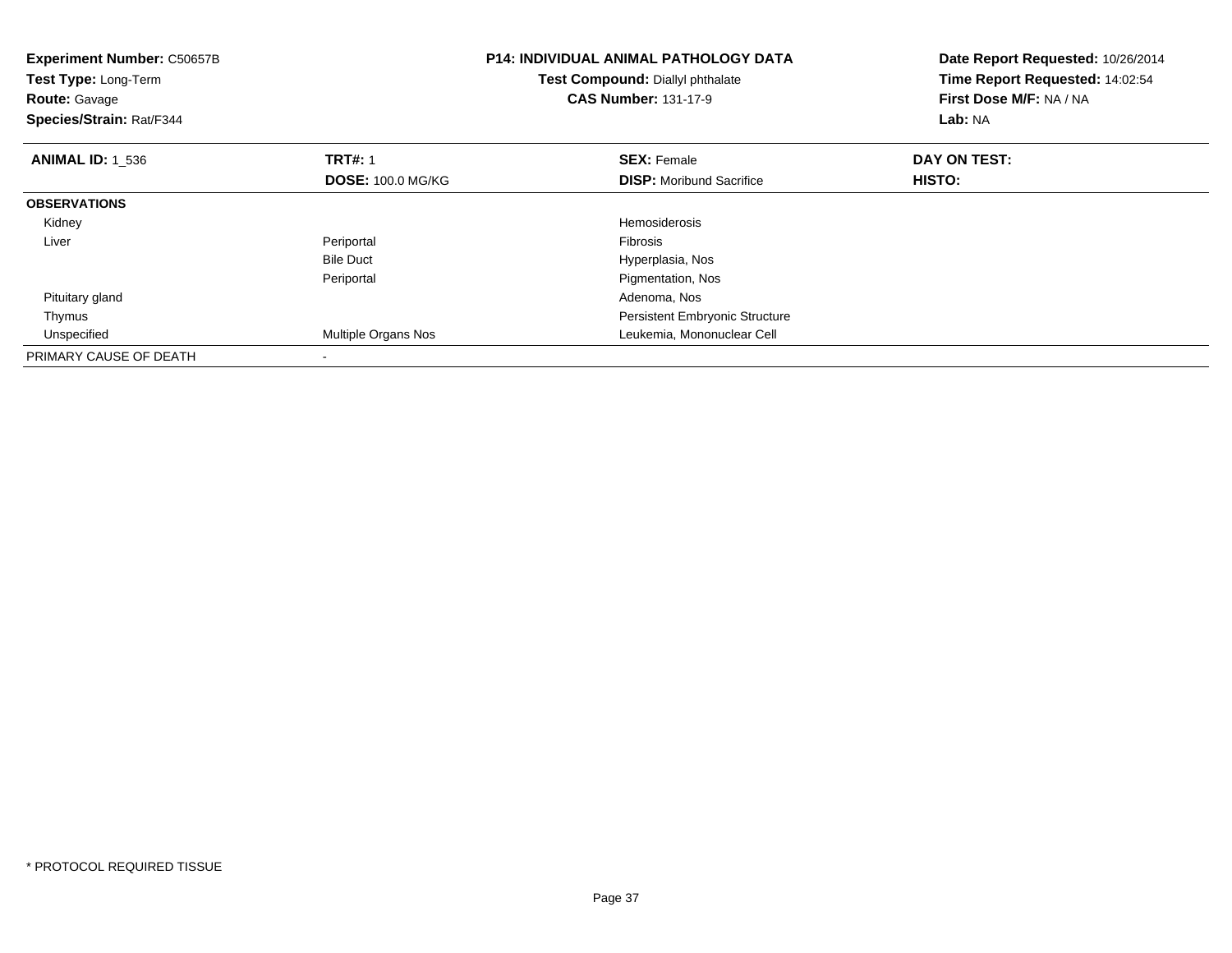| <b>Experiment Number: C50657B</b><br>Test Type: Long-Term<br><b>Route: Gavage</b><br>Species/Strain: Rat/F344 |                          | <b>P14: INDIVIDUAL ANIMAL PATHOLOGY DATA</b><br>Test Compound: Diallyl phthalate<br><b>CAS Number: 131-17-9</b> | Date Report Requested: 10/26/2014<br>Time Report Requested: 14:02:54<br>First Dose M/F: NA / NA<br>Lab: NA |
|---------------------------------------------------------------------------------------------------------------|--------------------------|-----------------------------------------------------------------------------------------------------------------|------------------------------------------------------------------------------------------------------------|
| <b>ANIMAL ID: 1 537</b>                                                                                       | <b>TRT#: 1</b>           | <b>SEX: Female</b>                                                                                              | DAY ON TEST:                                                                                               |
|                                                                                                               | <b>DOSE: 100.0 MG/KG</b> | <b>DISP:</b> Terminal Sacrifice                                                                                 | HISTO:                                                                                                     |
| <b>OBSERVATIONS</b>                                                                                           |                          |                                                                                                                 |                                                                                                            |
| Adrenal gland                                                                                                 |                          | Degeneration, Lipoid                                                                                            |                                                                                                            |
| Heart                                                                                                         | Myocardium Nos           | <b>Fibrosis</b>                                                                                                 |                                                                                                            |
| Liver                                                                                                         | Periportal               | <b>Fibrosis</b>                                                                                                 |                                                                                                            |
|                                                                                                               | <b>Bile Duct</b>         | Hyperplasia, Nos                                                                                                |                                                                                                            |
|                                                                                                               | Periportal               | Pigmentation, Nos                                                                                               |                                                                                                            |
| Pancreas                                                                                                      | Acinus                   | Atrophy, Nos                                                                                                    |                                                                                                            |
| Thymus                                                                                                        |                          | Persistent Embryonic Structure                                                                                  |                                                                                                            |
| PRIMARY CAUSE OF DEATH                                                                                        |                          |                                                                                                                 |                                                                                                            |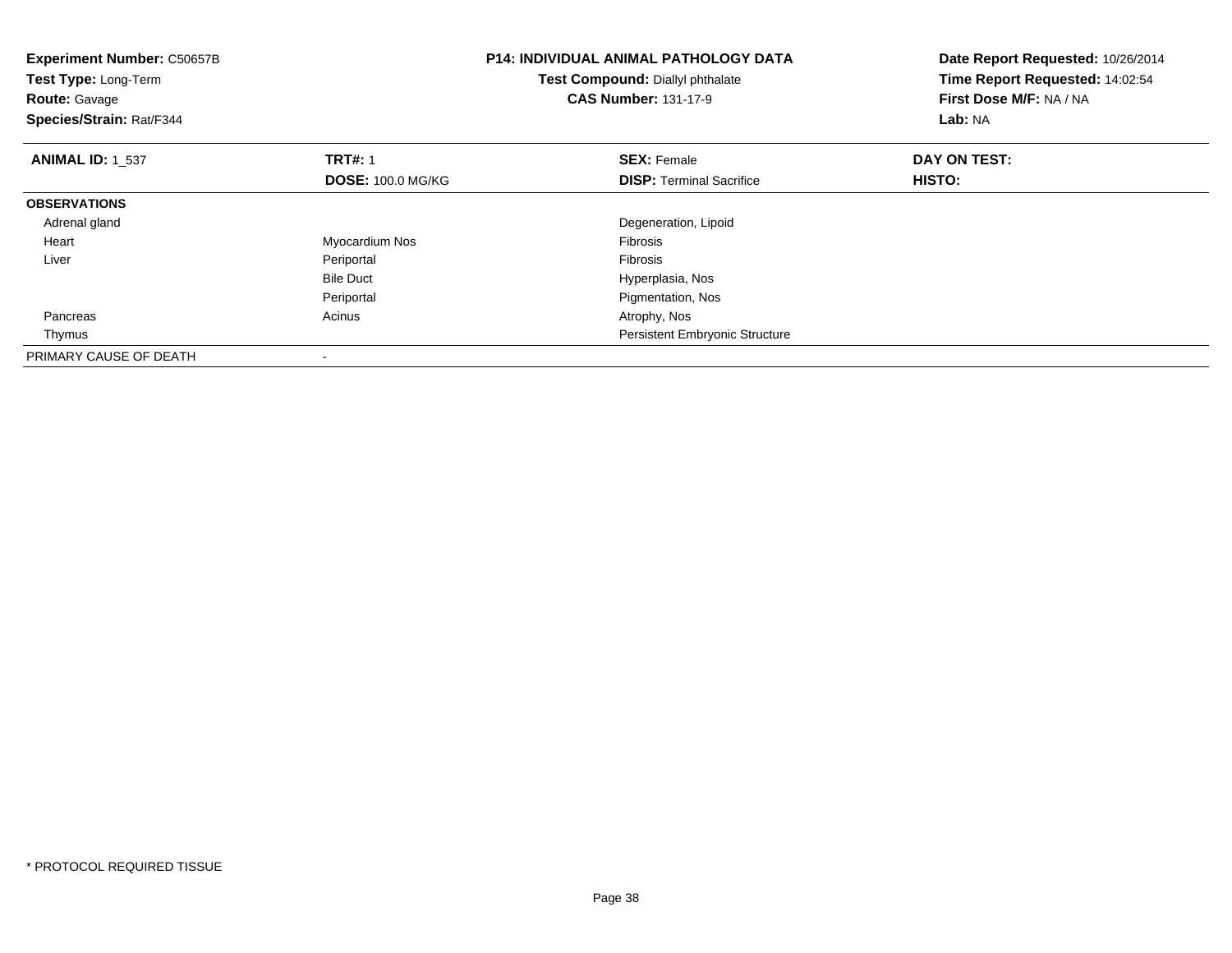**Test Type:** Long-Term**Route:** Gavage

**Species/Strain:** Rat/F344

#### **P14: INDIVIDUAL ANIMAL PATHOLOGY DATA**

**Test Compound:** Diallyl phthalate**CAS Number:** 131-17-9

| <b>ANIMAL ID: 1_538</b> | <b>TRT#: 1</b>              | <b>SEX: Female</b>               | DAY ON TEST: |  |
|-------------------------|-----------------------------|----------------------------------|--------------|--|
|                         | <b>DOSE: 100.0 MG/KG</b>    | <b>DISP:</b> Moribund Sacrifice  | HISTO:       |  |
| <b>OBSERVATIONS</b>     |                             |                                  |              |  |
| Blood vessel            | <b>Pulmonary Artery Nos</b> | Mineralization                   |              |  |
| Kidney                  |                             | Hemosiderosis                    |              |  |
|                         |                             | Nephropathy                      |              |  |
| Liver                   | Periportal                  | Fibrosis                         |              |  |
|                         | <b>Bile Duct</b>            | Hyperplasia, Nos                 |              |  |
|                         |                             | Neoplastic Nodule                |              |  |
|                         | Periportal                  | Pigmentation, Nos                |              |  |
| Lymph node              |                             | Hemorrhage                       |              |  |
| Mammary gland           |                             | Fibroadenoma                     |              |  |
| Pituitary gland         | Intermedia                  | Adenoma, Nos                     |              |  |
| Thyroid                 |                             | C-Cell Adenoma                   |              |  |
| Unspecified             | Multiple Organs Nos         | Leukemia, Mononuclear Cell       |              |  |
|                         | <b>Abdominal Cavity</b>     | Necrosis, Fat                    |              |  |
| Uterus                  | Endometrium                 | Cyst, Nos                        |              |  |
|                         |                             | <b>Endometrial Stromal Polyp</b> |              |  |
| PRIMARY CAUSE OF DEATH  | $\overline{\phantom{a}}$    |                                  |              |  |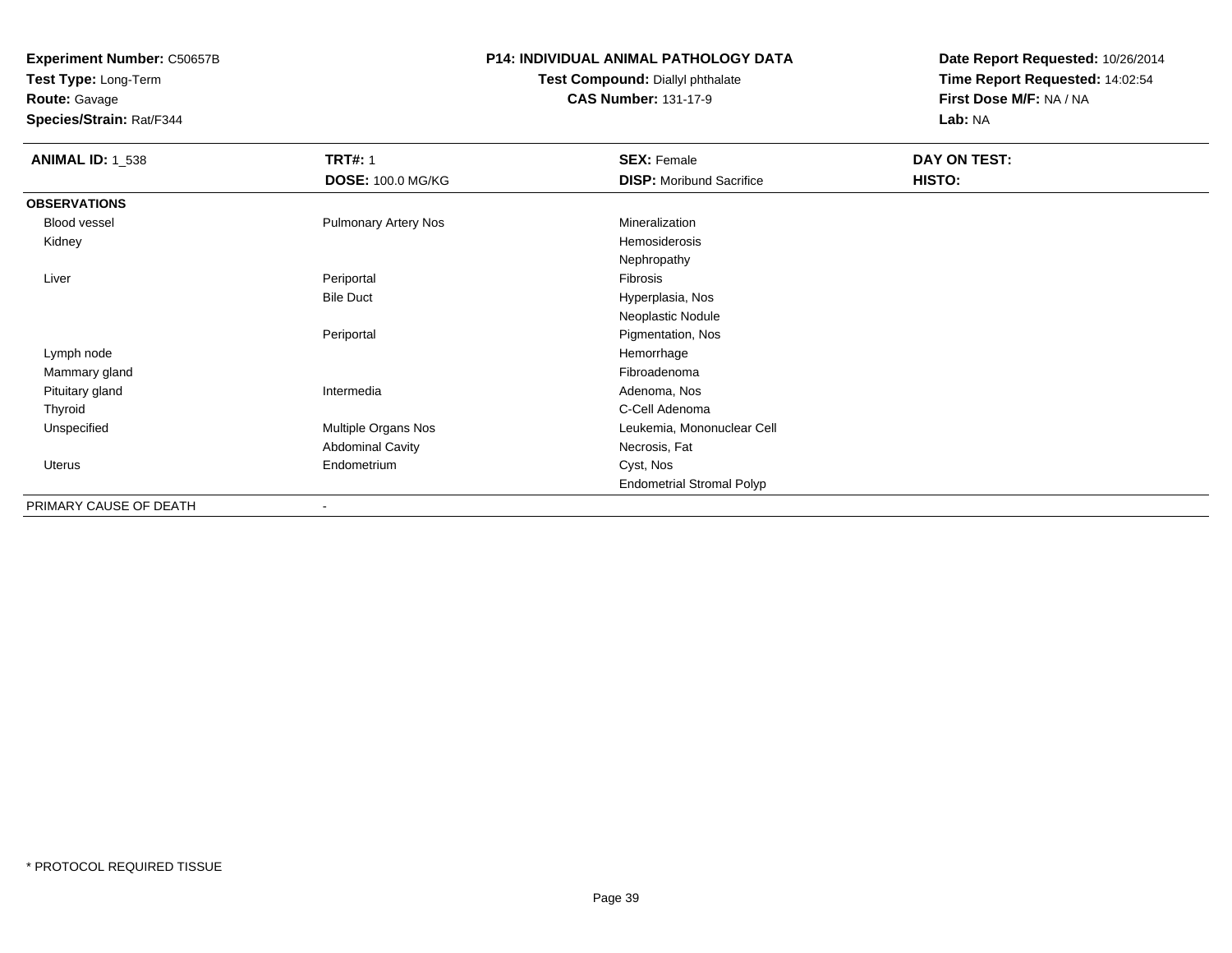| <b>Experiment Number: C50657B</b><br>Test Type: Long-Term<br><b>Route: Gavage</b><br>Species/Strain: Rat/F344 |                            | <b>P14: INDIVIDUAL ANIMAL PATHOLOGY DATA</b><br>Test Compound: Diallyl phthalate<br><b>CAS Number: 131-17-9</b> | Date Report Requested: 10/26/2014<br>Time Report Requested: 14:02:54<br>First Dose M/F: NA / NA<br>Lab: NA |
|---------------------------------------------------------------------------------------------------------------|----------------------------|-----------------------------------------------------------------------------------------------------------------|------------------------------------------------------------------------------------------------------------|
| <b>ANIMAL ID: 1 539</b>                                                                                       | <b>TRT#: 1</b>             | <b>SEX: Female</b>                                                                                              | DAY ON TEST:                                                                                               |
|                                                                                                               | <b>DOSE: 100.0 MG/KG</b>   | <b>DISP: Dosing Accident</b>                                                                                    | HISTO:                                                                                                     |
| <b>OBSERVATIONS</b>                                                                                           |                            |                                                                                                                 |                                                                                                            |
| Heart                                                                                                         | Epicardium                 | Inflammation, Fibrinous                                                                                         |                                                                                                            |
| Liver                                                                                                         | Centrilobular              | Necrosis, Nos                                                                                                   |                                                                                                            |
| Nasal cavity                                                                                                  |                            | Inflammation, Suppurative                                                                                       |                                                                                                            |
| Thyroid                                                                                                       |                            | Cyst, Ultimobranchial                                                                                           |                                                                                                            |
| Unspecified                                                                                                   | <b>Thoracic Cavity Nos</b> | Inflammation, Suppurative                                                                                       |                                                                                                            |
| PRIMARY CAUSE OF DEATH                                                                                        |                            |                                                                                                                 |                                                                                                            |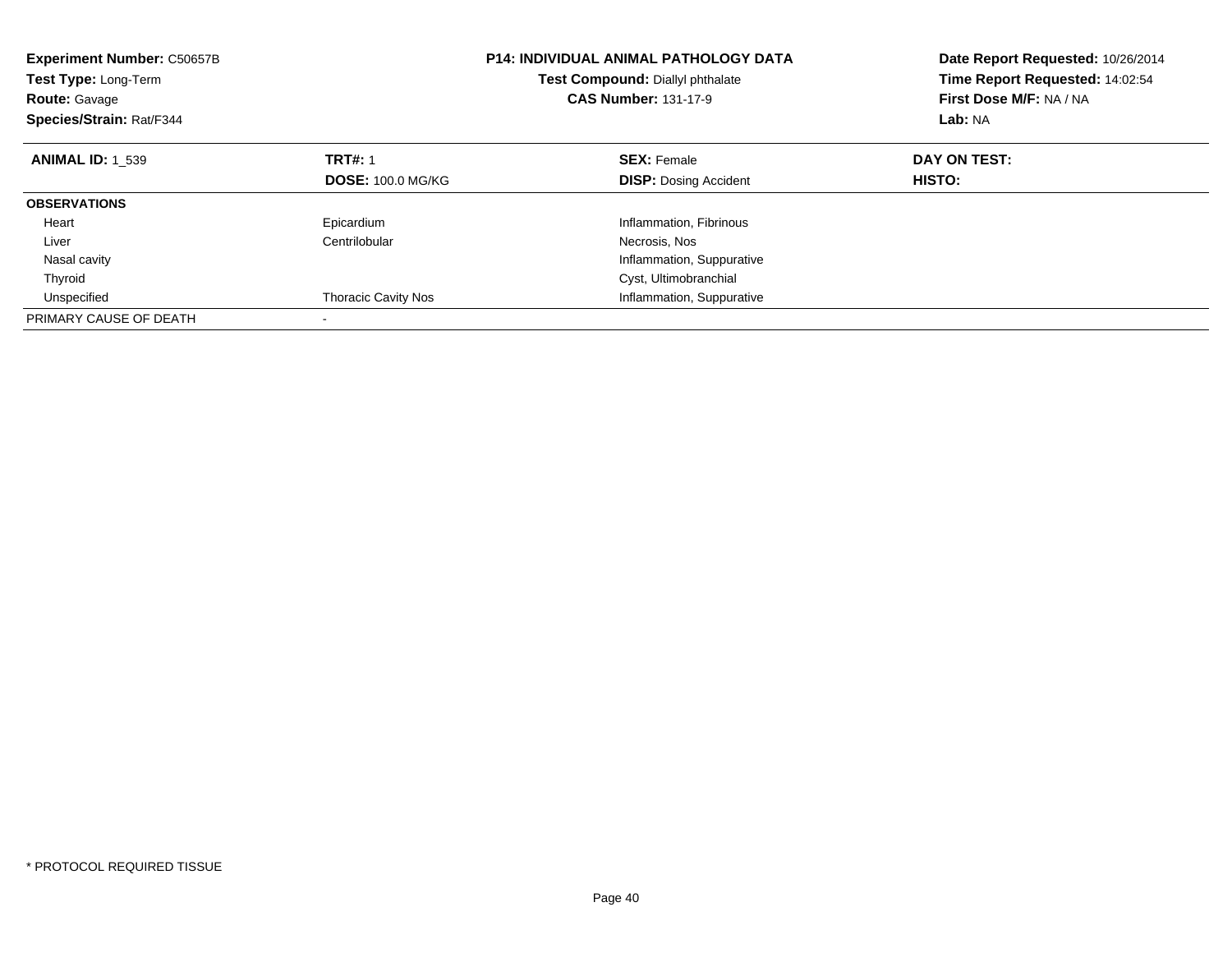| <b>Experiment Number: C50657B</b><br><b>Test Type: Long-Term</b><br><b>Route: Gavage</b><br>Species/Strain: Rat/F344 |                            | <b>P14: INDIVIDUAL ANIMAL PATHOLOGY DATA</b><br>Test Compound: Diallyl phthalate<br><b>CAS Number: 131-17-9</b> | Date Report Requested: 10/26/2014<br>Time Report Requested: 14:02:54<br>First Dose M/F: NA / NA<br>Lab: NA |
|----------------------------------------------------------------------------------------------------------------------|----------------------------|-----------------------------------------------------------------------------------------------------------------|------------------------------------------------------------------------------------------------------------|
| <b>ANIMAL ID: 1 540</b>                                                                                              | <b>TRT#: 1</b>             | <b>SEX: Female</b>                                                                                              | DAY ON TEST:                                                                                               |
|                                                                                                                      | <b>DOSE: 100.0 MG/KG</b>   | <b>DISP:</b> Moribund Sacrifice                                                                                 | HISTO:                                                                                                     |
| <b>OBSERVATIONS</b>                                                                                                  |                            |                                                                                                                 |                                                                                                            |
| Kidney                                                                                                               |                            | <b>Hemosiderosis</b>                                                                                            |                                                                                                            |
| Liver                                                                                                                | Periportal                 | <b>Fibrosis</b>                                                                                                 |                                                                                                            |
|                                                                                                                      | <b>Bile Duct</b>           | Hyperplasia, Nos                                                                                                |                                                                                                            |
|                                                                                                                      | Periportal                 | Pigmentation, Nos                                                                                               |                                                                                                            |
| Spleen                                                                                                               |                            | Necrosis, Hemorrhagic                                                                                           |                                                                                                            |
| Unspecified                                                                                                          | Multiple Organs Nos        | Leukemia, Mononuclear Cell                                                                                      |                                                                                                            |
|                                                                                                                      | <b>Thoracic Cavity Nos</b> | Necrosis, Fat                                                                                                   |                                                                                                            |
| PRIMARY CAUSE OF DEATH                                                                                               | $\overline{\phantom{a}}$   |                                                                                                                 |                                                                                                            |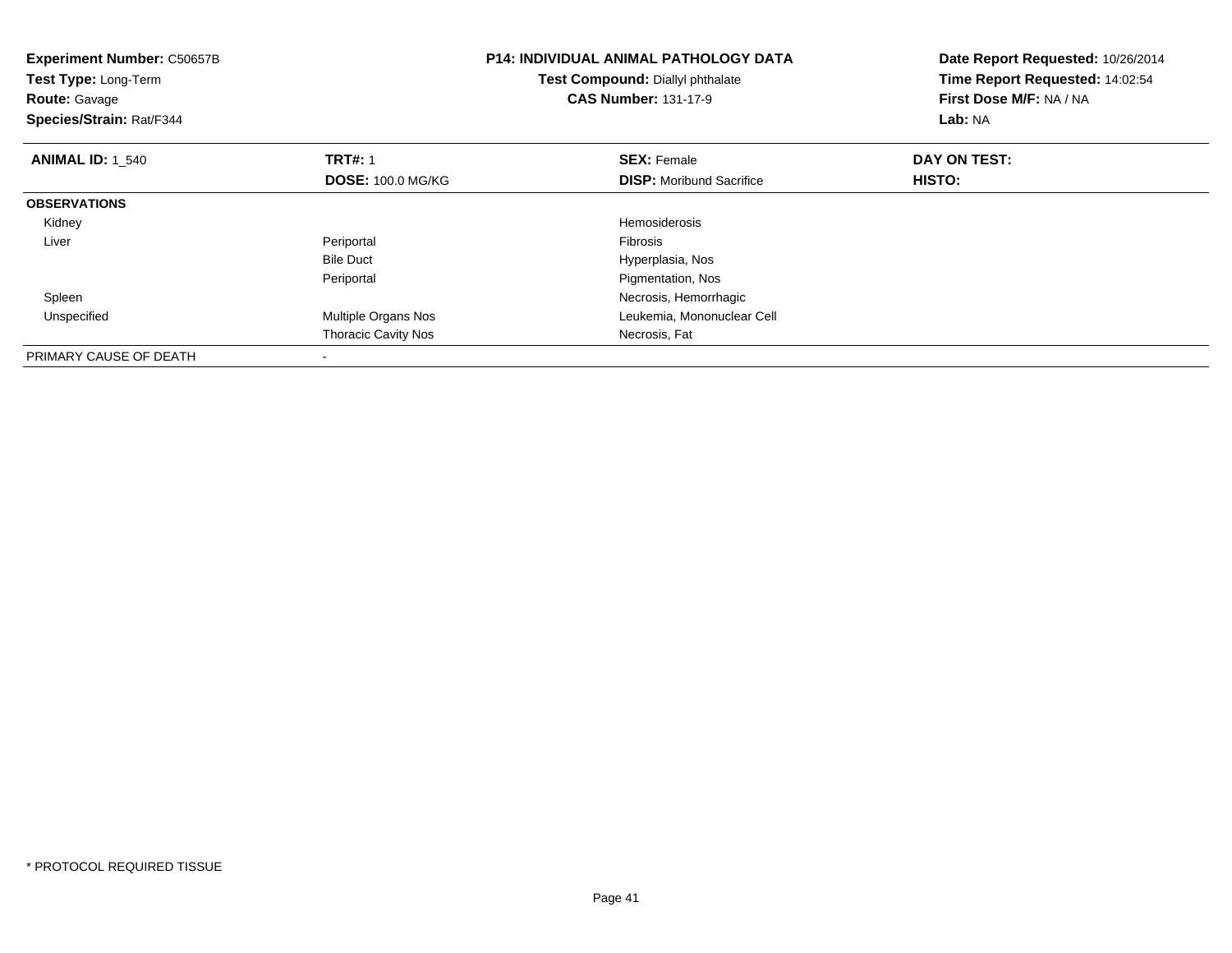| <b>Experiment Number: C50657B</b><br>Test Type: Long-Term<br><b>Route: Gavage</b><br>Species/Strain: Rat/F344 |                          | <b>P14: INDIVIDUAL ANIMAL PATHOLOGY DATA</b><br>Test Compound: Diallyl phthalate<br><b>CAS Number: 131-17-9</b> | Date Report Requested: 10/26/2014<br>Time Report Requested: 14:02:54<br>First Dose M/F: NA / NA<br><b>Lab: NA</b> |
|---------------------------------------------------------------------------------------------------------------|--------------------------|-----------------------------------------------------------------------------------------------------------------|-------------------------------------------------------------------------------------------------------------------|
| <b>ANIMAL ID: 1 541</b>                                                                                       | <b>TRT#: 1</b>           | <b>SEX: Female</b>                                                                                              | DAY ON TEST:                                                                                                      |
|                                                                                                               | <b>DOSE: 100.0 MG/KG</b> | <b>DISP:</b> Natural Death                                                                                      | HISTO:                                                                                                            |
| <b>OBSERVATIONS</b>                                                                                           |                          |                                                                                                                 |                                                                                                                   |
| Kidney                                                                                                        |                          | Hemosiderosis                                                                                                   |                                                                                                                   |
| Liver                                                                                                         |                          | Hemosiderosis                                                                                                   |                                                                                                                   |
|                                                                                                               | <b>Bile Duct</b>         | Hyperplasia, Nos                                                                                                |                                                                                                                   |
|                                                                                                               | Centrilobular            | Metamorphosis, Fatty                                                                                            |                                                                                                                   |
|                                                                                                               | Periportal               | Pigmentation, Nos                                                                                               |                                                                                                                   |
| Lymph node                                                                                                    | Mandibular Lymph Node    | Degeneration, Cystic                                                                                            |                                                                                                                   |
|                                                                                                               | Pancreatic Lymph Node    | Hemosiderosis                                                                                                   |                                                                                                                   |
| Unspecified                                                                                                   | Multiple Organs Nos      | Leukemia, Mononuclear Cell                                                                                      |                                                                                                                   |
| PRIMARY CAUSE OF DEATH                                                                                        |                          |                                                                                                                 |                                                                                                                   |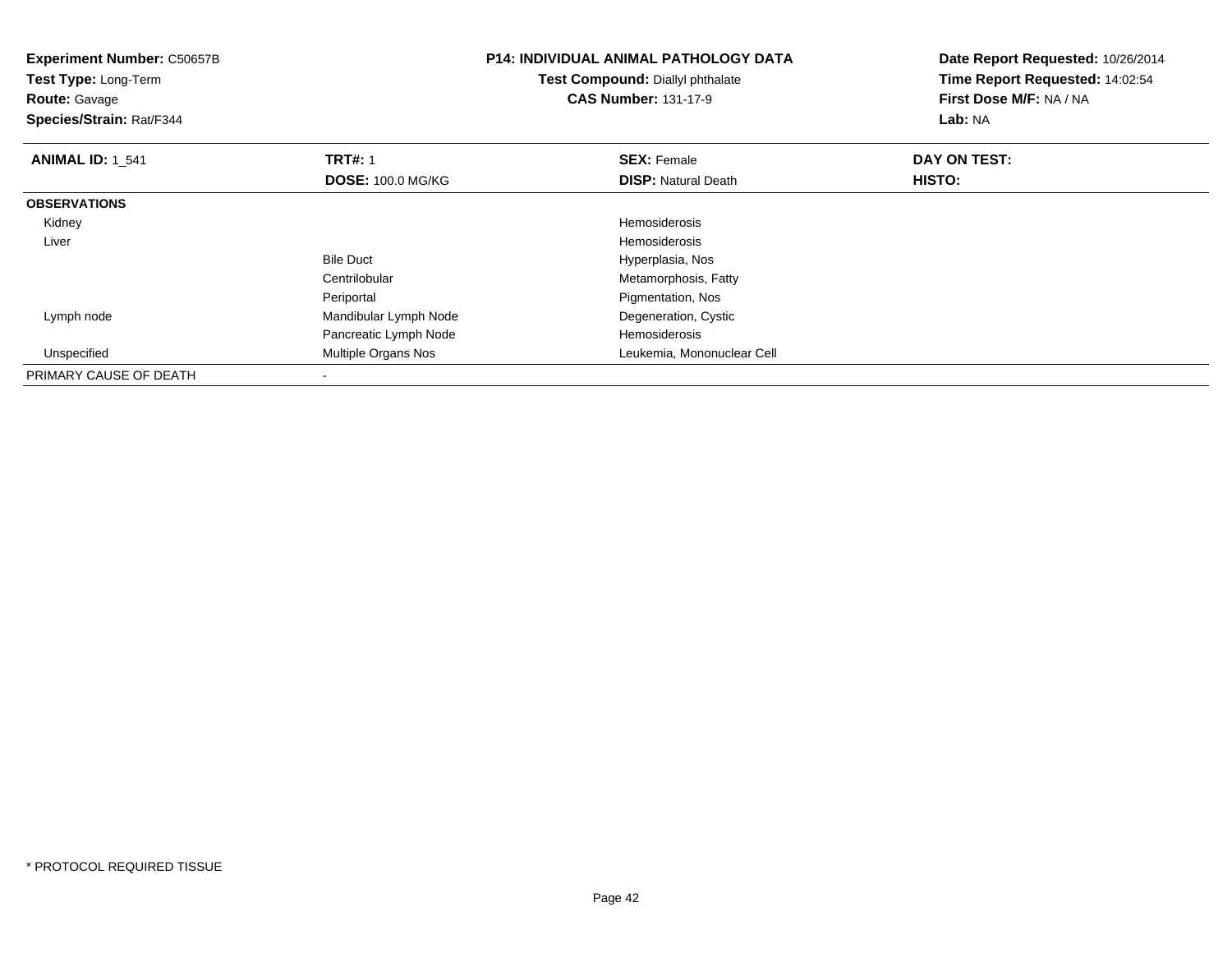| <b>Experiment Number: C50657B</b><br><b>Test Type: Long-Term</b><br><b>Route: Gavage</b><br>Species/Strain: Rat/F344 | <b>P14: INDIVIDUAL ANIMAL PATHOLOGY DATA</b><br>Test Compound: Diallyl phthalate<br><b>CAS Number: 131-17-9</b> |                            | Date Report Requested: 10/26/2014<br>Time Report Requested: 14:02:54<br>First Dose M/F: NA / NA<br>Lab: NA |
|----------------------------------------------------------------------------------------------------------------------|-----------------------------------------------------------------------------------------------------------------|----------------------------|------------------------------------------------------------------------------------------------------------|
| <b>ANIMAL ID: 1 542</b>                                                                                              | <b>TRT#: 1</b>                                                                                                  | <b>SEX: Female</b>         | DAY ON TEST:                                                                                               |
|                                                                                                                      | <b>DOSE: 100.0 MG/KG</b>                                                                                        | <b>DISP:</b> Natural Death | HISTO:                                                                                                     |
| <b>OBSERVATIONS</b>                                                                                                  |                                                                                                                 |                            |                                                                                                            |
| <b>Brain</b>                                                                                                         |                                                                                                                 | Hemorrhage                 |                                                                                                            |
| Heart                                                                                                                | Myocardium Nos                                                                                                  | Fibrosis                   |                                                                                                            |
| Liver                                                                                                                | <b>Bile Duct</b>                                                                                                | Hyperplasia, Nos           |                                                                                                            |
|                                                                                                                      | Periportal                                                                                                      | Pigmentation, Nos          |                                                                                                            |
| Unspecified                                                                                                          | Multiple Organs Nos                                                                                             | Leukemia, Mononuclear Cell |                                                                                                            |
| PRIMARY CAUSE OF DEATH                                                                                               |                                                                                                                 |                            |                                                                                                            |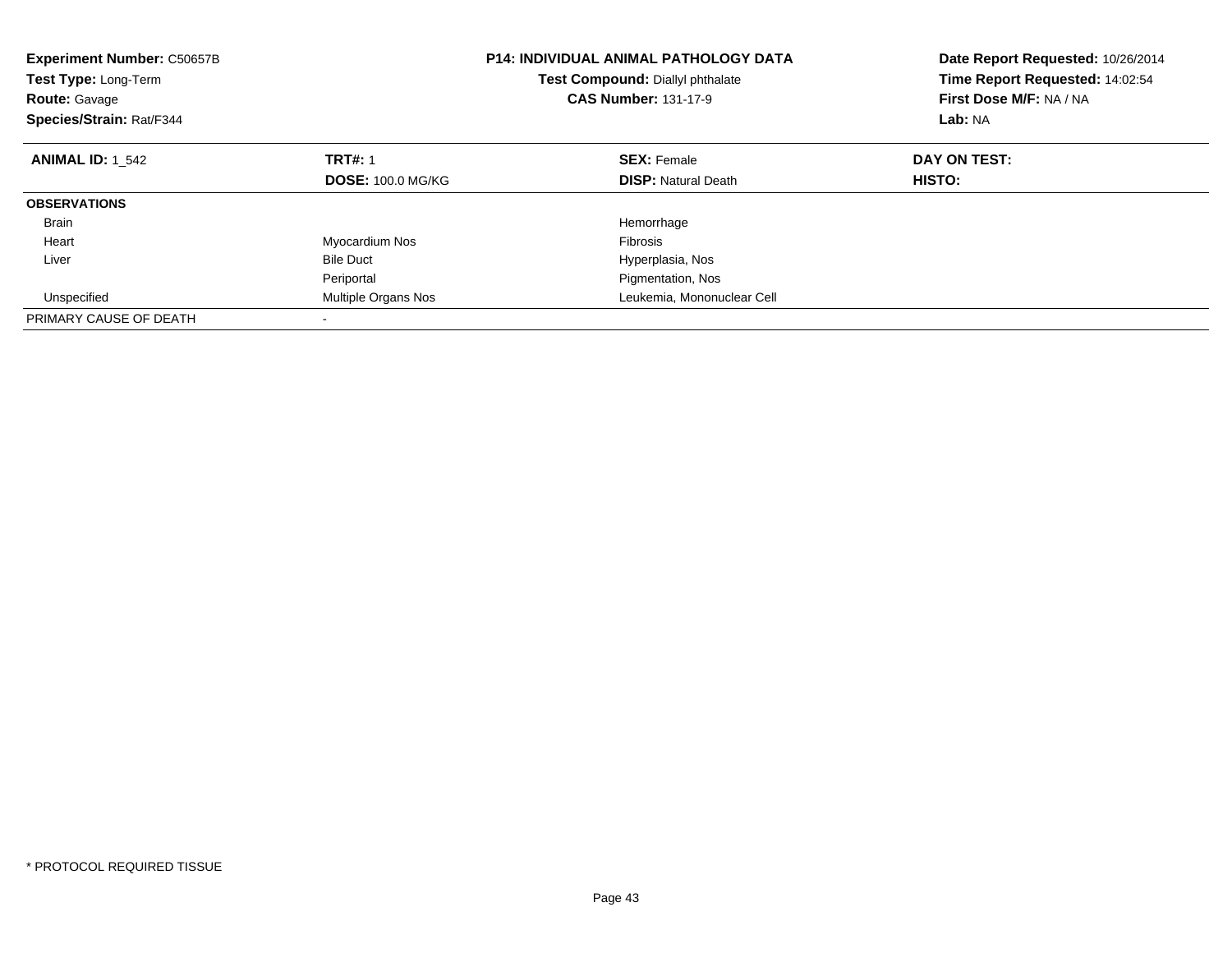**Route:** Gavage

**Species/Strain:** Rat/F344

## **P14: INDIVIDUAL ANIMAL PATHOLOGY DATA**

**Test Compound:** Diallyl phthalate**CAS Number:** 131-17-9

| <b>ANIMAL ID: 1 543</b> | <b>TRT#: 1</b>              | <b>SEX: Female</b>                    | DAY ON TEST: |  |
|-------------------------|-----------------------------|---------------------------------------|--------------|--|
|                         | <b>DOSE: 100.0 MG/KG</b>    | <b>DISP: Terminal Sacrifice</b>       | HISTO:       |  |
| <b>OBSERVATIONS</b>     |                             |                                       |              |  |
| Blood vessel            | <b>Pulmonary Artery Nos</b> | Mineralization                        |              |  |
| Kidney                  |                             | Hemorrhage                            |              |  |
| Liver                   | Periportal                  | Fibrosis                              |              |  |
|                         | <b>Bile Duct</b>            | Hyperplasia, Nos                      |              |  |
|                         |                             | Inflammation, Multifocal              |              |  |
|                         | Periportal                  | Pigmentation, Nos                     |              |  |
| Lung                    | Alveoli                     | Histiocytosis                         |              |  |
|                         |                             | Inflammation, Interstitial            |              |  |
| Lymph node              | Mandibular Lymph Node       | Degeneration, Cystic                  |              |  |
|                         | Mediastinal Lymph Node      | Hemorrhage                            |              |  |
| Pituitary gland         |                             | Adenoma, Nos                          |              |  |
| Thymus                  |                             | <b>Persistent Embryonic Structure</b> |              |  |
| PRIMARY CAUSE OF DEATH  | $\overline{\phantom{a}}$    |                                       |              |  |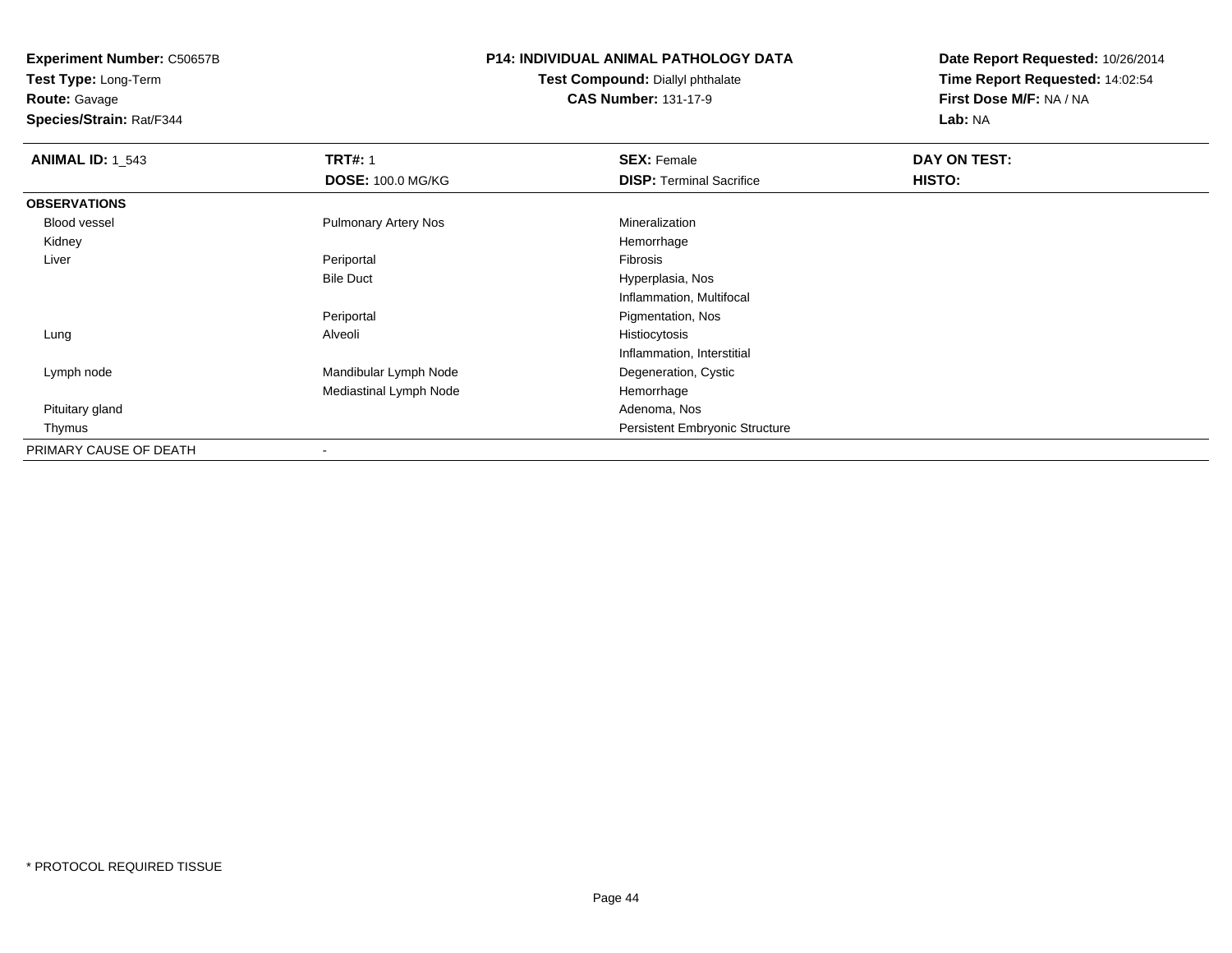**Route:** Gavage

**Species/Strain:** Rat/F344

# **P14: INDIVIDUAL ANIMAL PATHOLOGY DATA**

**Test Compound:** Diallyl phthalate**CAS Number:** 131-17-9

| <b>ANIMAL ID: 1 544</b> | <b>TRT#: 1</b>              | <b>SEX: Female</b>              | DAY ON TEST: |  |
|-------------------------|-----------------------------|---------------------------------|--------------|--|
|                         | <b>DOSE: 100.0 MG/KG</b>    | <b>DISP: Terminal Sacrifice</b> | HISTO:       |  |
| <b>OBSERVATIONS</b>     |                             |                                 |              |  |
| Blood vessel            | <b>Pulmonary Artery Nos</b> | Mineralization                  |              |  |
| Kidney                  |                             | Nephropathy                     |              |  |
| Liver                   | Periportal                  | Fibrosis                        |              |  |
|                         | <b>Bile Duct</b>            | Hyperplasia, Nos                |              |  |
|                         |                             | Inflammation, Multifocal        |              |  |
|                         | Periportal                  | Pigmentation, Nos               |              |  |
| Lung                    | Alveoli                     | Histiocytosis                   |              |  |
| Lymph node              | Hepatic Lymph Node          | Histiocytosis                   |              |  |
|                         | Hepatic Lymph Node          | Pigmentation, Nos               |              |  |
| Unspecified             | Multiple Organs Nos         | Leukemia, Mononuclear Cell      |              |  |
| PRIMARY CAUSE OF DEATH  |                             |                                 |              |  |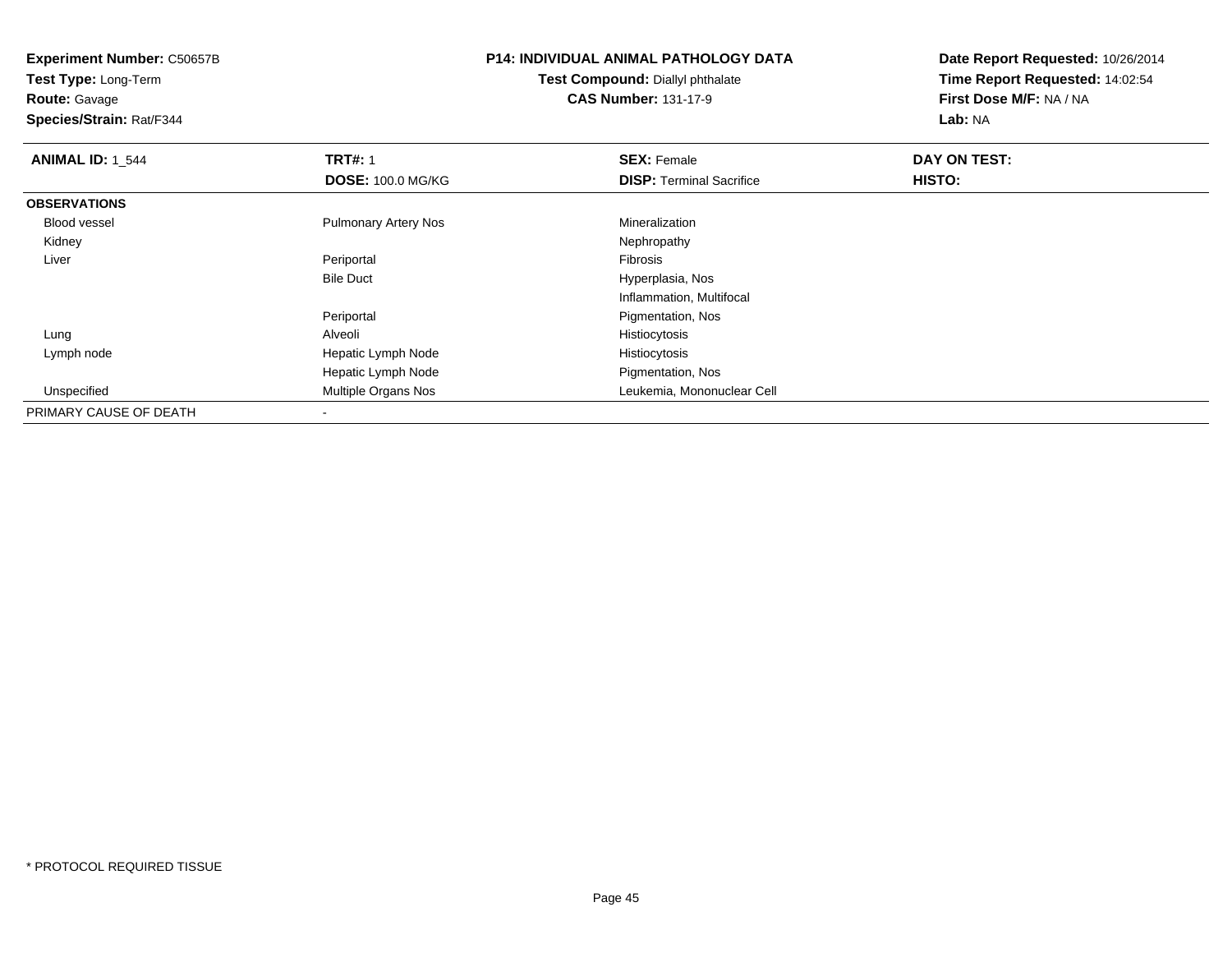**Test Type:** Long-Term**Route:** Gavage

**Species/Strain:** Rat/F344

# **P14: INDIVIDUAL ANIMAL PATHOLOGY DATA**

**Test Compound:** Diallyl phthalate**CAS Number:** 131-17-9

| <b>ANIMAL ID: 1_545</b> | <b>TRT#: 1</b>           | <b>SEX: Female</b>              | DAY ON TEST: |  |
|-------------------------|--------------------------|---------------------------------|--------------|--|
|                         | <b>DOSE: 100.0 MG/KG</b> | <b>DISP: Terminal Sacrifice</b> | HISTO:       |  |
| <b>OBSERVATIONS</b>     |                          |                                 |              |  |
| Heart                   | Myocardium Nos           | Fibrosis                        |              |  |
| Kidney                  |                          | Hemorrhage                      |              |  |
|                         |                          | Nephropathy                     |              |  |
| Liver                   | Periportal               | Fibrosis                        |              |  |
|                         | <b>Bile Duct</b>         | Hyperplasia, Nos                |              |  |
|                         |                          | Inflammation, Multifocal        |              |  |
|                         | Periportal               | Pigmentation, Nos               |              |  |
| Lung                    | Alveoli                  | Histiocytosis                   |              |  |
| Lymph node              | Mesenteric Lymph Node    | Histiocytosis                   |              |  |
|                         | Mesenteric Lymph Node    | Pigmentation, Nos               |              |  |
| PRIMARY CAUSE OF DEATH  | $\overline{\phantom{a}}$ |                                 |              |  |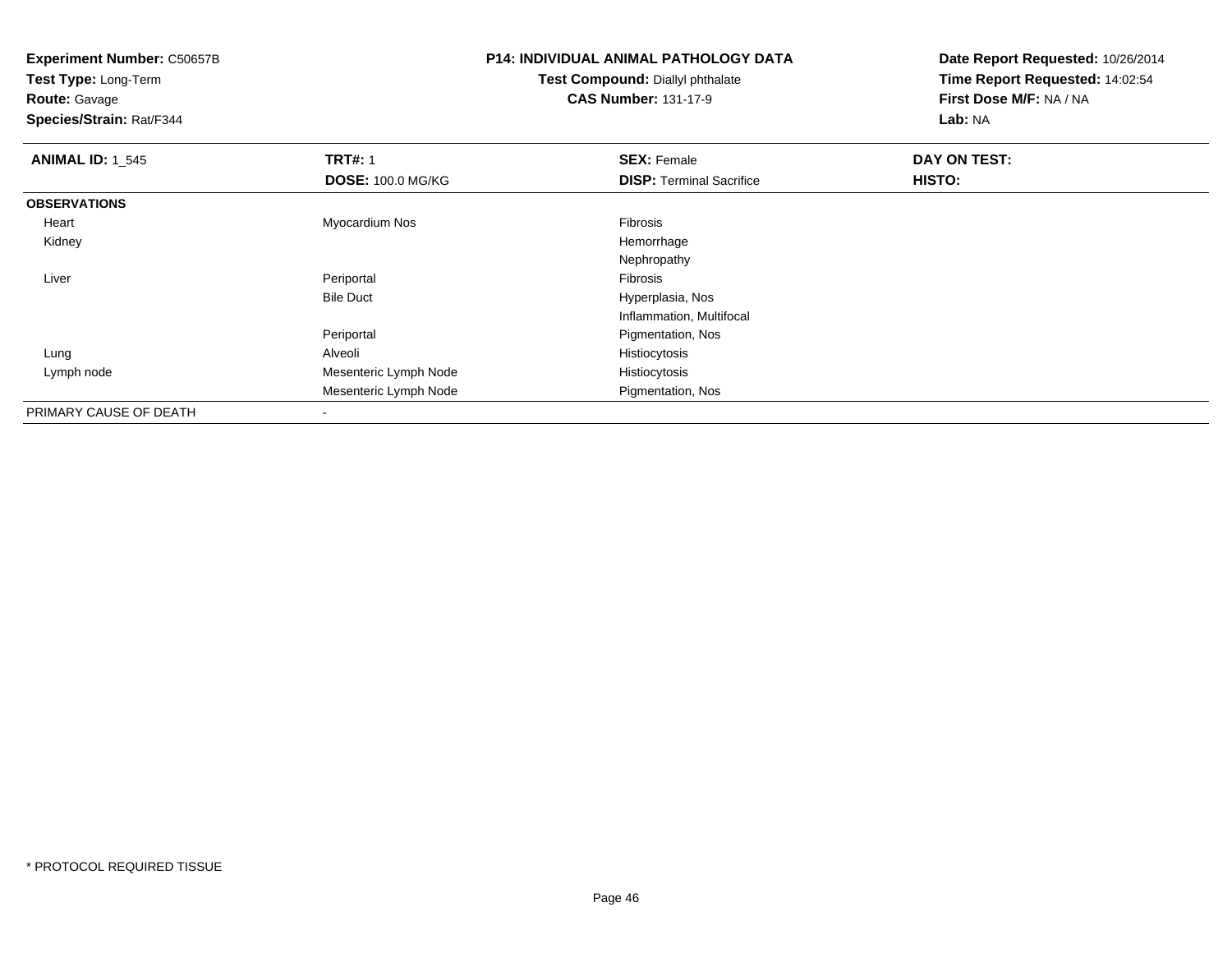| <b>Experiment Number: C50657B</b><br>Test Type: Long-Term<br><b>Route: Gavage</b><br>Species/Strain: Rat/F344 |                            | <b>P14: INDIVIDUAL ANIMAL PATHOLOGY DATA</b><br>Test Compound: Diallyl phthalate<br><b>CAS Number: 131-17-9</b> | Date Report Requested: 10/26/2014<br>Time Report Requested: 14:02:54<br>First Dose M/F: NA / NA<br><b>Lab: NA</b> |  |
|---------------------------------------------------------------------------------------------------------------|----------------------------|-----------------------------------------------------------------------------------------------------------------|-------------------------------------------------------------------------------------------------------------------|--|
| <b>ANIMAL ID:</b> 1 546                                                                                       | <b>TRT#: 1</b>             | <b>SEX: Female</b>                                                                                              | DAY ON TEST:                                                                                                      |  |
|                                                                                                               | <b>DOSE: 100.0 MG/KG</b>   | <b>DISP:</b> Terminal Sacrifice                                                                                 | <b>HISTO:</b>                                                                                                     |  |
| <b>OBSERVATIONS</b>                                                                                           |                            |                                                                                                                 |                                                                                                                   |  |
| Adrenal gland                                                                                                 | <b>Cortex Nos</b>          | Hyperplasia, Focal                                                                                              |                                                                                                                   |  |
| Kidney                                                                                                        |                            | Nephropathy                                                                                                     |                                                                                                                   |  |
| Mammary gland                                                                                                 |                            | Dilatation, Ducts                                                                                               |                                                                                                                   |  |
|                                                                                                               |                            | Galactocele                                                                                                     |                                                                                                                   |  |
| Pancreas                                                                                                      | Acinus                     | Atrophy, Nos                                                                                                    |                                                                                                                   |  |
| Pituitary gland                                                                                               |                            | Adenoma, Nos                                                                                                    |                                                                                                                   |  |
| Spleen                                                                                                        |                            | Necrosis, Nos                                                                                                   |                                                                                                                   |  |
| Unspecified                                                                                                   | <b>Multiple Organs Nos</b> | Leukemia, Mononuclear Cell                                                                                      |                                                                                                                   |  |
| PRIMARY CAUSE OF DEATH                                                                                        |                            |                                                                                                                 |                                                                                                                   |  |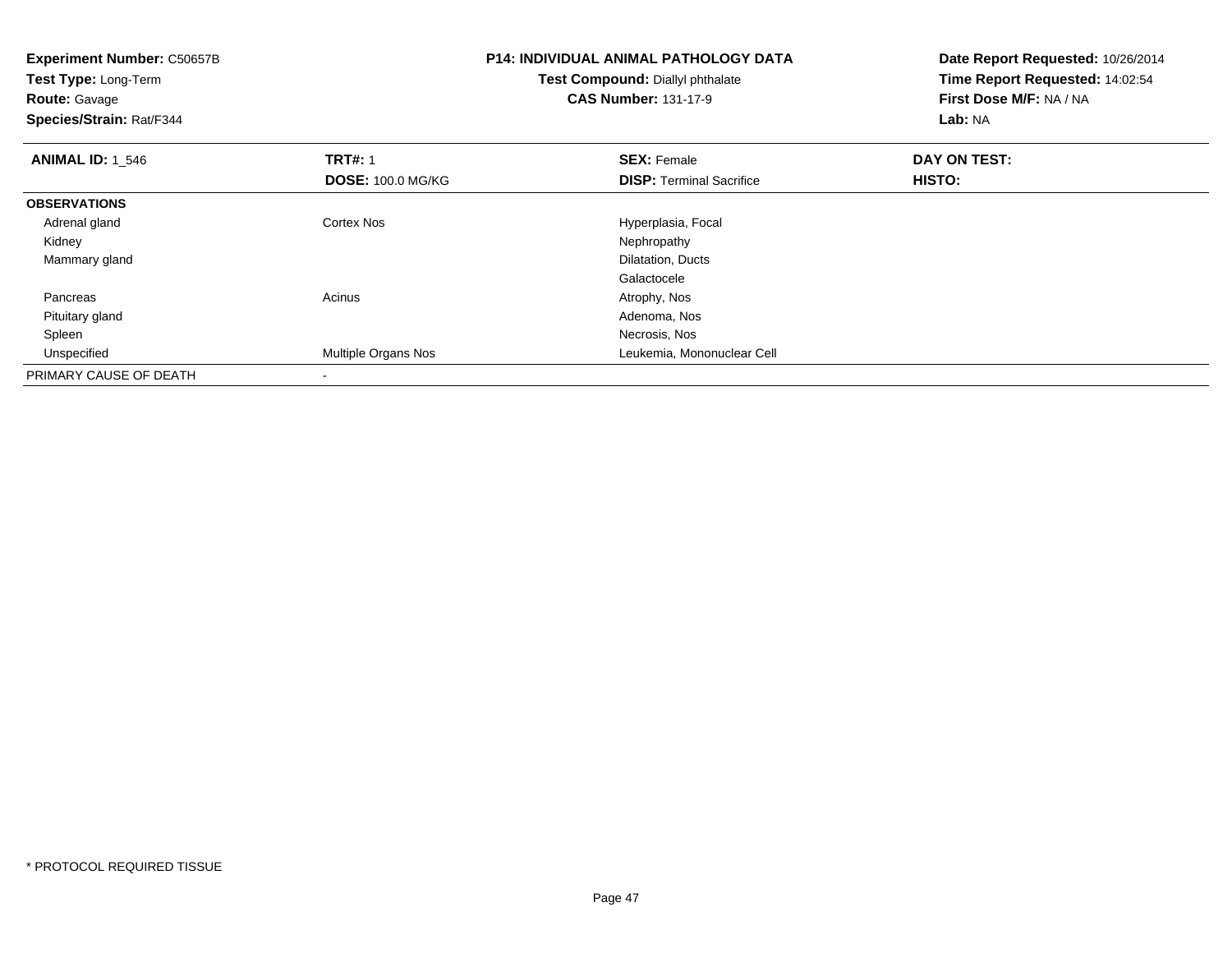| <b>Experiment Number: C50657B</b><br><b>Test Type: Long-Term</b><br><b>Route: Gavage</b><br>Species/Strain: Rat/F344 |                          | <b>P14: INDIVIDUAL ANIMAL PATHOLOGY DATA</b><br>Test Compound: Diallyl phthalate<br><b>CAS Number: 131-17-9</b> | Date Report Requested: 10/26/2014<br>Time Report Requested: 14:02:54<br>First Dose M/F: NA / NA<br>Lab: NA |
|----------------------------------------------------------------------------------------------------------------------|--------------------------|-----------------------------------------------------------------------------------------------------------------|------------------------------------------------------------------------------------------------------------|
| <b>ANIMAL ID: 1 547</b>                                                                                              | <b>TRT#: 1</b>           | <b>SEX: Female</b>                                                                                              | DAY ON TEST:                                                                                               |
|                                                                                                                      | <b>DOSE: 100.0 MG/KG</b> | <b>DISP:</b> Terminal Sacrifice                                                                                 | <b>HISTO:</b>                                                                                              |
| <b>OBSERVATIONS</b>                                                                                                  |                          |                                                                                                                 |                                                                                                            |
| Kidney                                                                                                               |                          | Nephropathy                                                                                                     |                                                                                                            |
| Liver                                                                                                                | <b>Bile Duct</b>         | Hyperplasia, Nos                                                                                                |                                                                                                            |
|                                                                                                                      | Periportal               | Pigmentation, Nos                                                                                               |                                                                                                            |
| Pituitary gland                                                                                                      |                          | Adenoma, Nos                                                                                                    |                                                                                                            |
| Thymus                                                                                                               |                          | <b>Persistent Embryonic Structure</b>                                                                           |                                                                                                            |
| PRIMARY CAUSE OF DEATH                                                                                               |                          |                                                                                                                 |                                                                                                            |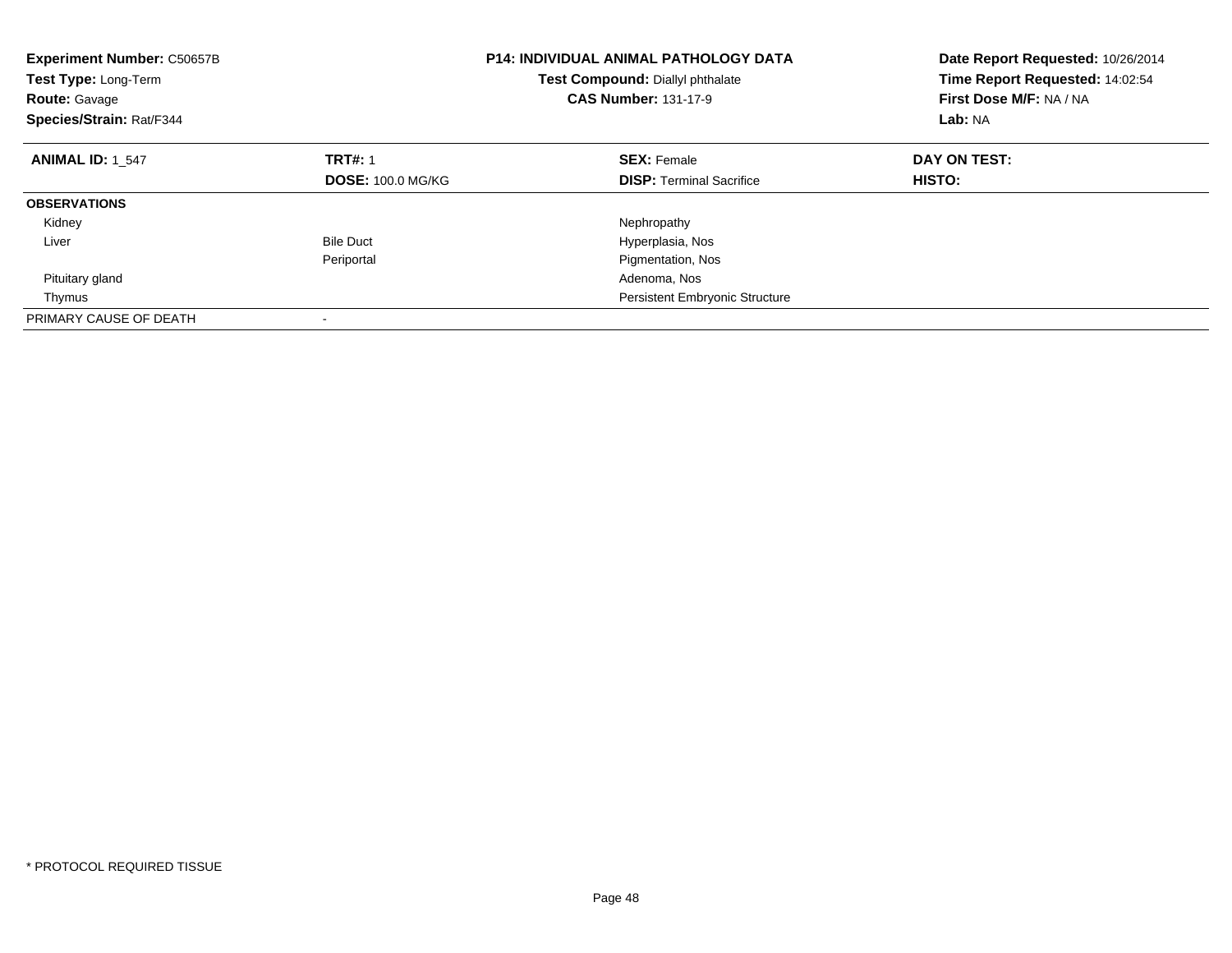**Test Type:** Long-Term**Route:** Gavage

**Species/Strain:** Rat/F344

### **P14: INDIVIDUAL ANIMAL PATHOLOGY DATA**

**Test Compound:** Diallyl phthalate**CAS Number:** 131-17-9

| <b>ANIMAL ID: 1 548</b> | <b>TRT#: 1</b>            | <b>SEX: Female</b>               | <b>DAY ON TEST:</b> |
|-------------------------|---------------------------|----------------------------------|---------------------|
|                         | <b>DOSE: 100.0 MG/KG</b>  | <b>DISP: Terminal Sacrifice</b>  | HISTO:              |
| <b>OBSERVATIONS</b>     |                           |                                  |                     |
| Heart                   | Myocardium Nos            | Fibrosis                         |                     |
| Kidney                  |                           | Nephropathy                      |                     |
| Liver                   |                           | Cytoplasmic Change, Ground-Glass |                     |
|                         | Periportal                | Fibrosis                         |                     |
|                         | <b>Bile Duct</b>          | Hyperplasia, Nos                 |                     |
|                         |                           | Inflammation, Multifocal         |                     |
|                         |                           | Neoplastic Nodule                |                     |
|                         | Periportal                | Pigmentation, Nos                |                     |
| Lung                    | Alveoli                   | Histiocytosis                    |                     |
| Lymph node              | Lumbar Lymph Node         | Degeneration, Cystic             |                     |
|                         | Mediastinal Lymph Node    | Hemorrhage                       |                     |
|                         | Lumbar Lymph Node         | Histiocytosis                    |                     |
| Pituitary gland         | <b>Anterior Pituitary</b> | Cyst, Nos                        |                     |
| Thyroid                 |                           | Hyperplasia, C Cell              |                     |
| Uterus                  |                           | <b>Endometrial Stromal Polyp</b> |                     |
| PRIMARY CAUSE OF DEATH  | $\blacksquare$            |                                  |                     |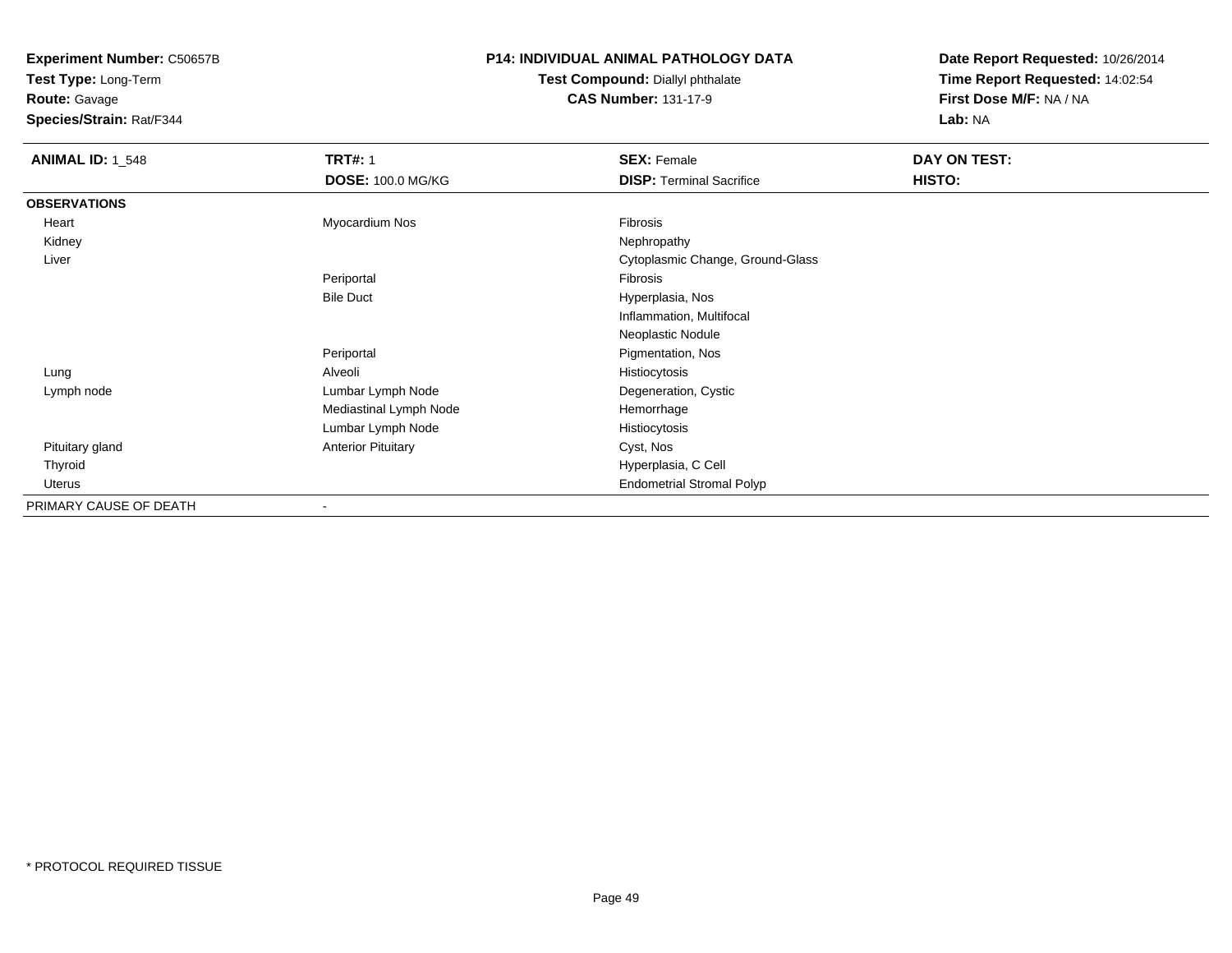| <b>Experiment Number: C50657B</b><br>Test Type: Long-Term<br><b>Route: Gavage</b><br>Species/Strain: Rat/F344 |                          | <b>P14: INDIVIDUAL ANIMAL PATHOLOGY DATA</b><br>Test Compound: Diallyl phthalate<br><b>CAS Number: 131-17-9</b> | Date Report Requested: 10/26/2014<br>Time Report Requested: 14:02:54<br>First Dose M/F: NA / NA<br>Lab: NA |
|---------------------------------------------------------------------------------------------------------------|--------------------------|-----------------------------------------------------------------------------------------------------------------|------------------------------------------------------------------------------------------------------------|
| <b>ANIMAL ID: 1 549</b>                                                                                       | <b>TRT#: 1</b>           | <b>SEX: Female</b>                                                                                              | DAY ON TEST:                                                                                               |
|                                                                                                               | <b>DOSE: 100.0 MG/KG</b> | <b>DISP: Terminal Sacrifice</b>                                                                                 | HISTO:                                                                                                     |
| <b>OBSERVATIONS</b>                                                                                           |                          |                                                                                                                 |                                                                                                            |
| Liver                                                                                                         | Periportal               | Fibrosis                                                                                                        |                                                                                                            |
|                                                                                                               | <b>Bile Duct</b>         | Hyperplasia, Nos                                                                                                |                                                                                                            |
|                                                                                                               |                          | Inflammation, Multifocal                                                                                        |                                                                                                            |
|                                                                                                               | Periportal               | Pigmentation, Nos                                                                                               |                                                                                                            |
| Lymph node                                                                                                    | Mesenteric Lymph Node    | Histiocytosis                                                                                                   |                                                                                                            |
|                                                                                                               | Mesenteric Lymph Node    | Pigmentation, Nos                                                                                               |                                                                                                            |
| Pituitary gland                                                                                               |                          | Adenoma, Nos                                                                                                    |                                                                                                            |
| Unspecified                                                                                                   | <b>Abdominal Cavity</b>  | Necrosis, Fat                                                                                                   |                                                                                                            |
| PRIMARY CAUSE OF DEATH                                                                                        |                          |                                                                                                                 |                                                                                                            |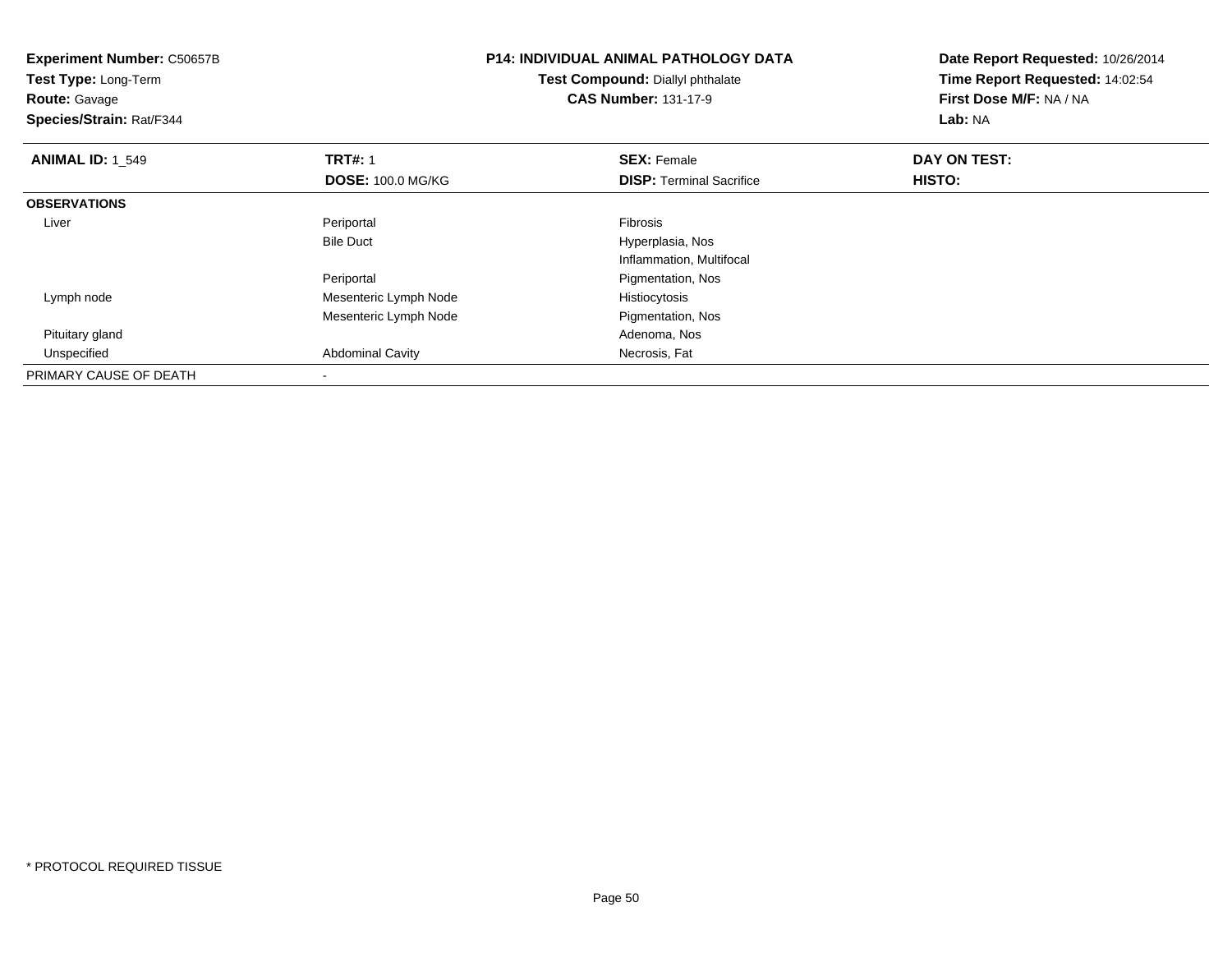| <b>Experiment Number: C50657B</b><br>Test Type: Long-Term<br><b>Route: Gavage</b><br>Species/Strain: Rat/F344 |                           | <b>P14: INDIVIDUAL ANIMAL PATHOLOGY DATA</b><br>Test Compound: Diallyl phthalate<br><b>CAS Number: 131-17-9</b> | Date Report Requested: 10/26/2014<br>Time Report Requested: 14:02:54<br>First Dose M/F: NA / NA<br>Lab: NA |
|---------------------------------------------------------------------------------------------------------------|---------------------------|-----------------------------------------------------------------------------------------------------------------|------------------------------------------------------------------------------------------------------------|
| <b>ANIMAL ID: 1_550</b>                                                                                       | <b>TRT#: 1</b>            | <b>SEX: Female</b>                                                                                              | DAY ON TEST:                                                                                               |
|                                                                                                               | <b>DOSE: 100.0 MG/KG</b>  | <b>DISP:</b> Terminal Sacrifice                                                                                 | <b>HISTO:</b>                                                                                              |
| <b>OBSERVATIONS</b>                                                                                           |                           |                                                                                                                 |                                                                                                            |
| Heart                                                                                                         | Myocardium Nos            | Fibrosis                                                                                                        |                                                                                                            |
| Kidney                                                                                                        |                           | Hemorrhage                                                                                                      |                                                                                                            |
|                                                                                                               |                           | Nephropathy                                                                                                     |                                                                                                            |
| Liver                                                                                                         | Periportal                | Fibrosis                                                                                                        |                                                                                                            |
|                                                                                                               | <b>Bile Duct</b>          | Hyperplasia, Nos                                                                                                |                                                                                                            |
|                                                                                                               | Periportal                | Pigmentation, Nos                                                                                               |                                                                                                            |
| Pituitary gland                                                                                               | <b>Anterior Pituitary</b> | Angiectasis                                                                                                     |                                                                                                            |
| Unspecified                                                                                                   | Multiple Organs Nos       | Leukemia, Mononuclear Cell                                                                                      |                                                                                                            |
| PRIMARY CAUSE OF DEATH                                                                                        | -                         |                                                                                                                 |                                                                                                            |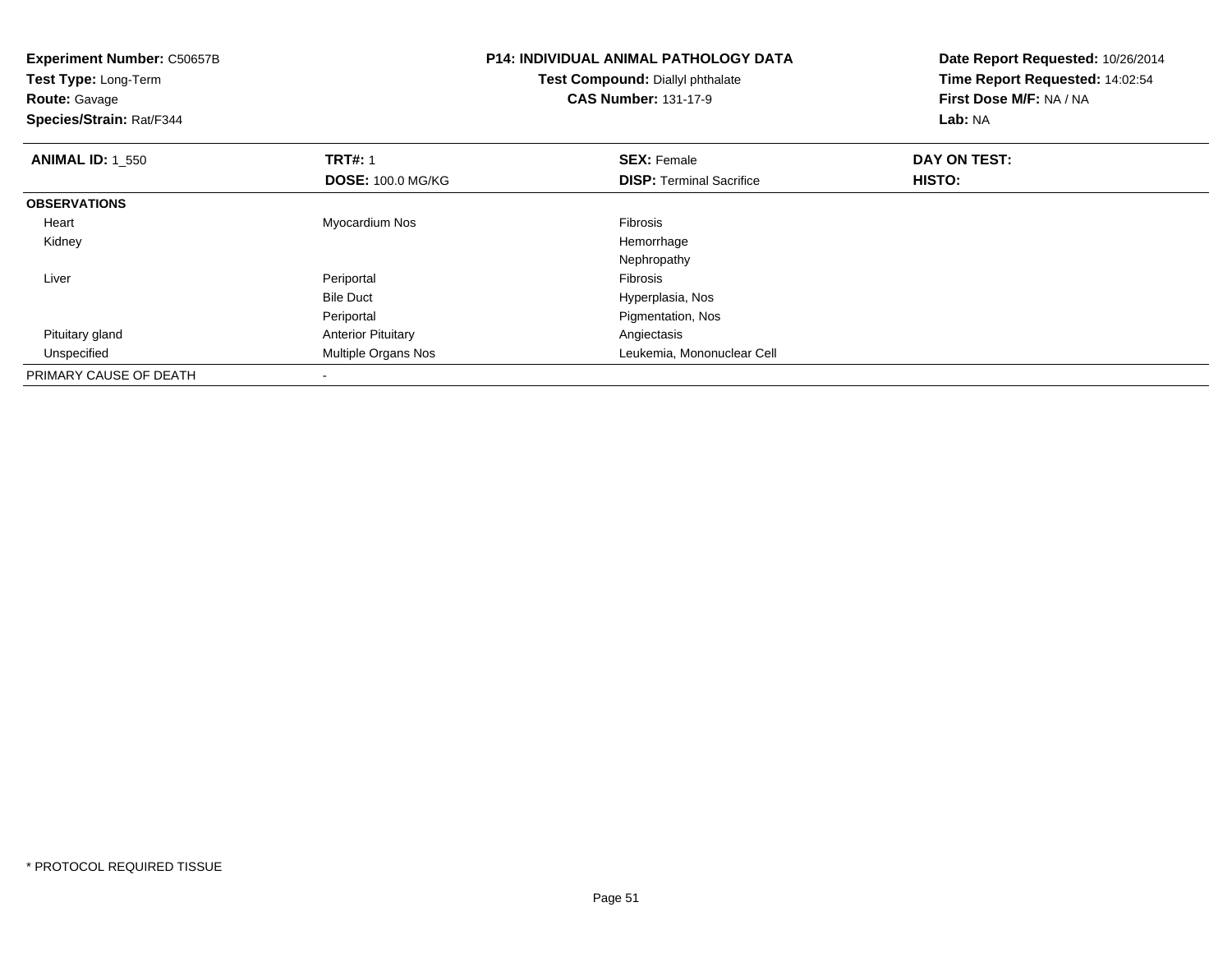| <b>Experiment Number: C50657B</b><br>Test Type: Long-Term<br><b>Route: Gavage</b><br>Species/Strain: Rat/F344 |                          | <b>P14: INDIVIDUAL ANIMAL PATHOLOGY DATA</b><br>Test Compound: Diallyl phthalate<br><b>CAS Number: 131-17-9</b> | Date Report Requested: 10/26/2014<br>Time Report Requested: 14:02:54<br>First Dose M/F: NA / NA<br>Lab: NA |
|---------------------------------------------------------------------------------------------------------------|--------------------------|-----------------------------------------------------------------------------------------------------------------|------------------------------------------------------------------------------------------------------------|
| <b>ANIMAL ID: 2 501</b>                                                                                       | TRT#: 2                  | <b>SEX: Female</b>                                                                                              | DAY ON TEST:                                                                                               |
|                                                                                                               | <b>DOSE: 050.0 MG/KG</b> | <b>DISP:</b> Natural Death                                                                                      | <b>HISTO:</b>                                                                                              |
| <b>OBSERVATIONS</b>                                                                                           |                          |                                                                                                                 |                                                                                                            |
| Kidney                                                                                                        |                          | Nephropathy                                                                                                     |                                                                                                            |
| Liver                                                                                                         | Centrilobular            | Necrosis, Nos                                                                                                   |                                                                                                            |
| Thymus                                                                                                        |                          | <b>Persistent Embryonic Structure</b>                                                                           |                                                                                                            |
| Thyroid                                                                                                       |                          | Hyperplasia, C Cell                                                                                             |                                                                                                            |
| Unspecified                                                                                                   | <b>Abdominal Cavity</b>  | Necrosis, Fat                                                                                                   |                                                                                                            |
| Uterus                                                                                                        |                          | <b>Endometrial Stromal Polyp</b>                                                                                |                                                                                                            |
| PRIMARY CAUSE OF DEATH                                                                                        |                          |                                                                                                                 |                                                                                                            |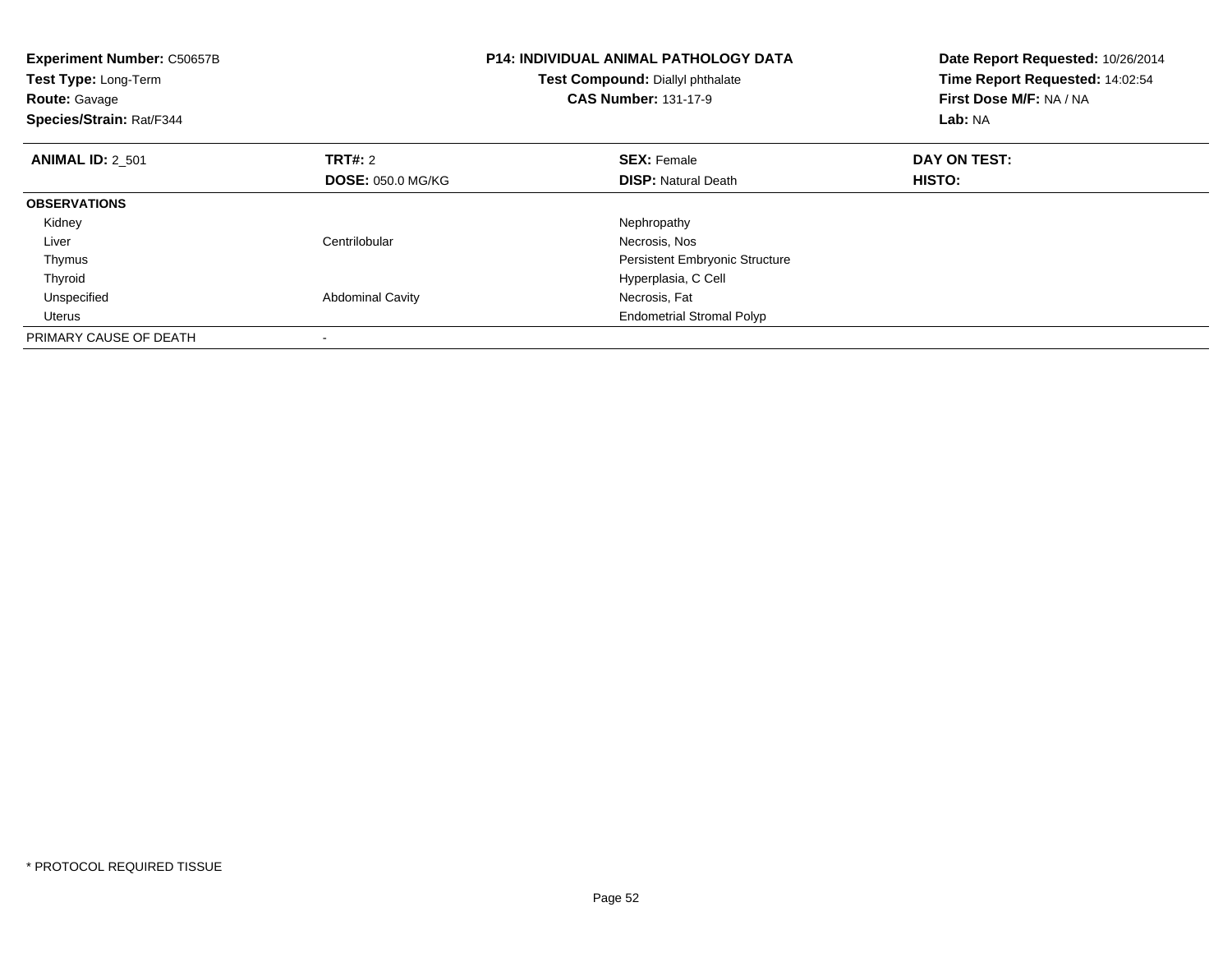| <b>Experiment Number: C50657B</b><br>Test Type: Long-Term<br><b>Route: Gavage</b><br>Species/Strain: Rat/F344 |                           | <b>P14: INDIVIDUAL ANIMAL PATHOLOGY DATA</b><br>Test Compound: Diallyl phthalate<br><b>CAS Number: 131-17-9</b> | Date Report Requested: 10/26/2014<br>Time Report Requested: 14:02:54<br>First Dose M/F: NA / NA<br>Lab: NA |
|---------------------------------------------------------------------------------------------------------------|---------------------------|-----------------------------------------------------------------------------------------------------------------|------------------------------------------------------------------------------------------------------------|
| <b>ANIMAL ID: 2 502</b>                                                                                       | <b>TRT#:</b> 2            | <b>SEX: Female</b>                                                                                              | DAY ON TEST:                                                                                               |
|                                                                                                               | <b>DOSE: 050.0 MG/KG</b>  | <b>DISP:</b> Terminal Sacrifice                                                                                 | <b>HISTO:</b>                                                                                              |
| <b>OBSERVATIONS</b>                                                                                           |                           |                                                                                                                 |                                                                                                            |
| Adrenal gland                                                                                                 |                           | Pheochromocytoma                                                                                                |                                                                                                            |
| Kidney                                                                                                        |                           | Hemorrhage                                                                                                      |                                                                                                            |
|                                                                                                               |                           | Nephropathy                                                                                                     |                                                                                                            |
| Liver                                                                                                         |                           | Inflammation, Multifocal                                                                                        |                                                                                                            |
|                                                                                                               | Periportal                | Pigmentation, Nos                                                                                               |                                                                                                            |
| Mammary gland                                                                                                 |                           | Fibroadenoma                                                                                                    |                                                                                                            |
| Pituitary gland                                                                                               | <b>Anterior Pituitary</b> | Angiectasis                                                                                                     |                                                                                                            |
| Thymus                                                                                                        |                           | Persistent Embryonic Structure                                                                                  |                                                                                                            |
| PRIMARY CAUSE OF DEATH                                                                                        |                           |                                                                                                                 |                                                                                                            |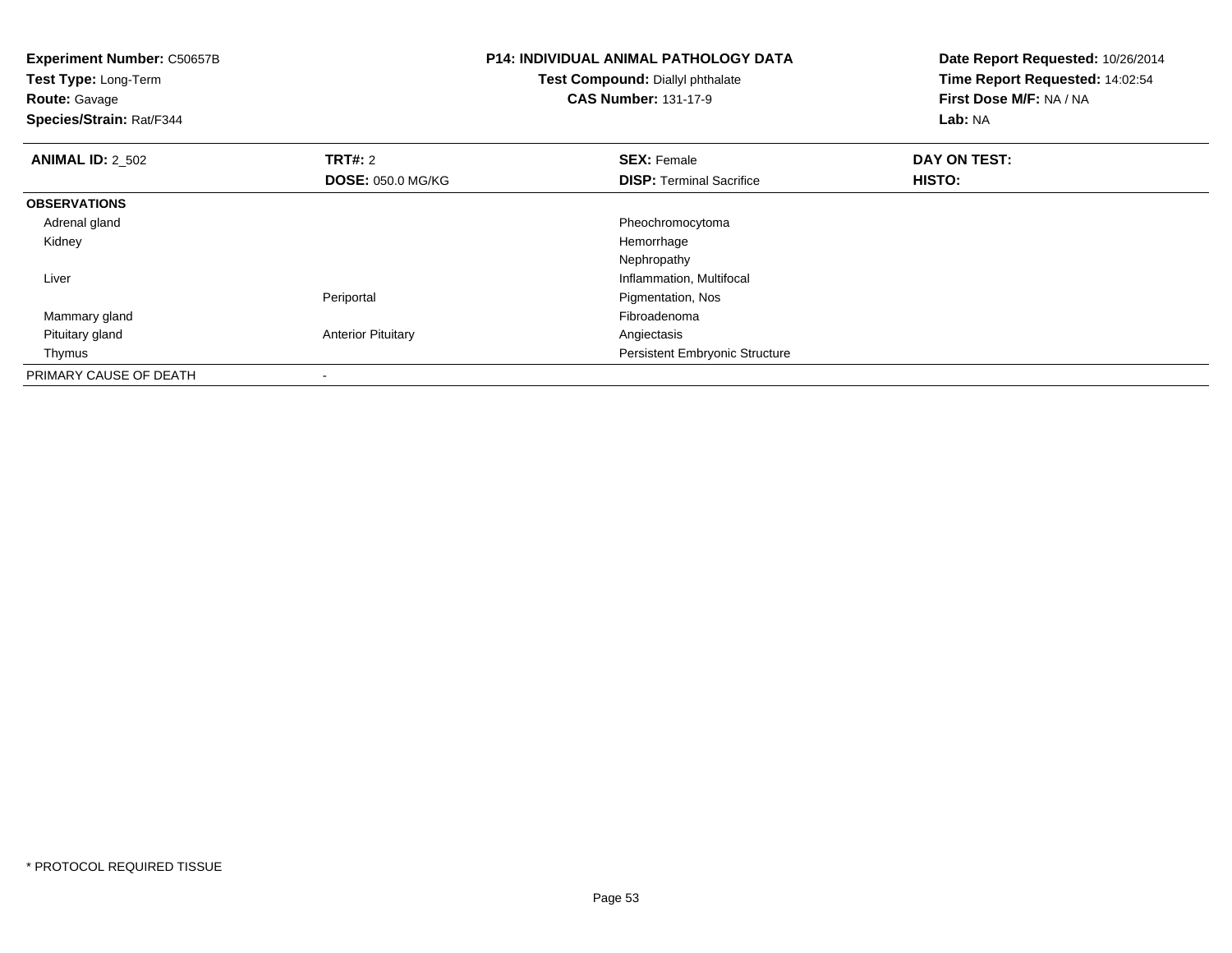| <b>Experiment Number: C50657B</b><br>Test Type: Long-Term<br><b>Route: Gavage</b><br>Species/Strain: Rat/F344 |                          | <b>P14: INDIVIDUAL ANIMAL PATHOLOGY DATA</b><br>Test Compound: Diallyl phthalate<br><b>CAS Number: 131-17-9</b> | Date Report Requested: 10/26/2014<br>Time Report Requested: 14:02:54<br>First Dose M/F: NA / NA<br>Lab: NA |
|---------------------------------------------------------------------------------------------------------------|--------------------------|-----------------------------------------------------------------------------------------------------------------|------------------------------------------------------------------------------------------------------------|
| <b>ANIMAL ID: 2_503</b>                                                                                       | <b>TRT#:</b> 2           | <b>SEX: Female</b>                                                                                              | DAY ON TEST:                                                                                               |
|                                                                                                               | <b>DOSE: 050.0 MG/KG</b> | <b>DISP:</b> Terminal Sacrifice                                                                                 | HISTO:                                                                                                     |
| <b>OBSERVATIONS</b>                                                                                           |                          |                                                                                                                 |                                                                                                            |
| Kidney                                                                                                        |                          | Nephropathy                                                                                                     |                                                                                                            |
| Liver                                                                                                         | <b>Bile Duct</b>         | Hyperplasia, Nos                                                                                                |                                                                                                            |
|                                                                                                               |                          | Inflammation, Multifocal                                                                                        |                                                                                                            |
|                                                                                                               | Periportal               | Pigmentation, Nos                                                                                               |                                                                                                            |
| Mammary gland                                                                                                 |                          | Fibroadenoma                                                                                                    |                                                                                                            |
| Pituitary gland                                                                                               |                          | Adenoma, Nos                                                                                                    |                                                                                                            |
| Unspecified                                                                                                   | Multiple Organs Nos      | Leukemia, Mononuclear Cell                                                                                      |                                                                                                            |
| PRIMARY CAUSE OF DEATH                                                                                        |                          |                                                                                                                 |                                                                                                            |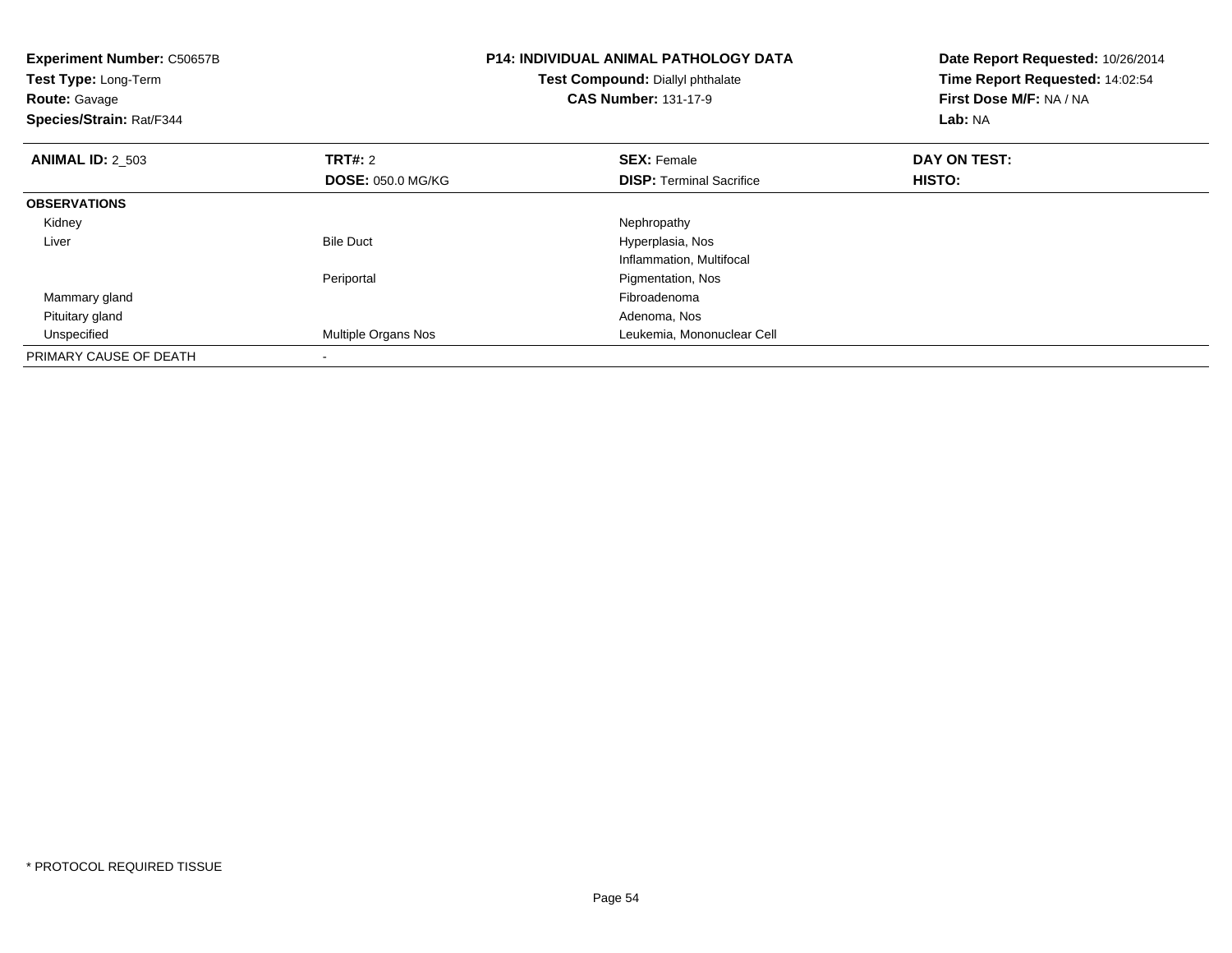| <b>Experiment Number: C50657B</b><br>Test Type: Long-Term<br><b>Route:</b> Gavage<br>Species/Strain: Rat/F344 |                             | <b>P14: INDIVIDUAL ANIMAL PATHOLOGY DATA</b><br>Test Compound: Diallyl phthalate<br><b>CAS Number: 131-17-9</b> | Date Report Requested: 10/26/2014<br>Time Report Requested: 14:02:54<br>First Dose M/F: NA / NA<br>Lab: NA |
|---------------------------------------------------------------------------------------------------------------|-----------------------------|-----------------------------------------------------------------------------------------------------------------|------------------------------------------------------------------------------------------------------------|
| <b>ANIMAL ID: 2 504</b>                                                                                       | TRT#: 2                     | <b>SEX: Female</b>                                                                                              | DAY ON TEST:                                                                                               |
|                                                                                                               | <b>DOSE: 050.0 MG/KG</b>    | <b>DISP:</b> Terminal Sacrifice                                                                                 | <b>HISTO:</b>                                                                                              |
| <b>OBSERVATIONS</b>                                                                                           |                             |                                                                                                                 |                                                                                                            |
| <b>Blood vessel</b>                                                                                           | <b>Pulmonary Artery Nos</b> | Mineralization                                                                                                  |                                                                                                            |
| Eye                                                                                                           |                             | Cataract                                                                                                        |                                                                                                            |
|                                                                                                               | Retina                      | Degeneration, Nos                                                                                               |                                                                                                            |
| Kidney                                                                                                        |                             | Hemorrhage                                                                                                      |                                                                                                            |
| Liver                                                                                                         |                             | Dilatation, Ducts                                                                                               |                                                                                                            |
| Lymph node                                                                                                    | Mesenteric Lymph Node       | Hemorrhage                                                                                                      |                                                                                                            |
| Pituitary gland                                                                                               | <b>Anterior Pituitary</b>   | Angiectasis                                                                                                     |                                                                                                            |
| Thymus                                                                                                        |                             | Persistent Embryonic Structure                                                                                  |                                                                                                            |
| PRIMARY CAUSE OF DEATH                                                                                        |                             |                                                                                                                 |                                                                                                            |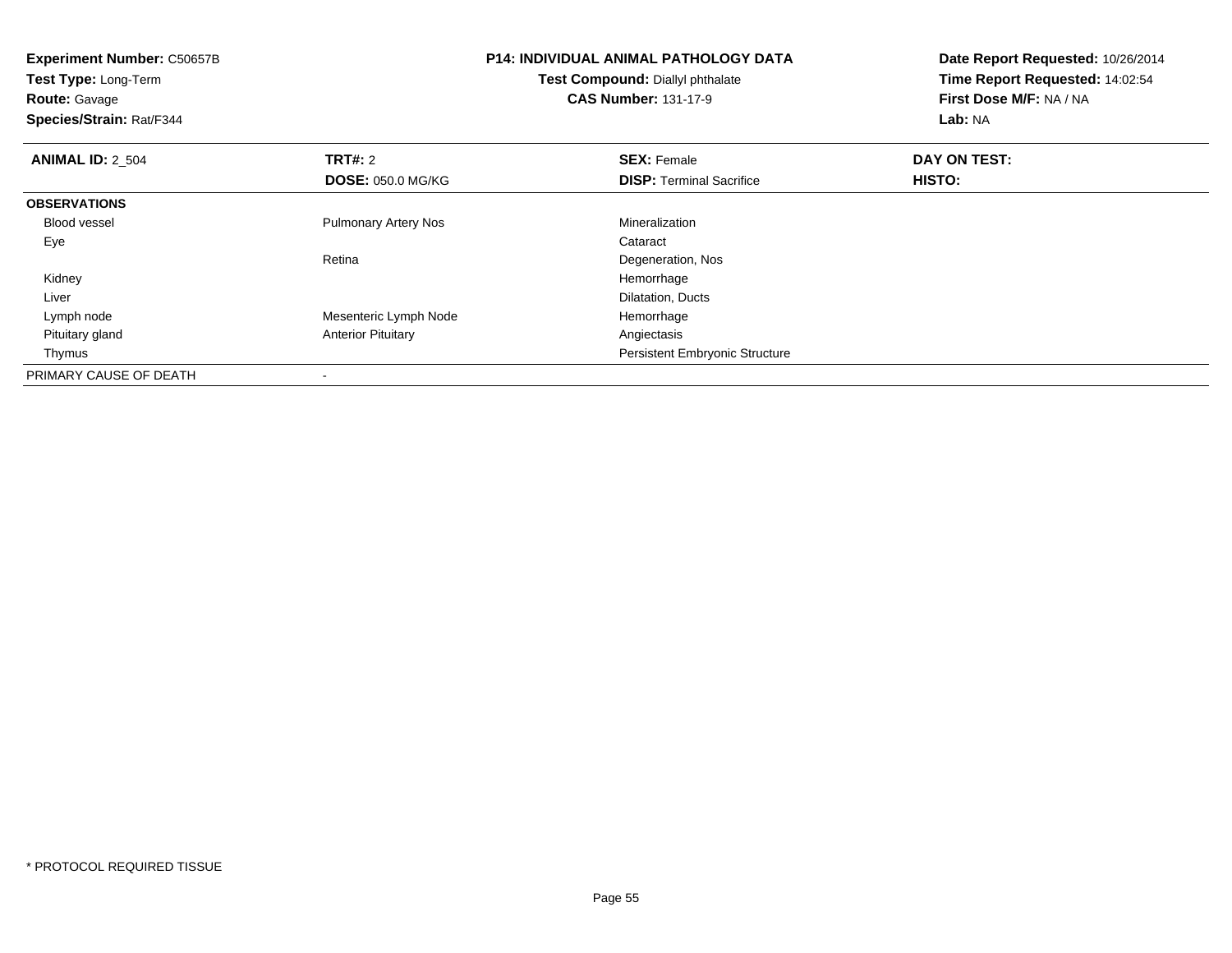**Test Type:** Long-Term**Route:** Gavage

**Species/Strain:** Rat/F344

### **P14: INDIVIDUAL ANIMAL PATHOLOGY DATA**

**Test Compound:** Diallyl phthalate**CAS Number:** 131-17-9

| <b>ANIMAL ID: 2 505</b> | <b>TRT#: 2</b>            | <b>SEX: Female</b>                    | DAY ON TEST: |  |
|-------------------------|---------------------------|---------------------------------------|--------------|--|
|                         | <b>DOSE: 050.0 MG/KG</b>  | <b>DISP: Terminal Sacrifice</b>       | HISTO:       |  |
| <b>OBSERVATIONS</b>     |                           |                                       |              |  |
| Heart                   | Myocardium Nos            | Inflammation, Chronic                 |              |  |
| Liver                   |                           | Inflammation, Multifocal              |              |  |
|                         | Periportal                | Pigmentation, Nos                     |              |  |
| Lung                    |                           | Inflammation, Interstitial            |              |  |
| Lymph node              | Mandibular Lymph Node     | Degeneration, Cystic                  |              |  |
|                         | Lumbar Lymph Node         | Histiocytosis                         |              |  |
| Pituitary gland         | <b>Anterior Pituitary</b> | Angiectasis                           |              |  |
| Thymus                  |                           | <b>Persistent Embryonic Structure</b> |              |  |
| Tongue                  |                           | Squamous Cell Papilloma               |              |  |
| Unspecified             | Multiple Organs Nos       | Leukemia, Mononuclear Cell            |              |  |
| PRIMARY CAUSE OF DEATH  |                           |                                       |              |  |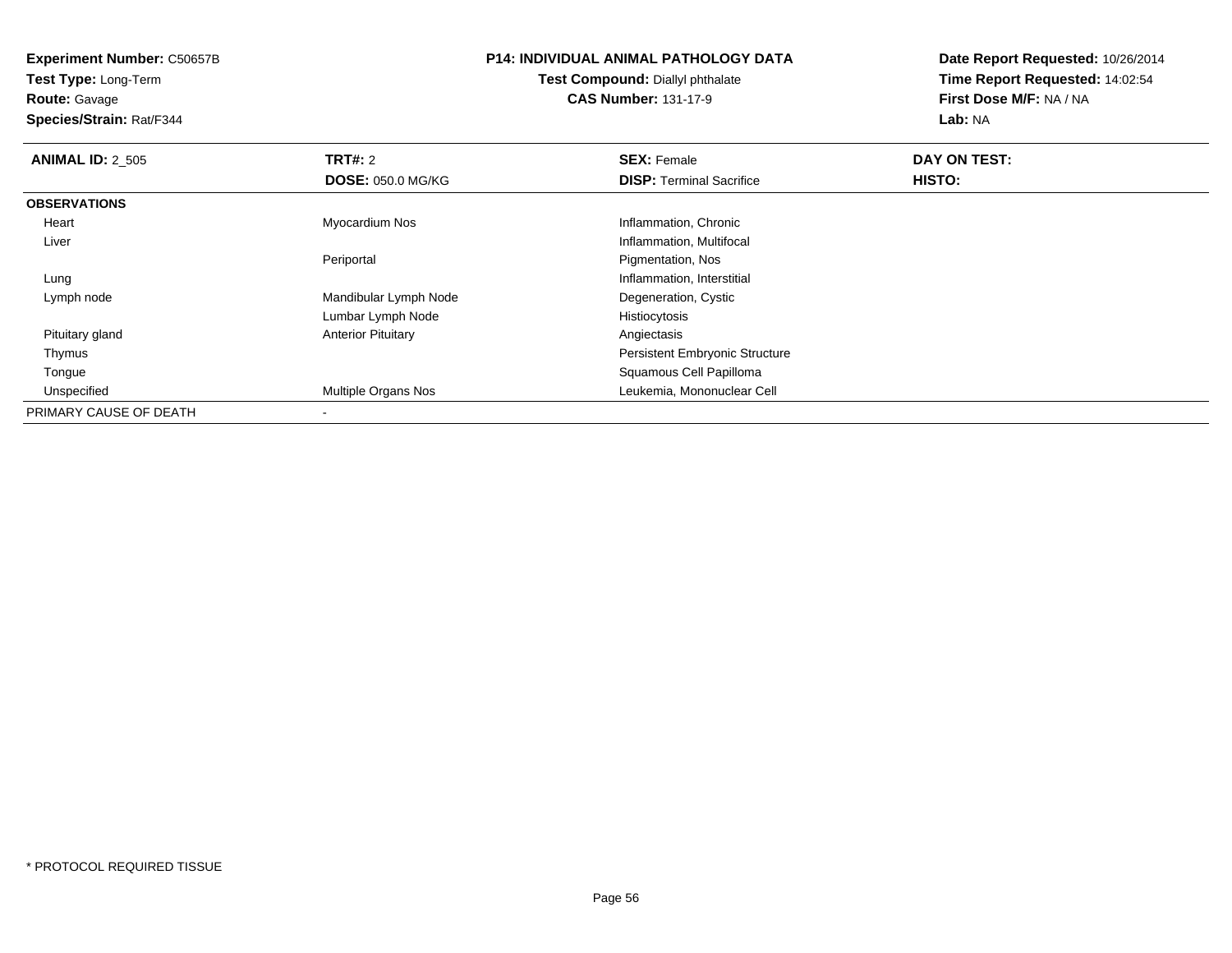| <b>Experiment Number: C50657B</b><br>Test Type: Long-Term<br><b>Route: Gavage</b><br>Species/Strain: Rat/F344 |                           | <b>P14: INDIVIDUAL ANIMAL PATHOLOGY DATA</b><br>Test Compound: Diallyl phthalate<br><b>CAS Number: 131-17-9</b> | Date Report Requested: 10/26/2014<br>Time Report Requested: 14:02:54<br>First Dose M/F: NA / NA<br>Lab: NA |
|---------------------------------------------------------------------------------------------------------------|---------------------------|-----------------------------------------------------------------------------------------------------------------|------------------------------------------------------------------------------------------------------------|
| <b>ANIMAL ID: 2 506</b>                                                                                       | <b>TRT#: 2</b>            | <b>SEX: Female</b>                                                                                              | DAY ON TEST:                                                                                               |
|                                                                                                               | <b>DOSE: 050.0 MG/KG</b>  | <b>DISP:</b> Terminal Sacrifice                                                                                 | HISTO:                                                                                                     |
| <b>OBSERVATIONS</b>                                                                                           |                           |                                                                                                                 |                                                                                                            |
| Adrenal gland                                                                                                 | <b>Cortex Nos</b>         | <b>Focal Cellular Change</b>                                                                                    |                                                                                                            |
| Kidney                                                                                                        |                           | Calculus, Microscopic Examination                                                                               |                                                                                                            |
|                                                                                                               |                           | Nephropathy                                                                                                     |                                                                                                            |
| Liver                                                                                                         |                           | Angiectasis                                                                                                     |                                                                                                            |
|                                                                                                               |                           | Inflammation, Multifocal                                                                                        |                                                                                                            |
| Pituitary gland                                                                                               | <b>Anterior Pituitary</b> | Cyst, Nos                                                                                                       |                                                                                                            |
| Thymus                                                                                                        |                           | Persistent Embryonic Structure                                                                                  |                                                                                                            |
| Trachea                                                                                                       |                           | Hemorrhage                                                                                                      |                                                                                                            |
| PRIMARY CAUSE OF DEATH                                                                                        |                           |                                                                                                                 |                                                                                                            |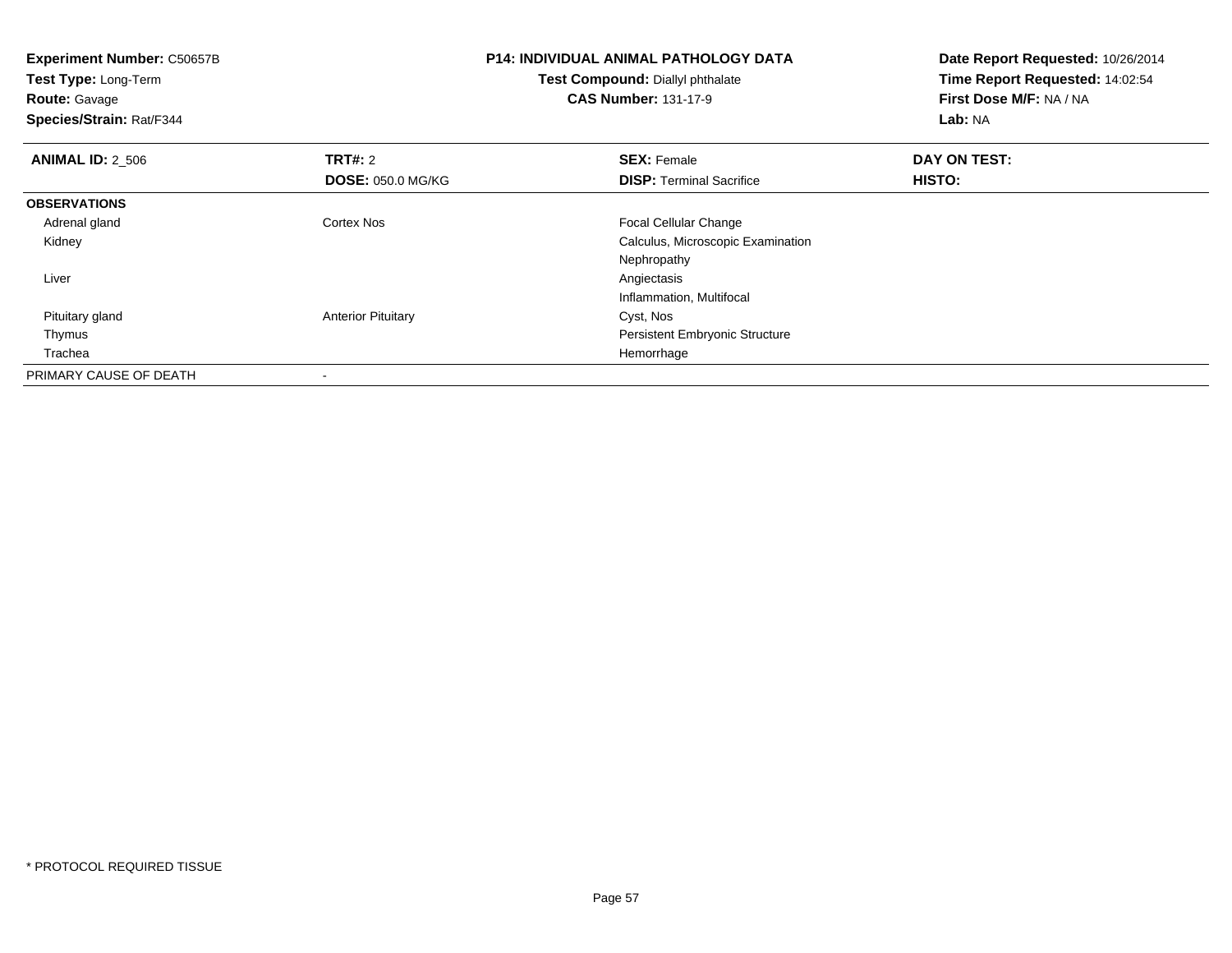| <b>Experiment Number: C50657B</b><br>Test Type: Long-Term<br><b>Route: Gavage</b> |                          | <b>P14: INDIVIDUAL ANIMAL PATHOLOGY DATA</b><br>Test Compound: Diallyl phthalate<br><b>CAS Number: 131-17-9</b> | Date Report Requested: 10/26/2014<br>Time Report Requested: 14:02:54<br>First Dose M/F: NA / NA |
|-----------------------------------------------------------------------------------|--------------------------|-----------------------------------------------------------------------------------------------------------------|-------------------------------------------------------------------------------------------------|
| <b>Species/Strain: Rat/F344</b>                                                   |                          |                                                                                                                 | Lab: NA                                                                                         |
| <b>ANIMAL ID: 2 507</b>                                                           | TRT#: 2                  | <b>SEX: Female</b>                                                                                              | DAY ON TEST:                                                                                    |
|                                                                                   | <b>DOSE: 050.0 MG/KG</b> | <b>DISP:</b> Moribund Sacrifice                                                                                 | HISTO:                                                                                          |
| <b>OBSERVATIONS</b>                                                               |                          |                                                                                                                 |                                                                                                 |
| Lymph node                                                                        | Mesenteric Lymph Node    | Hemorrhage                                                                                                      |                                                                                                 |
| Unspecified                                                                       | Multiple Organs Nos      | Leukemia, Mononuclear Cell                                                                                      |                                                                                                 |
| PRIMARY CAUSE OF DEATH                                                            |                          |                                                                                                                 |                                                                                                 |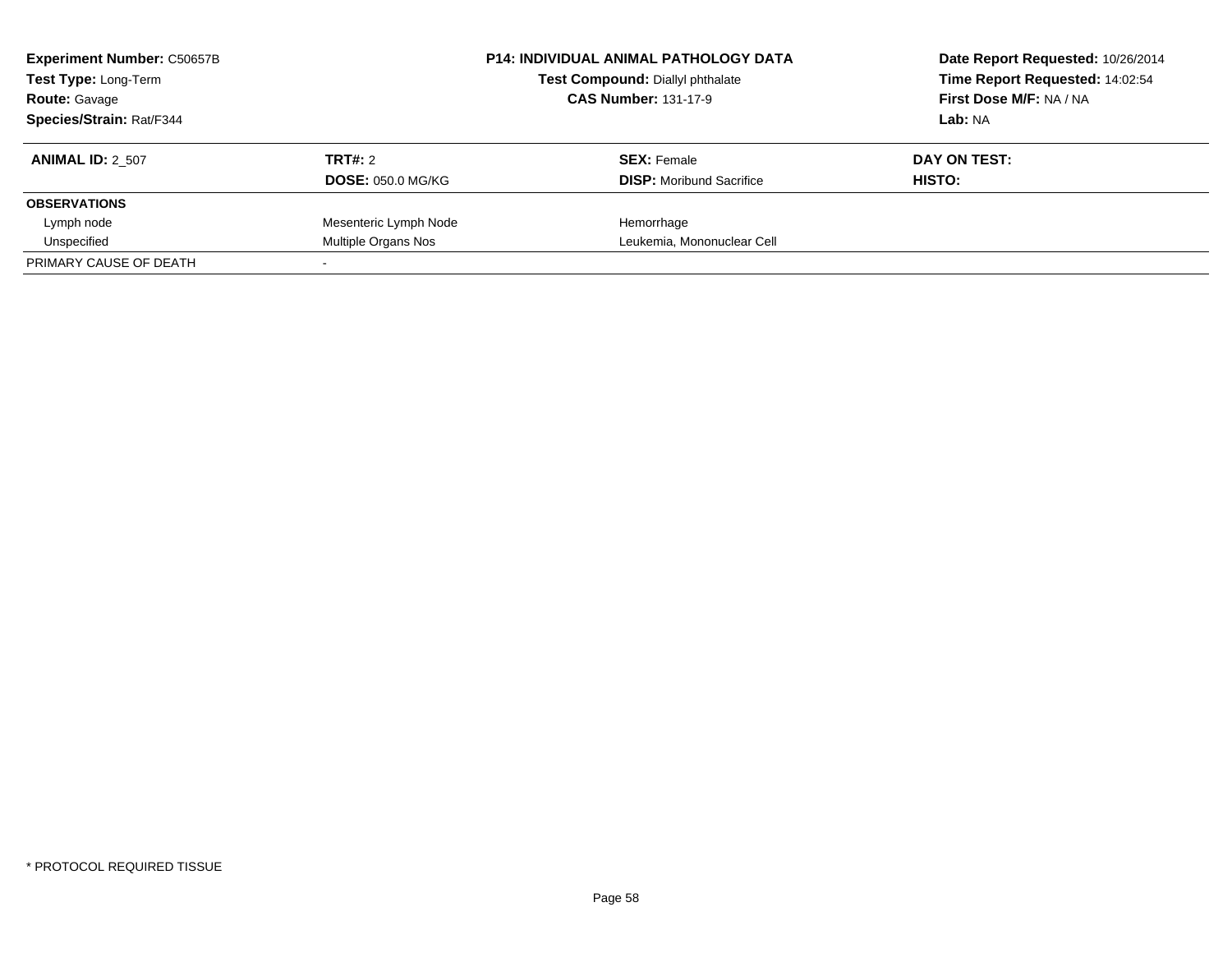| <b>Experiment Number: C50657B</b><br>Test Type: Long-Term<br><b>Route: Gavage</b><br><b>Species/Strain: Rat/F344</b> |                          | <b>P14: INDIVIDUAL ANIMAL PATHOLOGY DATA</b><br>Test Compound: Diallyl phthalate<br><b>CAS Number: 131-17-9</b> | Date Report Requested: 10/26/2014<br>Time Report Requested: 14:02:54<br>First Dose M/F: NA / NA<br>Lab: NA |
|----------------------------------------------------------------------------------------------------------------------|--------------------------|-----------------------------------------------------------------------------------------------------------------|------------------------------------------------------------------------------------------------------------|
| <b>ANIMAL ID: 2 508</b>                                                                                              | TRT#: 2                  | <b>SEX: Female</b>                                                                                              | DAY ON TEST:                                                                                               |
|                                                                                                                      | <b>DOSE: 050.0 MG/KG</b> | <b>DISP: Accidently Killed</b>                                                                                  | <b>HISTO:</b>                                                                                              |
| <b>OBSERVATIONS</b>                                                                                                  |                          |                                                                                                                 |                                                                                                            |
| Lymph node                                                                                                           |                          | Hyperplasia, Lymphoid                                                                                           |                                                                                                            |
| PRIMARY CAUSE OF DEATH                                                                                               |                          |                                                                                                                 |                                                                                                            |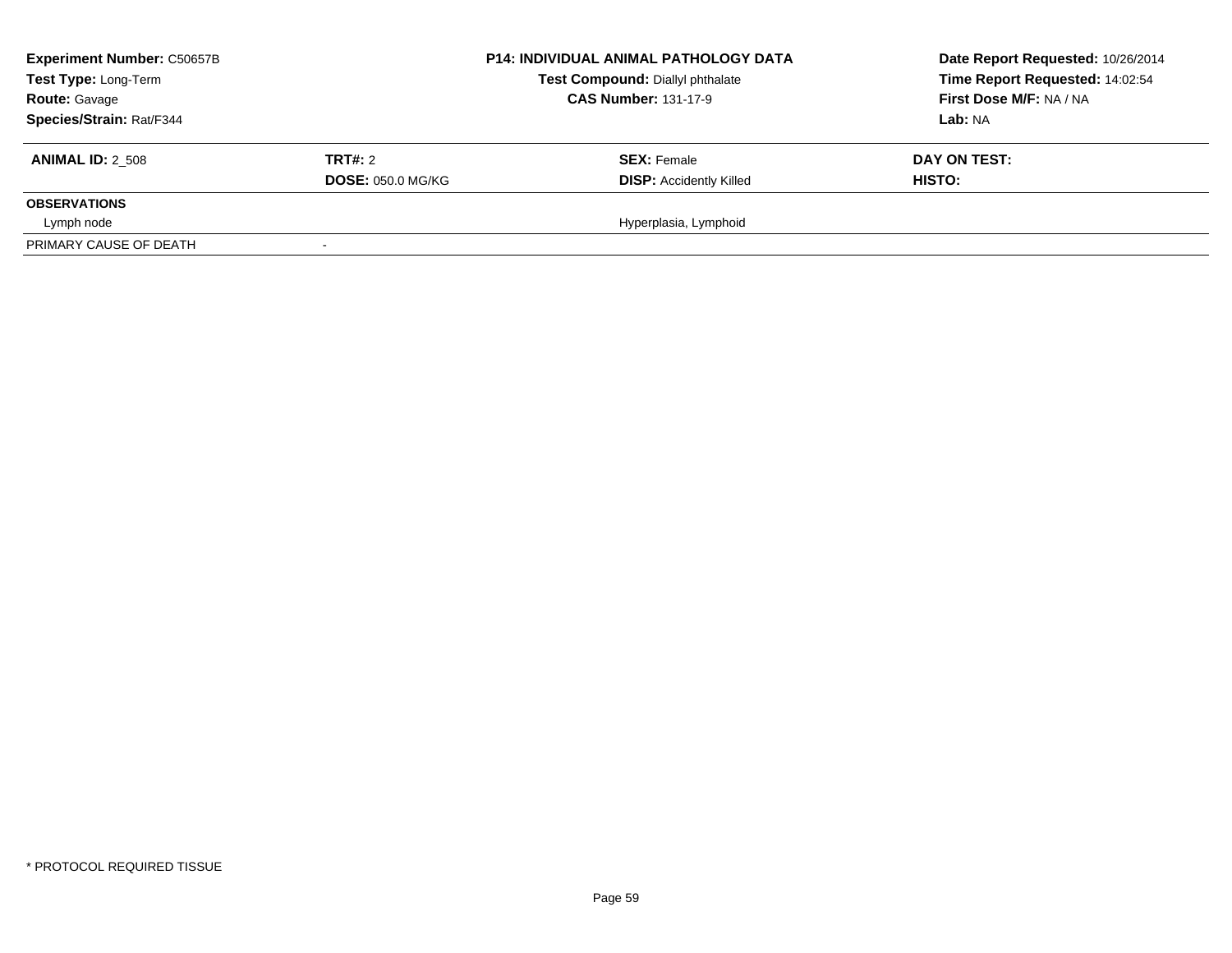**Experiment Number:** C50657B**Test Type:** Long-Term**Route:** Gavage **Species/Strain:** Rat/F344**P14: INDIVIDUAL ANIMAL PATHOLOGY DATATest Compound:** Diallyl phthalate**CAS Number:** 131-17-9**Date Report Requested:** 10/26/2014**Time Report Requested:** 14:02:54**First Dose M/F:** NA / NA**Lab:** NA**ANIMAL ID: 2 509 TRT#:** 2 **SEX:** Female **DAY ON TEST: DOSE:** 050.0 MG/KG**DISP:** Terminal Sacrifice **HISTO: OBSERVATIONS** Adrenal glandd <u>Lipoidosis and the second of the second of the second of the second of the second of the second of the second of the second of the second of the second of the second of the second of the second of the second of the seco</u> Blood vessel Pulmonary Artery Nos MineralizationNephropathy Kidneyy the control of the control of the control of the control of the control of the control of the control of the control of the control of the control of the control of the control of the control of the control of the contro LiverBile Duct **Hyperplasia**, Nos **Pigmentation, Nos** Periportal Mammary glandd and the control of the control of the control of the control of the control of the control of the control of the control of the control of the control of the control of the control of the control of the control of the co Pancreass and the contract of the contract of the contract of the contract of the contract  $\mathsf{A}$  at  $\mathsf{A}$  and  $\mathsf{A}$  and  $\mathsf{A}$  and  $\mathsf{A}$  and  $\mathsf{A}$  are contract of  $\mathsf{A}$  and  $\mathsf{A}$  and  $\mathsf{A}$  are contract of Pituitary glandAnterior Pituitary **Cyst, Nos**  Thymus Persistent Embryonic Structure Unspecified Multiple Organs Nos Leukemia, Mononuclear Cell PRIMARY CAUSE OF DEATH-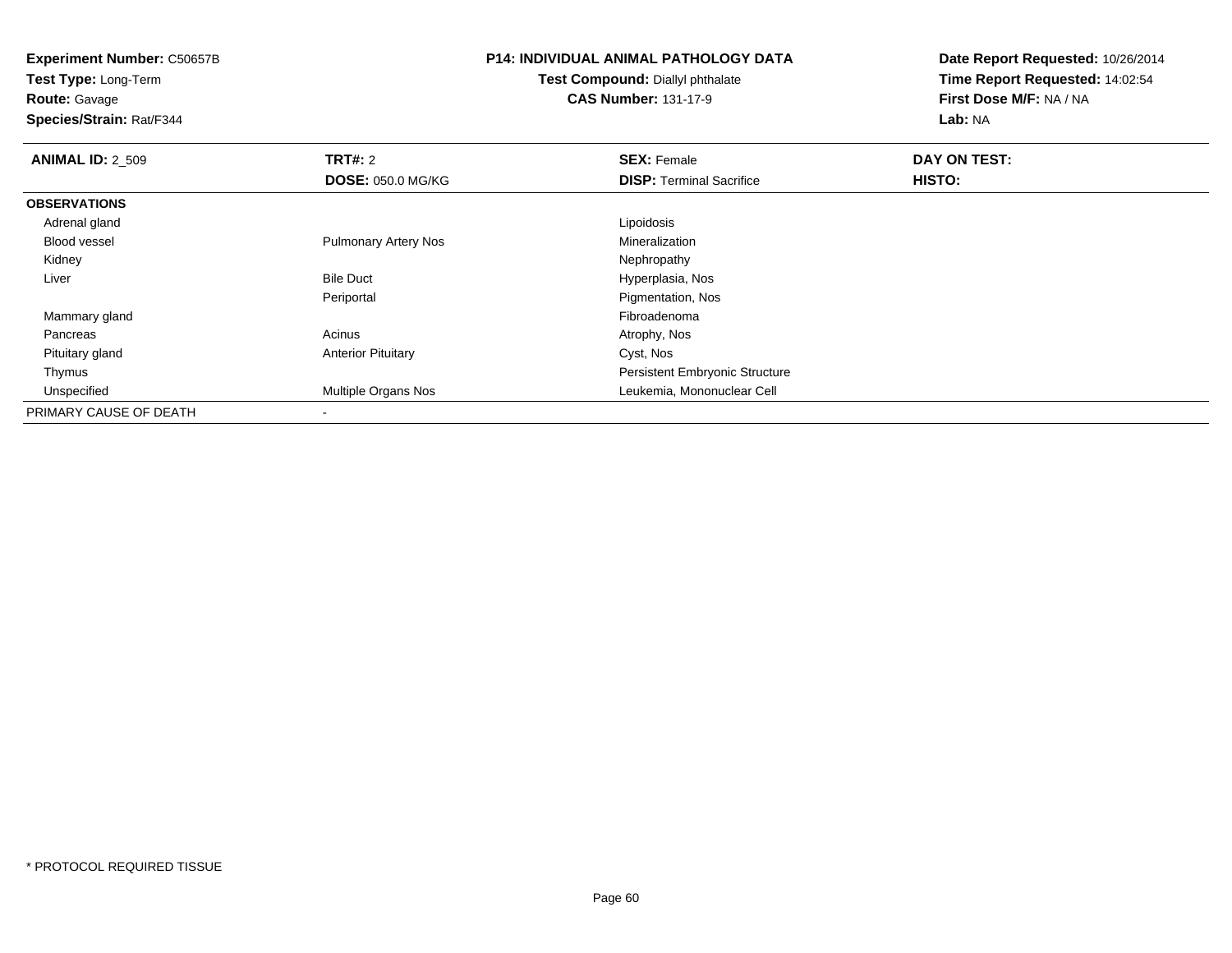| <b>Experiment Number: C50657B</b><br>Test Type: Long-Term<br><b>Route: Gavage</b><br>Species/Strain: Rat/F344 |                           | P14: INDIVIDUAL ANIMAL PATHOLOGY DATA<br>Test Compound: Diallyl phthalate<br><b>CAS Number: 131-17-9</b> | Date Report Requested: 10/26/2014<br>Time Report Requested: 14:02:54<br>First Dose M/F: NA / NA<br>Lab: NA |
|---------------------------------------------------------------------------------------------------------------|---------------------------|----------------------------------------------------------------------------------------------------------|------------------------------------------------------------------------------------------------------------|
| <b>ANIMAL ID: 2_510</b>                                                                                       | TRT#: 2                   | <b>SEX: Female</b>                                                                                       | DAY ON TEST:                                                                                               |
|                                                                                                               | <b>DOSE: 050.0 MG/KG</b>  | <b>DISP: Terminal Sacrifice</b>                                                                          | <b>HISTO:</b>                                                                                              |
| <b>OBSERVATIONS</b>                                                                                           |                           |                                                                                                          |                                                                                                            |
| Heart                                                                                                         | Myocardium Nos            | Fibrosis                                                                                                 |                                                                                                            |
| Kidney                                                                                                        |                           | Hemorrhage                                                                                               |                                                                                                            |
|                                                                                                               |                           | Nephropathy                                                                                              |                                                                                                            |
| Ovary                                                                                                         |                           | Cyst, Parovarian                                                                                         |                                                                                                            |
| Pancreas                                                                                                      | Acinus                    | Atrophy, Nos                                                                                             |                                                                                                            |
| Pituitary gland                                                                                               | <b>Anterior Pituitary</b> | Angiectasis                                                                                              |                                                                                                            |
|                                                                                                               | <b>Anterior Pituitary</b> | Cyst, Nos                                                                                                |                                                                                                            |
| Thymus                                                                                                        |                           | Persistent Embryonic Structure                                                                           |                                                                                                            |
| Unspecified                                                                                                   | Multiple Organs Nos       | Leukemia, Mononuclear Cell                                                                               |                                                                                                            |
| PRIMARY CAUSE OF DEATH                                                                                        |                           |                                                                                                          |                                                                                                            |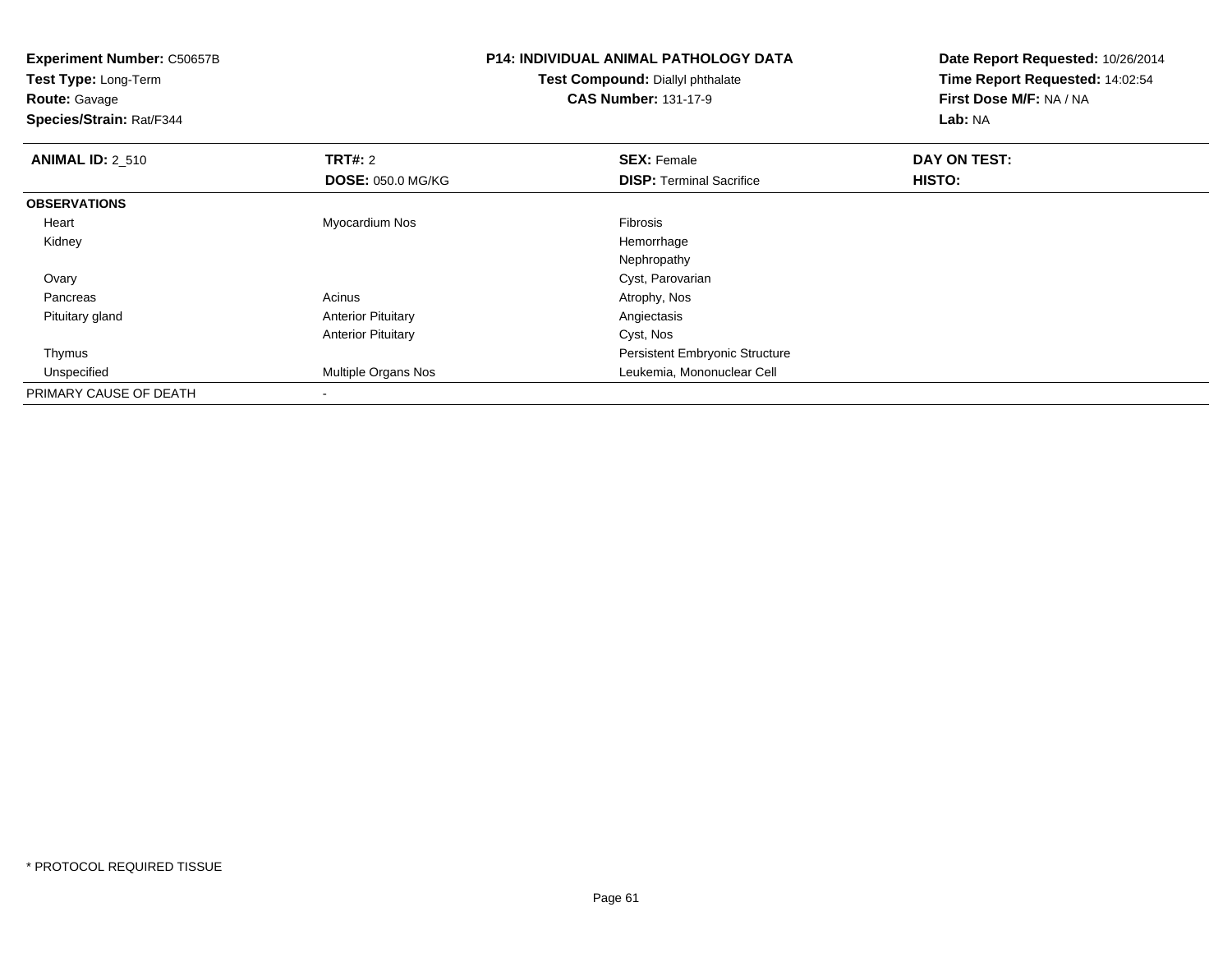| <b>Experiment Number: C50657B</b><br>Test Type: Long-Term<br><b>Route: Gavage</b><br>Species/Strain: Rat/F344 | <b>P14: INDIVIDUAL ANIMAL PATHOLOGY DATA</b><br>Test Compound: Diallyl phthalate<br><b>CAS Number: 131-17-9</b> |                                                       | Date Report Requested: 10/26/2014<br>Time Report Requested: 14:02:54<br>First Dose M/F: NA / NA<br>Lab: NA |
|---------------------------------------------------------------------------------------------------------------|-----------------------------------------------------------------------------------------------------------------|-------------------------------------------------------|------------------------------------------------------------------------------------------------------------|
| <b>ANIMAL ID: 2 511</b>                                                                                       | TRT#: 2<br><b>DOSE: 050.0 MG/KG</b>                                                                             | <b>SEX: Female</b><br><b>DISP:</b> Terminal Sacrifice | DAY ON TEST:<br>HISTO:                                                                                     |
| <b>OBSERVATIONS</b>                                                                                           |                                                                                                                 |                                                       |                                                                                                            |
| Kidney                                                                                                        |                                                                                                                 | Nephropathy                                           |                                                                                                            |
| Liver                                                                                                         | <b>Bile Duct</b>                                                                                                | Hyperplasia, Nos                                      |                                                                                                            |
|                                                                                                               | Periportal                                                                                                      | Pigmentation, Nos                                     |                                                                                                            |
| Thymus                                                                                                        |                                                                                                                 | <b>Persistent Embryonic Structure</b>                 |                                                                                                            |
| PRIMARY CAUSE OF DEATH                                                                                        |                                                                                                                 |                                                       |                                                                                                            |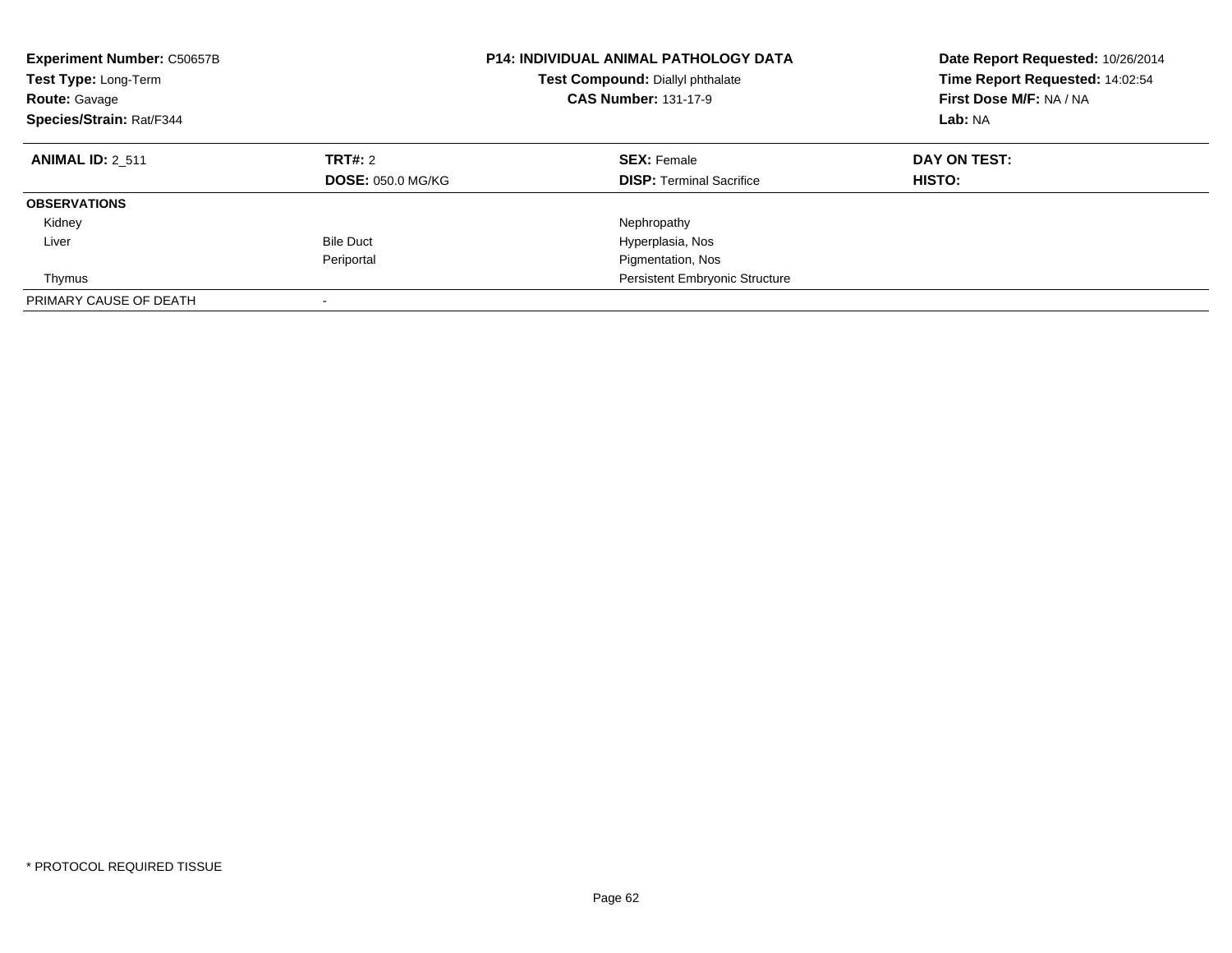| Experiment Number: C50657B<br>Test Type: Long-Term<br><b>Route: Gavage</b><br>Species/Strain: Rat/F344 |                          | <b>P14: INDIVIDUAL ANIMAL PATHOLOGY DATA</b><br>Test Compound: Diallyl phthalate<br><b>CAS Number: 131-17-9</b> | Date Report Requested: 10/26/2014<br>Time Report Requested: 14:02:54<br>First Dose M/F: NA / NA<br>Lab: NA |
|--------------------------------------------------------------------------------------------------------|--------------------------|-----------------------------------------------------------------------------------------------------------------|------------------------------------------------------------------------------------------------------------|
| <b>ANIMAL ID: 2 512</b>                                                                                | <b>TRT#: 2</b>           | <b>SEX: Female</b>                                                                                              | DAY ON TEST:                                                                                               |
|                                                                                                        | <b>DOSE: 050.0 MG/KG</b> | <b>DISP:</b> Terminal Sacrifice                                                                                 | HISTO:                                                                                                     |
| <b>OBSERVATIONS</b>                                                                                    |                          |                                                                                                                 |                                                                                                            |
| Bone                                                                                                   | Sternum                  | Osteosclerosis                                                                                                  |                                                                                                            |
| Liver                                                                                                  |                          | Inflammation, Multifocal                                                                                        |                                                                                                            |
| Lymph node                                                                                             | Hepatic Lymph Node       | Histiocytosis                                                                                                   |                                                                                                            |
| Ovary                                                                                                  |                          | Cyst, Parovarian                                                                                                |                                                                                                            |
| Pituitary gland                                                                                        |                          | Adenoma, Nos                                                                                                    |                                                                                                            |
| Uterus                                                                                                 |                          | <b>Endometrial Stromal Polyp</b>                                                                                |                                                                                                            |
| PRIMARY CAUSE OF DEATH                                                                                 |                          |                                                                                                                 |                                                                                                            |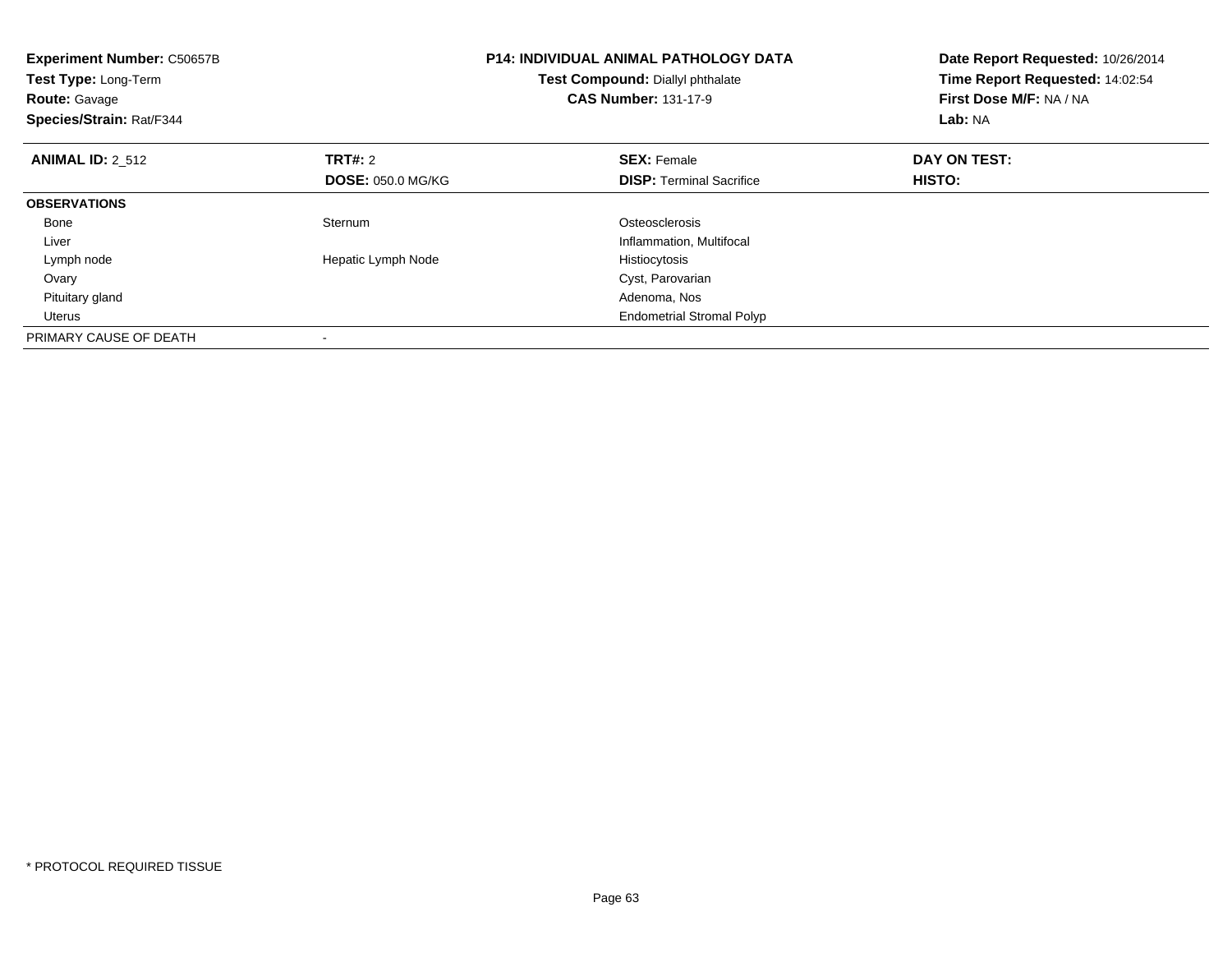| <b>Experiment Number: C50657B</b><br>Test Type: Long-Term<br><b>Route: Gavage</b><br>Species/Strain: Rat/F344 |                                            | <b>P14: INDIVIDUAL ANIMAL PATHOLOGY DATA</b><br>Test Compound: Diallyl phthalate<br><b>CAS Number: 131-17-9</b> | Date Report Requested: 10/26/2014<br>Time Report Requested: 14:02:54<br>First Dose M/F: NA / NA<br>Lab: NA |  |
|---------------------------------------------------------------------------------------------------------------|--------------------------------------------|-----------------------------------------------------------------------------------------------------------------|------------------------------------------------------------------------------------------------------------|--|
| <b>ANIMAL ID: 2_513</b>                                                                                       | <b>TRT#:</b> 2<br><b>DOSE: 050.0 MG/KG</b> | <b>SEX: Female</b><br><b>DISP:</b> Dosing Accident                                                              | DAY ON TEST:<br>HISTO:                                                                                     |  |
|                                                                                                               |                                            |                                                                                                                 |                                                                                                            |  |
| <b>OBSERVATIONS</b>                                                                                           |                                            |                                                                                                                 |                                                                                                            |  |
| Esophagus                                                                                                     |                                            | Inflammation, Chronic                                                                                           |                                                                                                            |  |
| Heart                                                                                                         | Epicardium                                 | Inflammation, Fibrinous                                                                                         |                                                                                                            |  |
| Liver                                                                                                         |                                            | Thrombosis, Nos                                                                                                 |                                                                                                            |  |
| Lung                                                                                                          |                                            | Edema, Nos                                                                                                      |                                                                                                            |  |
|                                                                                                               |                                            | Hemorrhage                                                                                                      |                                                                                                            |  |
| Salivary gland                                                                                                |                                            | Inflammation, Chronic                                                                                           |                                                                                                            |  |
| Unspecified                                                                                                   | <b>Thoracic Cavity Nos</b>                 | Inflammation, Suppurative                                                                                       |                                                                                                            |  |
| PRIMARY CAUSE OF DEATH                                                                                        |                                            |                                                                                                                 |                                                                                                            |  |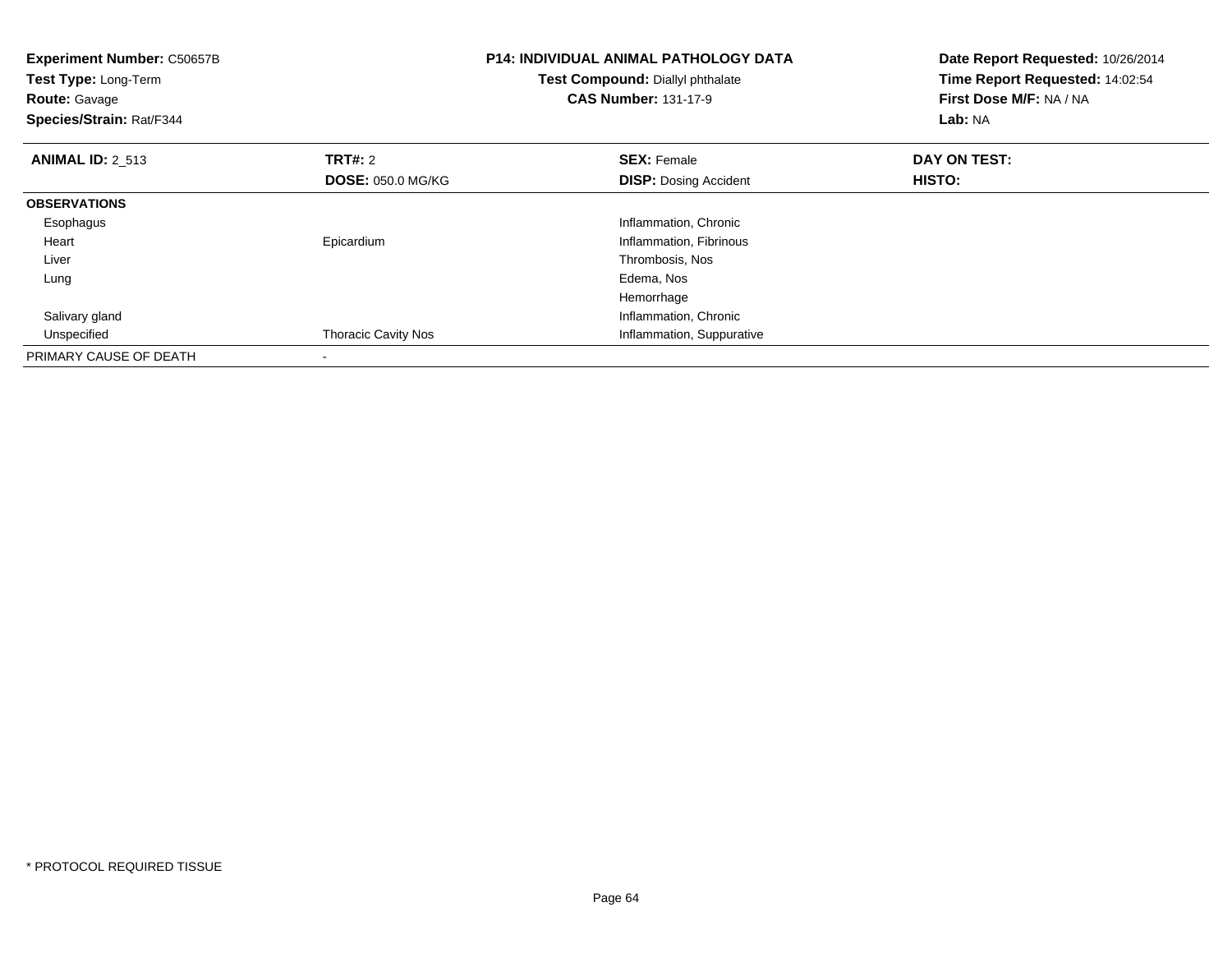| <b>Experiment Number: C50657B</b><br>Test Type: Long-Term<br><b>Route: Gavage</b><br>Species/Strain: Rat/F344 |                          | <b>P14: INDIVIDUAL ANIMAL PATHOLOGY DATA</b><br>Test Compound: Diallyl phthalate<br><b>CAS Number: 131-17-9</b> | Date Report Requested: 10/26/2014<br>Time Report Requested: 14:02:54<br>First Dose M/F: NA / NA<br>Lab: NA |  |
|---------------------------------------------------------------------------------------------------------------|--------------------------|-----------------------------------------------------------------------------------------------------------------|------------------------------------------------------------------------------------------------------------|--|
| <b>ANIMAL ID: 2 514</b>                                                                                       | TRT#: 2                  | <b>SEX: Female</b>                                                                                              | DAY ON TEST:                                                                                               |  |
|                                                                                                               | <b>DOSE: 050.0 MG/KG</b> | <b>DISP:</b> Terminal Sacrifice                                                                                 | HISTO:                                                                                                     |  |
| <b>OBSERVATIONS</b>                                                                                           |                          |                                                                                                                 |                                                                                                            |  |
| Liver                                                                                                         | <b>Bile Duct</b>         | Hyperplasia, Nos                                                                                                |                                                                                                            |  |
|                                                                                                               | Periportal               | Pigmentation, Nos                                                                                               |                                                                                                            |  |
| Lung                                                                                                          | Alveoli                  | Histiocytosis                                                                                                   |                                                                                                            |  |
| Lymph node                                                                                                    | Mediastinal Lymph Node   | Hemorrhage                                                                                                      |                                                                                                            |  |
| Thymus                                                                                                        |                          | Persistent Embryonic Structure                                                                                  |                                                                                                            |  |
| Uterus                                                                                                        |                          | <b>Endometrial Stromal Polyp</b>                                                                                |                                                                                                            |  |
|                                                                                                               | Endometrium              | Hyperplasia, Cystic                                                                                             |                                                                                                            |  |
| PRIMARY CAUSE OF DEATH                                                                                        |                          |                                                                                                                 |                                                                                                            |  |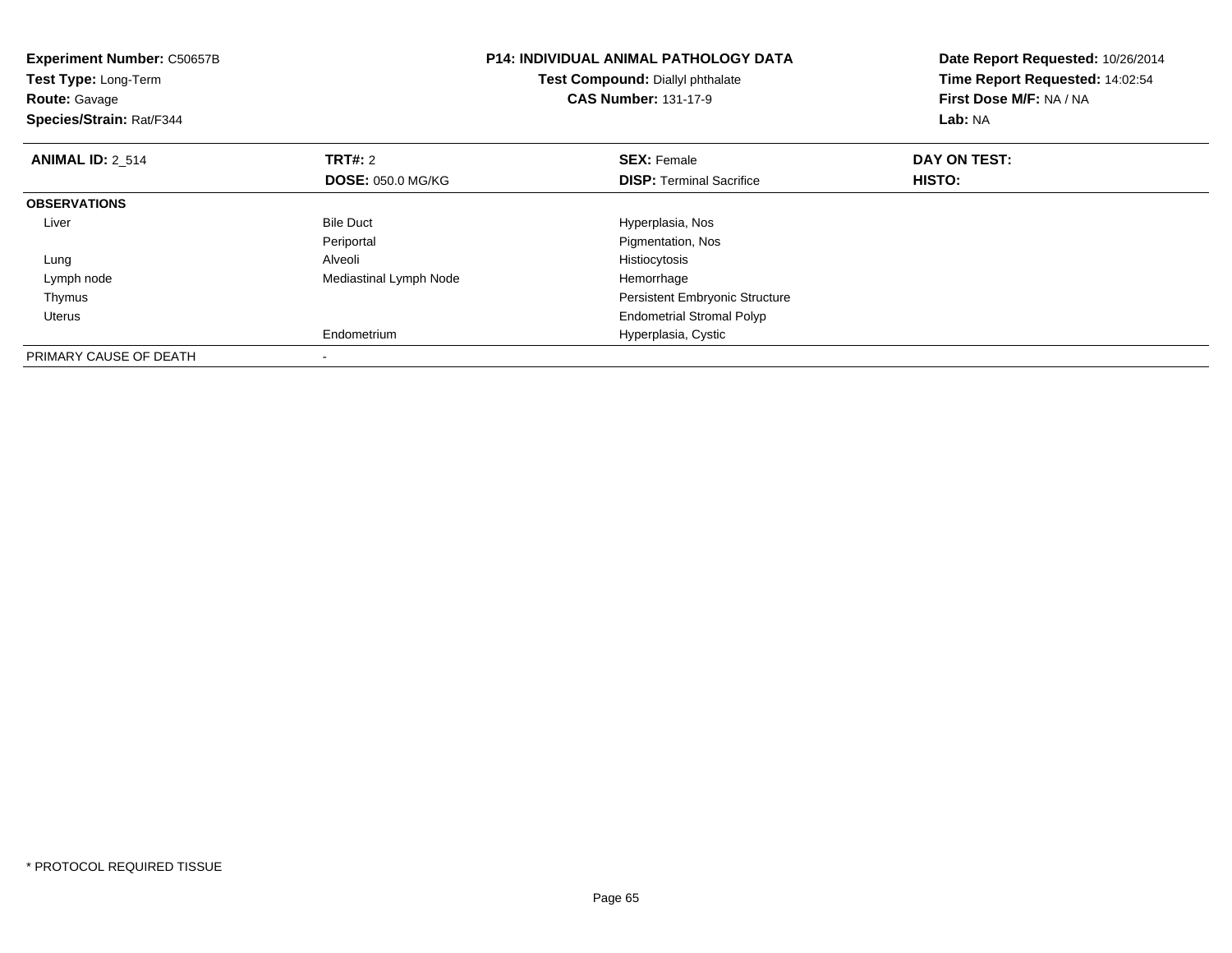| <b>Experiment Number: C50657B</b><br><b>Test Type: Long-Term</b><br><b>Route: Gavage</b><br>Species/Strain: Rat/F344 |                            | <b>P14: INDIVIDUAL ANIMAL PATHOLOGY DATA</b><br>Test Compound: Diallyl phthalate<br><b>CAS Number: 131-17-9</b> | Date Report Requested: 10/26/2014<br>Time Report Requested: 14:02:54<br>First Dose M/F: NA / NA<br>Lab: NA |
|----------------------------------------------------------------------------------------------------------------------|----------------------------|-----------------------------------------------------------------------------------------------------------------|------------------------------------------------------------------------------------------------------------|
| <b>ANIMAL ID: 2 515</b>                                                                                              | TRT#: 2                    | <b>SEX: Female</b>                                                                                              | DAY ON TEST:                                                                                               |
|                                                                                                                      | <b>DOSE: 050.0 MG/KG</b>   | <b>DISP:</b> Dosing Accident                                                                                    | HISTO:                                                                                                     |
| <b>OBSERVATIONS</b>                                                                                                  |                            |                                                                                                                 |                                                                                                            |
| Heart                                                                                                                | Epicardium                 | Inflammation, Fibrinous                                                                                         |                                                                                                            |
| Salivary gland                                                                                                       |                            | Inflammation, Chronic                                                                                           |                                                                                                            |
| Thymus                                                                                                               |                            | Necrosis, Nos                                                                                                   |                                                                                                            |
| Unspecified                                                                                                          | <b>Thoracic Cavity Nos</b> | Foreign Material, Nos                                                                                           |                                                                                                            |
|                                                                                                                      | <b>Thoracic Cavity Nos</b> | Inflammation, Suppurative                                                                                       |                                                                                                            |
| PRIMARY CAUSE OF DEATH                                                                                               |                            |                                                                                                                 |                                                                                                            |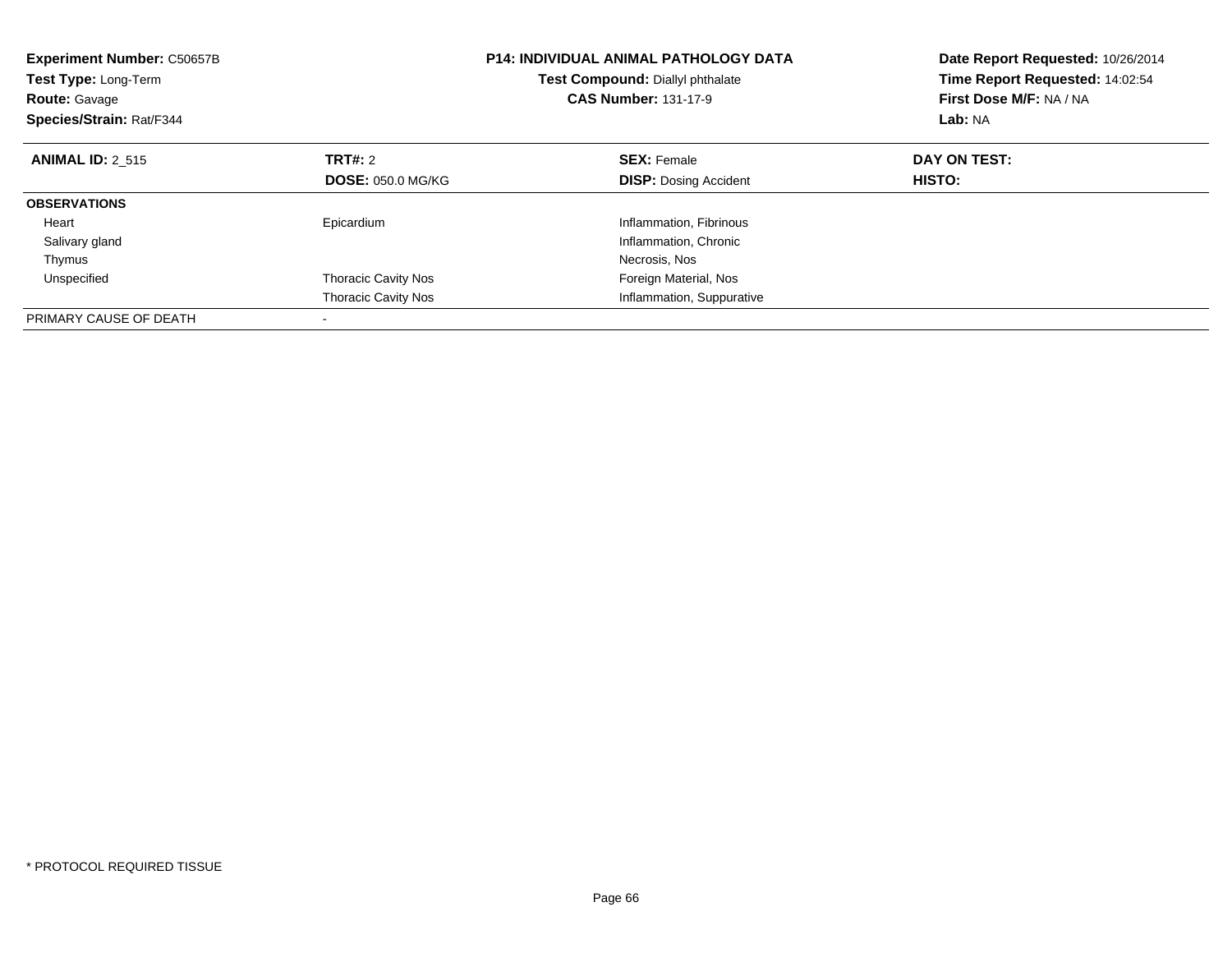#### **Route:** Gavage

**Species/Strain:** Rat/F344

#### **P14: INDIVIDUAL ANIMAL PATHOLOGY DATATest Compound:** Diallyl phthalate

**CAS Number:** 131-17-9

| <b>ANIMAL ID: 2 516</b> | <b>TRT#: 2</b>              | <b>SEX: Female</b>                    | DAY ON TEST: |  |
|-------------------------|-----------------------------|---------------------------------------|--------------|--|
|                         | <b>DOSE: 050.0 MG/KG</b>    | <b>DISP: Terminal Sacrifice</b>       | HISTO:       |  |
| <b>OBSERVATIONS</b>     |                             |                                       |              |  |
| Blood vessel            | <b>Pulmonary Artery Nos</b> | Mineralization                        |              |  |
| Eye                     |                             | Cataract                              |              |  |
| Lymph node              | Mandibular Lymph Node       | Degeneration, Cystic                  |              |  |
|                         | Mediastinal Lymph Node      | Hemorrhage                            |              |  |
| Pituitary gland         | <b>Anterior Pituitary</b>   | Cyst, Nos                             |              |  |
| Thymus                  |                             | <b>Persistent Embryonic Structure</b> |              |  |
| Unspecified             | Multiple Organs Nos         | Leukemia, Mononuclear Cell            |              |  |
| Uterus                  |                             | <b>Endometrial Stromal Polyp</b>      |              |  |
|                         |                             | Leiomyoma                             |              |  |
| PRIMARY CAUSE OF DEATH  | ٠                           |                                       |              |  |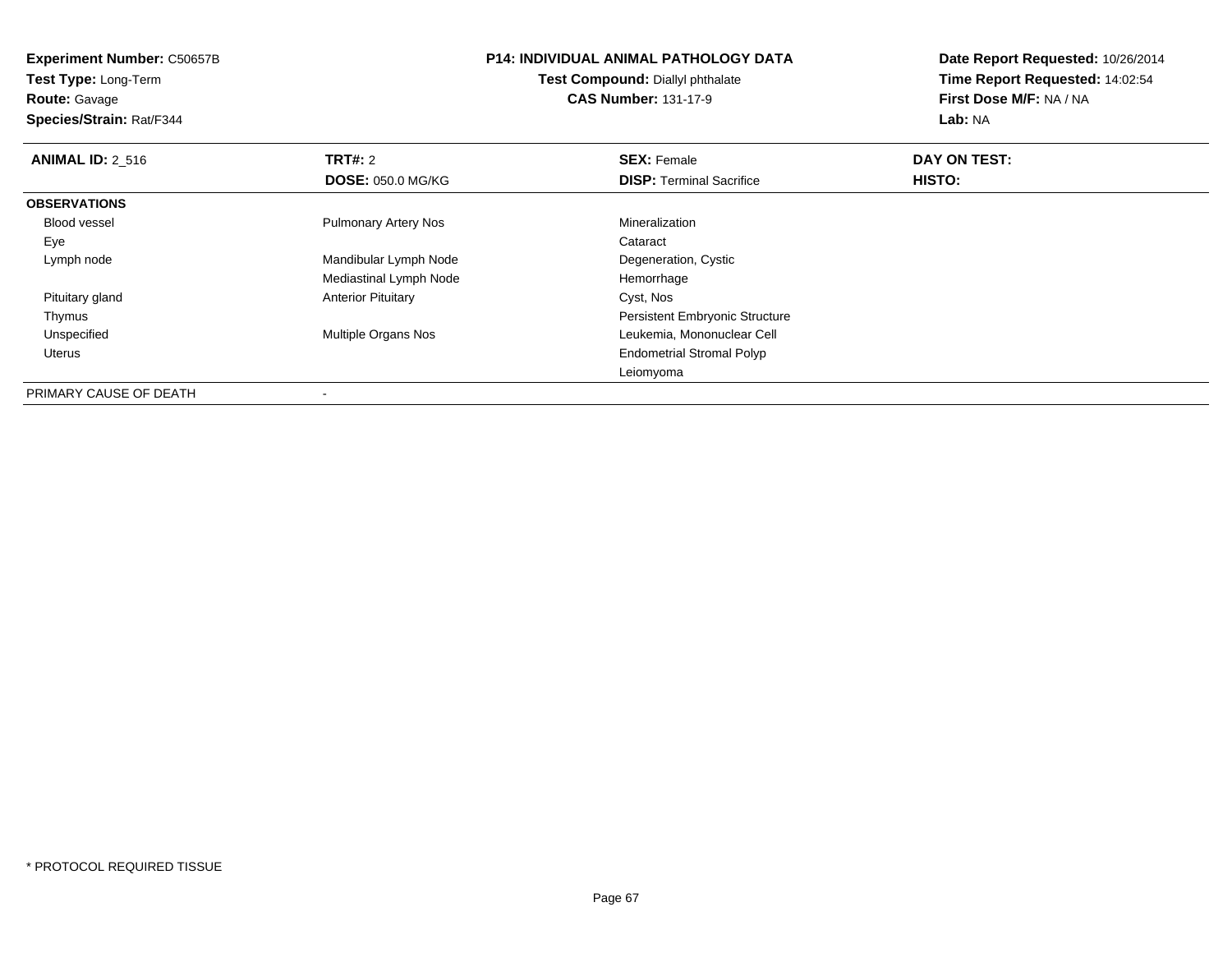| <b>Experiment Number: C50657B</b><br><b>Test Type: Long-Term</b><br><b>Route: Gavage</b><br>Species/Strain: Rat/F344 |                             | <b>P14: INDIVIDUAL ANIMAL PATHOLOGY DATA</b><br>Test Compound: Diallyl phthalate<br><b>CAS Number: 131-17-9</b> | Date Report Requested: 10/26/2014<br>Time Report Requested: 14:02:54<br>First Dose M/F: NA / NA<br>Lab: NA |  |
|----------------------------------------------------------------------------------------------------------------------|-----------------------------|-----------------------------------------------------------------------------------------------------------------|------------------------------------------------------------------------------------------------------------|--|
| <b>ANIMAL ID: 2 517</b>                                                                                              | TRT#: 2                     | <b>SEX: Female</b>                                                                                              | DAY ON TEST:                                                                                               |  |
|                                                                                                                      | <b>DOSE: 050.0 MG/KG</b>    | <b>DISP:</b> Natural Death                                                                                      | <b>HISTO:</b>                                                                                              |  |
| <b>OBSERVATIONS</b>                                                                                                  |                             |                                                                                                                 |                                                                                                            |  |
| Blood vessel                                                                                                         | <b>Pulmonary Artery Nos</b> | Mineralization                                                                                                  |                                                                                                            |  |
| Liver                                                                                                                | <b>Bile Duct</b>            | Hyperplasia, Nos                                                                                                |                                                                                                            |  |
|                                                                                                                      | Periportal                  | Pigmentation, Nos                                                                                               |                                                                                                            |  |
| Unspecified                                                                                                          | Multiple Organs Nos         | Leukemia, Mononuclear Cell                                                                                      |                                                                                                            |  |
| Uterus                                                                                                               |                             | <b>Endometrial Stromal Polyp</b>                                                                                |                                                                                                            |  |
| PRIMARY CAUSE OF DEATH                                                                                               |                             |                                                                                                                 |                                                                                                            |  |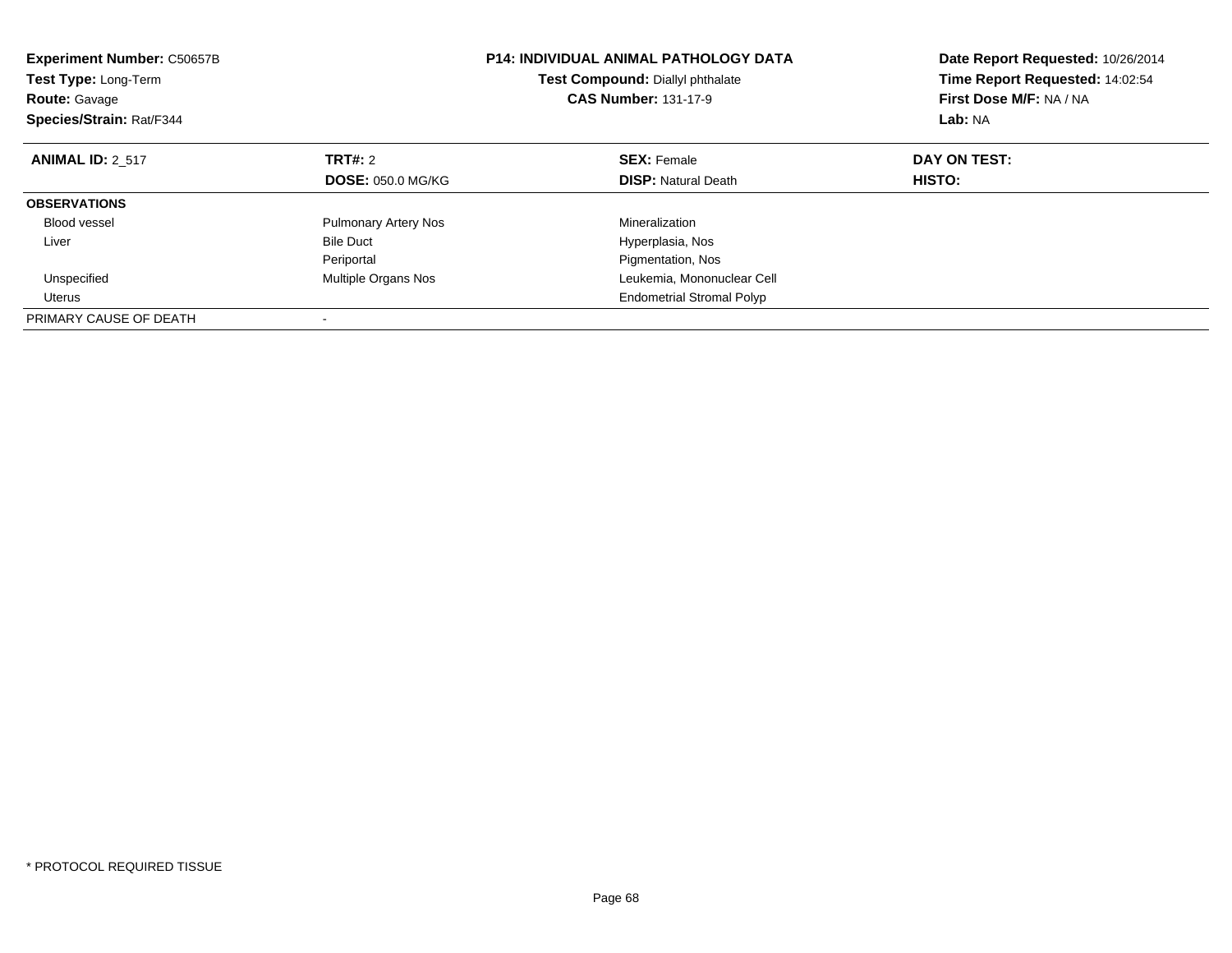**Route:** Gavage

**Species/Strain:** Rat/F344

### **P14: INDIVIDUAL ANIMAL PATHOLOGY DATA**

**Test Compound:** Diallyl phthalate**CAS Number:** 131-17-9

| <b>ANIMAL ID: 2_518</b> | <b>TRT#: 2</b>              | <b>SEX: Female</b>                    | DAY ON TEST: |  |
|-------------------------|-----------------------------|---------------------------------------|--------------|--|
|                         | <b>DOSE: 050.0 MG/KG</b>    | <b>DISP:</b> Moribund Sacrifice       | HISTO:       |  |
| <b>OBSERVATIONS</b>     |                             |                                       |              |  |
| Adrenal gland           | Cortex Nos                  | <b>Focal Cellular Change</b>          |              |  |
| Blood vessel            | <b>Pulmonary Artery Nos</b> | Mineralization                        |              |  |
| Brain                   | Stem                        | Displacement, Nos                     |              |  |
| Heart                   | Myocardium Nos              | Fibrosis                              |              |  |
| Intestine Large         | Colon                       | Parasitism                            |              |  |
| Kidney                  |                             | Nephropathy                           |              |  |
| Liver                   |                             | Inflammation, Multifocal              |              |  |
| Lung                    |                             | Adenocarcinoma, Nos, Metastatic       |              |  |
| Mammary gland           |                             | Adenocarcinoma, Nos                   |              |  |
|                         |                             | Fibroadenoma                          |              |  |
| Pituitary gland         |                             | Adenoma, Nos                          |              |  |
| Thymus                  |                             | <b>Persistent Embryonic Structure</b> |              |  |
| PRIMARY CAUSE OF DEATH  |                             |                                       |              |  |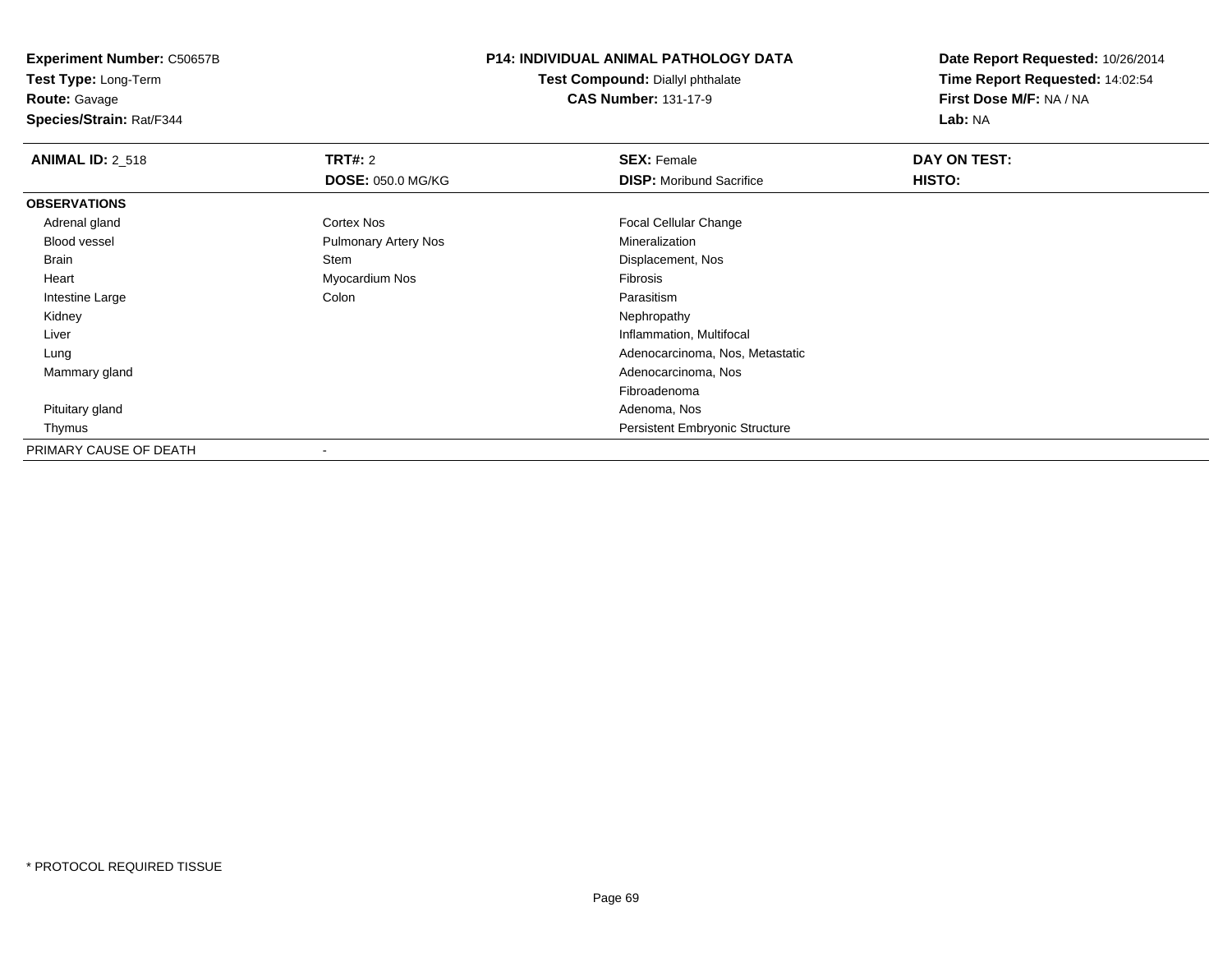| <b>Experiment Number: C50657B</b><br>Test Type: Long-Term<br><b>Route: Gavage</b><br>Species/Strain: Rat/F344 |                           | <b>P14: INDIVIDUAL ANIMAL PATHOLOGY DATA</b><br>Test Compound: Diallyl phthalate<br><b>CAS Number: 131-17-9</b> | Date Report Requested: 10/26/2014<br>Time Report Requested: 14:02:54<br>First Dose M/F: NA / NA<br>Lab: NA |  |
|---------------------------------------------------------------------------------------------------------------|---------------------------|-----------------------------------------------------------------------------------------------------------------|------------------------------------------------------------------------------------------------------------|--|
| <b>ANIMAL ID: 2 519</b>                                                                                       | <b>TRT#:</b> 2            | <b>SEX: Female</b>                                                                                              | DAY ON TEST:                                                                                               |  |
|                                                                                                               | <b>DOSE: 050.0 MG/KG</b>  | <b>DISP: Terminal Sacrifice</b>                                                                                 | HISTO:                                                                                                     |  |
| <b>OBSERVATIONS</b>                                                                                           |                           |                                                                                                                 |                                                                                                            |  |
| Kidney                                                                                                        |                           | Hemosiderosis                                                                                                   |                                                                                                            |  |
|                                                                                                               |                           | Nephropathy                                                                                                     |                                                                                                            |  |
| Liver                                                                                                         | <b>Bile Duct</b>          | Hyperplasia, Nos                                                                                                |                                                                                                            |  |
|                                                                                                               |                           | Inflammation, Granulomatous                                                                                     |                                                                                                            |  |
|                                                                                                               |                           | Necrosis, Nos                                                                                                   |                                                                                                            |  |
| Pituitary gland                                                                                               | <b>Anterior Pituitary</b> | Hemorrhage                                                                                                      |                                                                                                            |  |
| Thymus                                                                                                        |                           | Persistent Embryonic Structure                                                                                  |                                                                                                            |  |
| Uterus                                                                                                        |                           | <b>Endometrial Stromal Polyp</b>                                                                                |                                                                                                            |  |
| PRIMARY CAUSE OF DEATH                                                                                        |                           |                                                                                                                 |                                                                                                            |  |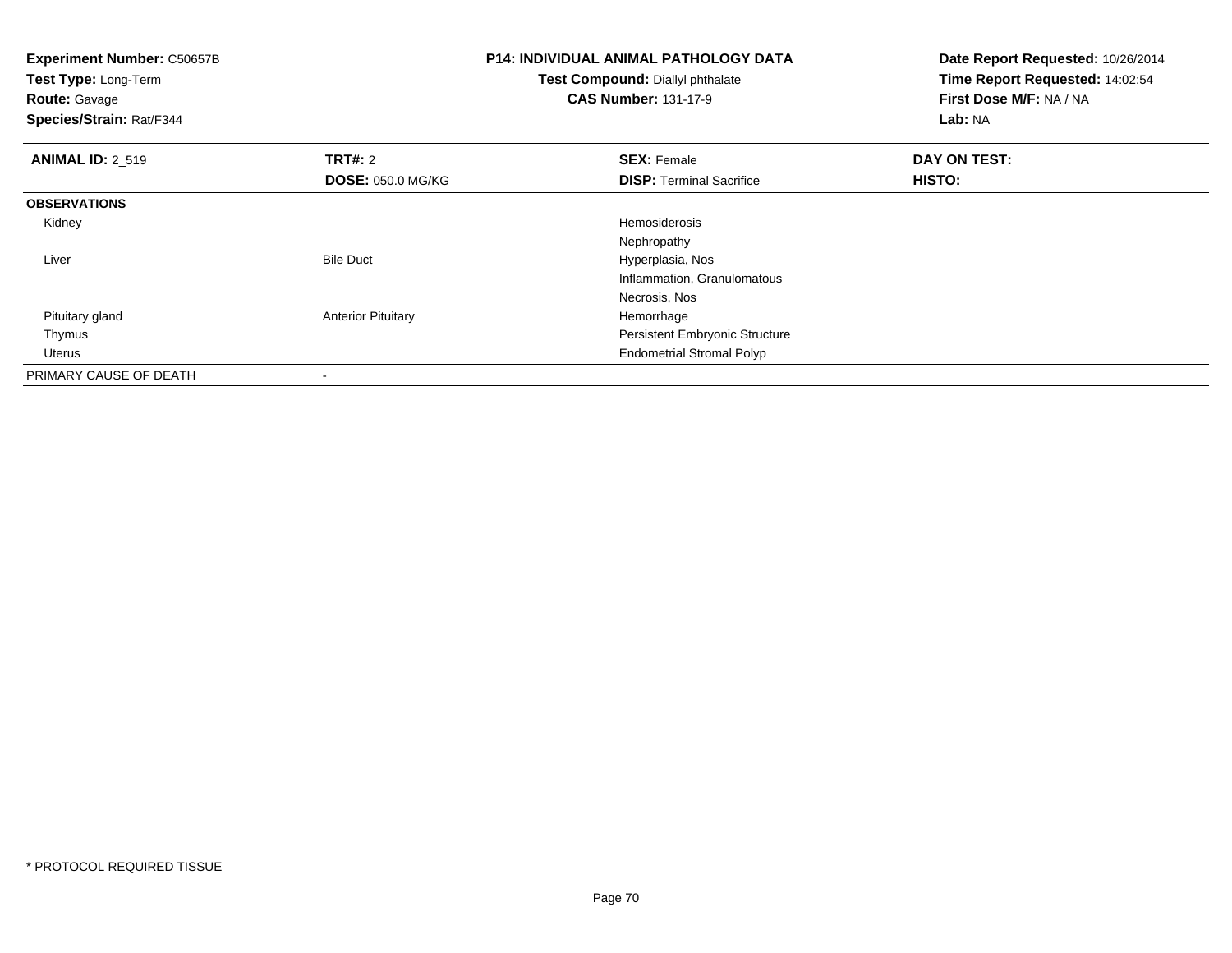| <b>Experiment Number: C50657B</b><br><b>Test Type: Long-Term</b><br><b>Route: Gavage</b><br>Species/Strain: Rat/F344 |                          | <b>P14: INDIVIDUAL ANIMAL PATHOLOGY DATA</b><br>Test Compound: Diallyl phthalate<br><b>CAS Number: 131-17-9</b> | Date Report Requested: 10/26/2014<br>Time Report Requested: 14:02:54<br>First Dose M/F: NA / NA<br>Lab: NA |
|----------------------------------------------------------------------------------------------------------------------|--------------------------|-----------------------------------------------------------------------------------------------------------------|------------------------------------------------------------------------------------------------------------|
| <b>ANIMAL ID: 2 520</b>                                                                                              | TRT#: 2                  | <b>SEX: Female</b>                                                                                              | DAY ON TEST:                                                                                               |
|                                                                                                                      | <b>DOSE: 050.0 MG/KG</b> | <b>DISP:</b> Dosing Accident                                                                                    | HISTO:                                                                                                     |
| <b>OBSERVATIONS</b>                                                                                                  |                          |                                                                                                                 |                                                                                                            |
| Esophagus                                                                                                            |                          | Inflammation, Suppurative                                                                                       |                                                                                                            |
| Heart                                                                                                                | Pericardium Nos          | Inflammation, Suppurative                                                                                       |                                                                                                            |
| Mammary gland                                                                                                        |                          | Fibroadenoma                                                                                                    |                                                                                                            |
| Unspecified                                                                                                          | Mediastinum Nos          | Foreign Material, Nos                                                                                           |                                                                                                            |
|                                                                                                                      | <b>Mediastinum Nos</b>   | Inflammation, Suppurative                                                                                       |                                                                                                            |
| PRIMARY CAUSE OF DEATH                                                                                               |                          |                                                                                                                 |                                                                                                            |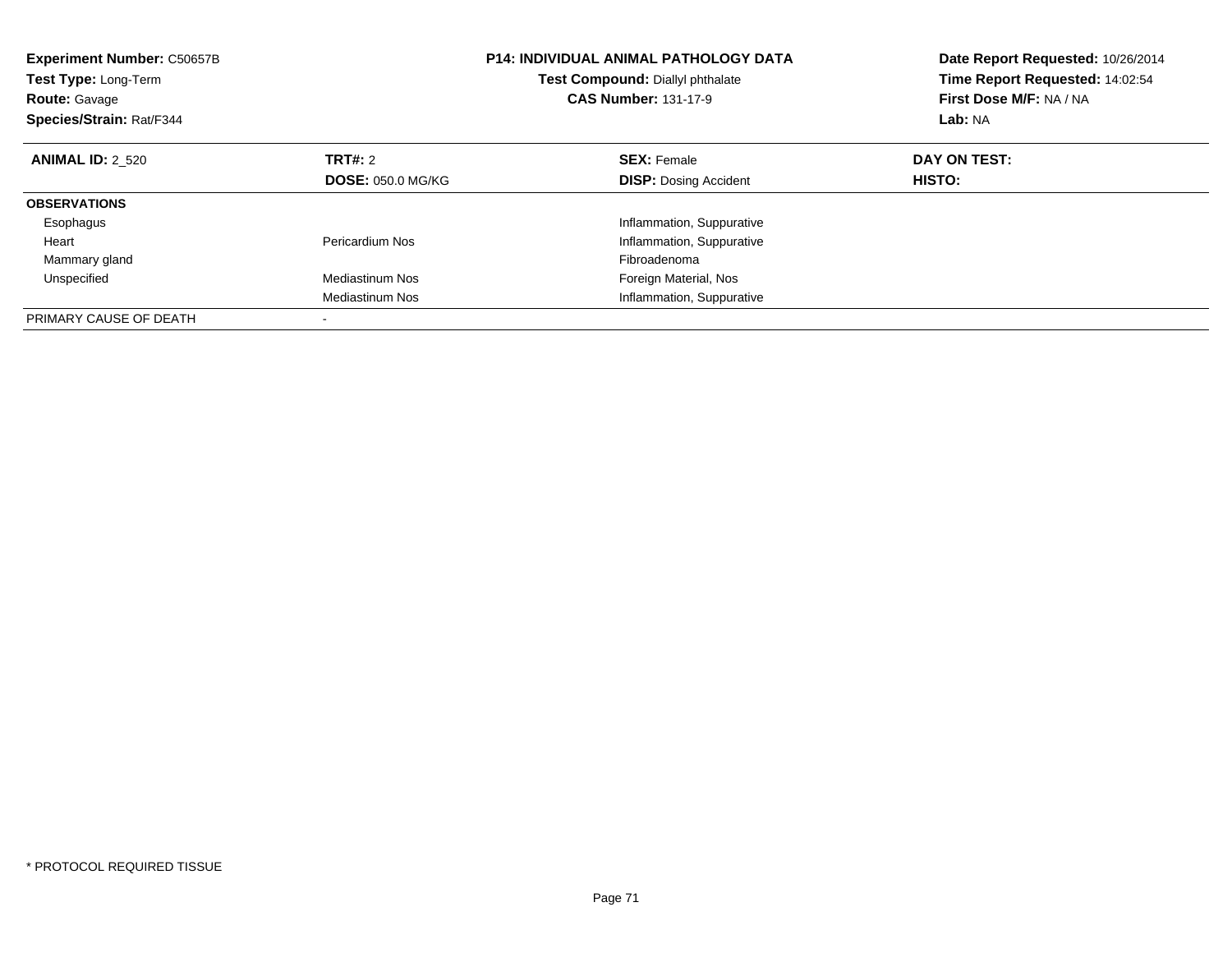**Test Type:** Long-Term

**Route:** Gavage

**Species/Strain:** Rat/F344

## **P14: INDIVIDUAL ANIMAL PATHOLOGY DATA**

**Test Compound:** Diallyl phthalate**CAS Number:** 131-17-9

| <b>ANIMAL ID: 2_521</b> | TRT#: 2                  | <b>SEX: Female</b>              | DAY ON TEST: |
|-------------------------|--------------------------|---------------------------------|--------------|
|                         | <b>DOSE: 050.0 MG/KG</b> | <b>DISP: Terminal Sacrifice</b> | HISTO:       |
| <b>OBSERVATIONS</b>     |                          |                                 |              |
| Heart                   | Myocardium Nos           | Fibrosis                        |              |
| Kidney                  |                          | Hemorrhage                      |              |
|                         |                          | Nephropathy                     |              |
| Liver                   |                          | Angiectasis                     |              |
|                         | <b>Bile Duct</b>         | Hyperplasia, Nos                |              |
|                         | Periportal               | Pigmentation, Nos               |              |
| Mammary gland           |                          | Dilatation, Ducts               |              |
|                         |                          | Inflammation, Suppurative       |              |
| Pituitary gland         |                          | Adenoma, Nos                    |              |
| Thymus                  |                          | Ectopia                         |              |
|                         |                          | Persistent Embryonic Structure  |              |
| Unspecified             | Groin                    | Fibroma                         |              |
| PRIMARY CAUSE OF DEATH  | ۰                        |                                 |              |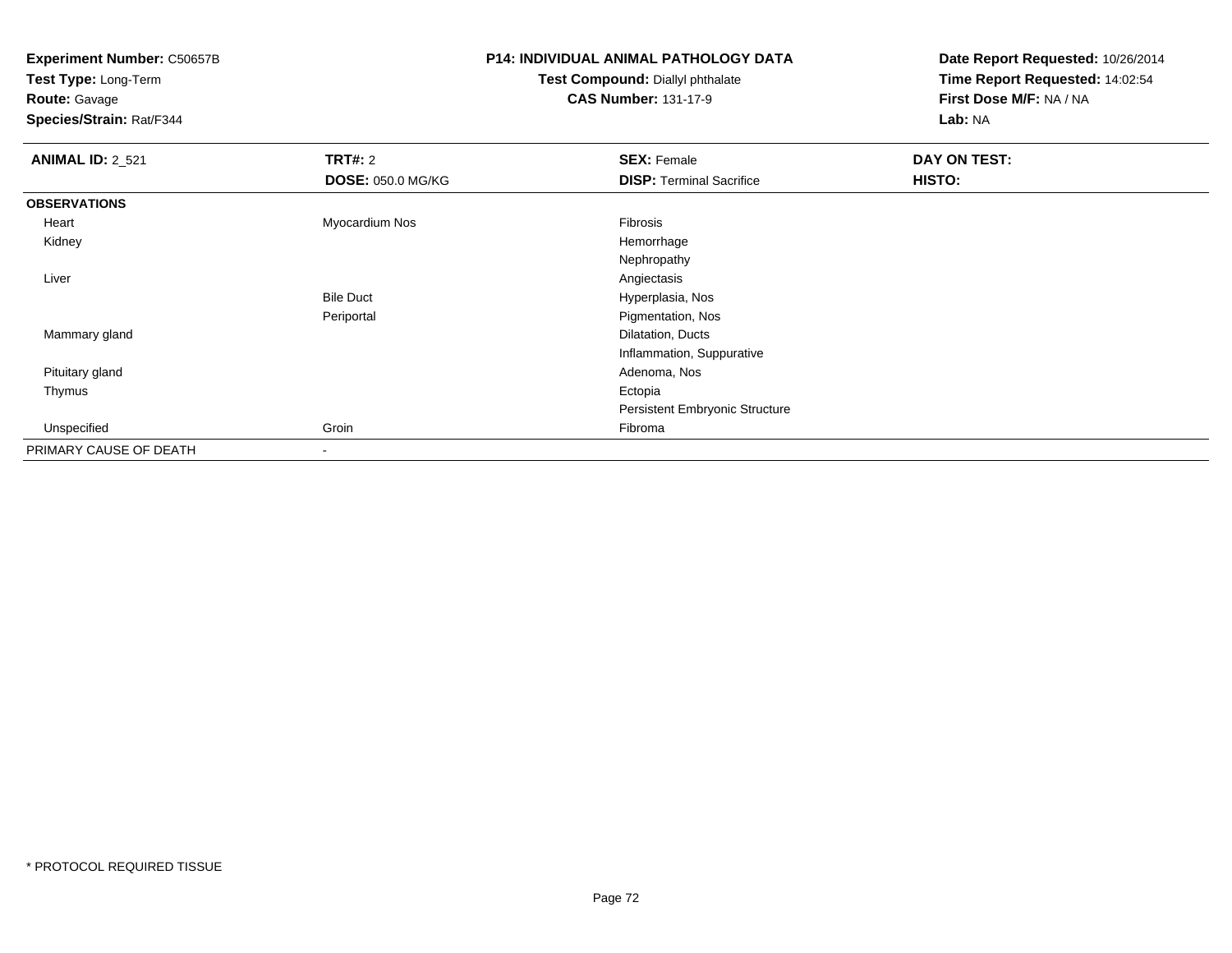| <b>Experiment Number: C50657B</b><br>Test Type: Long-Term<br><b>Route: Gavage</b><br>Species/Strain: Rat/F344 |                                     | <b>P14: INDIVIDUAL ANIMAL PATHOLOGY DATA</b><br>Test Compound: Diallyl phthalate<br><b>CAS Number: 131-17-9</b> | Date Report Requested: 10/26/2014<br>Time Report Requested: 14:02:54<br>First Dose M/F: NA / NA<br>Lab: NA |
|---------------------------------------------------------------------------------------------------------------|-------------------------------------|-----------------------------------------------------------------------------------------------------------------|------------------------------------------------------------------------------------------------------------|
| <b>ANIMAL ID: 2 522</b>                                                                                       | TRT#: 2<br><b>DOSE: 050.0 MG/KG</b> | <b>SEX: Female</b><br><b>DISP:</b> Dosing Accident                                                              | DAY ON TEST:<br>HISTO:                                                                                     |
| <b>OBSERVATIONS</b>                                                                                           |                                     |                                                                                                                 |                                                                                                            |
| Heart                                                                                                         | Epicardium                          | Inflammation, Fibrinous                                                                                         |                                                                                                            |
| Salivary gland                                                                                                |                                     | Inflammation, Chronic                                                                                           |                                                                                                            |
| Unspecified                                                                                                   | <b>Thoracic Cavity Nos</b>          | Inflammation, Suppurative                                                                                       |                                                                                                            |
| PRIMARY CAUSE OF DEATH                                                                                        |                                     |                                                                                                                 |                                                                                                            |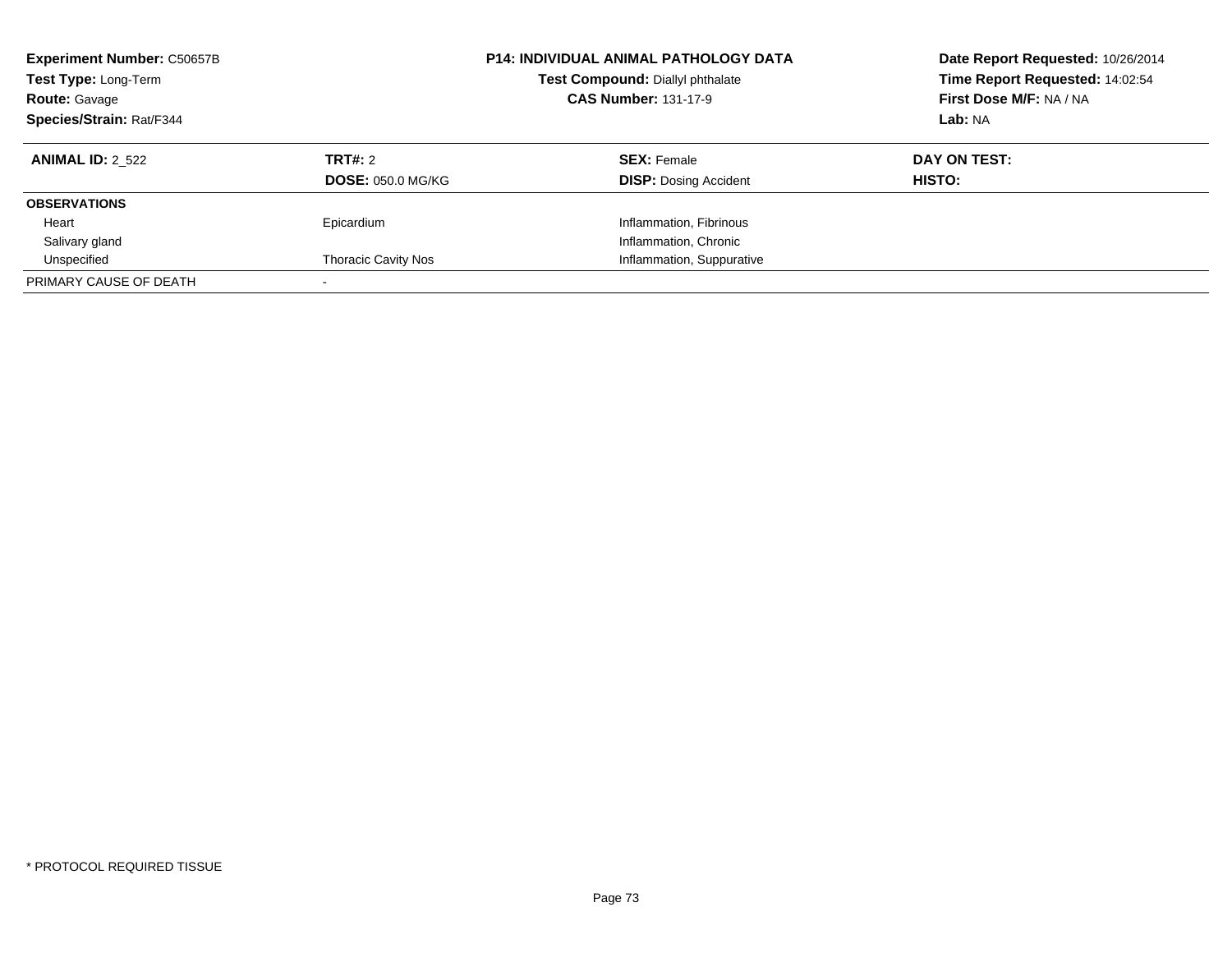**Test Type:** Long-Term**Route:** Gavage

**Species/Strain:** Rat/F344

## **P14: INDIVIDUAL ANIMAL PATHOLOGY DATA**

**Test Compound:** Diallyl phthalate**CAS Number:** 131-17-9

| <b>ANIMAL ID: 2 523</b> | TRT#: 2                  | <b>SEX: Female</b>                  | DAY ON TEST: |  |
|-------------------------|--------------------------|-------------------------------------|--------------|--|
|                         | <b>DOSE: 050.0 MG/KG</b> | <b>DISP:</b> Moribund Sacrifice     | HISTO:       |  |
| <b>OBSERVATIONS</b>     |                          |                                     |              |  |
| Brain                   | Stem                     | Displacement, Nos                   |              |  |
| Harderian gland         | Hardarian Gland          | Lymphocytic Inflammatory Infiltrate |              |  |
| Kidney                  |                          | Nephropathy                         |              |  |
| Liver                   | <b>Bile Duct</b>         | Hyperplasia, Nos                    |              |  |
|                         |                          | Lymphocytic Inflammatory Infiltrate |              |  |
|                         |                          | Metamorphosis, Fatty                |              |  |
|                         | Periportal               | Pigmentation, Nos                   |              |  |
| Pancreas                | Acinus                   | Atrophy, Nos                        |              |  |
| Pituitary gland         |                          | Adenoma, Nos                        |              |  |
| Spleen                  |                          | Hemosiderosis                       |              |  |
| PRIMARY CAUSE OF DEATH  |                          |                                     |              |  |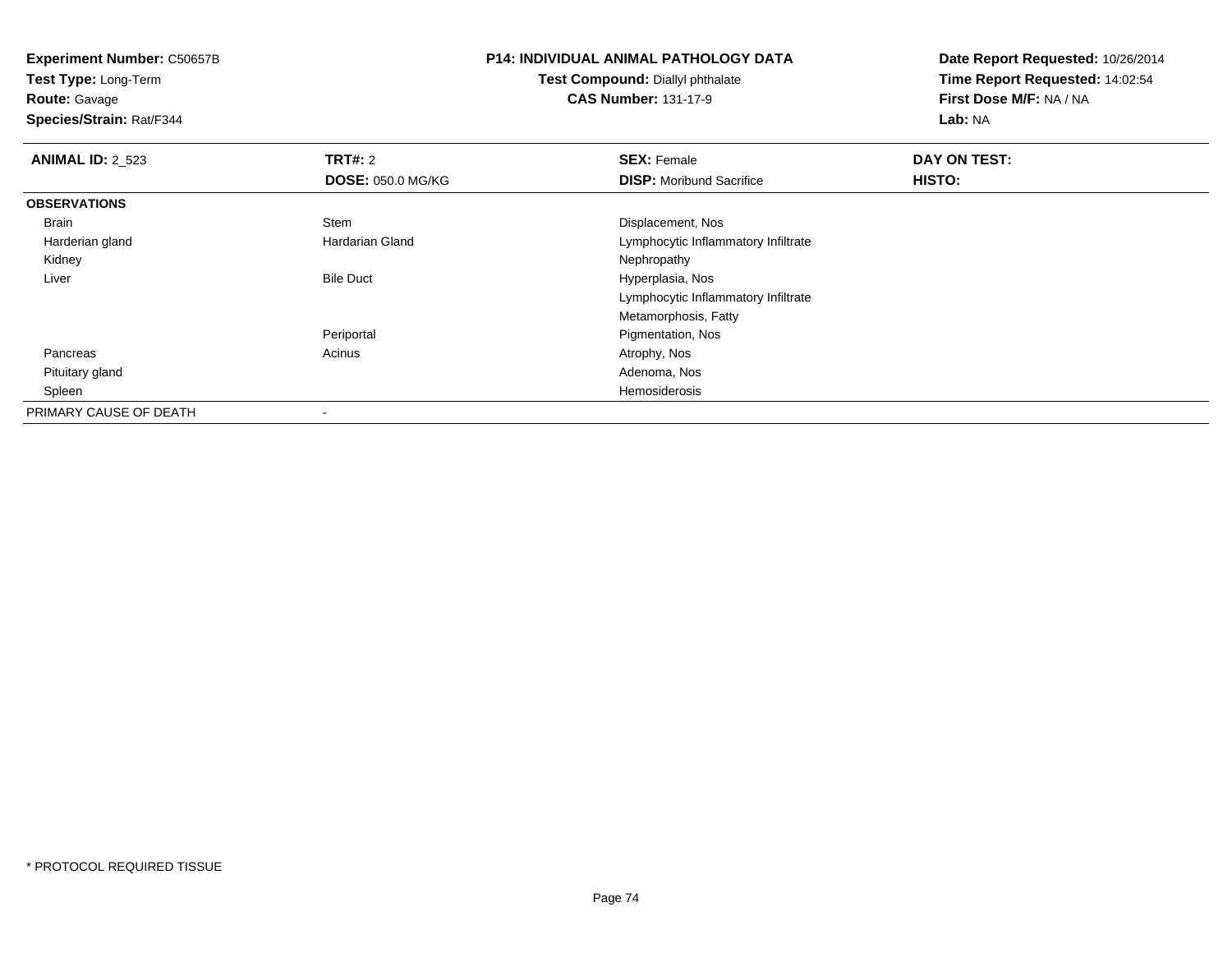**Experiment Number:** C50657B**Test Type:** Long-Term**Route:** Gavage **Species/Strain:** Rat/F344**P14: INDIVIDUAL ANIMAL PATHOLOGY DATATest Compound:** Diallyl phthalate**CAS Number:** 131-17-9**Date Report Requested:** 10/26/2014**Time Report Requested:** 14:02:54**First Dose M/F:** NA / NA**Lab:** NA**ANIMAL ID: 2 524 TRT#:** 2 **SEX:** Female **DAY ON TEST: DOSE:** 050.0 MG/KG**DISP:** Terminal Sacrifice **HISTO: OBSERVATIONS** Blood vessel Pulmonary Artery Nos MineralizationHemorrhage Kidneyy the control of the control of the control of the control of the control of the control of the control of the control of the control of the control of the control of the control of the control of the control of the contro Bile Duct Hyperplasia, Nos Liver Inflammation, MultifocalPeriportal Pigmentation, Nos Lungg and the state of the state of the state of the state of the state of the state of the state of the state of the state of the state of the state of the state of the state of the state of the state of the state of the stat Mammary glandd and the control of the control of the control of the control of the control of the control of the control of the control of the control of the control of the control of the control of the control of the control of the co Pituitary glandAnterior Pituitary **Cyst, Nos**  Thymus Persistent Embryonic StructurePRIMARY CAUSE OF DEATH-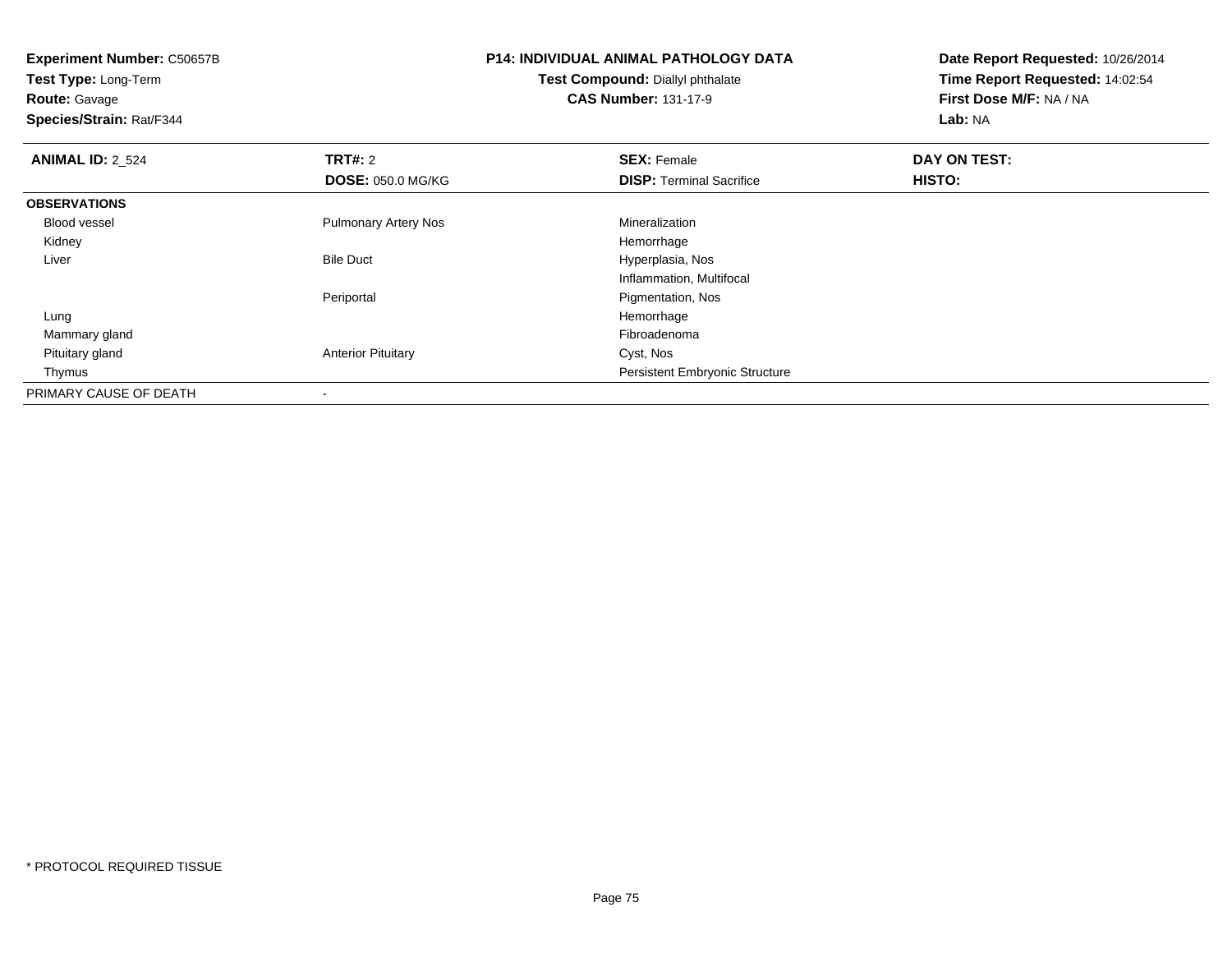| <b>Experiment Number: C50657B</b><br>Test Type: Long-Term<br><b>Route: Gavage</b><br>Species/Strain: Rat/F344 |                            | <b>P14: INDIVIDUAL ANIMAL PATHOLOGY DATA</b><br>Test Compound: Diallyl phthalate<br><b>CAS Number: 131-17-9</b> | Date Report Requested: 10/26/2014<br>Time Report Requested: 14:02:54<br>First Dose M/F: NA / NA<br>Lab: NA |
|---------------------------------------------------------------------------------------------------------------|----------------------------|-----------------------------------------------------------------------------------------------------------------|------------------------------------------------------------------------------------------------------------|
| <b>ANIMAL ID: 2 525</b>                                                                                       | TRT#: 2                    | <b>SEX: Female</b>                                                                                              | DAY ON TEST:                                                                                               |
|                                                                                                               | <b>DOSE: 050.0 MG/KG</b>   | <b>DISP: Dosing Accident</b>                                                                                    | HISTO:                                                                                                     |
| <b>OBSERVATIONS</b>                                                                                           |                            |                                                                                                                 |                                                                                                            |
| Heart                                                                                                         | Epicardium                 | Inflammation, Fibrinous                                                                                         |                                                                                                            |
| Unspecified                                                                                                   | <b>Thoracic Cavity Nos</b> | Foreign Material, Nos                                                                                           |                                                                                                            |
|                                                                                                               | <b>Thoracic Cavity Nos</b> | Inflammation, Suppurative                                                                                       |                                                                                                            |
| PRIMARY CAUSE OF DEATH                                                                                        |                            |                                                                                                                 |                                                                                                            |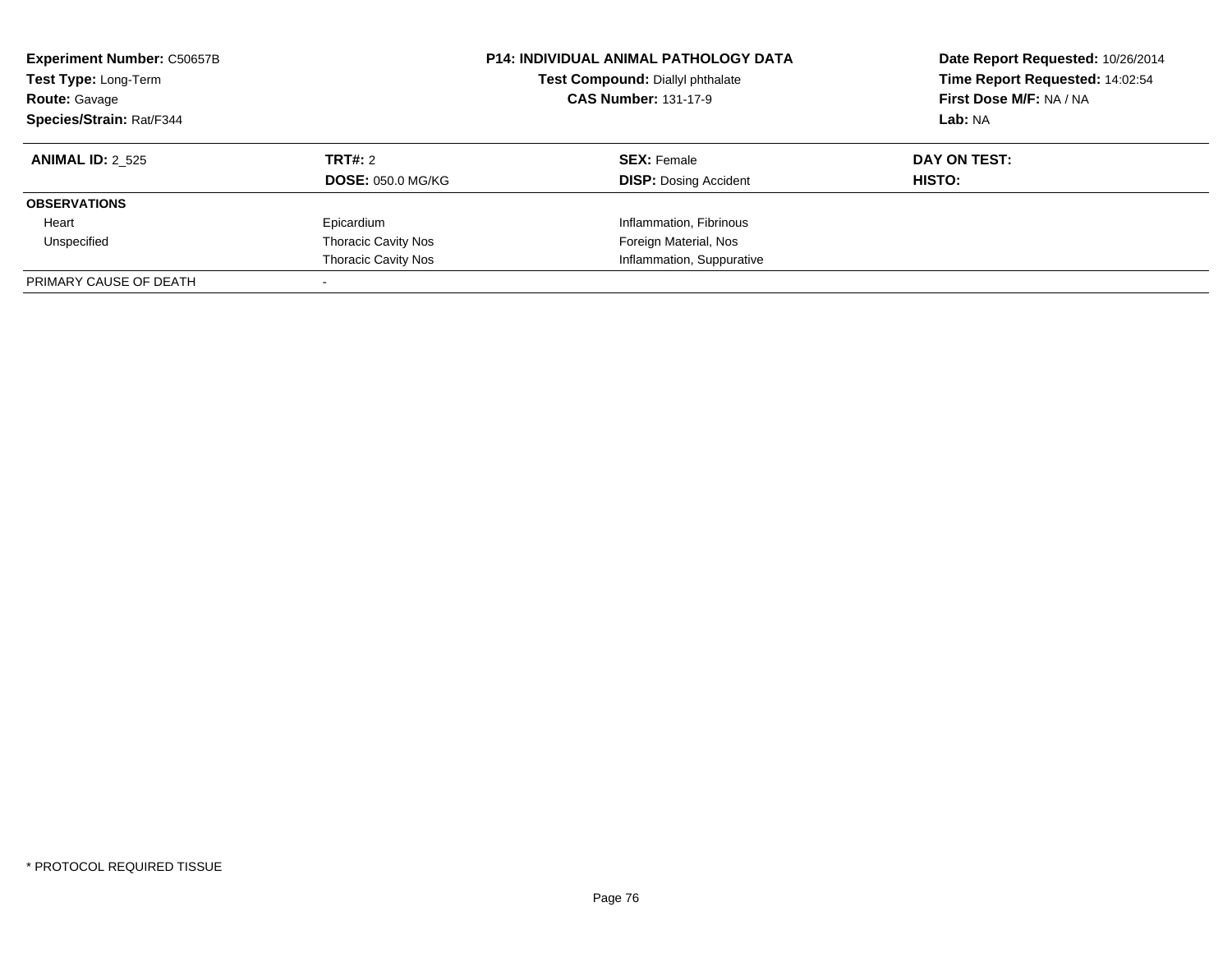**Experiment Number:** C50657B**Test Type:** Long-Term**Route:** Gavage **Species/Strain:** Rat/F344**P14: INDIVIDUAL ANIMAL PATHOLOGY DATATest Compound:** Diallyl phthalate**CAS Number:** 131-17-9**Date Report Requested:** 10/26/2014**Time Report Requested:** 14:02:54**First Dose M/F:** NA / NA**Lab:** NA**ANIMAL ID: 2 526 6 DAY ON TEST: TRT#:** 2 **SEX:** Female **SEX:** Female **DOSE:** 050.0 MG/KG**DISP:** Terminal Sacrifice **HISTO: OBSERVATIONS** Bonee Sternum Sternum **Contract Contract Contract Contract Contract Contract Contract Contract Contract Contract Contract Contract Contract Contract Contract Contract Contract Contract Contract Contract Contract Contract Contract Contra**  Heart Myocardium Nos Fibrosis Kidneyy the control of the control of the control of the control of the control of the control of the control of the control of the control of the control of the control of the control of the control of the control of the contro LiverBile Duct **Hyperplasia**, Nos **Pigmentation, Nos** Periportal Lung Alveoli Histiocytosis Mammary glandd Galactocele and the control of the control of the control of the Galactocele and the Galactocele Pituitary glandd and the control of the control of the control of the control of the control of the control of the control of the control of the control of the control of the control of the control of the control of the control of the co Anterior Pituitary Angiectasis Thymus Persistent Embryonic StructurePRIMARY CAUSE OF DEATH

-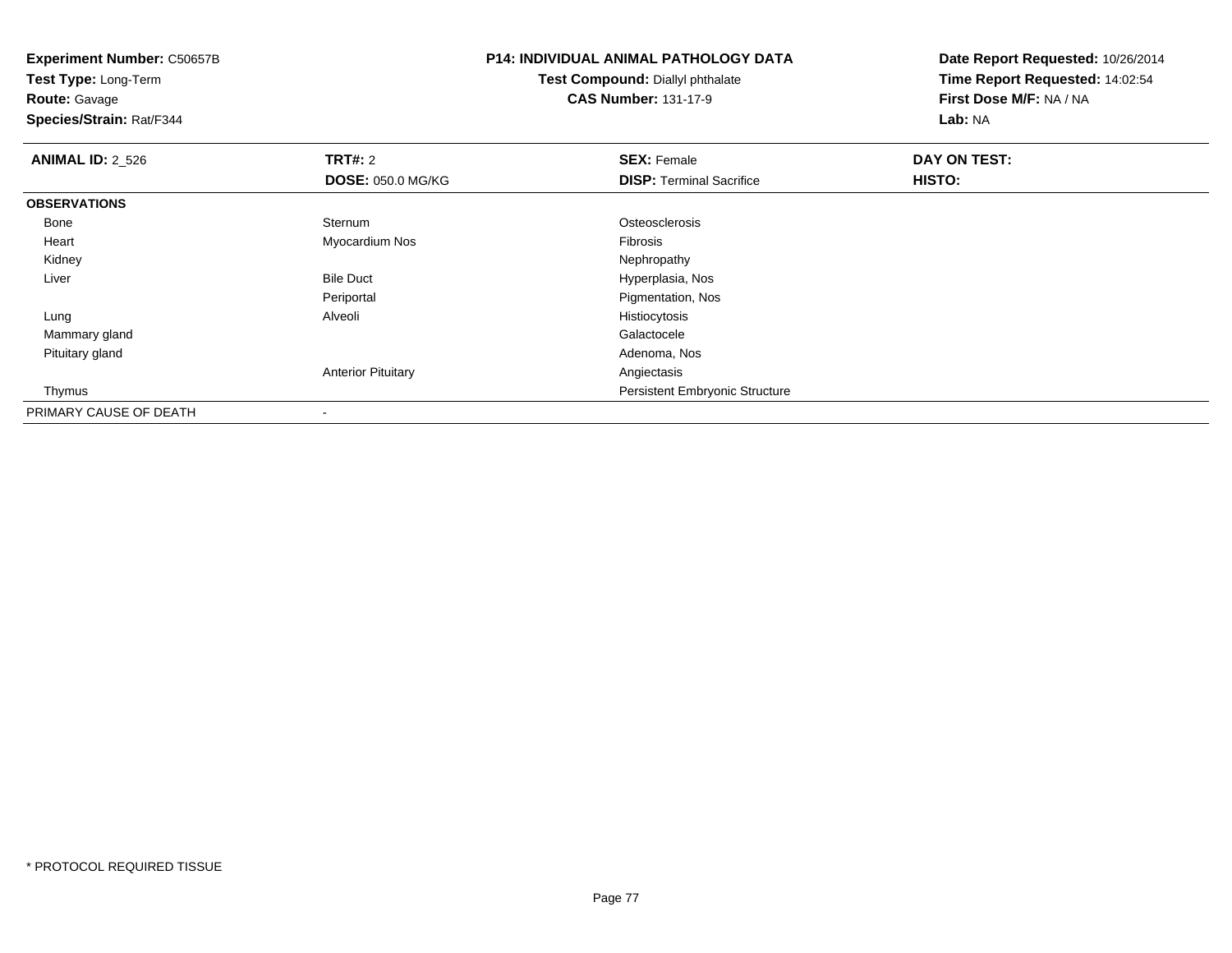**Test Type:** Long-Term

**Route:** Gavage

**Species/Strain:** Rat/F344

# **P14: INDIVIDUAL ANIMAL PATHOLOGY DATA**

**Test Compound:** Diallyl phthalate**CAS Number:** 131-17-9

| <b>ANIMAL ID: 2_527</b> | TRT#: 2                  | <b>SEX: Female</b>                    | DAY ON TEST:  |  |
|-------------------------|--------------------------|---------------------------------------|---------------|--|
|                         | <b>DOSE: 050.0 MG/KG</b> | <b>DISP: Terminal Sacrifice</b>       | <b>HISTO:</b> |  |
| <b>OBSERVATIONS</b>     |                          |                                       |               |  |
| Eye                     |                          | Cataract                              |               |  |
|                         | Retina                   | Degeneration, Nos                     |               |  |
| Kidney                  |                          | Nephropathy                           |               |  |
| Liver                   |                          | Inflammation, Multifocal              |               |  |
|                         | Periportal               | Pigmentation, Nos                     |               |  |
| Pituitary gland         |                          | Adenoma, Nos                          |               |  |
| Thymus                  |                          | <b>Persistent Embryonic Structure</b> |               |  |
| Unspecified             | Multiple Organs Nos      | Leukemia, Mononuclear Cell            |               |  |
|                         | <b>Abdominal Cavity</b>  | Necrosis, Fat                         |               |  |
| Uterus                  |                          | <b>Endometrial Stromal Polyp</b>      |               |  |
| PRIMARY CAUSE OF DEATH  | $\overline{\phantom{a}}$ |                                       |               |  |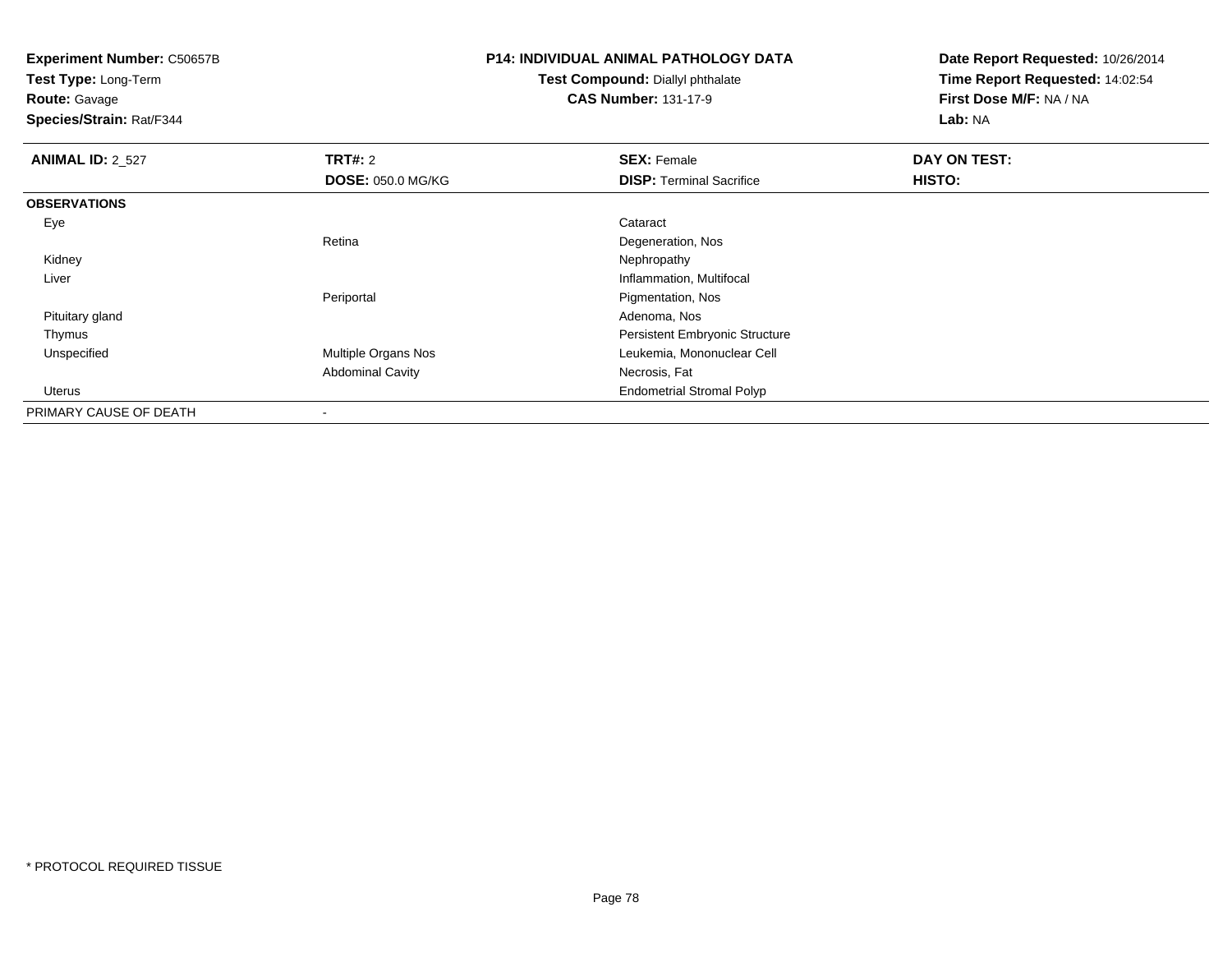**Experiment Number:** C50657B**Test Type:** Long-Term**Route:** Gavage **Species/Strain:** Rat/F344**P14: INDIVIDUAL ANIMAL PATHOLOGY DATATest Compound:** Diallyl phthalate**CAS Number:** 131-17-9**Date Report Requested:** 10/26/2014**Time Report Requested:** 14:02:54**First Dose M/F:** NA / NA**Lab:** NA**ANIMAL ID: 2 528 REX:** Female **DAY ON TEST: CONSIST: SEX:** Female **DAY ON TEST: DOSE:** 050.0 MG/KG**DISP:** Moribund Sacrifice **HISTO: OBSERVATIONS** Adrenal glandCortex Nos **Focal Cellular Change**  Blood vessel Pulmonary Artery Nos Mineralization Heart Myocardium Nos Fibrosis Liverr and the contribution of the Centrilobular Centrilobular and the context of the context of the context of the context of the context of the context of the context of the context of the context of the context of the contex r **Metamorphosis, Fatty Centrilobular**  Pituitary glandAnterior Pituitary **Cyst, Nos**  Thymus Persistent Embryonic Structure Unspecified Multiple Organs Nos Leukemia, Mononuclear Cell Uterus Endometrial Stromal PolypPRIMARY CAUSE OF DEATH

-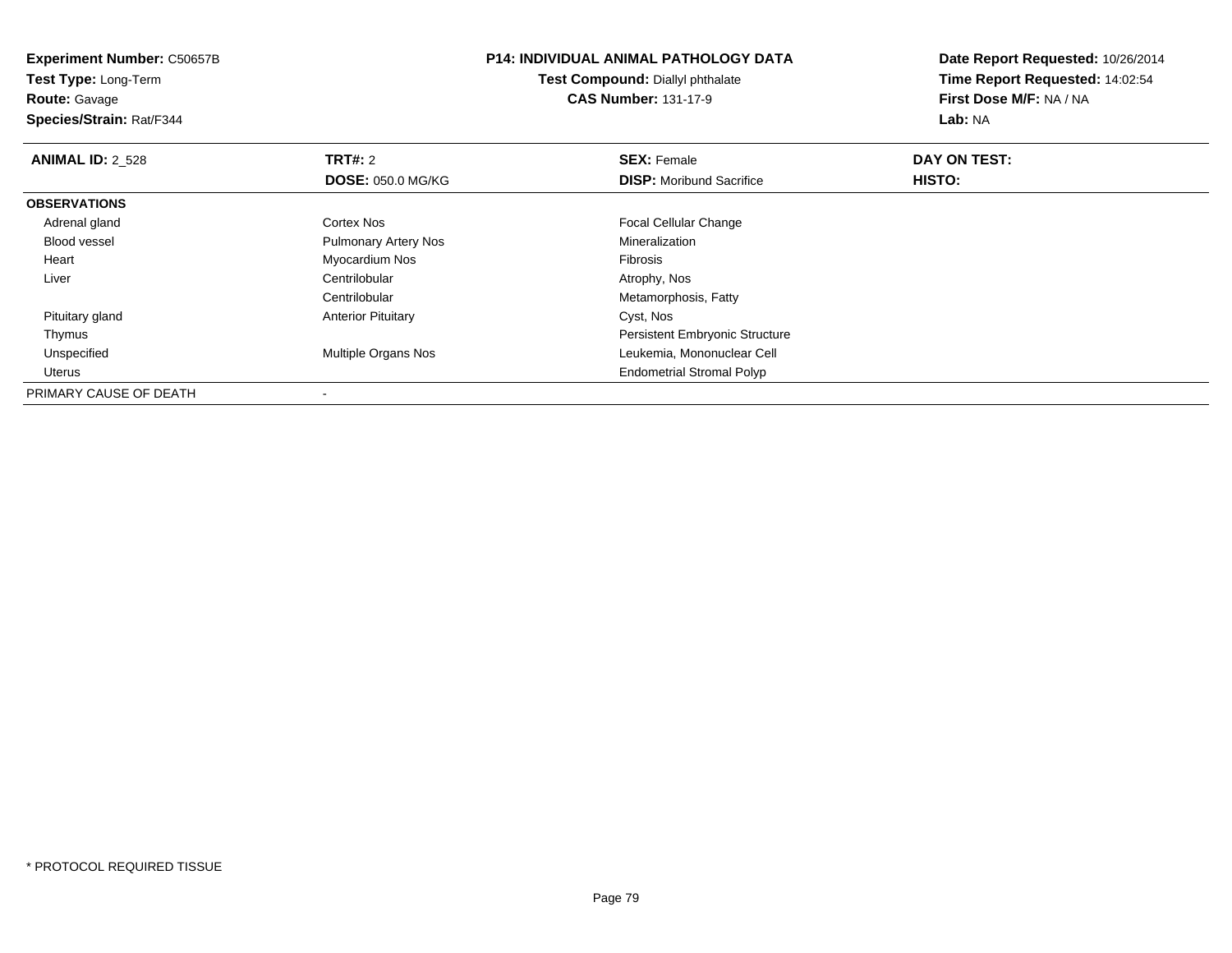| <b>Experiment Number: C50657B</b><br>Test Type: Long-Term<br><b>Route: Gavage</b><br>Species/Strain: Rat/F344 |                           | <b>P14: INDIVIDUAL ANIMAL PATHOLOGY DATA</b><br>Test Compound: Diallyl phthalate<br><b>CAS Number: 131-17-9</b> | Date Report Requested: 10/26/2014<br>Time Report Requested: 14:02:54<br>First Dose M/F: NA / NA<br>Lab: NA |
|---------------------------------------------------------------------------------------------------------------|---------------------------|-----------------------------------------------------------------------------------------------------------------|------------------------------------------------------------------------------------------------------------|
| <b>ANIMAL ID: 2 529</b>                                                                                       | <b>TRT#: 2</b>            | <b>SEX: Female</b>                                                                                              | DAY ON TEST:                                                                                               |
|                                                                                                               | <b>DOSE: 050.0 MG/KG</b>  | <b>DISP: Terminal Sacrifice</b>                                                                                 | <b>HISTO:</b>                                                                                              |
| <b>OBSERVATIONS</b>                                                                                           |                           |                                                                                                                 |                                                                                                            |
| Kidney                                                                                                        |                           | Hemorrhage                                                                                                      |                                                                                                            |
|                                                                                                               |                           | Nephropathy                                                                                                     |                                                                                                            |
| Liver                                                                                                         | <b>Bile Duct</b>          | Hyperplasia, Nos                                                                                                |                                                                                                            |
|                                                                                                               | Periportal                | Pigmentation, Nos                                                                                               |                                                                                                            |
| Pancreas                                                                                                      | Acinus                    | Atrophy, Nos                                                                                                    |                                                                                                            |
| Pituitary gland                                                                                               | <b>Anterior Pituitary</b> | Angiectasis                                                                                                     |                                                                                                            |
| Thymus                                                                                                        |                           | <b>Persistent Embryonic Structure</b>                                                                           |                                                                                                            |
| Thyroid                                                                                                       |                           | Hyperplasia, C Cell                                                                                             |                                                                                                            |
| PRIMARY CAUSE OF DEATH                                                                                        |                           |                                                                                                                 |                                                                                                            |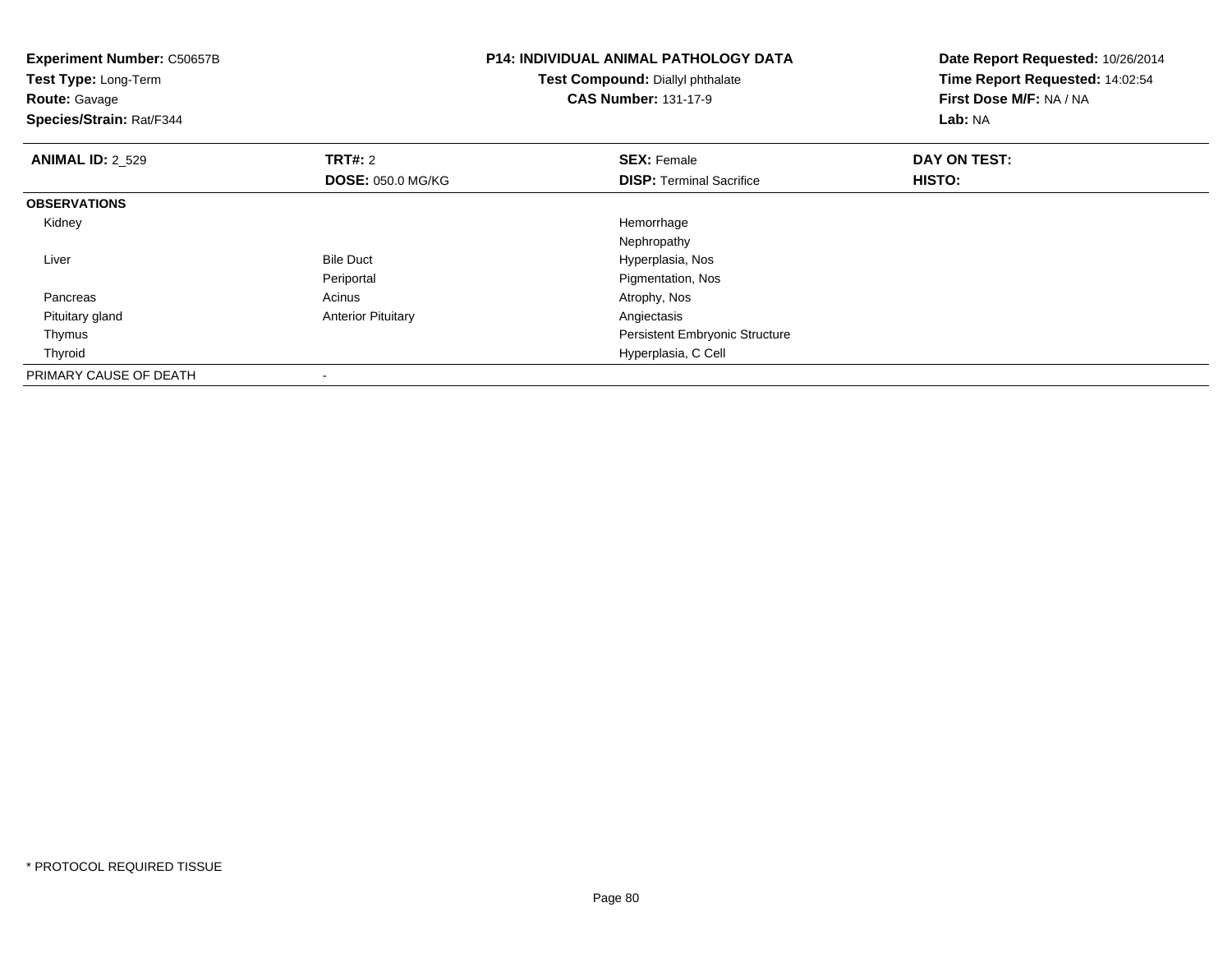| <b>Experiment Number: C50657B</b><br>Test Type: Long-Term<br><b>Route: Gavage</b><br>Species/Strain: Rat/F344 |                          | <b>P14: INDIVIDUAL ANIMAL PATHOLOGY DATA</b><br>Test Compound: Diallyl phthalate<br><b>CAS Number: 131-17-9</b> | Date Report Requested: 10/26/2014<br>Time Report Requested: 14:02:54<br>First Dose M/F: NA / NA<br>Lab: NA |
|---------------------------------------------------------------------------------------------------------------|--------------------------|-----------------------------------------------------------------------------------------------------------------|------------------------------------------------------------------------------------------------------------|
| <b>ANIMAL ID: 2 530</b>                                                                                       | TRT#: 2                  | <b>SEX: Female</b>                                                                                              | DAY ON TEST:                                                                                               |
|                                                                                                               | <b>DOSE: 050.0 MG/KG</b> | <b>DISP:</b> Natural Death                                                                                      | HISTO:                                                                                                     |
| <b>OBSERVATIONS</b>                                                                                           |                          |                                                                                                                 |                                                                                                            |
| Heart                                                                                                         | Epicardium               | Inflammation, Chronic                                                                                           |                                                                                                            |
| Liver                                                                                                         | Centrilobular            | Necrosis, Nos                                                                                                   |                                                                                                            |
| Lung                                                                                                          |                          | Congestion, Nos                                                                                                 |                                                                                                            |
| Lymph node                                                                                                    | Mediastinal Lymph Node   | Hemorrhage                                                                                                      |                                                                                                            |
| Unspecified                                                                                                   | Chest                    | Abscess, Nos                                                                                                    |                                                                                                            |
| PRIMARY CAUSE OF DEATH                                                                                        |                          |                                                                                                                 |                                                                                                            |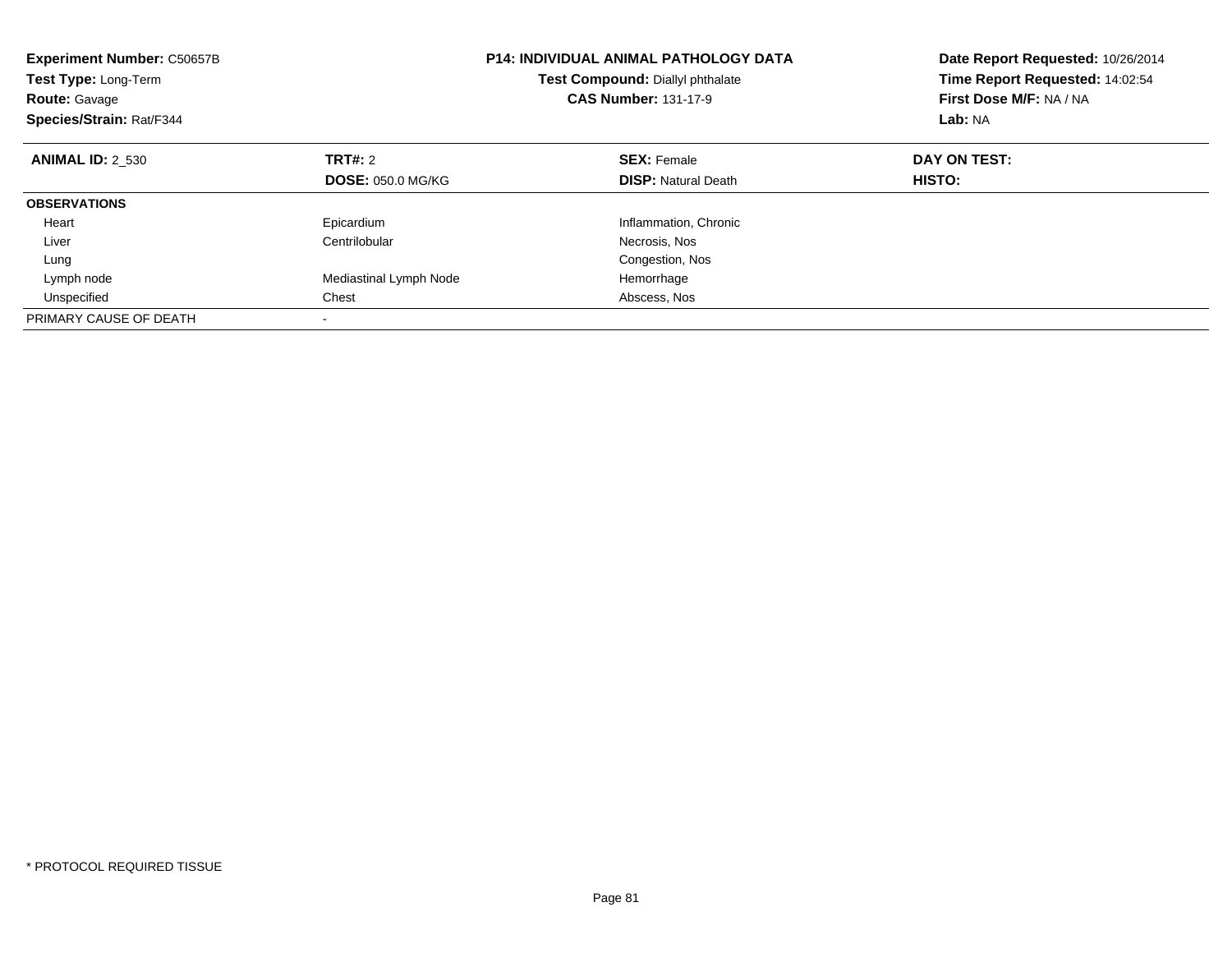**Test Type:** Long-Term**Route:** Gavage

**Species/Strain:** Rat/F344

## **P14: INDIVIDUAL ANIMAL PATHOLOGY DATA**

**Test Compound:** Diallyl phthalate**CAS Number:** 131-17-9

| <b>ANIMAL ID: 2 531</b> | TRT#: 2                     | <b>SEX: Female</b>                    | DAY ON TEST: |  |
|-------------------------|-----------------------------|---------------------------------------|--------------|--|
|                         | <b>DOSE: 050.0 MG/KG</b>    | <b>DISP: Terminal Sacrifice</b>       | HISTO:       |  |
| <b>OBSERVATIONS</b>     |                             |                                       |              |  |
| Adrenal gland           |                             | Pheochromocytoma                      |              |  |
| <b>Blood vessel</b>     | <b>Pulmonary Artery Nos</b> | Mineralization                        |              |  |
| Heart                   | Myocardium Nos              | Fibrosis                              |              |  |
| Kidney                  |                             | Nephropathy                           |              |  |
| Liver                   | <b>Bile Duct</b>            | Hyperplasia, Nos                      |              |  |
|                         |                             | Inflammation, Multifocal              |              |  |
|                         | Periportal                  | Pigmentation, Nos                     |              |  |
| Pituitary gland         | <b>Anterior Pituitary</b>   | Angiectasis                           |              |  |
| Thymus                  |                             | <b>Persistent Embryonic Structure</b> |              |  |
| Unspecified             | <b>Abdominal Cavity</b>     | Necrosis, Fat                         |              |  |
| PRIMARY CAUSE OF DEATH  | $\,$                        |                                       |              |  |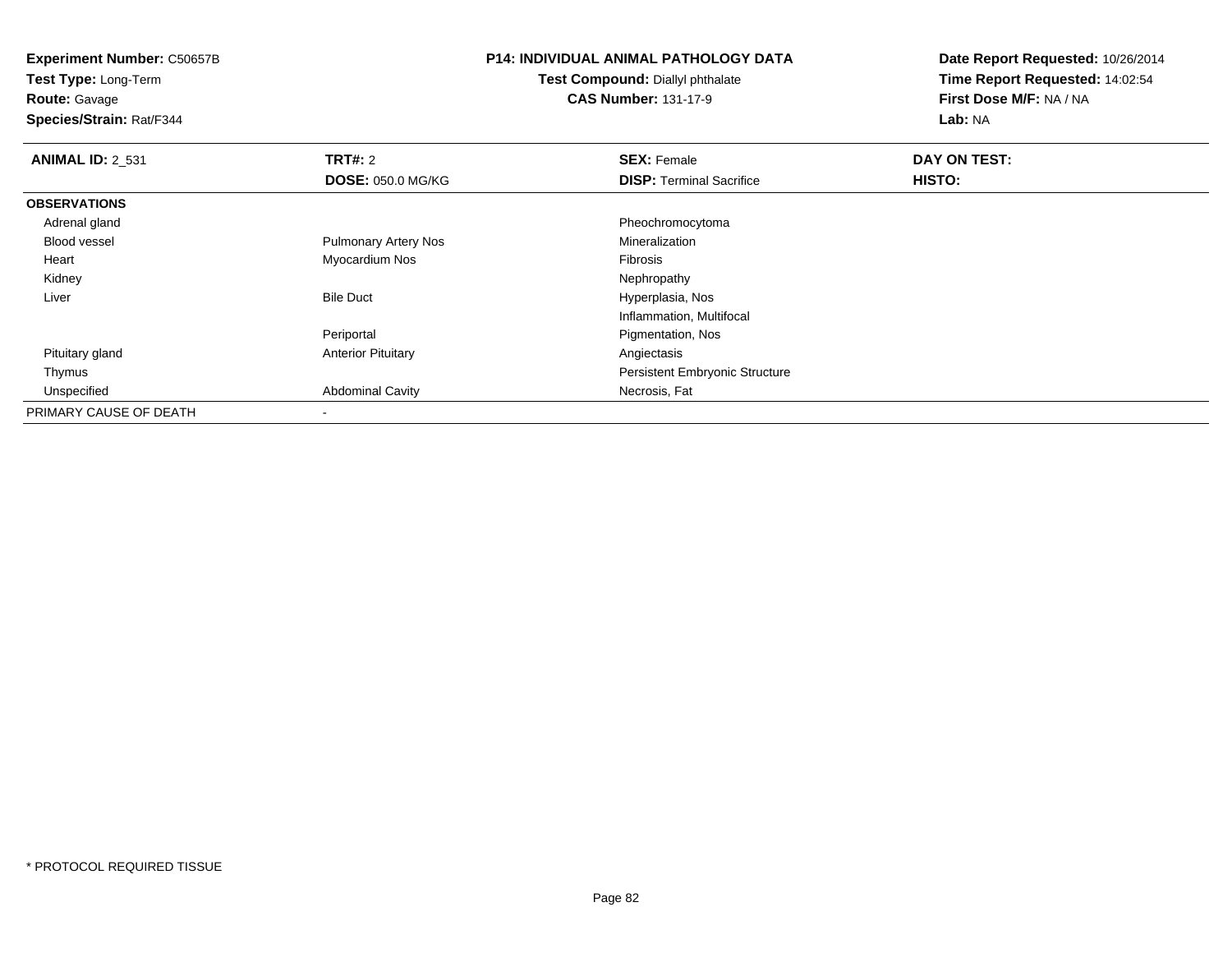| <b>Experiment Number: C50657B</b><br><b>Test Type: Long-Term</b><br><b>Route: Gavage</b><br>Species/Strain: Rat/F344 |                           | <b>P14: INDIVIDUAL ANIMAL PATHOLOGY DATA</b><br>Test Compound: Diallyl phthalate<br><b>CAS Number: 131-17-9</b> | Date Report Requested: 10/26/2014<br>Time Report Requested: 14:02:54<br>First Dose M/F: NA / NA<br>Lab: NA |
|----------------------------------------------------------------------------------------------------------------------|---------------------------|-----------------------------------------------------------------------------------------------------------------|------------------------------------------------------------------------------------------------------------|
| <b>ANIMAL ID: 2 532</b>                                                                                              | TRT#: 2                   | <b>SEX: Female</b>                                                                                              | DAY ON TEST:                                                                                               |
|                                                                                                                      | <b>DOSE: 050.0 MG/KG</b>  | <b>DISP:</b> Terminal Sacrifice                                                                                 | HISTO:                                                                                                     |
| <b>OBSERVATIONS</b>                                                                                                  |                           |                                                                                                                 |                                                                                                            |
| Liver                                                                                                                | <b>Bile Duct</b>          | Hyperplasia, Nos                                                                                                |                                                                                                            |
|                                                                                                                      | Periportal                | Pigmentation, Nos                                                                                               |                                                                                                            |
| Lung                                                                                                                 |                           | Inflammation, Granulomatous                                                                                     |                                                                                                            |
| Mammary gland                                                                                                        |                           | Fibroadenoma                                                                                                    |                                                                                                            |
| Pituitary gland                                                                                                      | <b>Anterior Pituitary</b> | Hemorrhage                                                                                                      |                                                                                                            |
| PRIMARY CAUSE OF DEATH                                                                                               |                           |                                                                                                                 |                                                                                                            |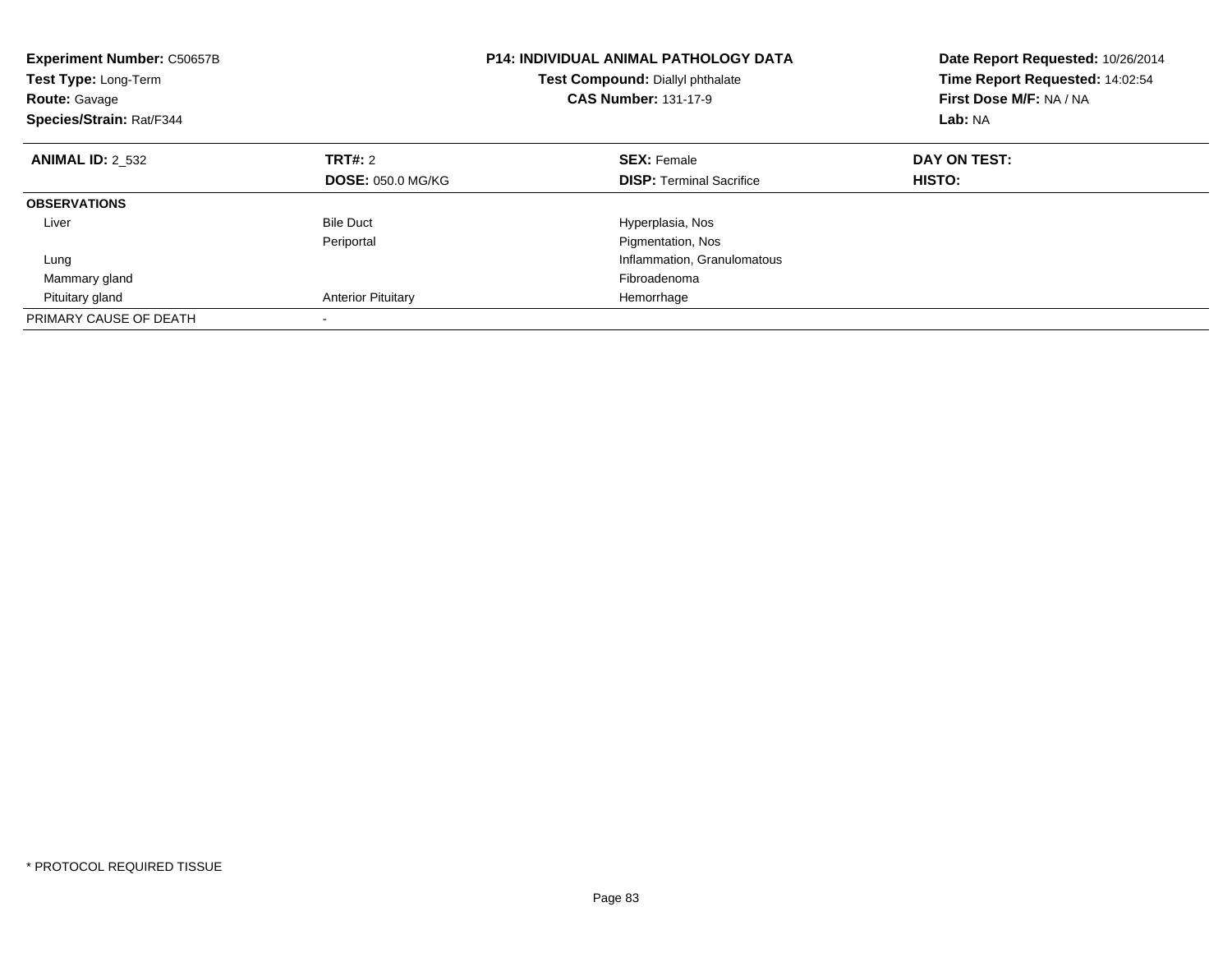| <b>Experiment Number: C50657B</b><br>Test Type: Long-Term<br><b>Route: Gavage</b><br>Species/Strain: Rat/F344 |                             | <b>P14: INDIVIDUAL ANIMAL PATHOLOGY DATA</b><br>Test Compound: Diallyl phthalate<br><b>CAS Number: 131-17-9</b> | Date Report Requested: 10/26/2014<br>Time Report Requested: 14:02:54<br>First Dose M/F: NA / NA<br>Lab: NA |
|---------------------------------------------------------------------------------------------------------------|-----------------------------|-----------------------------------------------------------------------------------------------------------------|------------------------------------------------------------------------------------------------------------|
| <b>ANIMAL ID: 2 533</b>                                                                                       | <b>TRT#: 2</b>              | <b>SEX: Female</b>                                                                                              | DAY ON TEST:                                                                                               |
|                                                                                                               | <b>DOSE: 050.0 MG/KG</b>    | <b>DISP:</b> Terminal Sacrifice                                                                                 | HISTO:                                                                                                     |
| <b>OBSERVATIONS</b>                                                                                           |                             |                                                                                                                 |                                                                                                            |
| <b>Blood vessel</b>                                                                                           | <b>Pulmonary Artery Nos</b> | Mineralization                                                                                                  |                                                                                                            |
| Eye                                                                                                           |                             | Cataract                                                                                                        |                                                                                                            |
|                                                                                                               | Retina                      | Degeneration, Nos                                                                                               |                                                                                                            |
| Kidney                                                                                                        |                             | Hemorrhage                                                                                                      |                                                                                                            |
|                                                                                                               |                             | Nephropathy                                                                                                     |                                                                                                            |
| Mammary gland                                                                                                 |                             | Fibroadenoma                                                                                                    |                                                                                                            |
| Ovary                                                                                                         |                             | Cyst, Parovarian                                                                                                |                                                                                                            |
| Thymus                                                                                                        |                             | Persistent Embryonic Structure                                                                                  |                                                                                                            |
| PRIMARY CAUSE OF DEATH                                                                                        |                             |                                                                                                                 |                                                                                                            |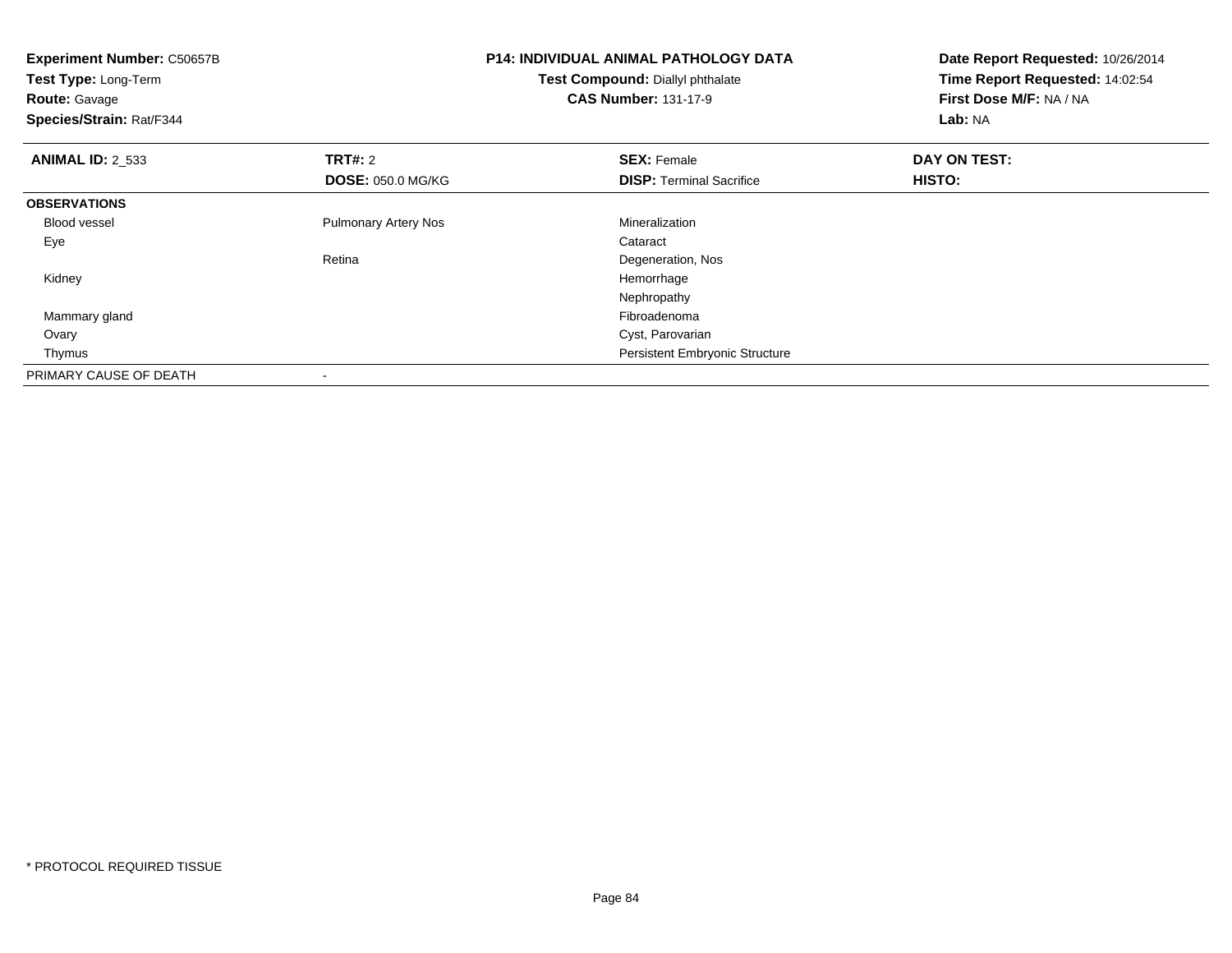| <b>Experiment Number: C50657B</b><br>Test Type: Long-Term<br><b>Route: Gavage</b><br>Species/Strain: Rat/F344 |                          | <b>P14: INDIVIDUAL ANIMAL PATHOLOGY DATA</b><br>Test Compound: Diallyl phthalate<br><b>CAS Number: 131-17-9</b> | Date Report Requested: 10/26/2014<br>Time Report Requested: 14:02:54<br>First Dose M/F: NA / NA<br>Lab: NA |
|---------------------------------------------------------------------------------------------------------------|--------------------------|-----------------------------------------------------------------------------------------------------------------|------------------------------------------------------------------------------------------------------------|
| <b>ANIMAL ID: 2 534</b>                                                                                       | TRT#: 2                  | <b>SEX: Female</b>                                                                                              | DAY ON TEST:                                                                                               |
|                                                                                                               | <b>DOSE: 050.0 MG/KG</b> | <b>DISP:</b> Terminal Sacrifice                                                                                 | HISTO:                                                                                                     |
| <b>OBSERVATIONS</b>                                                                                           |                          |                                                                                                                 |                                                                                                            |
| Kidney                                                                                                        |                          | Nephropathy                                                                                                     |                                                                                                            |
| Liver                                                                                                         |                          | Inflammation, Multifocal                                                                                        |                                                                                                            |
|                                                                                                               | Periportal               | Pigmentation, Nos                                                                                               |                                                                                                            |
| Pancreas                                                                                                      | Acinus                   | Atrophy, Nos                                                                                                    |                                                                                                            |
| Thymus                                                                                                        |                          | <b>Persistent Embryonic Structure</b>                                                                           |                                                                                                            |
| Thyroid                                                                                                       |                          | Follicular-Cell Adenoma                                                                                         |                                                                                                            |
| PRIMARY CAUSE OF DEATH                                                                                        |                          |                                                                                                                 |                                                                                                            |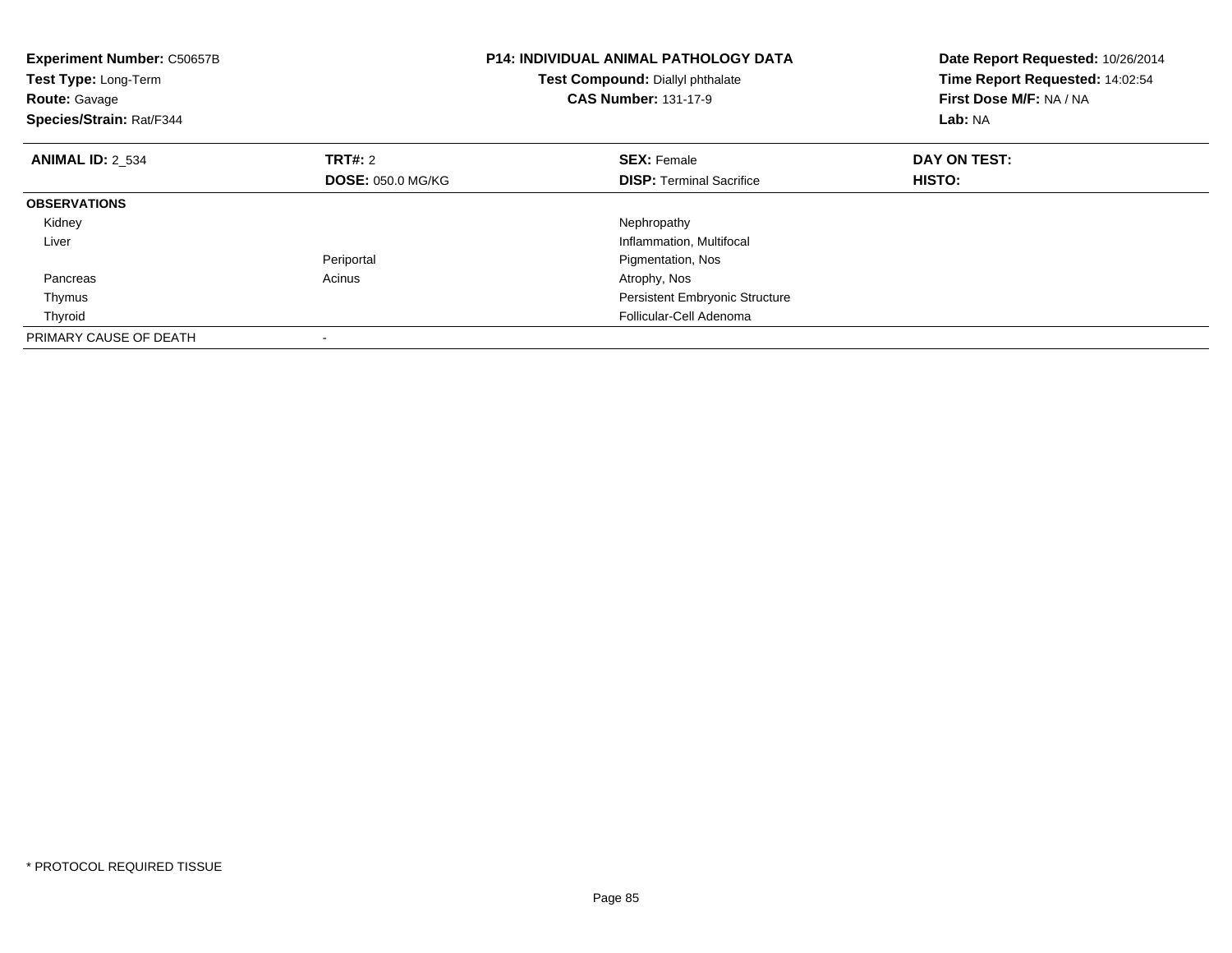| <b>Experiment Number: C50657B</b><br><b>Test Type: Long-Term</b><br><b>Route: Gavage</b><br>Species/Strain: Rat/F344 |                                     | <b>P14: INDIVIDUAL ANIMAL PATHOLOGY DATA</b><br><b>Test Compound: Diallyl phthalate</b><br><b>CAS Number: 131-17-9</b> | Date Report Requested: 10/26/2014<br>Time Report Requested: 14:02:54<br>First Dose M/F: NA / NA<br>Lab: NA |
|----------------------------------------------------------------------------------------------------------------------|-------------------------------------|------------------------------------------------------------------------------------------------------------------------|------------------------------------------------------------------------------------------------------------|
| <b>ANIMAL ID: 2 535</b>                                                                                              | TRT#: 2<br><b>DOSE: 050.0 MG/KG</b> | <b>SEX: Female</b><br><b>DISP:</b> Moribund Sacrifice                                                                  | DAY ON TEST:<br>HISTO:                                                                                     |
| <b>OBSERVATIONS</b>                                                                                                  |                                     |                                                                                                                        |                                                                                                            |
| Kidney                                                                                                               |                                     | Nephropathy                                                                                                            |                                                                                                            |
| Liver                                                                                                                | <b>Bile Duct</b>                    | Hyperplasia, Nos                                                                                                       |                                                                                                            |
|                                                                                                                      | Centrilobular                       | Necrosis, Nos                                                                                                          |                                                                                                            |
| Unspecified                                                                                                          | Multiple Organs Nos                 | Leukemia, Mononuclear Cell                                                                                             |                                                                                                            |
| PRIMARY CAUSE OF DEATH                                                                                               | $\overline{\phantom{a}}$            |                                                                                                                        |                                                                                                            |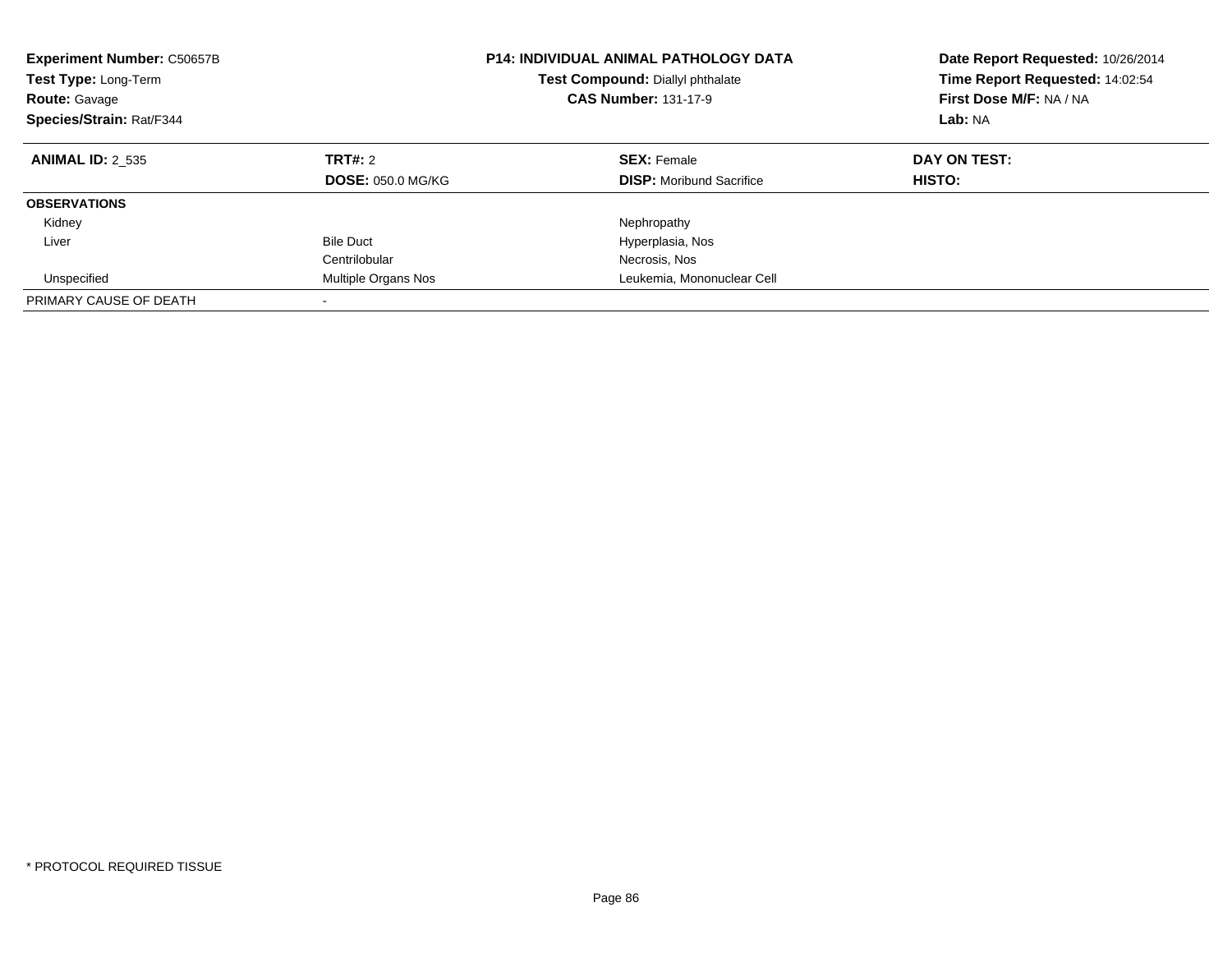| <b>Experiment Number: C50657B</b><br>Test Type: Long-Term<br><b>Route: Gavage</b><br>Species/Strain: Rat/F344 |                            | <b>P14: INDIVIDUAL ANIMAL PATHOLOGY DATA</b><br>Test Compound: Diallyl phthalate<br><b>CAS Number: 131-17-9</b> | Date Report Requested: 10/26/2014<br>Time Report Requested: 14:02:54<br>First Dose M/F: NA / NA<br>Lab: NA |
|---------------------------------------------------------------------------------------------------------------|----------------------------|-----------------------------------------------------------------------------------------------------------------|------------------------------------------------------------------------------------------------------------|
| <b>ANIMAL ID: 2 536</b>                                                                                       | TRT#: 2                    | <b>SEX: Female</b>                                                                                              | DAY ON TEST:                                                                                               |
|                                                                                                               | <b>DOSE: 050.0 MG/KG</b>   | <b>DISP:</b> Dosing Accident                                                                                    | HISTO:                                                                                                     |
| <b>OBSERVATIONS</b>                                                                                           |                            |                                                                                                                 |                                                                                                            |
| Esophagus                                                                                                     |                            | Inflammation, Suppurative                                                                                       |                                                                                                            |
| Heart                                                                                                         | Epicardium                 | Inflammation, Fibrinous                                                                                         |                                                                                                            |
| Unspecified                                                                                                   | <b>Thoracic Cavity Nos</b> | Inflammation, Suppurative                                                                                       |                                                                                                            |
| PRIMARY CAUSE OF DEATH                                                                                        |                            |                                                                                                                 |                                                                                                            |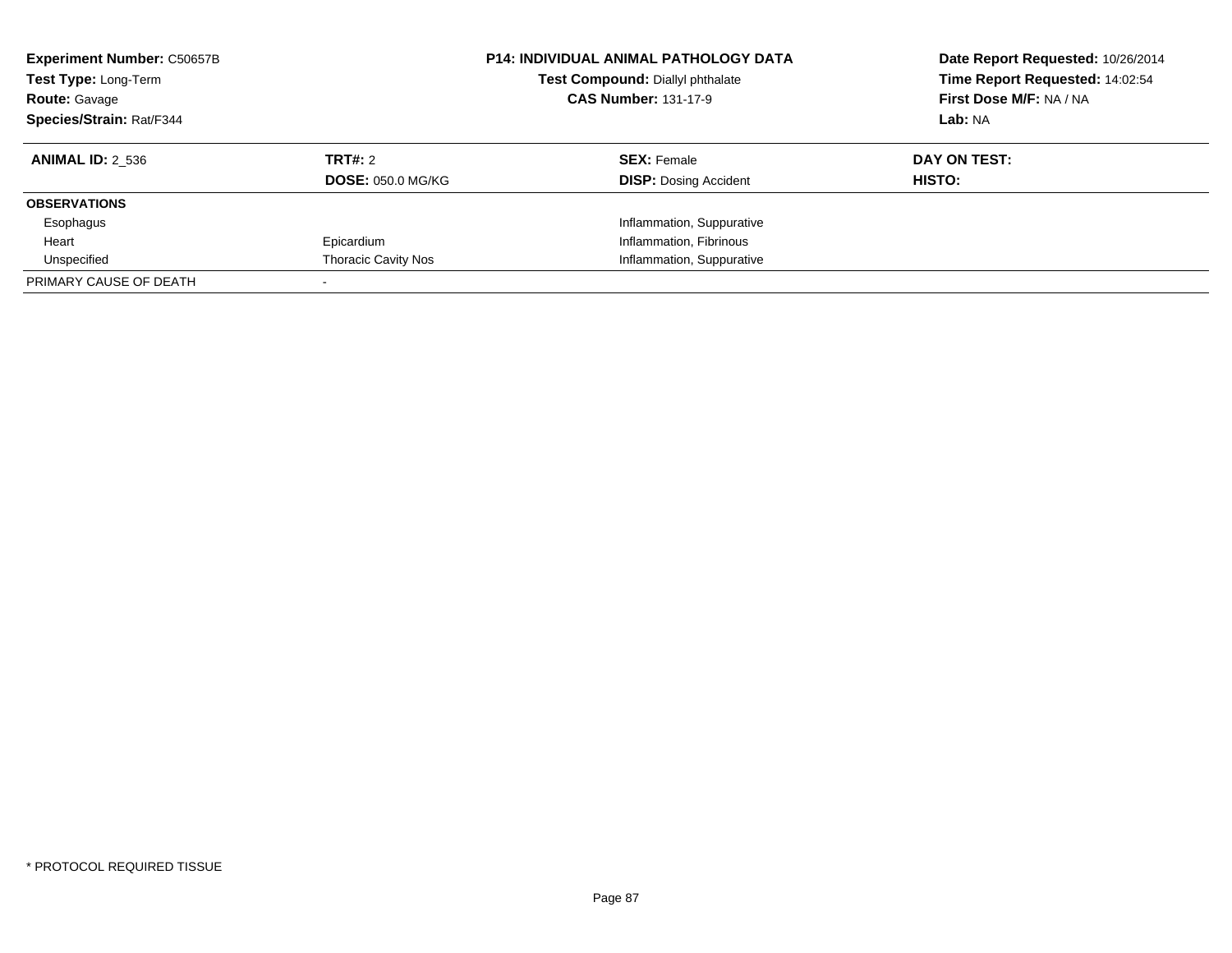| <b>Experiment Number: C50657B</b><br>Test Type: Long-Term<br><b>Route: Gavage</b><br>Species/Strain: Rat/F344 |                          | <b>P14: INDIVIDUAL ANIMAL PATHOLOGY DATA</b><br>Test Compound: Diallyl phthalate<br><b>CAS Number: 131-17-9</b> | Date Report Requested: 10/26/2014<br>Time Report Requested: 14:02:54<br>First Dose M/F: NA / NA<br>Lab: NA |
|---------------------------------------------------------------------------------------------------------------|--------------------------|-----------------------------------------------------------------------------------------------------------------|------------------------------------------------------------------------------------------------------------|
| <b>ANIMAL ID: 2 537</b>                                                                                       | TRT#: 2                  | <b>SEX: Female</b>                                                                                              | DAY ON TEST:                                                                                               |
|                                                                                                               | <b>DOSE: 050.0 MG/KG</b> | <b>DISP:</b> Moribund Sacrifice                                                                                 | <b>HISTO:</b>                                                                                              |
| <b>OBSERVATIONS</b>                                                                                           |                          |                                                                                                                 |                                                                                                            |
| Liver                                                                                                         | <b>Bile Duct</b>         | Hyperplasia, Nos                                                                                                |                                                                                                            |
| Pancreas                                                                                                      | Acinus                   | Atrophy, Nos                                                                                                    |                                                                                                            |
| Pituitary gland                                                                                               |                          | Adenoma, Nos                                                                                                    |                                                                                                            |
| Thymus                                                                                                        |                          | <b>Persistent Embryonic Structure</b>                                                                           |                                                                                                            |
| Unspecified                                                                                                   | Foot Nos                 | Inflammation, Chronic                                                                                           |                                                                                                            |
|                                                                                                               | Multiple Organs Nos      | Leukemia, Mononuclear Cell                                                                                      |                                                                                                            |
| PRIMARY CAUSE OF DEATH                                                                                        |                          |                                                                                                                 |                                                                                                            |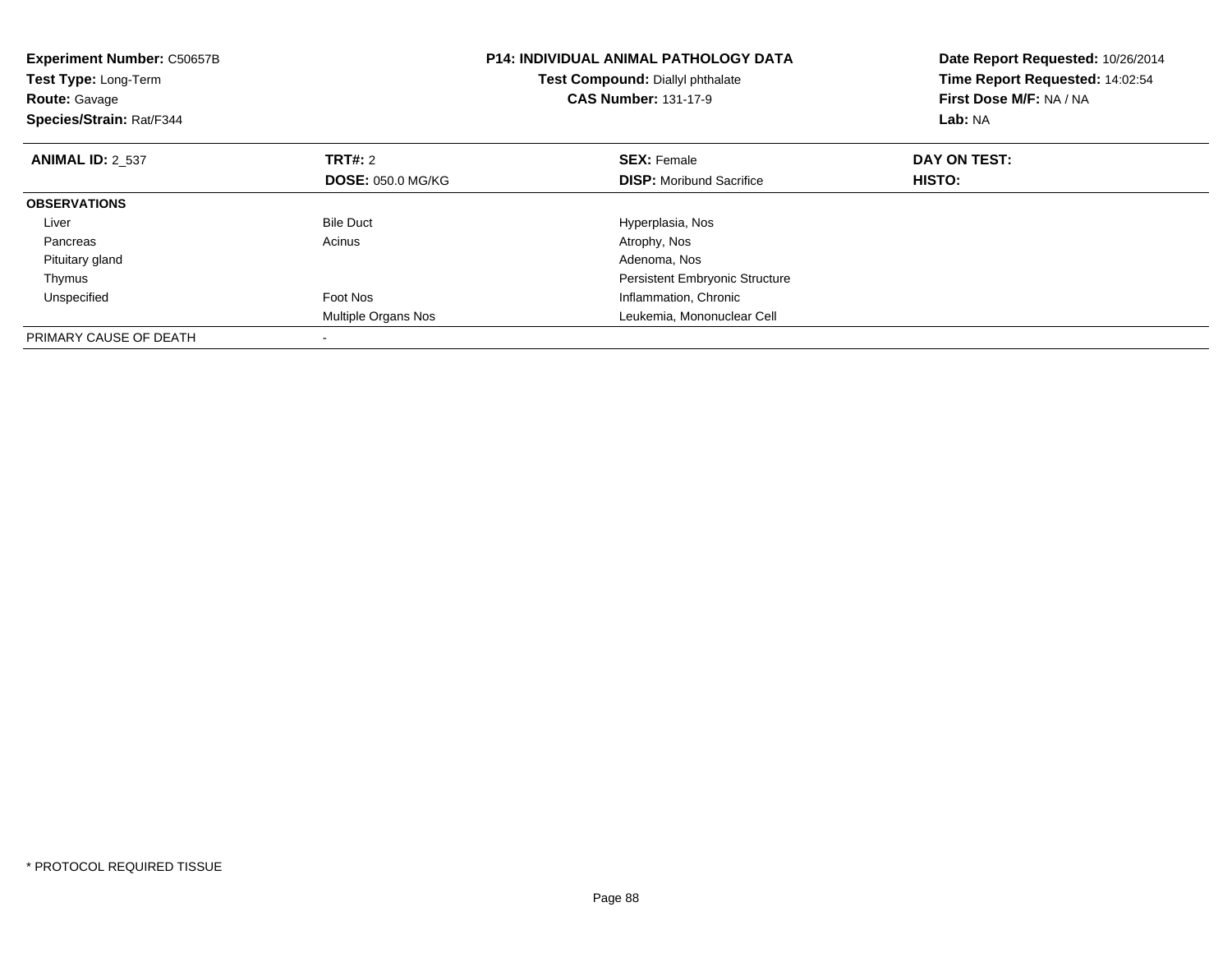**Experiment Number:** C50657B**Test Type:** Long-Term**Route:** Gavage **Species/Strain:** Rat/F344**P14: INDIVIDUAL ANIMAL PATHOLOGY DATATest Compound:** Diallyl phthalate**CAS Number:** 131-17-9**Date Report Requested:** 10/26/2014**Time Report Requested:** 14:02:54**First Dose M/F:** NA / NA**Lab:** NA**ANIMAL ID: 2 538 REX:** Female **DAY ON TEST: CONSIST: SEX:** Female **DAY ON TEST: DOSE:** 050.0 MG/KG**DISP:** Terminal Sacrifice **HISTO: OBSERVATIONS** Adrenal glandCortex Nos **Focal Cellular Change** Pheochromocytoma Kidneyy and the state of the state of the state of the state of the state of the state of the state of the state of the state of the state of the state of the state of the state of the state of the state of the state of the stat Nephropathy Bile Duct Hyperplasia, Nos Liver Pituitary glandd and the control of the control of the control of the control of the control of the control of the control of the control of the control of the control of the control of the control of the control of the control of the co Anterior Pituitary Hemorrhage Persistent Embryonic Structure Thymus Thyroid Cystic Follicles PRIMARY CAUSE OF DEATH-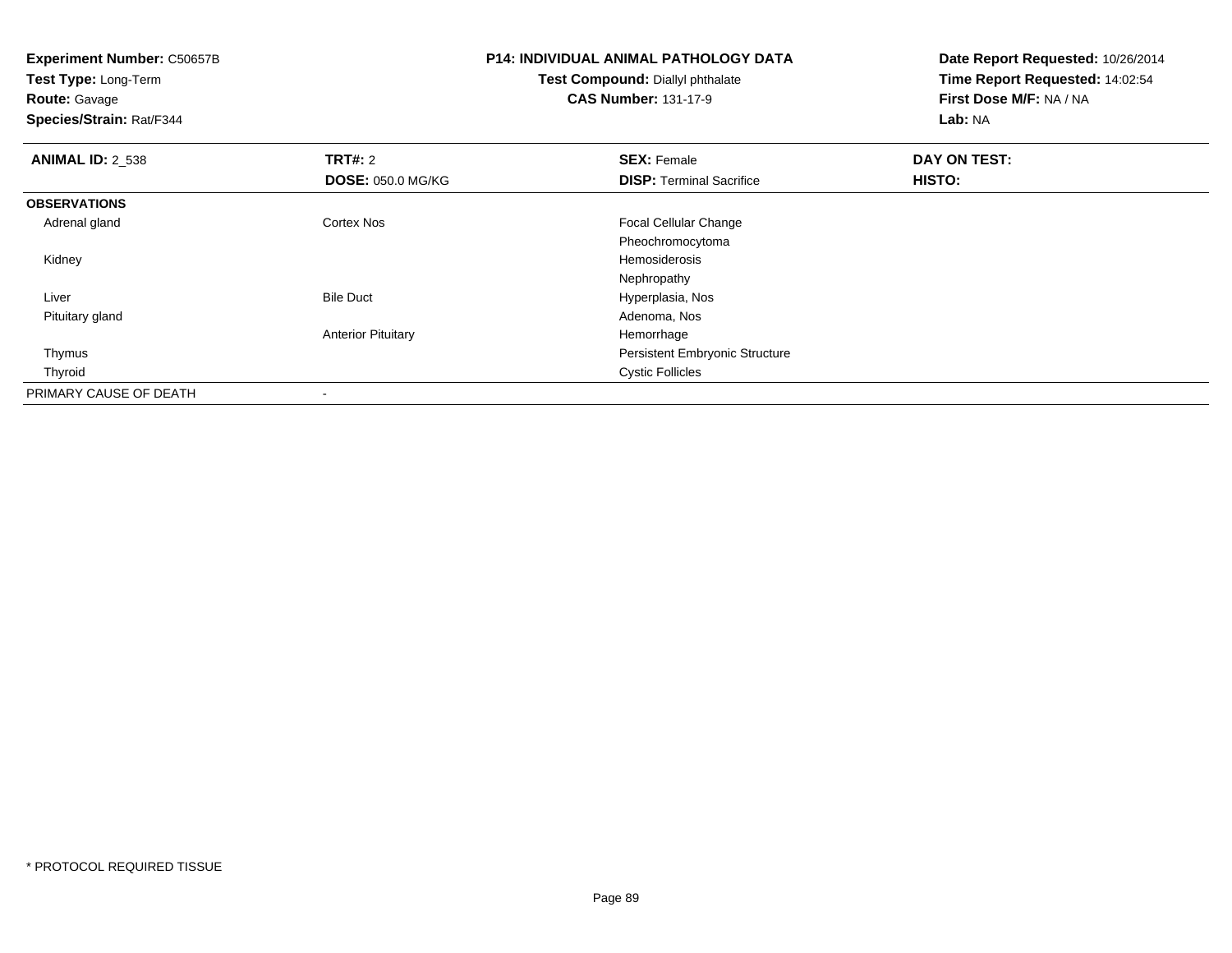| <b>Experiment Number: C50657B</b><br>Test Type: Long-Term<br><b>Route: Gavage</b> |                            | <b>P14: INDIVIDUAL ANIMAL PATHOLOGY DATA</b><br>Test Compound: Diallyl phthalate<br><b>CAS Number: 131-17-9</b> | Date Report Requested: 10/26/2014<br>Time Report Requested: 14:02:54<br>First Dose M/F: NA / NA |
|-----------------------------------------------------------------------------------|----------------------------|-----------------------------------------------------------------------------------------------------------------|-------------------------------------------------------------------------------------------------|
| Species/Strain: Rat/F344                                                          |                            |                                                                                                                 | Lab: NA                                                                                         |
| <b>ANIMAL ID: 2 539</b>                                                           | TRT#: 2                    | <b>SEX: Female</b>                                                                                              | DAY ON TEST:                                                                                    |
|                                                                                   | <b>DOSE: 050.0 MG/KG</b>   | <b>DISP:</b> Dosing Accident                                                                                    | HISTO:                                                                                          |
| <b>OBSERVATIONS</b>                                                               |                            |                                                                                                                 |                                                                                                 |
| Nasal cavity                                                                      |                            | Inflammation, Suppurative                                                                                       |                                                                                                 |
| Unspecified                                                                       | <b>Thoracic Cavity Nos</b> | Inflammation, Suppurative                                                                                       |                                                                                                 |
| PRIMARY CAUSE OF DEATH                                                            |                            |                                                                                                                 |                                                                                                 |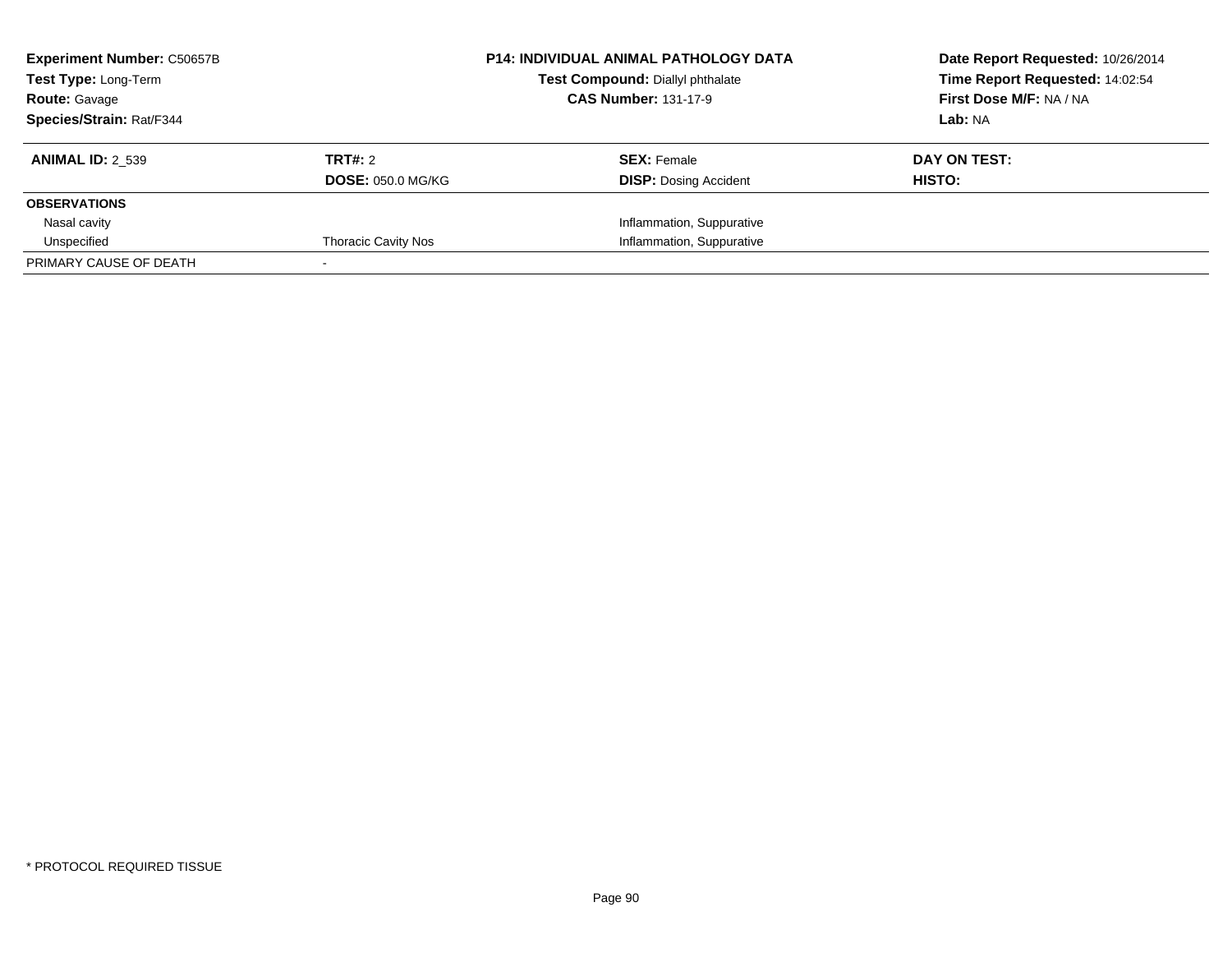| <b>Experiment Number: C50657B</b><br>Test Type: Long-Term<br><b>Route: Gavage</b><br>Species/Strain: Rat/F344 |                             | <b>P14: INDIVIDUAL ANIMAL PATHOLOGY DATA</b><br>Test Compound: Diallyl phthalate<br><b>CAS Number: 131-17-9</b> | Date Report Requested: 10/26/2014<br>Time Report Requested: 14:02:54<br>First Dose M/F: NA / NA<br>Lab: NA |
|---------------------------------------------------------------------------------------------------------------|-----------------------------|-----------------------------------------------------------------------------------------------------------------|------------------------------------------------------------------------------------------------------------|
| <b>ANIMAL ID: 2 540</b>                                                                                       | <b>TRT#: 2</b>              | <b>SEX: Female</b>                                                                                              | DAY ON TEST:                                                                                               |
|                                                                                                               | <b>DOSE: 050.0 MG/KG</b>    | <b>DISP:</b> Terminal Sacrifice                                                                                 | HISTO:                                                                                                     |
| <b>OBSERVATIONS</b>                                                                                           |                             |                                                                                                                 |                                                                                                            |
| <b>Blood vessel</b>                                                                                           | <b>Pulmonary Artery Nos</b> | Mineralization                                                                                                  |                                                                                                            |
| Kidney                                                                                                        |                             | Hemorrhage                                                                                                      |                                                                                                            |
| Liver                                                                                                         | Periportal                  | Pigmentation, Nos                                                                                               |                                                                                                            |
| Mammary gland                                                                                                 |                             | Adenoma, Nos                                                                                                    |                                                                                                            |
| Pituitary gland                                                                                               | <b>Anterior Pituitary</b>   | Angiectasis                                                                                                     |                                                                                                            |
| Thymus                                                                                                        |                             | <b>Persistent Embryonic Structure</b>                                                                           |                                                                                                            |
| PRIMARY CAUSE OF DEATH                                                                                        |                             |                                                                                                                 |                                                                                                            |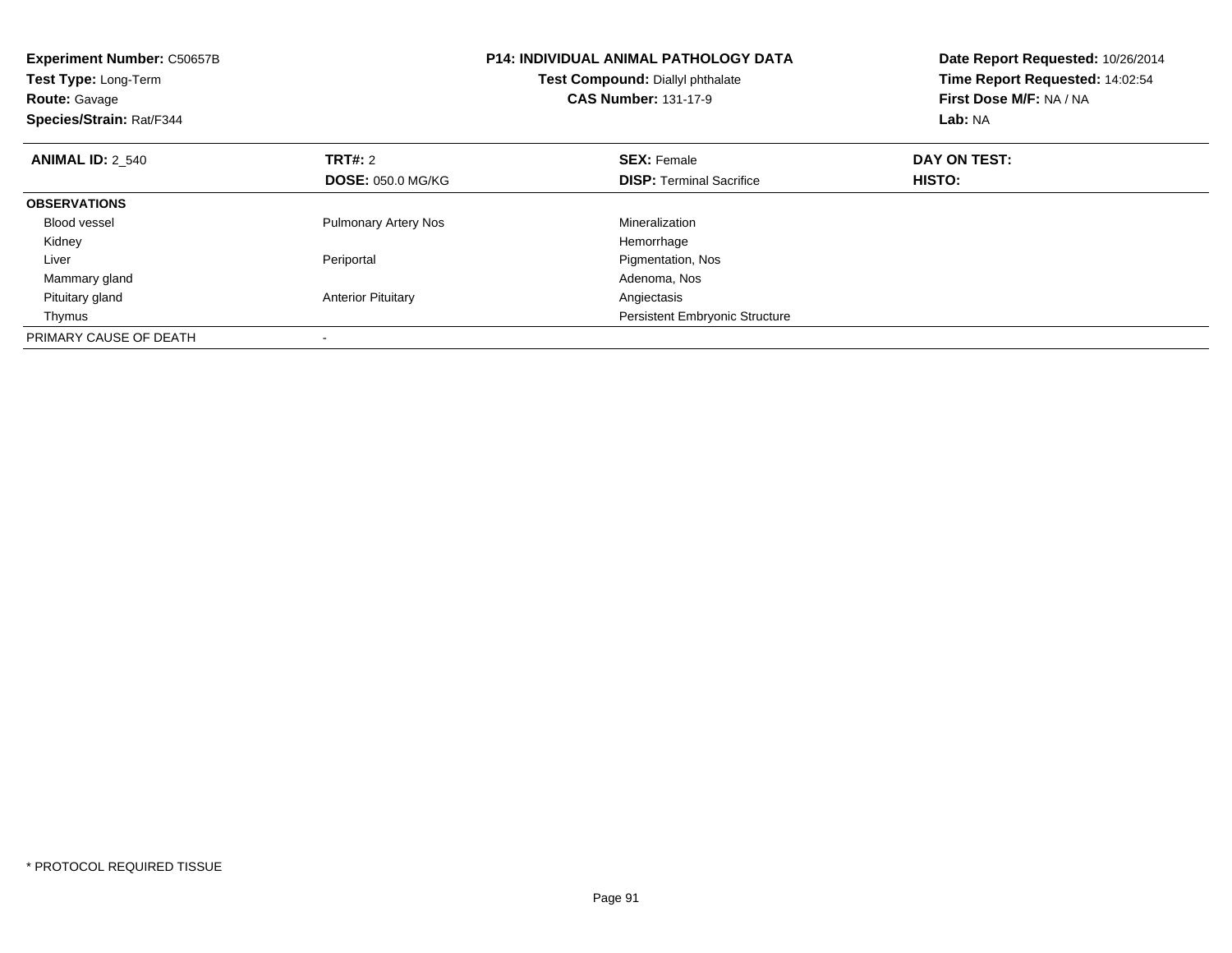| <b>Experiment Number: C50657B</b><br><b>Test Type: Long-Term</b><br><b>Route: Gavage</b><br>Species/Strain: Rat/F344 |                          | <b>P14: INDIVIDUAL ANIMAL PATHOLOGY DATA</b><br>Test Compound: Diallyl phthalate<br><b>CAS Number: 131-17-9</b> | Date Report Requested: 10/26/2014<br>Time Report Requested: 14:02:54<br>First Dose M/F: NA / NA<br>Lab: NA |
|----------------------------------------------------------------------------------------------------------------------|--------------------------|-----------------------------------------------------------------------------------------------------------------|------------------------------------------------------------------------------------------------------------|
| <b>ANIMAL ID: 2 541</b>                                                                                              | <b>TRT#: 2</b>           | <b>SEX: Female</b>                                                                                              | DAY ON TEST:                                                                                               |
|                                                                                                                      | <b>DOSE: 050.0 MG/KG</b> | <b>DISP:</b> Terminal Sacrifice                                                                                 | <b>HISTO:</b>                                                                                              |
| <b>OBSERVATIONS</b>                                                                                                  |                          |                                                                                                                 |                                                                                                            |
| Heart                                                                                                                | Myocardium Nos           | Degeneration, Nos                                                                                               |                                                                                                            |
| Kidney                                                                                                               |                          | Nephropathy                                                                                                     |                                                                                                            |
| Liver                                                                                                                | <b>Bile Duct</b>         | Hyperplasia, Nos                                                                                                |                                                                                                            |
|                                                                                                                      |                          | Inflammation, Multifocal                                                                                        |                                                                                                            |
|                                                                                                                      | Periportal               | Pigmentation, Nos                                                                                               |                                                                                                            |
| Unspecified                                                                                                          | Multiple Organs Nos      | Leukemia, Mononuclear Cell                                                                                      |                                                                                                            |
| PRIMARY CAUSE OF DEATH                                                                                               |                          |                                                                                                                 |                                                                                                            |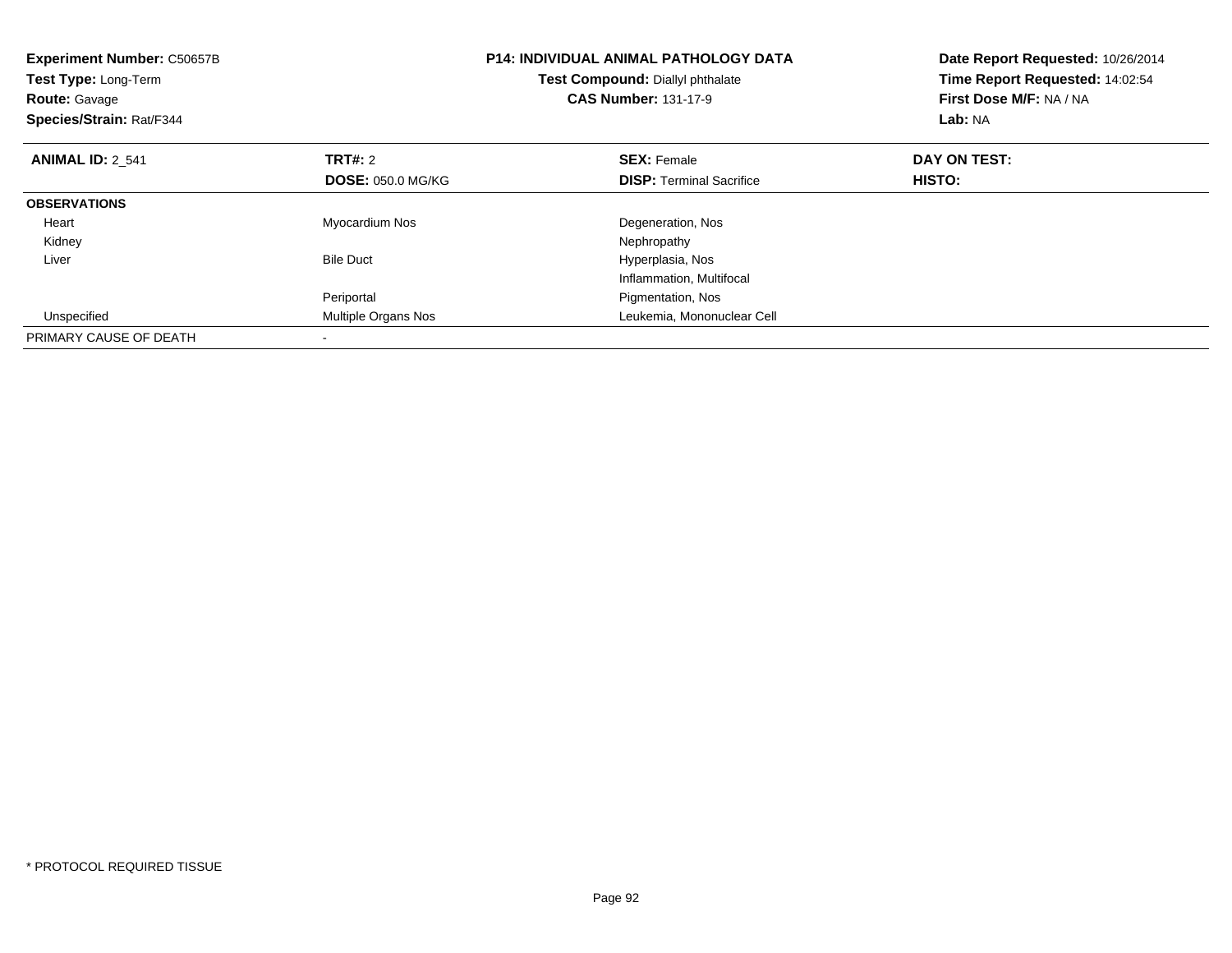| <b>Experiment Number: C50657B</b><br>Test Type: Long-Term<br><b>Route: Gavage</b><br>Species/Strain: Rat/F344 |                                     | <b>P14: INDIVIDUAL ANIMAL PATHOLOGY DATA</b><br>Test Compound: Diallyl phthalate<br><b>CAS Number: 131-17-9</b> | Date Report Requested: 10/26/2014<br>Time Report Requested: 14:02:54<br>First Dose M/F: NA / NA<br>Lab: NA |
|---------------------------------------------------------------------------------------------------------------|-------------------------------------|-----------------------------------------------------------------------------------------------------------------|------------------------------------------------------------------------------------------------------------|
| <b>ANIMAL ID: 2 542</b>                                                                                       | TRT#: 2<br><b>DOSE: 050.0 MG/KG</b> | <b>SEX: Female</b><br><b>DISP:</b> Terminal Sacrifice                                                           | DAY ON TEST:<br>HISTO:                                                                                     |
|                                                                                                               |                                     |                                                                                                                 |                                                                                                            |
| <b>OBSERVATIONS</b>                                                                                           |                                     |                                                                                                                 |                                                                                                            |
| <b>Blood vessel</b>                                                                                           | <b>Pulmonary Artery Nos</b>         | Mineralization                                                                                                  |                                                                                                            |
| Kidney                                                                                                        |                                     | Nephropathy                                                                                                     |                                                                                                            |
| Liver                                                                                                         | <b>Bile Duct</b>                    | Hyperplasia, Nos                                                                                                |                                                                                                            |
| Mammary gland                                                                                                 |                                     | Fibroadenoma                                                                                                    |                                                                                                            |
| Pituitary gland                                                                                               | <b>Anterior Pituitary</b>           | Hemorrhage                                                                                                      |                                                                                                            |
| PRIMARY CAUSE OF DEATH                                                                                        |                                     |                                                                                                                 |                                                                                                            |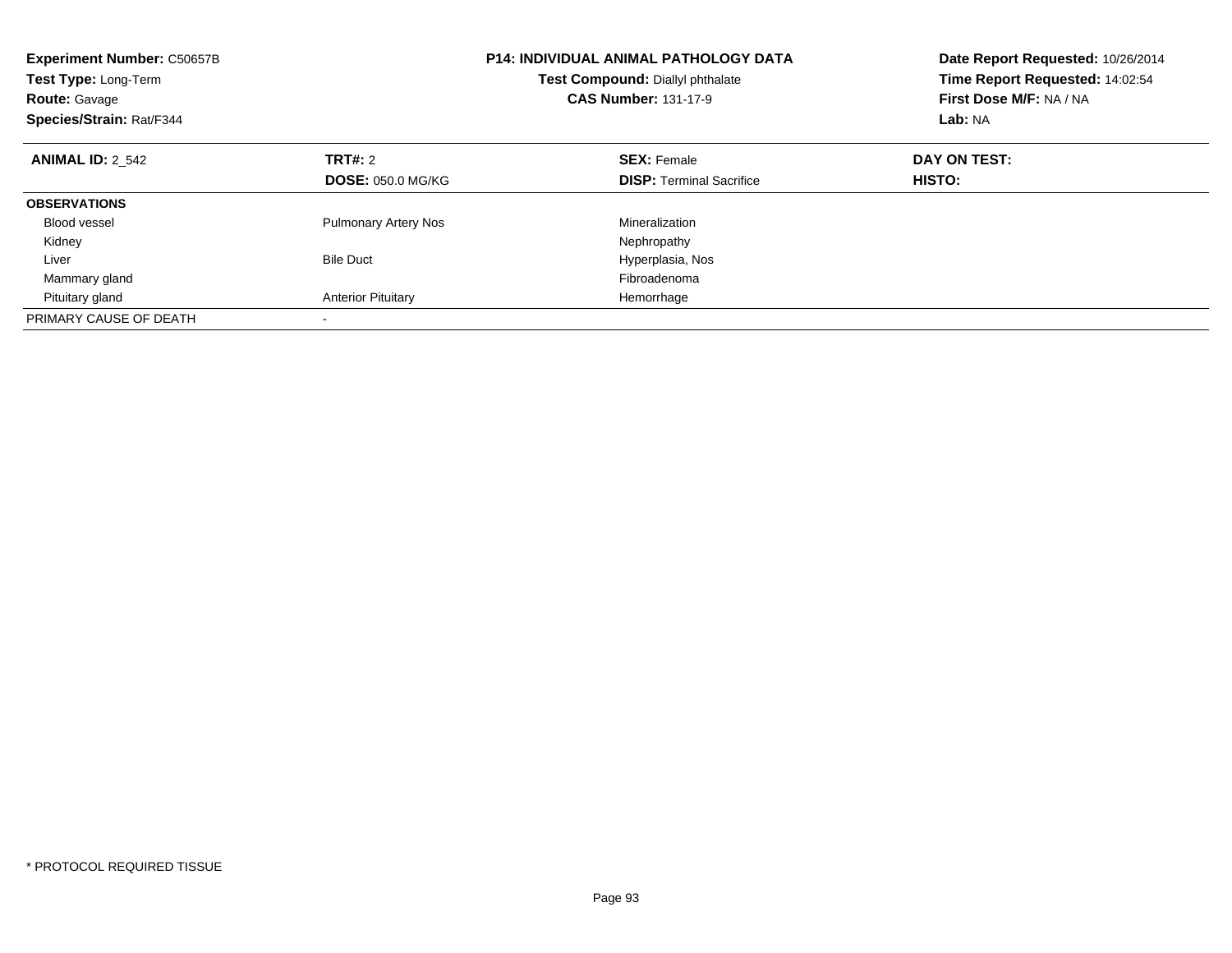| <b>Experiment Number: C50657B</b><br>Test Type: Long-Term<br><b>Route: Gavage</b><br>Species/Strain: Rat/F344 |                           | <b>P14: INDIVIDUAL ANIMAL PATHOLOGY DATA</b><br><b>Test Compound: Diallyl phthalate</b><br><b>CAS Number: 131-17-9</b> | Date Report Requested: 10/26/2014<br>Time Report Requested: 14:02:54<br>First Dose M/F: NA / NA<br>Lab: NA |
|---------------------------------------------------------------------------------------------------------------|---------------------------|------------------------------------------------------------------------------------------------------------------------|------------------------------------------------------------------------------------------------------------|
| <b>ANIMAL ID: 2_543</b>                                                                                       | <b>TRT#: 2</b>            | <b>SEX: Female</b>                                                                                                     | DAY ON TEST:                                                                                               |
|                                                                                                               | <b>DOSE: 050.0 MG/KG</b>  | <b>DISP:</b> Terminal Sacrifice                                                                                        | HISTO:                                                                                                     |
| <b>OBSERVATIONS</b>                                                                                           |                           |                                                                                                                        |                                                                                                            |
| Kidney                                                                                                        |                           | Nephropathy                                                                                                            |                                                                                                            |
| Liver                                                                                                         | <b>Bile Duct</b>          | Hyperplasia, Nos                                                                                                       |                                                                                                            |
|                                                                                                               | Periportal                | Pigmentation, Nos                                                                                                      |                                                                                                            |
| Lung                                                                                                          | Alveoli                   | Histiocytosis                                                                                                          |                                                                                                            |
| Lymph node                                                                                                    | Mandibular Lymph Node     | Degeneration, Cystic                                                                                                   |                                                                                                            |
| Pituitary gland                                                                                               | <b>Anterior Pituitary</b> | Carcinoma, Nos                                                                                                         |                                                                                                            |
| Thymus                                                                                                        |                           | Persistent Embryonic Structure                                                                                         |                                                                                                            |
| Thyroid                                                                                                       |                           | Cyst, Ultimobranchial                                                                                                  |                                                                                                            |
| Unspecified                                                                                                   | Multiple Organs Nos       | Leukemia, Mononuclear Cell                                                                                             |                                                                                                            |
| PRIMARY CAUSE OF DEATH                                                                                        |                           |                                                                                                                        |                                                                                                            |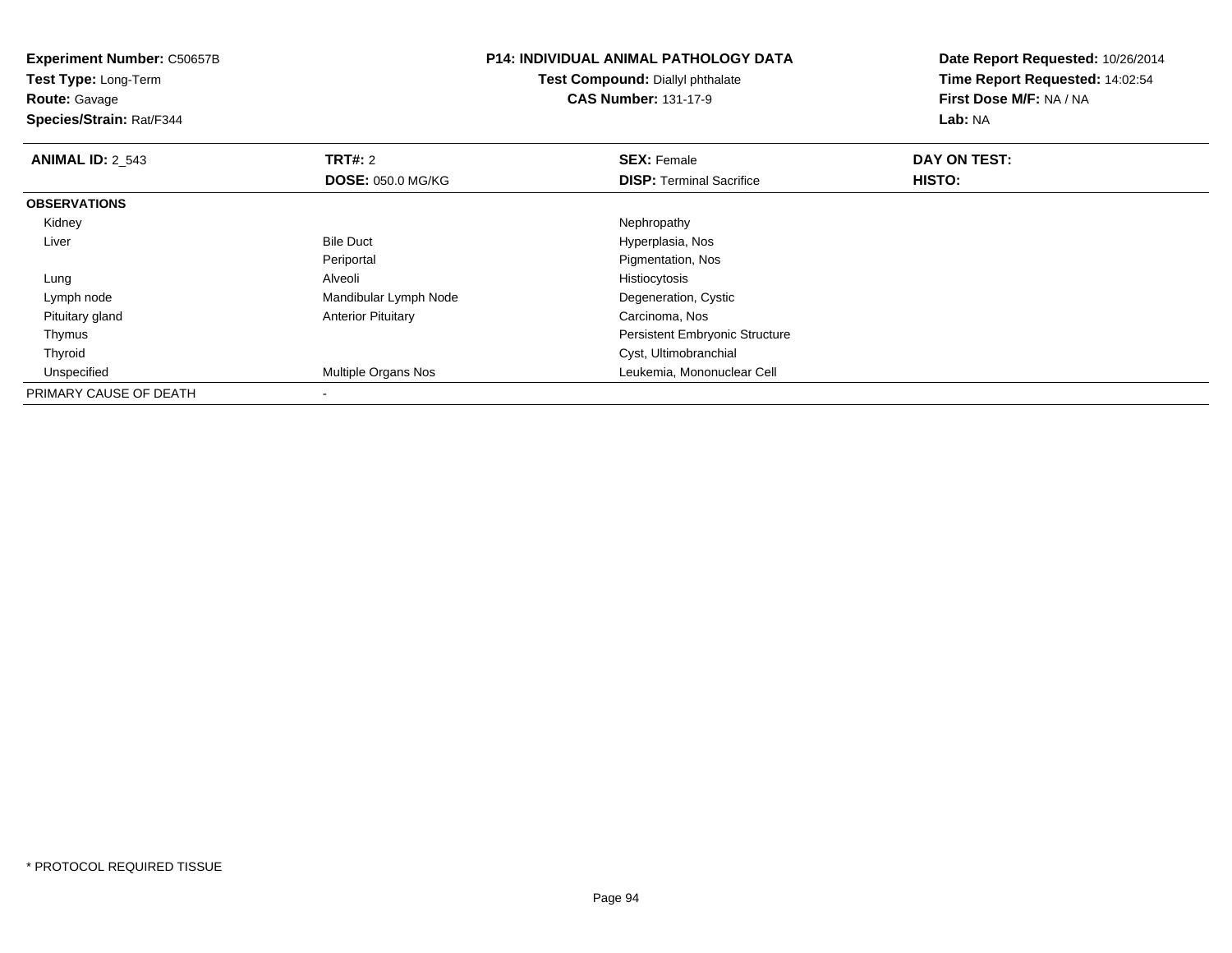**Test Type:** Long-Term

### **Route:** Gavage

**Species/Strain:** Rat/F344

## **P14: INDIVIDUAL ANIMAL PATHOLOGY DATA**

#### **Test Compound:** Diallyl phthalate**CAS Number:** 131-17-9

| <b>ANIMAL ID: 2_544</b> | TRT#: 2                   | <b>SEX: Female</b>              | DAY ON TEST: |  |
|-------------------------|---------------------------|---------------------------------|--------------|--|
|                         | <b>DOSE: 050.0 MG/KG</b>  | <b>DISP: Terminal Sacrifice</b> | HISTO:       |  |
| <b>OBSERVATIONS</b>     |                           |                                 |              |  |
| Eye                     |                           | Cataract                        |              |  |
|                         | Retina                    | Degeneration, Nos               |              |  |
|                         | Sclera                    | Mineralization                  |              |  |
| Kidney                  |                           | Nephropathy                     |              |  |
| Liver                   | <b>Bile Duct</b>          | Hyperplasia, Nos                |              |  |
|                         |                           | Inflammation, Multifocal        |              |  |
|                         | Periportal                | Pigmentation, Nos               |              |  |
| Lymph node              | Mediastinal Lymph Node    | Hemorrhage                      |              |  |
| Mammary gland           |                           | Fibroadenoma                    |              |  |
| Pancreas                | Islets                    | Islet-Cell Adenoma              |              |  |
| Pituitary gland         | <b>Anterior Pituitary</b> | Cyst, Nos                       |              |  |
| Thymus                  |                           | Persistent Embryonic Structure  |              |  |
| PRIMARY CAUSE OF DEATH  | $\overline{\phantom{a}}$  |                                 |              |  |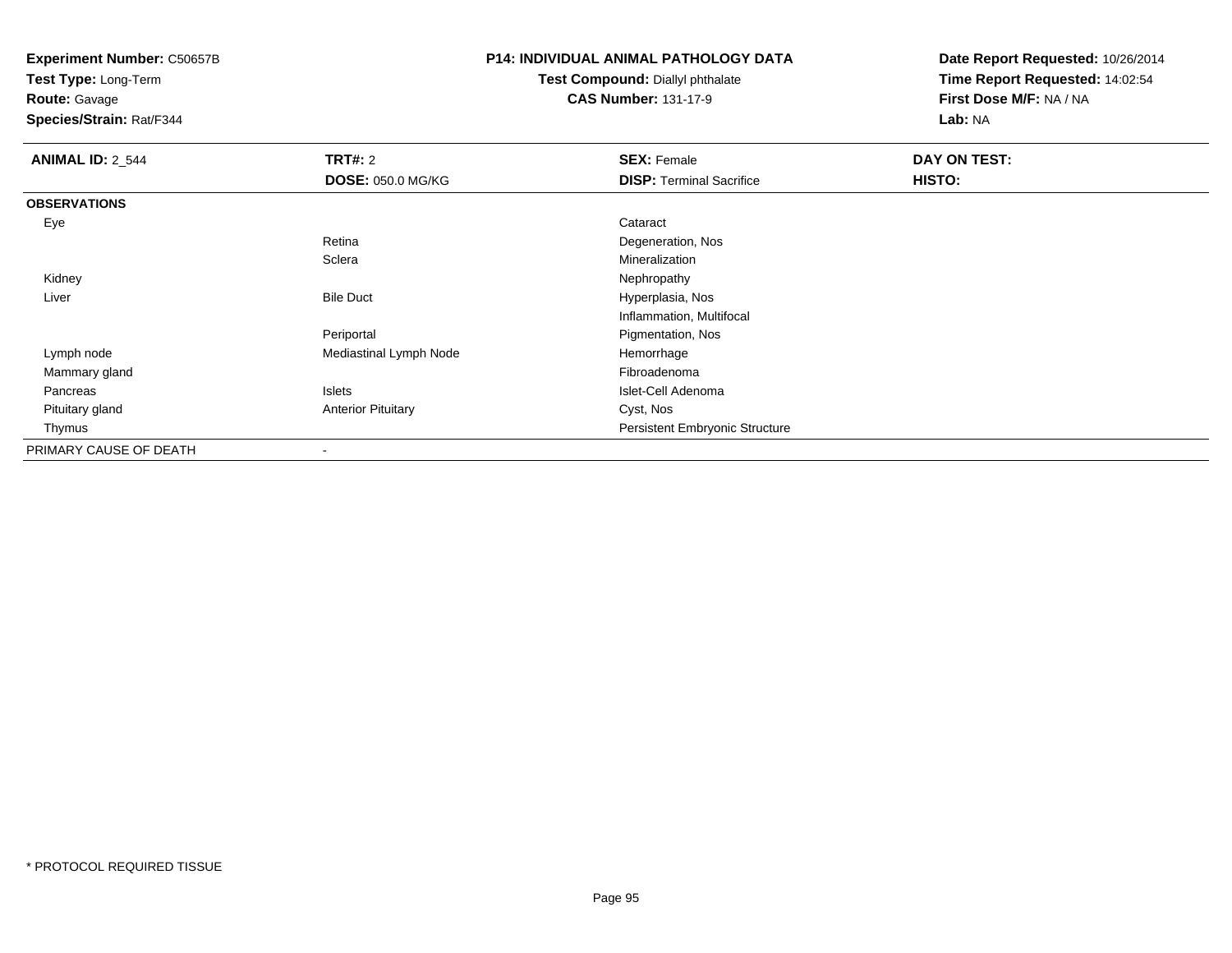**Experiment Number:** C50657B**Test Type:** Long-Term**Route:** Gavage **Species/Strain:** Rat/F344**P14: INDIVIDUAL ANIMAL PATHOLOGY DATATest Compound:** Diallyl phthalate**CAS Number:** 131-17-9**Date Report Requested:** 10/26/2014**Time Report Requested:** 14:02:54**First Dose M/F:** NA / NA**Lab:** NA**ANIMAL ID: 2 545 TRT#:** 2 **SEX:** Female **DAY ON TEST: DOSE:** 050.0 MG/KG**DISP:** Terminal Sacrifice **HISTO: OBSERVATIONS** Blood vessel Pulmonary Artery Nos Mineralization Heart Myocardium Nos Fibrosis Kidneyy the control of the control of the control of the control of the control of the control of the control of the control of the control of the control of the control of the control of the control of the control of the contro Liver Inflammation, Multifocal Periportal Pigmentation, Nos**Ovary**  Cyst, Parovarian Pituitary glandd and the control of the control of the control of the control of the control of the control of the control of the control of the control of the control of the control of the control of the control of the control of the co Thymus Persistent Embryonic Structure UnspecifiedMediastinum Nos **Necrosis**, Fat PRIMARY CAUSE OF DEATH-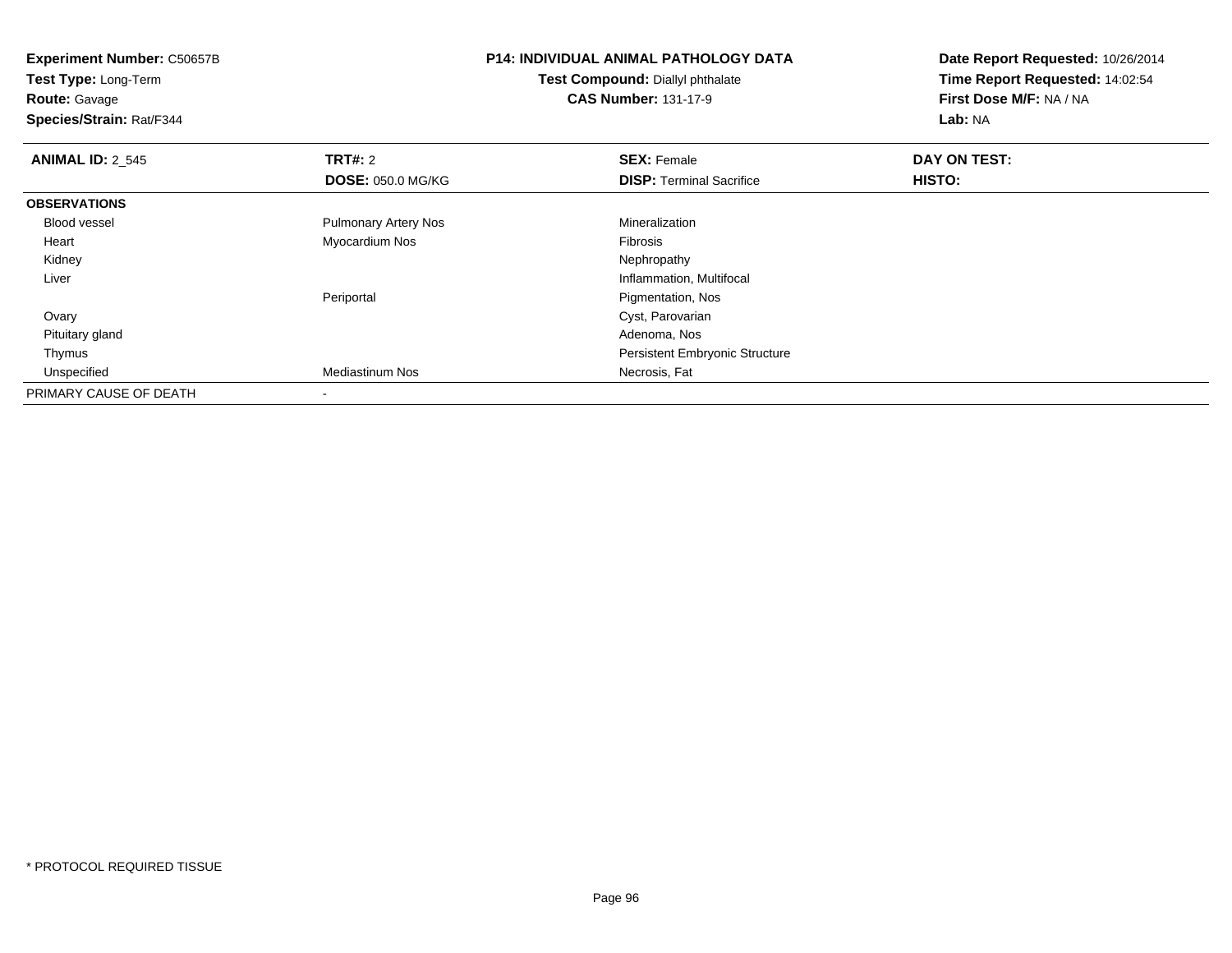| <b>Experiment Number: C50657B</b><br><b>Test Type: Long-Term</b><br><b>Route: Gavage</b><br>Species/Strain: Rat/F344 |                          | <b>P14: INDIVIDUAL ANIMAL PATHOLOGY DATA</b><br>Test Compound: Diallyl phthalate<br><b>CAS Number: 131-17-9</b> | Date Report Requested: 10/26/2014<br>Time Report Requested: 14:02:54<br>First Dose M/F: NA / NA<br>Lab: NA |
|----------------------------------------------------------------------------------------------------------------------|--------------------------|-----------------------------------------------------------------------------------------------------------------|------------------------------------------------------------------------------------------------------------|
| <b>ANIMAL ID: 2 546</b>                                                                                              | TRT#: 2                  | <b>SEX: Female</b>                                                                                              | DAY ON TEST:                                                                                               |
|                                                                                                                      | <b>DOSE: 050.0 MG/KG</b> | <b>DISP:</b> Terminal Sacrifice                                                                                 | HISTO:                                                                                                     |
| <b>OBSERVATIONS</b>                                                                                                  |                          |                                                                                                                 |                                                                                                            |
| Brain                                                                                                                |                          | Astrocytoma                                                                                                     |                                                                                                            |
| Liver                                                                                                                | <b>Bile Duct</b>         | Hyperplasia, Nos                                                                                                |                                                                                                            |
|                                                                                                                      | Periportal               | Pigmentation, Nos                                                                                               |                                                                                                            |
| Thymus                                                                                                               |                          | <b>Persistent Embryonic Structure</b>                                                                           |                                                                                                            |
| Unspecified                                                                                                          | Multiple Organs Nos      | Leukemia, Mononuclear Cell                                                                                      |                                                                                                            |
| Uterus                                                                                                               | Endometrium              | Cyst, Nos                                                                                                       |                                                                                                            |
| PRIMARY CAUSE OF DEATH                                                                                               |                          |                                                                                                                 |                                                                                                            |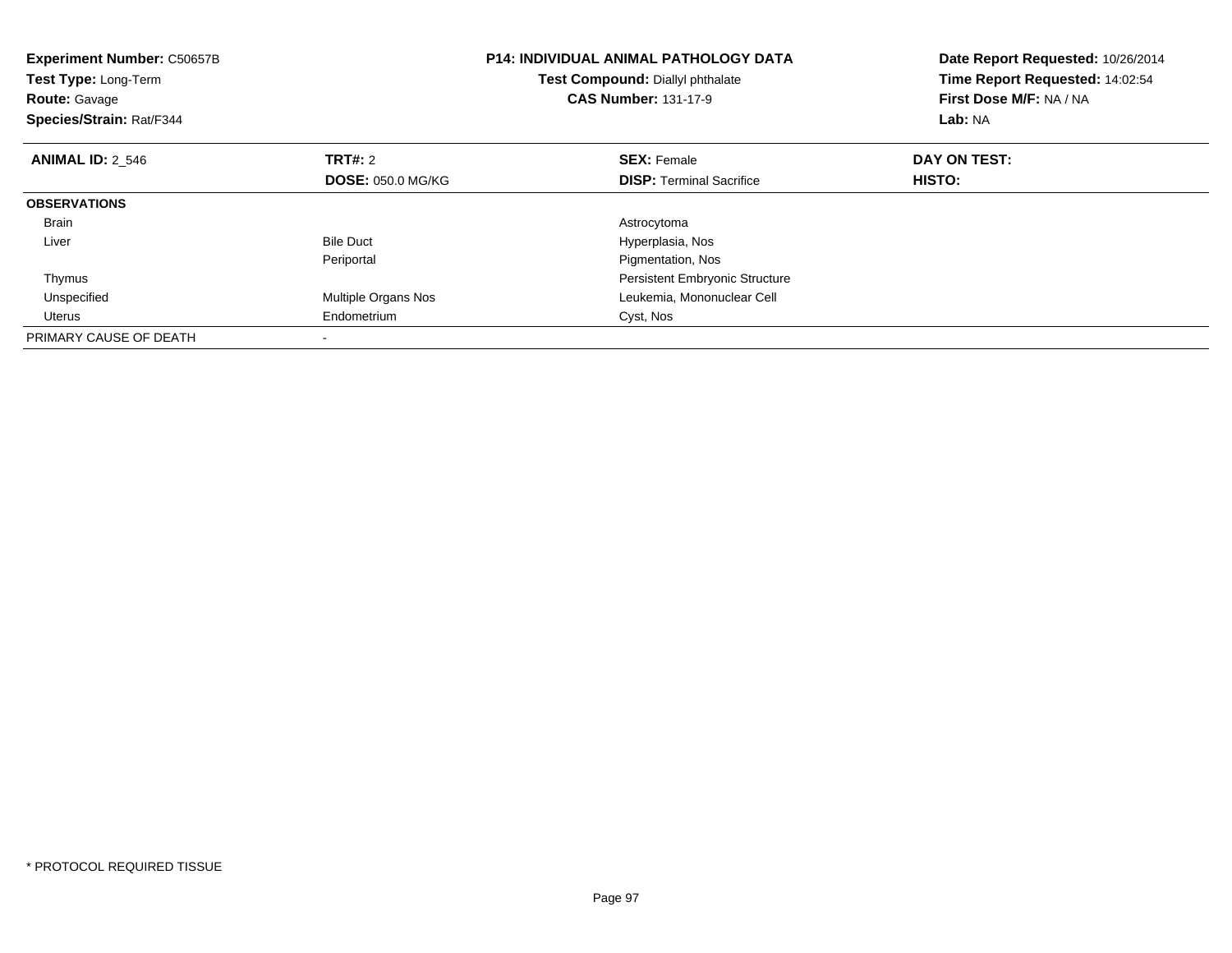**Test Type:** Long-Term

**Route:** Gavage

**Species/Strain:** Rat/F344

## **P14: INDIVIDUAL ANIMAL PATHOLOGY DATA**

**Test Compound:** Diallyl phthalate**CAS Number:** 131-17-9

| <b>ANIMAL ID: 2 547</b> | TRT#: 2                   | <b>SEX: Female</b>                    | DAY ON TEST: |  |
|-------------------------|---------------------------|---------------------------------------|--------------|--|
|                         | <b>DOSE: 050.0 MG/KG</b>  | <b>DISP: Terminal Sacrifice</b>       | HISTO:       |  |
| <b>OBSERVATIONS</b>     |                           |                                       |              |  |
| Adrenal gland           |                           | Degeneration, Lipoid                  |              |  |
| Bone                    | Cartilage, Nos            | Necrosis, Nos                         |              |  |
| Eye                     |                           | Cataract                              |              |  |
|                         | Retina                    | Degeneration, Nos                     |              |  |
| Kidney                  |                           | Hemorrhage                            |              |  |
| Liver                   | <b>Bile Duct</b>          | Hyperplasia, Nos                      |              |  |
|                         | Periportal                | Pigmentation, Nos                     |              |  |
| Pituitary gland         | <b>Anterior Pituitary</b> | Angiectasis                           |              |  |
| Thymus                  |                           | <b>Persistent Embryonic Structure</b> |              |  |
| Unspecified             | Multiple Organs Nos       | Leukemia, Mononuclear Cell            |              |  |
| PRIMARY CAUSE OF DEATH  | $\overline{\phantom{a}}$  |                                       |              |  |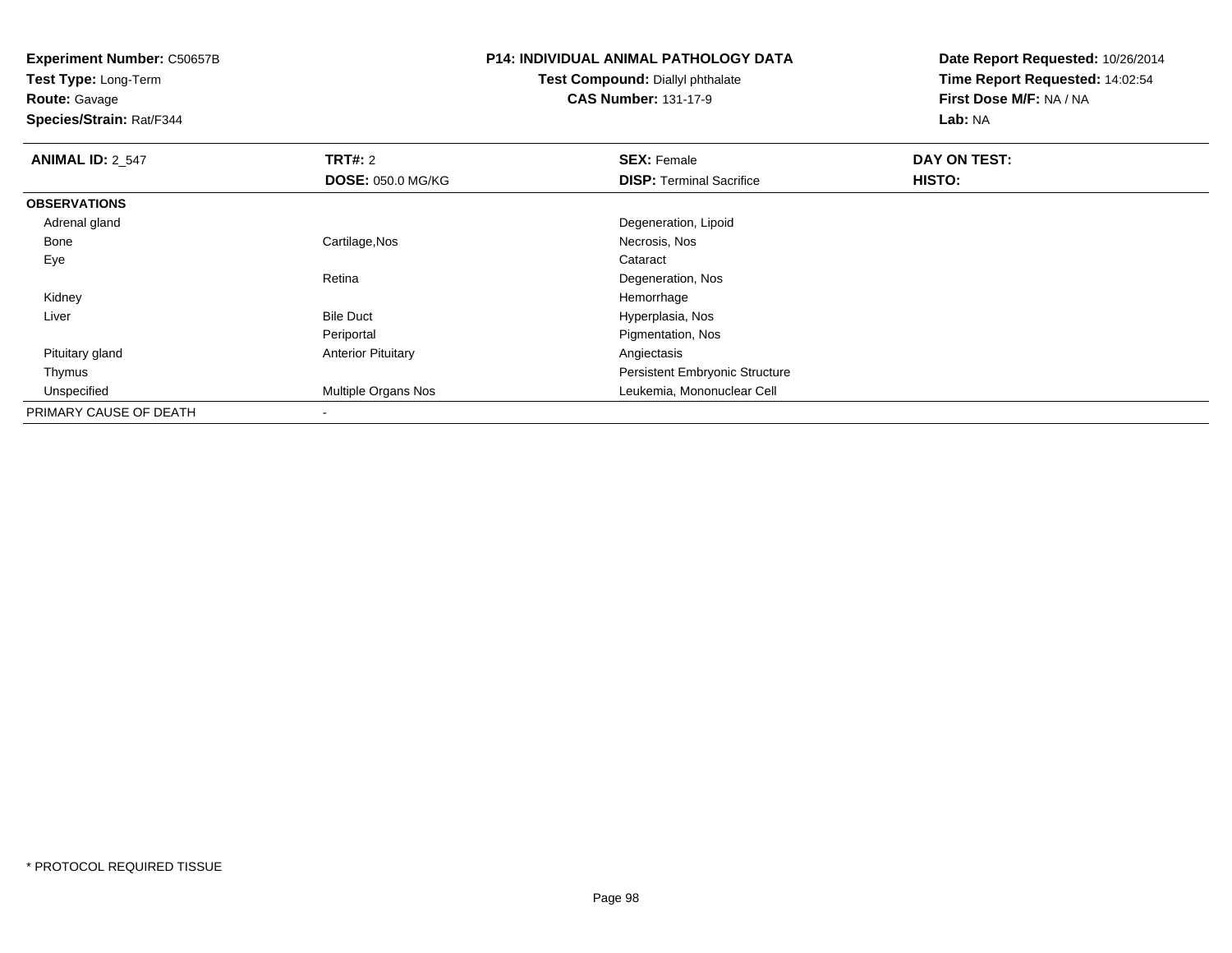| <b>Experiment Number: C50657B</b><br>Test Type: Long-Term<br><b>Route: Gavage</b><br>Species/Strain: Rat/F344 |                                     | <b>P14: INDIVIDUAL ANIMAL PATHOLOGY DATA</b><br>Test Compound: Diallyl phthalate<br><b>CAS Number: 131-17-9</b> | Date Report Requested: 10/26/2014<br>Time Report Requested: 14:02:54<br>First Dose M/F: NA / NA<br>Lab: NA |
|---------------------------------------------------------------------------------------------------------------|-------------------------------------|-----------------------------------------------------------------------------------------------------------------|------------------------------------------------------------------------------------------------------------|
| <b>ANIMAL ID: 2 548</b>                                                                                       | TRT#: 2<br><b>DOSE: 050.0 MG/KG</b> | <b>SEX: Female</b><br><b>DISP:</b> Moribund Sacrifice                                                           | DAY ON TEST:<br>HISTO:                                                                                     |
| <b>OBSERVATIONS</b>                                                                                           |                                     |                                                                                                                 |                                                                                                            |
| Liver                                                                                                         | <b>Bile Duct</b>                    | Hyperplasia, Nos                                                                                                |                                                                                                            |
|                                                                                                               | Periportal                          | Pigmentation, Nos                                                                                               |                                                                                                            |
| Mammary gland                                                                                                 |                                     | Fibroadenoma                                                                                                    |                                                                                                            |
| Pituitary gland                                                                                               |                                     | Adenoma, Nos                                                                                                    |                                                                                                            |
| PRIMARY CAUSE OF DEATH                                                                                        |                                     |                                                                                                                 |                                                                                                            |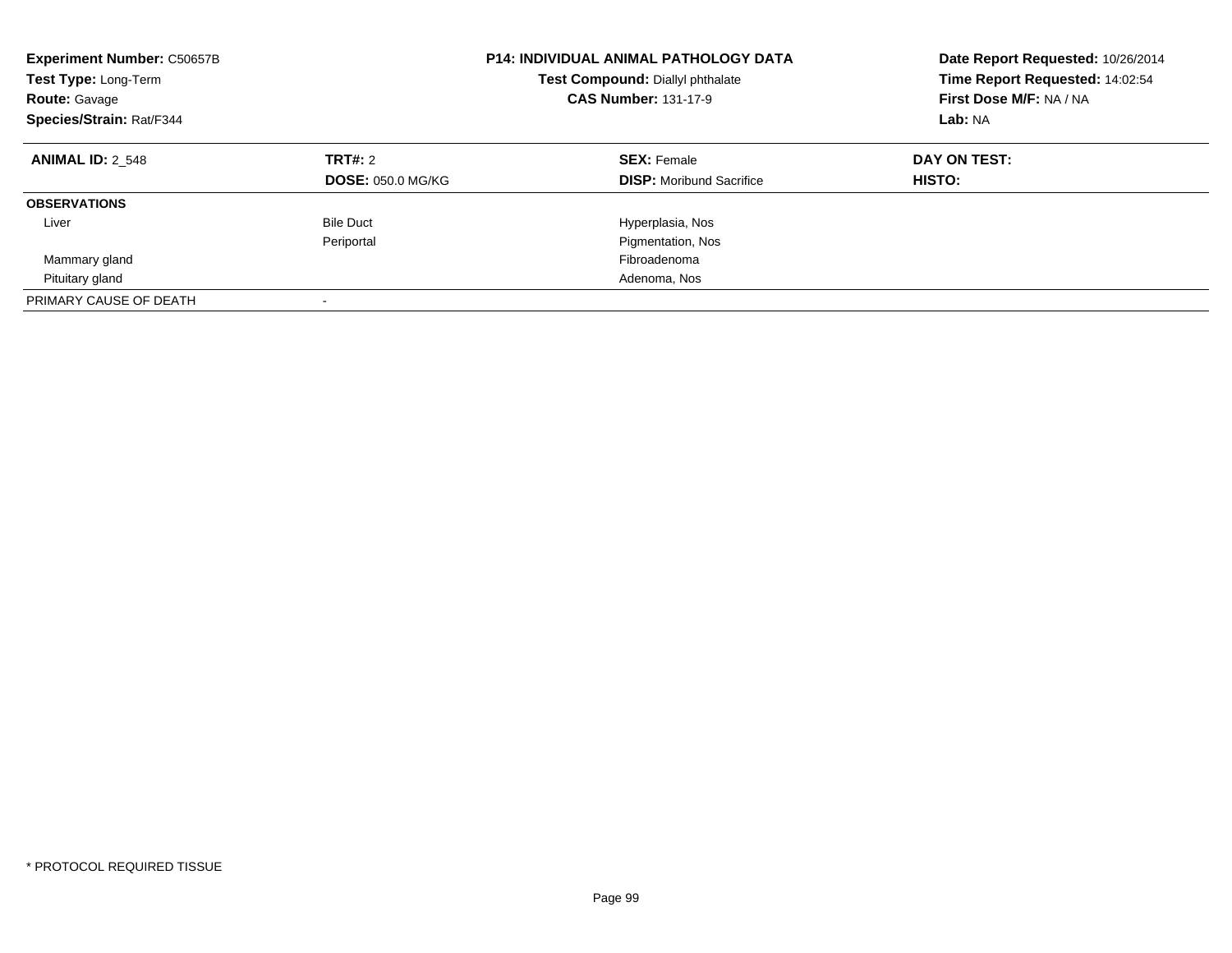| <b>Experiment Number: C50657B</b><br>Test Type: Long-Term<br><b>Route: Gavage</b><br>Species/Strain: Rat/F344 |                                     | <b>P14: INDIVIDUAL ANIMAL PATHOLOGY DATA</b><br>Test Compound: Diallyl phthalate<br><b>CAS Number: 131-17-9</b> | Date Report Requested: 10/26/2014<br>Time Report Requested: 14:02:54<br>First Dose M/F: NA / NA<br>Lab: NA |  |
|---------------------------------------------------------------------------------------------------------------|-------------------------------------|-----------------------------------------------------------------------------------------------------------------|------------------------------------------------------------------------------------------------------------|--|
| <b>ANIMAL ID: 2 549</b>                                                                                       | TRT#: 2<br><b>DOSE: 050.0 MG/KG</b> | <b>SEX: Female</b><br><b>DISP:</b> Terminal Sacrifice                                                           | DAY ON TEST:<br>HISTO:                                                                                     |  |
| <b>OBSERVATIONS</b>                                                                                           |                                     |                                                                                                                 |                                                                                                            |  |
| Blood vessel                                                                                                  | <b>Pulmonary Artery Nos</b>         | Mineralization                                                                                                  |                                                                                                            |  |
| Pituitary gland                                                                                               |                                     | Adenoma, Nos                                                                                                    |                                                                                                            |  |
|                                                                                                               | <b>Anterior Pituitary</b>           | Angiectasis                                                                                                     |                                                                                                            |  |
| Unspecified                                                                                                   | Mediastinum Nos                     | Necrosis, Fat                                                                                                   |                                                                                                            |  |
| PRIMARY CAUSE OF DEATH                                                                                        |                                     |                                                                                                                 |                                                                                                            |  |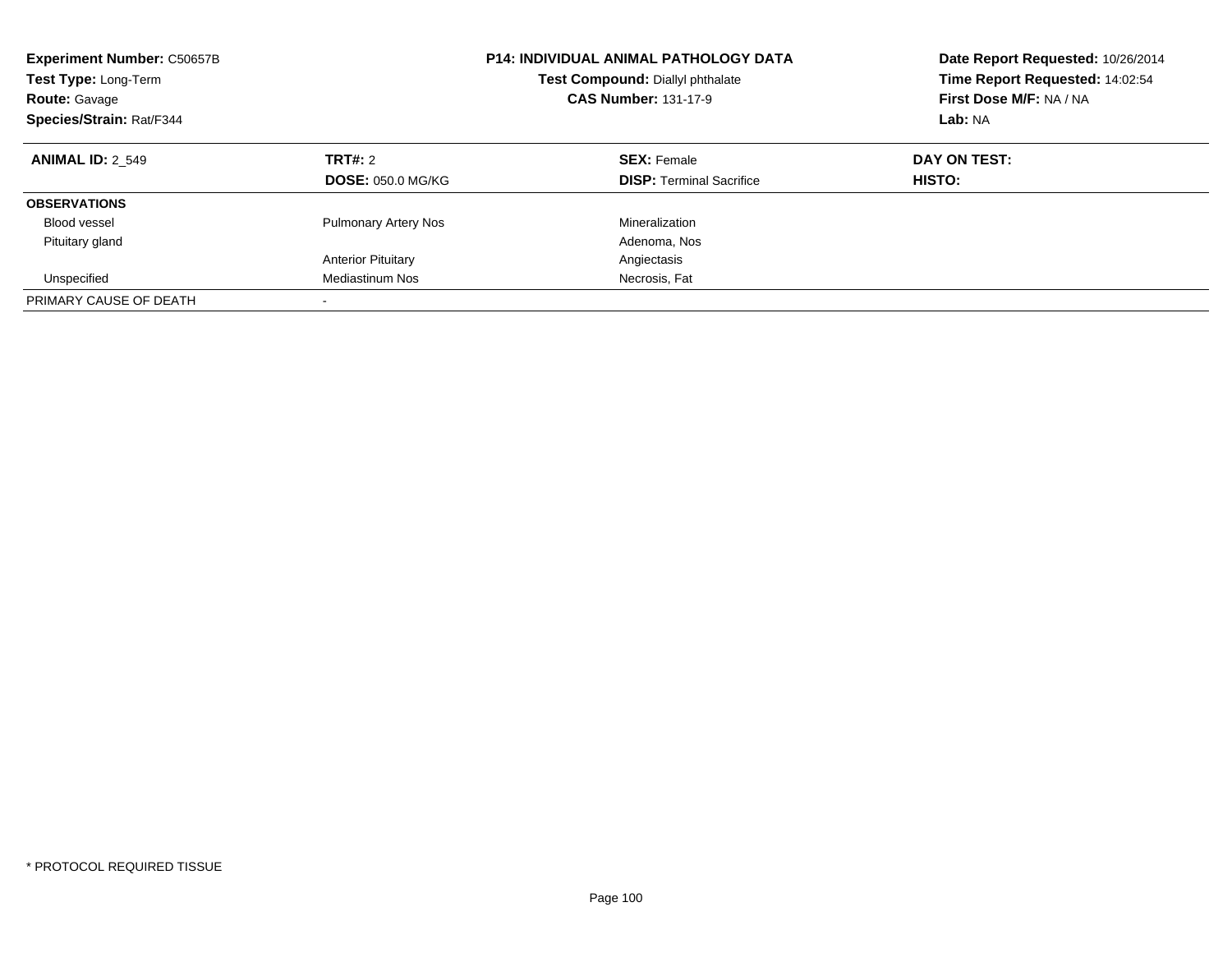| <b>Experiment Number: C50657B</b><br><b>Test Type: Long-Term</b><br><b>Route: Gavage</b><br>Species/Strain: Rat/F344 |                             | P14: INDIVIDUAL ANIMAL PATHOLOGY DATA<br>Test Compound: Diallyl phthalate<br><b>CAS Number: 131-17-9</b> | Date Report Requested: 10/26/2014<br>Time Report Requested: 14:02:54<br>First Dose M/F: NA / NA<br>Lab: NA |
|----------------------------------------------------------------------------------------------------------------------|-----------------------------|----------------------------------------------------------------------------------------------------------|------------------------------------------------------------------------------------------------------------|
| <b>ANIMAL ID: 2 550</b>                                                                                              | TRT#: 2                     | <b>SEX: Female</b>                                                                                       | DAY ON TEST:                                                                                               |
|                                                                                                                      | <b>DOSE: 050.0 MG/KG</b>    | <b>DISP:</b> Terminal Sacrifice                                                                          | HISTO:                                                                                                     |
| <b>OBSERVATIONS</b>                                                                                                  |                             |                                                                                                          |                                                                                                            |
| <b>Blood vessel</b>                                                                                                  | <b>Pulmonary Artery Nos</b> | Mineralization                                                                                           |                                                                                                            |
| Bone                                                                                                                 | Cartilage, Nos              | Necrosis, Nos                                                                                            |                                                                                                            |
| Liver                                                                                                                | <b>Bile Duct</b>            | Hyperplasia, Nos                                                                                         |                                                                                                            |
|                                                                                                                      | Periportal                  | Pigmentation, Nos                                                                                        |                                                                                                            |
| Lung                                                                                                                 |                             | Inflammation, Interstitial                                                                               |                                                                                                            |
| Pituitary gland                                                                                                      | <b>Anterior Pituitary</b>   | Cyst, Nos                                                                                                |                                                                                                            |
| PRIMARY CAUSE OF DEATH                                                                                               |                             |                                                                                                          |                                                                                                            |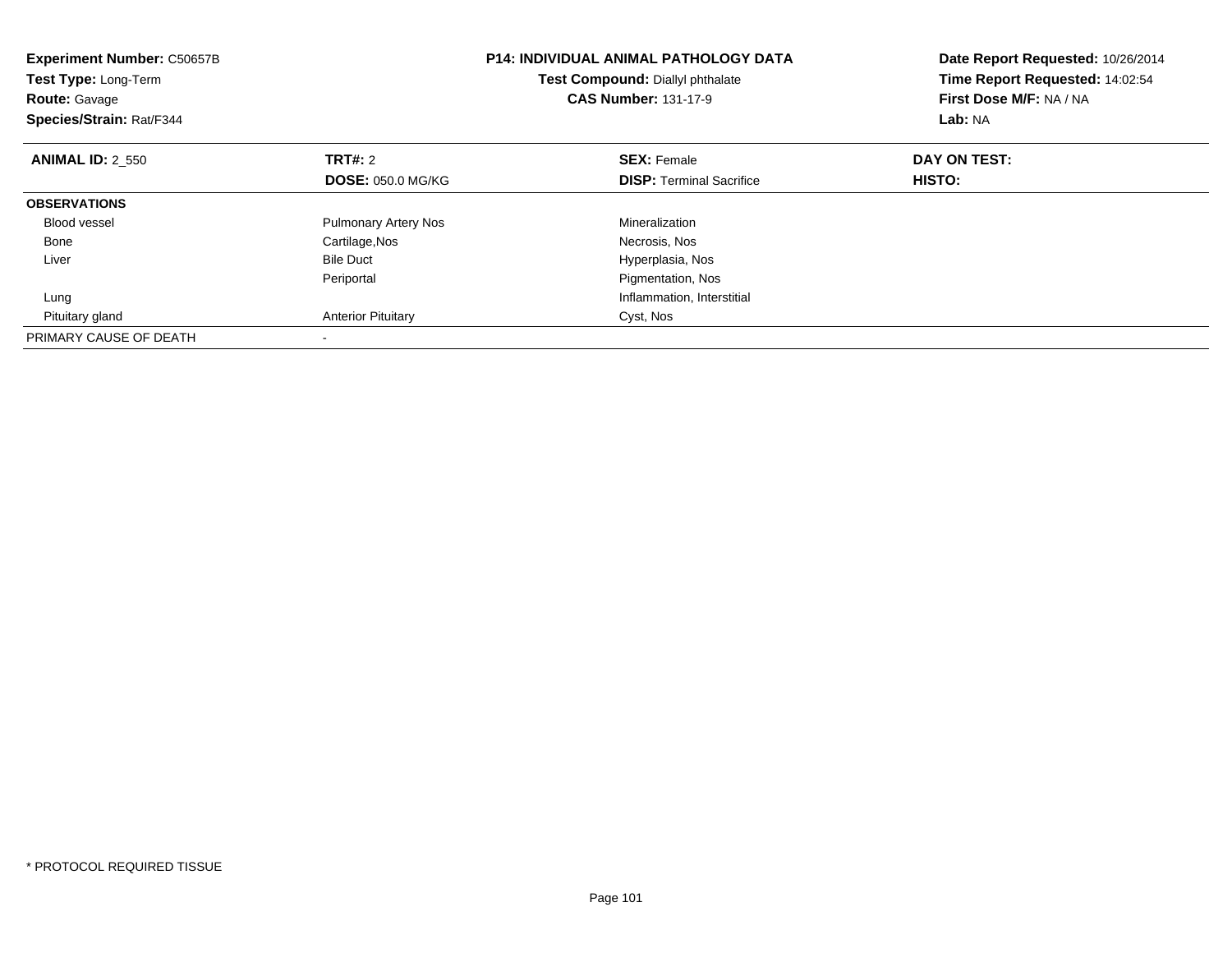| Experiment Number: C50657B<br>Test Type: Long-Term<br><b>Route: Gavage</b><br>Species/Strain: Rat/F344 |                  | P14: INDIVIDUAL ANIMAL PATHOLOGY DATA<br>Test Compound: Diallyl phthalate<br><b>CAS Number: 131-17-9</b> | Date Report Requested: 10/26/2014<br>Time Report Requested: 14:02:54<br>First Dose M/F: NA / NA<br>Lab: NA |
|--------------------------------------------------------------------------------------------------------|------------------|----------------------------------------------------------------------------------------------------------|------------------------------------------------------------------------------------------------------------|
| <b>ANIMAL ID: 3_501</b>                                                                                | <b>TRT#: 3</b>   | <b>SEX: Female</b>                                                                                       | DAY ON TEST:                                                                                               |
|                                                                                                        | <b>DOSE: 0</b>   | <b>DISP:</b> Terminal Sacrifice                                                                          | <b>HISTO:</b>                                                                                              |
| <b>OBSERVATIONS</b>                                                                                    |                  |                                                                                                          |                                                                                                            |
| Heart                                                                                                  | Myocardium Nos   | Degeneration, Nos                                                                                        |                                                                                                            |
| Kidney                                                                                                 |                  | Hemorrhage                                                                                               |                                                                                                            |
|                                                                                                        |                  | Nephropathy                                                                                              |                                                                                                            |
| Liver                                                                                                  | <b>Bile Duct</b> | Hyperplasia, Nos                                                                                         |                                                                                                            |
| Ovary                                                                                                  |                  | Cyst, Follicular Nos                                                                                     |                                                                                                            |
| Pituitary gland                                                                                        |                  | Adenoma, Nos                                                                                             |                                                                                                            |
| Thymus                                                                                                 |                  | <b>Persistent Embryonic Structure</b>                                                                    |                                                                                                            |
|                                                                                                        |                  | Thymoma, Benign                                                                                          |                                                                                                            |
| PRIMARY CAUSE OF DEATH                                                                                 | $\,$             |                                                                                                          |                                                                                                            |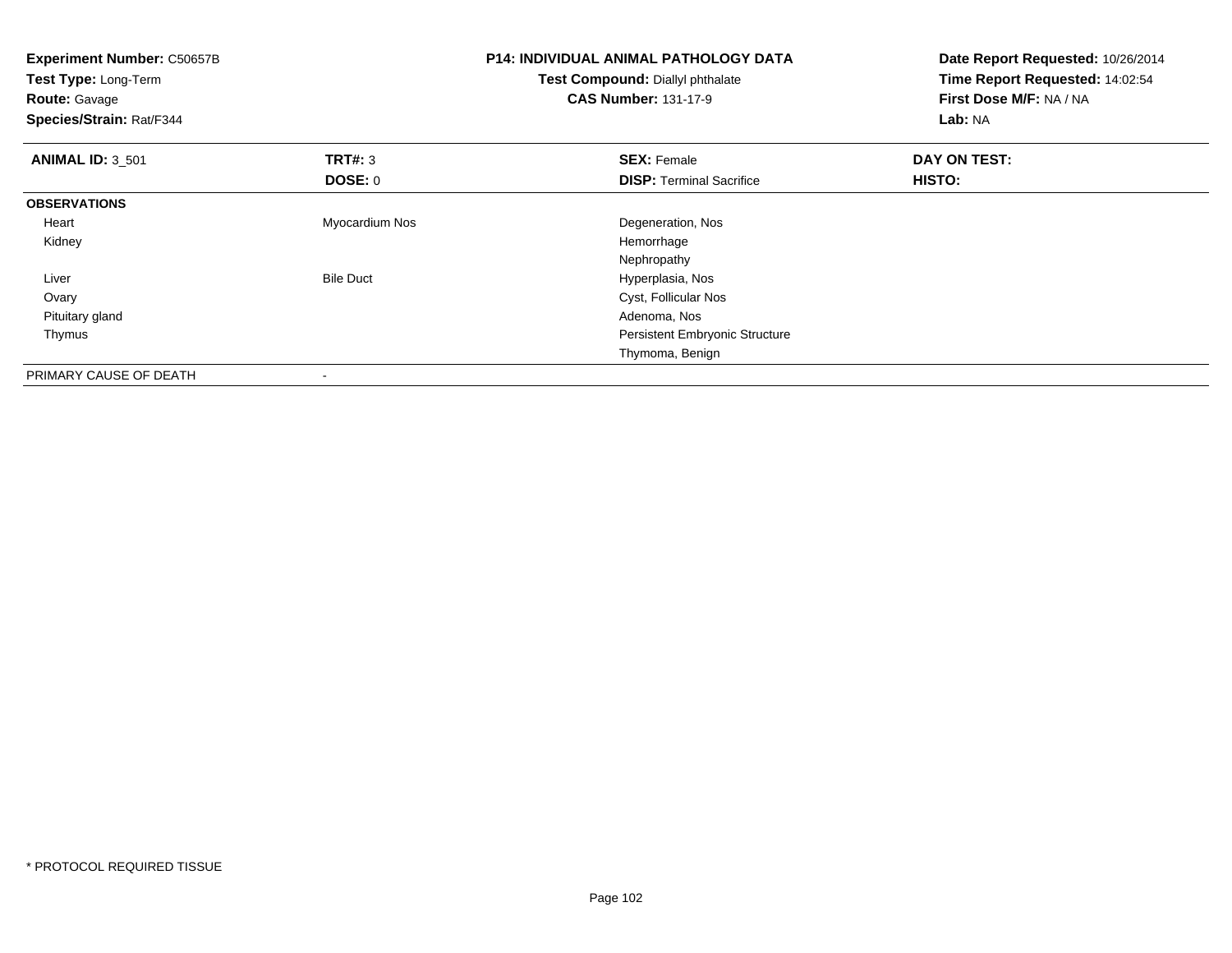**Test Type:** Long-Term

**Route:** Gavage

**Species/Strain:** Rat/F344

#### **P14: INDIVIDUAL ANIMAL PATHOLOGY DATA**

**Test Compound:** Diallyl phthalate**CAS Number:** 131-17-9

| <b>ANIMAL ID: 3_502</b> | TRT#: 3                     | <b>SEX: Female</b>                    | DAY ON TEST: |  |
|-------------------------|-----------------------------|---------------------------------------|--------------|--|
|                         | DOSE: 0                     | <b>DISP: Terminal Sacrifice</b>       | HISTO:       |  |
| <b>OBSERVATIONS</b>     |                             |                                       |              |  |
| Adrenal gland           |                             | Degeneration, Lipoid                  |              |  |
|                         |                             | Pheochromocytoma                      |              |  |
| Blood vessel            | <b>Pulmonary Artery Nos</b> | Mineralization                        |              |  |
| Heart                   | Myocardium Nos              | Fibrosis                              |              |  |
| Kidney                  |                             | Nephropathy                           |              |  |
| Liver                   | <b>Bile Duct</b>            | Hyperplasia, Nos                      |              |  |
|                         |                             | Neoplastic Nodule                     |              |  |
| Mammary gland           |                             | Fibroadenoma                          |              |  |
| Pituitary gland         | <b>Anterior Pituitary</b>   | Cyst, Nos                             |              |  |
| Thymus                  |                             | <b>Persistent Embryonic Structure</b> |              |  |
| Unspecified             | Multiple Organs Nos         | Leukemia, Mononuclear Cell            |              |  |
| PRIMARY CAUSE OF DEATH  |                             |                                       |              |  |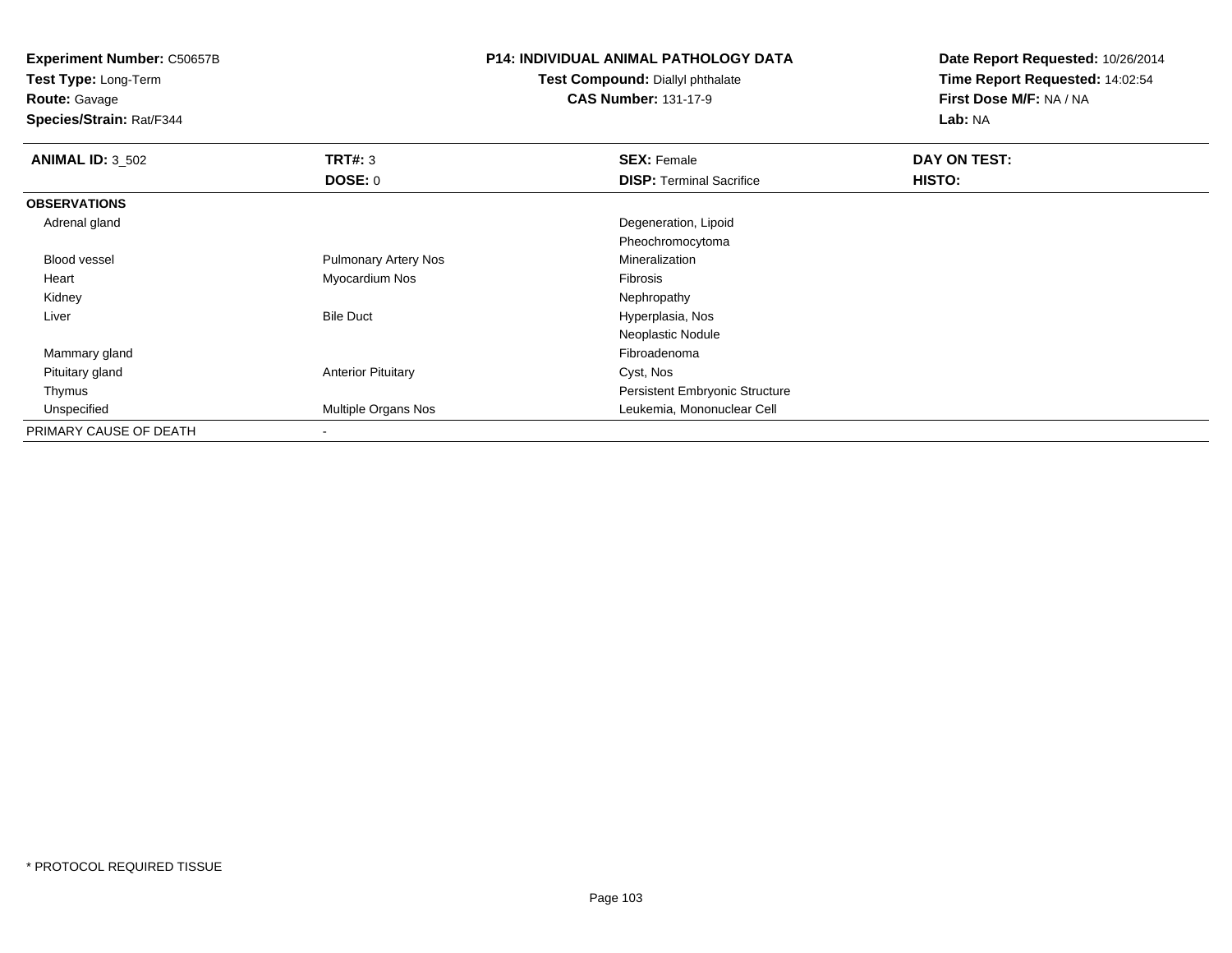| <b>Experiment Number: C50657B</b><br>Test Type: Long-Term<br><b>Route: Gavage</b><br>Species/Strain: Rat/F344 |                             | <b>P14: INDIVIDUAL ANIMAL PATHOLOGY DATA</b><br>Test Compound: Diallyl phthalate<br><b>CAS Number: 131-17-9</b> | Date Report Requested: 10/26/2014<br>Time Report Requested: 14:02:54<br>First Dose M/F: NA / NA<br><b>Lab: NA</b> |
|---------------------------------------------------------------------------------------------------------------|-----------------------------|-----------------------------------------------------------------------------------------------------------------|-------------------------------------------------------------------------------------------------------------------|
| <b>ANIMAL ID: 3 503</b>                                                                                       | TRT#: 3                     | <b>SEX: Female</b>                                                                                              | DAY ON TEST:                                                                                                      |
|                                                                                                               | <b>DOSE: 0</b>              | <b>DISP: Terminal Sacrifice</b>                                                                                 | <b>HISTO:</b>                                                                                                     |
| <b>OBSERVATIONS</b>                                                                                           |                             |                                                                                                                 |                                                                                                                   |
| Adrenal gland                                                                                                 |                             | Lipoidosis                                                                                                      |                                                                                                                   |
| <b>Blood vessel</b>                                                                                           | <b>Pulmonary Artery Nos</b> | Mineralization                                                                                                  |                                                                                                                   |
| Heart                                                                                                         | Myocardium Nos              | Fibrosis                                                                                                        |                                                                                                                   |
| Kidney                                                                                                        |                             | Nephropathy                                                                                                     |                                                                                                                   |
| Liver                                                                                                         |                             | Cytoplasmic Change, Eosinophilic                                                                                |                                                                                                                   |
| Mammary gland                                                                                                 |                             | Galactocele                                                                                                     |                                                                                                                   |
| Pancreas                                                                                                      | Acinus                      | Atrophy, Nos                                                                                                    |                                                                                                                   |
| Pituitary gland                                                                                               |                             | Adenoma, Nos                                                                                                    |                                                                                                                   |
| Thyroid                                                                                                       |                             | Hyperplasia, C Cell                                                                                             |                                                                                                                   |
| PRIMARY CAUSE OF DEATH                                                                                        | $\overline{\phantom{a}}$    |                                                                                                                 |                                                                                                                   |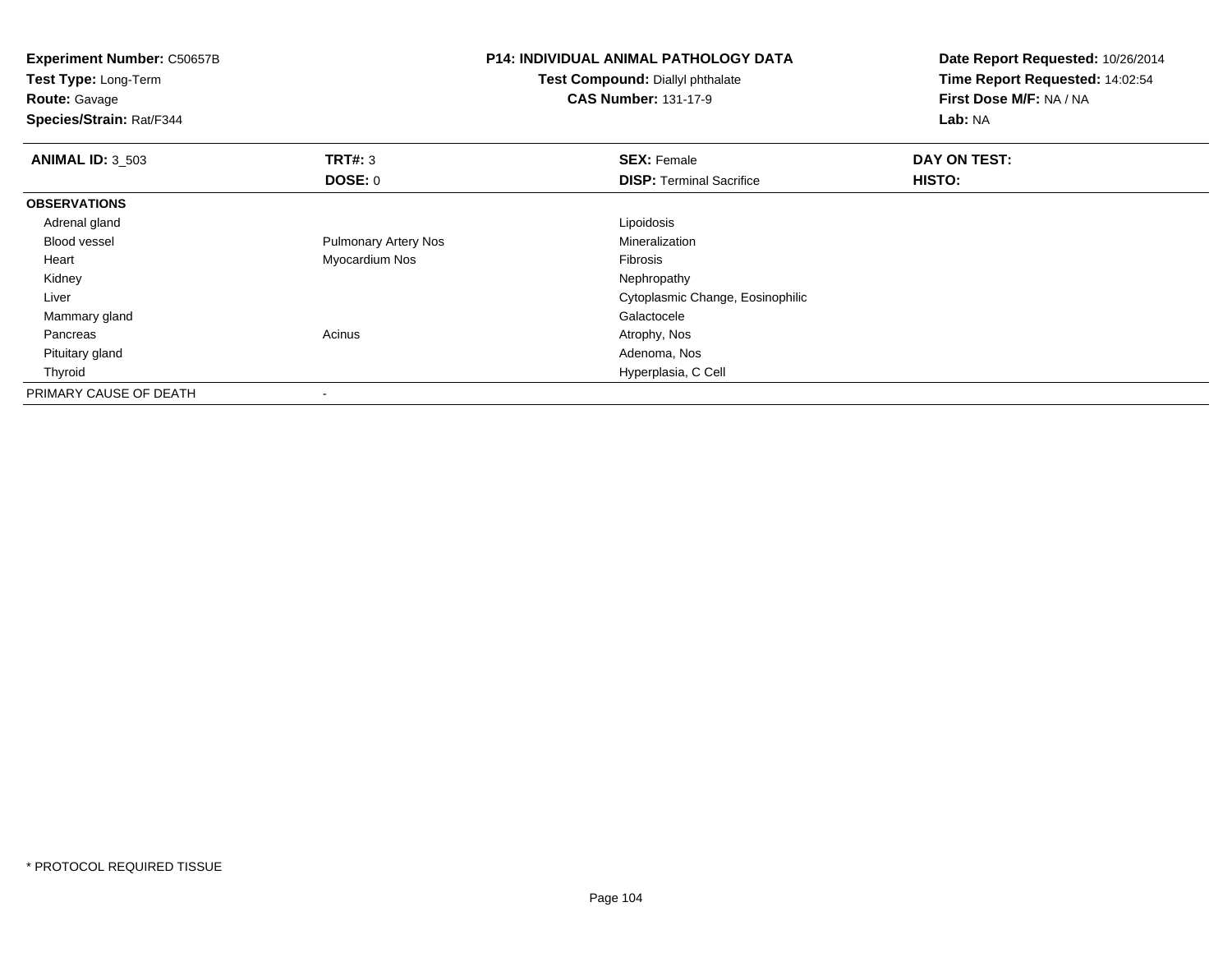| <b>Experiment Number: C50657B</b><br>Test Type: Long-Term<br><b>Route: Gavage</b><br>Species/Strain: Rat/F344 |                         | <b>P14: INDIVIDUAL ANIMAL PATHOLOGY DATA</b><br>Test Compound: Diallyl phthalate<br><b>CAS Number: 131-17-9</b> | Date Report Requested: 10/26/2014<br>Time Report Requested: 14:02:54<br>First Dose M/F: NA / NA<br>Lab: NA |
|---------------------------------------------------------------------------------------------------------------|-------------------------|-----------------------------------------------------------------------------------------------------------------|------------------------------------------------------------------------------------------------------------|
| <b>ANIMAL ID: 3 504</b>                                                                                       | TRT#: 3                 | <b>SEX: Female</b>                                                                                              | DAY ON TEST:                                                                                               |
|                                                                                                               | DOSE: 0                 | <b>DISP:</b> Natural Death                                                                                      | HISTO:                                                                                                     |
| <b>OBSERVATIONS</b>                                                                                           |                         |                                                                                                                 |                                                                                                            |
| Kidney                                                                                                        |                         | Nephropathy                                                                                                     |                                                                                                            |
| Liver                                                                                                         | Centrilobular           | Necrosis, Nos                                                                                                   |                                                                                                            |
| Lung                                                                                                          |                         | Congestion, Nos                                                                                                 |                                                                                                            |
| Pituitary gland                                                                                               |                         | Adenoma, Nos                                                                                                    |                                                                                                            |
| Unspecified                                                                                                   | Abdomen                 | Fibroma                                                                                                         |                                                                                                            |
|                                                                                                               | <b>Abdominal Cavity</b> | Necrosis, Fat                                                                                                   |                                                                                                            |
| PRIMARY CAUSE OF DEATH                                                                                        |                         |                                                                                                                 |                                                                                                            |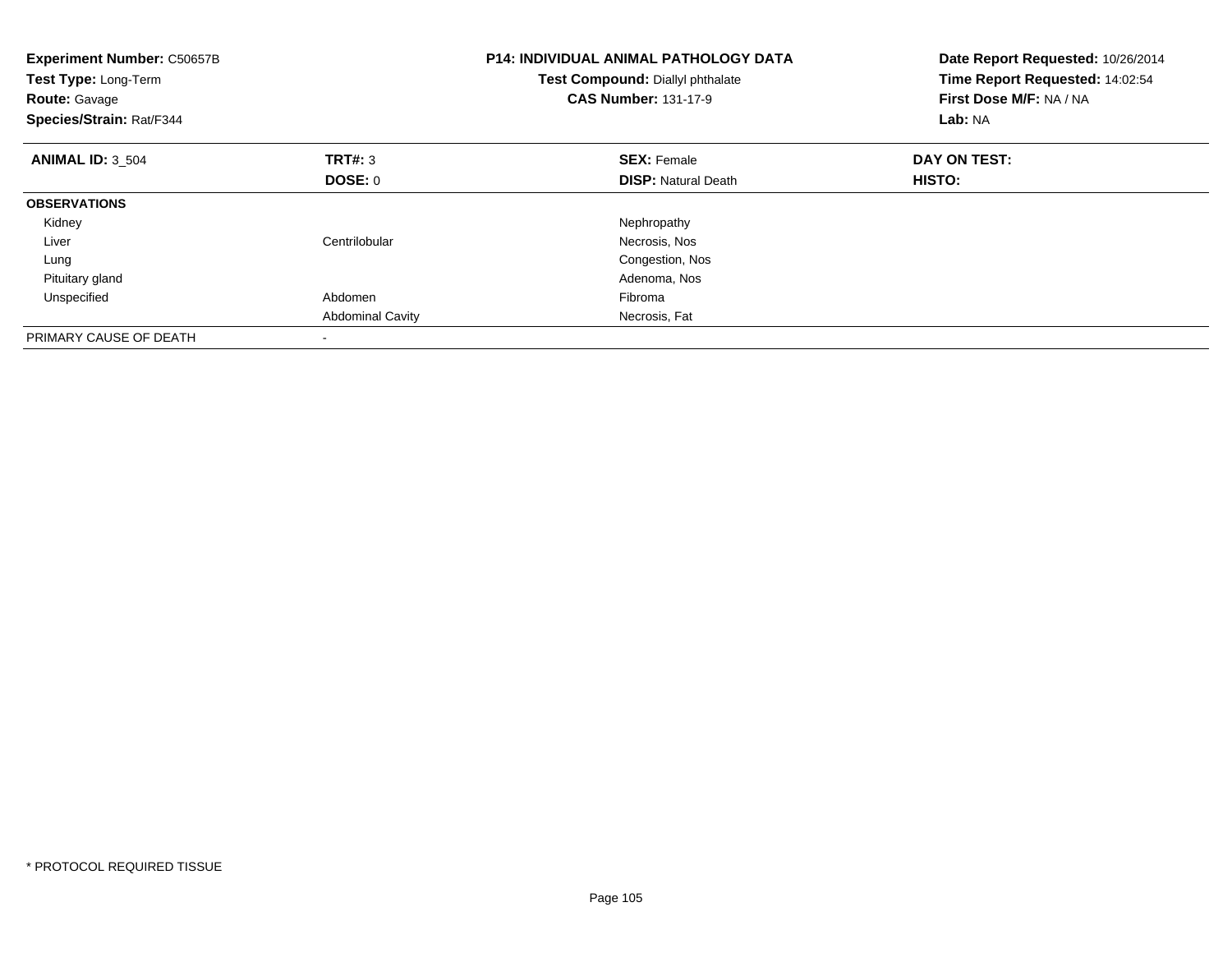| <b>Experiment Number: C50657B</b><br>Test Type: Long-Term<br><b>Route: Gavage</b><br>Species/Strain: Rat/F344 |                             | <b>P14: INDIVIDUAL ANIMAL PATHOLOGY DATA</b><br>Test Compound: Diallyl phthalate<br><b>CAS Number: 131-17-9</b> | Date Report Requested: 10/26/2014<br>Time Report Requested: 14:02:54<br>First Dose M/F: NA / NA<br>Lab: NA |
|---------------------------------------------------------------------------------------------------------------|-----------------------------|-----------------------------------------------------------------------------------------------------------------|------------------------------------------------------------------------------------------------------------|
| <b>ANIMAL ID: 3 505</b>                                                                                       | TRT#: 3                     | <b>SEX: Female</b>                                                                                              | DAY ON TEST:                                                                                               |
|                                                                                                               | <b>DOSE: 0</b>              | <b>DISP: Terminal Sacrifice</b>                                                                                 | <b>HISTO:</b>                                                                                              |
| <b>OBSERVATIONS</b>                                                                                           |                             |                                                                                                                 |                                                                                                            |
| Adrenal gland                                                                                                 | Medulla                     | Hyperplasia, Focal                                                                                              |                                                                                                            |
|                                                                                                               | Medulla                     | Pheochromocytoma                                                                                                |                                                                                                            |
| <b>Blood vessel</b>                                                                                           | <b>Pulmonary Artery Nos</b> | Mineralization                                                                                                  |                                                                                                            |
| Kidney                                                                                                        |                             | Nephropathy                                                                                                     |                                                                                                            |
| Liver                                                                                                         |                             | Inflammation, Multifocal                                                                                        |                                                                                                            |
|                                                                                                               |                             | Metamorphosis, Fatty                                                                                            |                                                                                                            |
| Lung                                                                                                          | Alveoli                     | Histiocytosis                                                                                                   |                                                                                                            |
| Pituitary gland                                                                                               |                             | Adenoma, Nos                                                                                                    |                                                                                                            |
| Thyroid                                                                                                       |                             | C-Cell Adenoma                                                                                                  |                                                                                                            |
| PRIMARY CAUSE OF DEATH                                                                                        |                             |                                                                                                                 |                                                                                                            |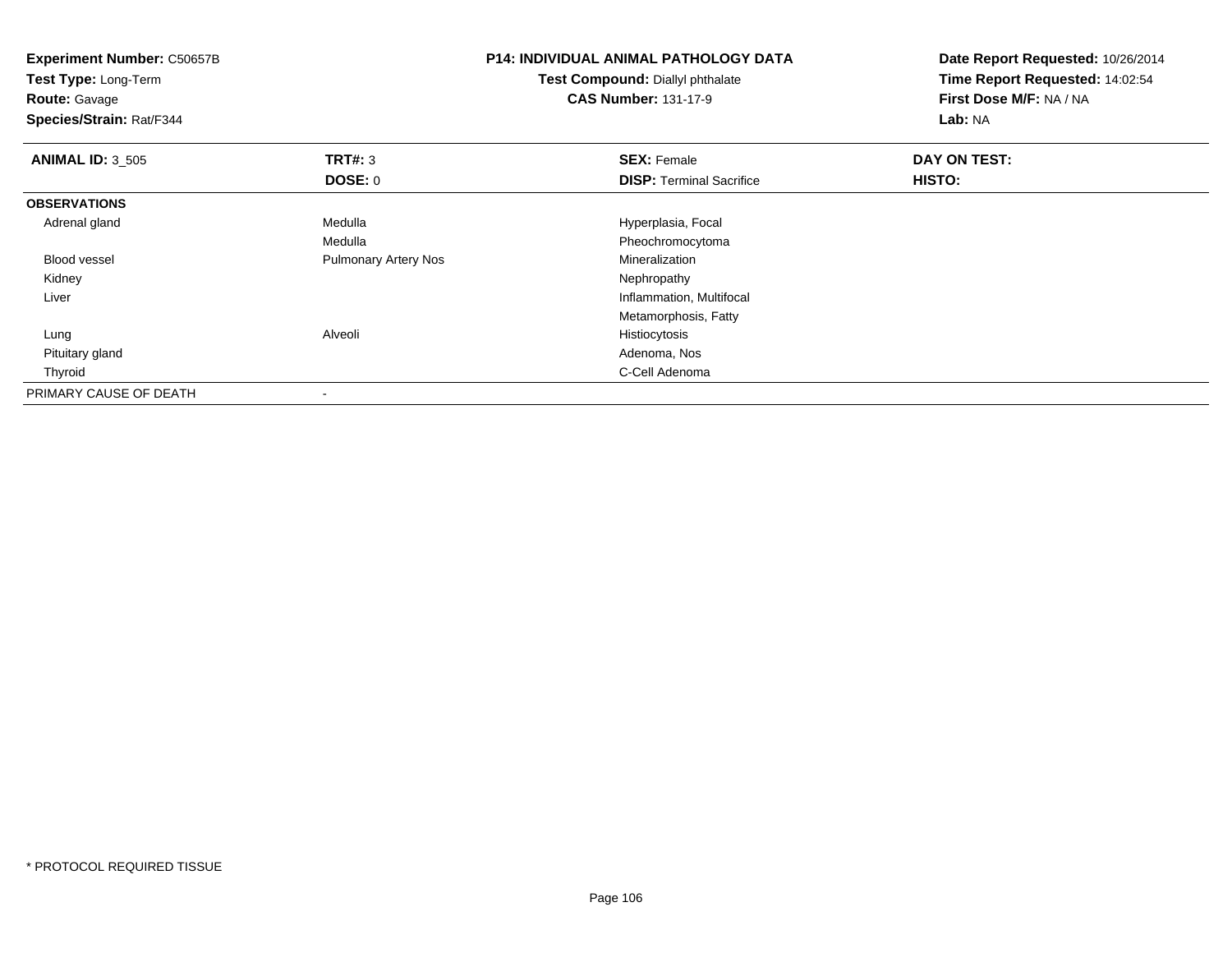| <b>Experiment Number: C50657B</b> |                           | <b>P14: INDIVIDUAL ANIMAL PATHOLOGY DATA</b> | Date Report Requested: 10/26/2014 |
|-----------------------------------|---------------------------|----------------------------------------------|-----------------------------------|
| Test Type: Long-Term              |                           | Test Compound: Diallyl phthalate             | Time Report Requested: 14:02:54   |
| <b>Route: Gavage</b>              |                           | <b>CAS Number: 131-17-9</b>                  | First Dose M/F: NA / NA           |
| Species/Strain: Rat/F344          |                           |                                              | Lab: NA                           |
| <b>ANIMAL ID: 3 506</b>           | TRT#: 3                   | <b>SEX: Female</b>                           | DAY ON TEST:                      |
|                                   | DOSE: 0                   | <b>DISP: Terminal Sacrifice</b>              | HISTO:                            |
| <b>OBSERVATIONS</b>               |                           |                                              |                                   |
| Kidney                            |                           | Nephropathy                                  |                                   |
| Pituitary gland                   | <b>Anterior Pituitary</b> | Cyst, Nos                                    |                                   |
| PRIMARY CAUSE OF DEATH            |                           |                                              |                                   |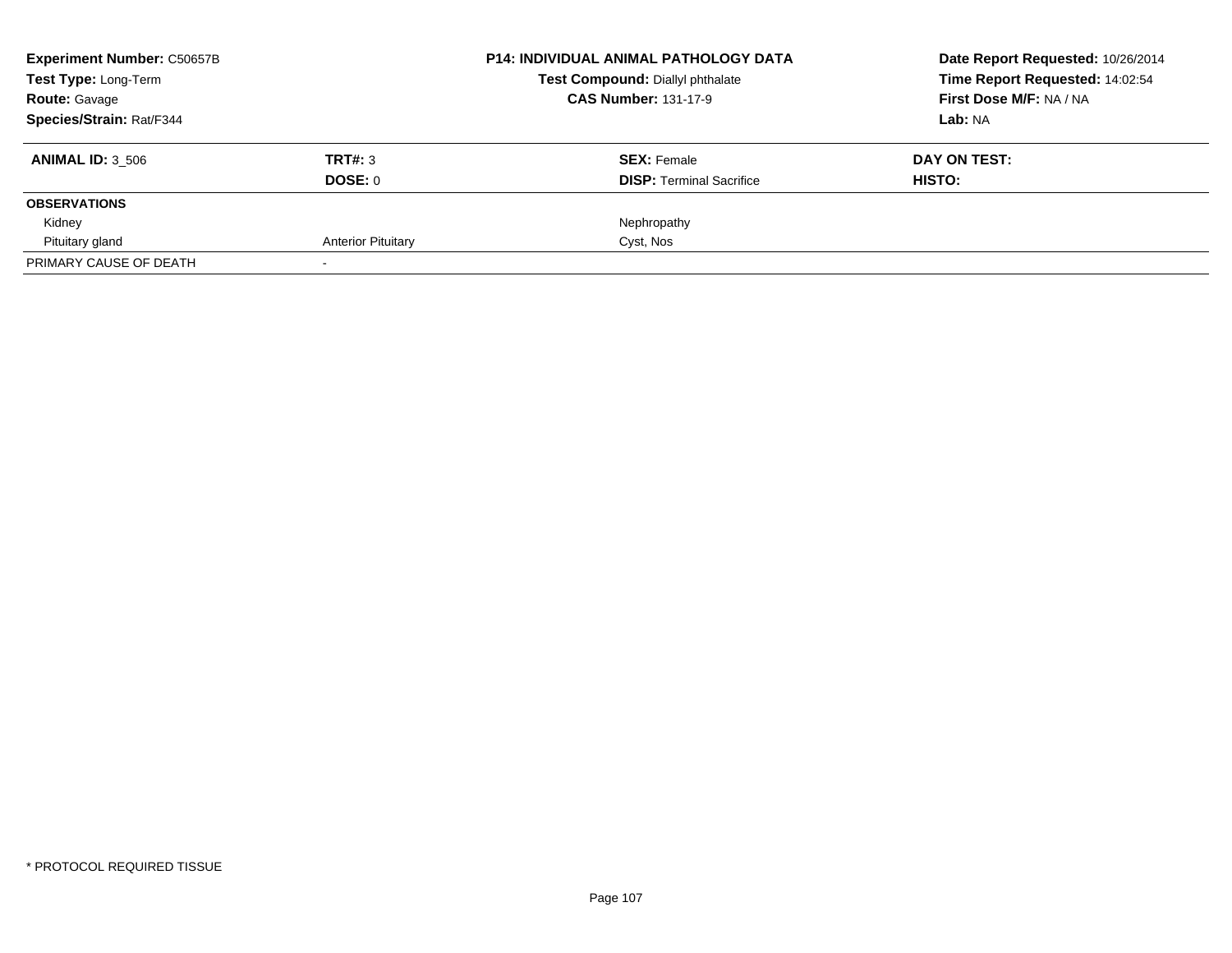| <b>Experiment Number: C50657B</b><br>Test Type: Long-Term<br><b>Route: Gavage</b><br>Species/Strain: Rat/F344 |                           | <b>P14: INDIVIDUAL ANIMAL PATHOLOGY DATA</b><br>Test Compound: Diallyl phthalate<br><b>CAS Number: 131-17-9</b> | Date Report Requested: 10/26/2014<br>Time Report Requested: 14:02:54<br>First Dose M/F: NA / NA<br>Lab: NA |
|---------------------------------------------------------------------------------------------------------------|---------------------------|-----------------------------------------------------------------------------------------------------------------|------------------------------------------------------------------------------------------------------------|
| <b>ANIMAL ID: 3_507</b>                                                                                       | <b>TRT#: 3</b>            | <b>SEX: Female</b>                                                                                              | DAY ON TEST:                                                                                               |
|                                                                                                               | DOSE: 0                   | <b>DISP:</b> Terminal Sacrifice                                                                                 | HISTO:                                                                                                     |
| <b>OBSERVATIONS</b>                                                                                           |                           |                                                                                                                 |                                                                                                            |
| Adrenal gland                                                                                                 |                           | Angiectasis                                                                                                     |                                                                                                            |
| Kidney                                                                                                        |                           | Nephropathy                                                                                                     |                                                                                                            |
| Liver                                                                                                         | <b>Bile Duct</b>          | Hyperplasia, Nos                                                                                                |                                                                                                            |
|                                                                                                               |                           | Inflammation, Multifocal                                                                                        |                                                                                                            |
| Lung                                                                                                          | Alveoli                   | Histiocytosis                                                                                                   |                                                                                                            |
| Mammary gland                                                                                                 |                           | Fibroadenoma                                                                                                    |                                                                                                            |
| Pancreas                                                                                                      | Acinus                    | Atrophy, Nos                                                                                                    |                                                                                                            |
| Pituitary gland                                                                                               | <b>Anterior Pituitary</b> | Cyst, Nos                                                                                                       |                                                                                                            |
| PRIMARY CAUSE OF DEATH                                                                                        | $\overline{\phantom{a}}$  |                                                                                                                 |                                                                                                            |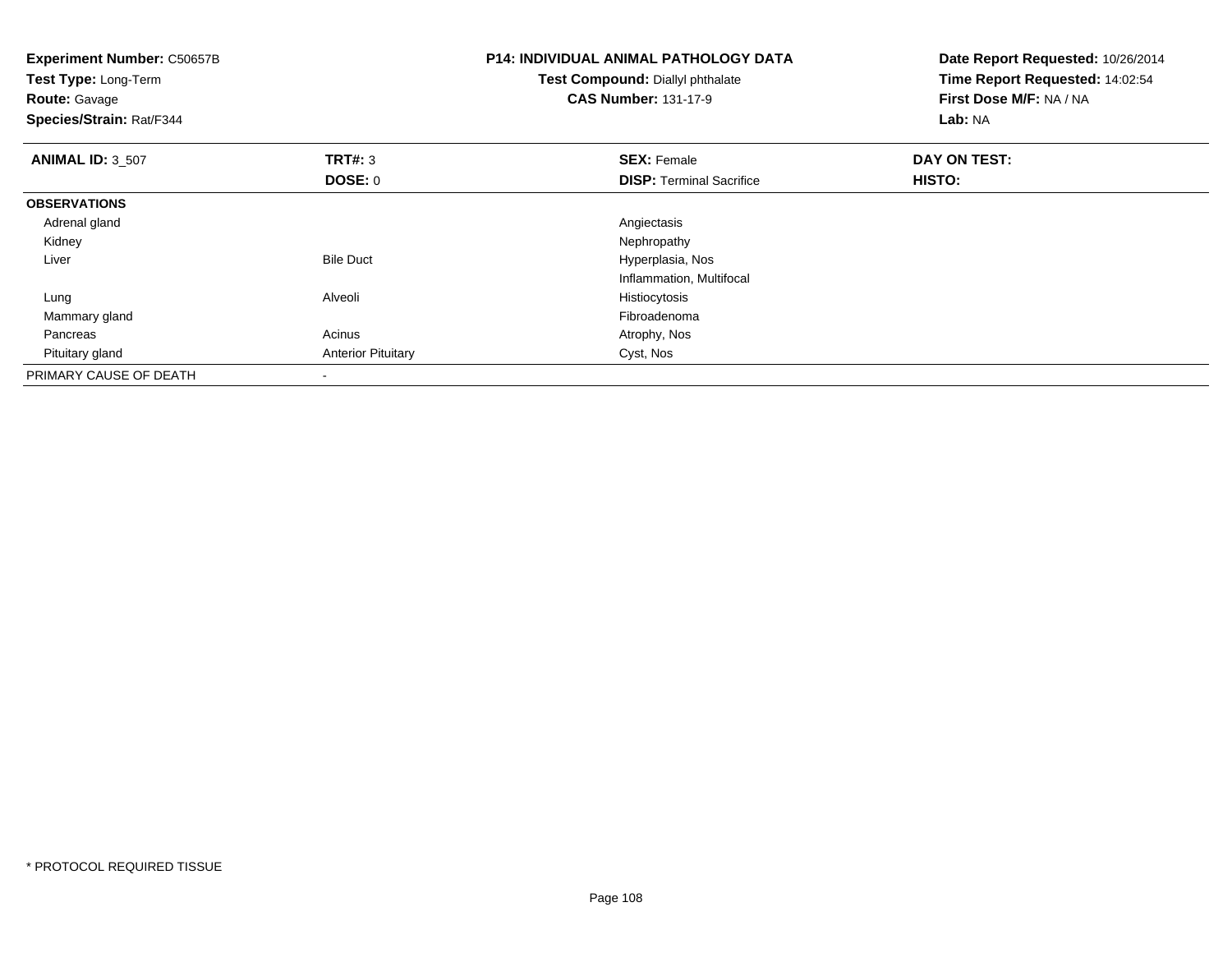| <b>Experiment Number: C50657B</b><br>Test Type: Long-Term<br><b>Route: Gavage</b><br>Species/Strain: Rat/F344 |                             | <b>P14: INDIVIDUAL ANIMAL PATHOLOGY DATA</b><br>Test Compound: Diallyl phthalate<br><b>CAS Number: 131-17-9</b> | Date Report Requested: 10/26/2014<br>Time Report Requested: 14:02:54<br>First Dose M/F: NA / NA<br>Lab: NA |
|---------------------------------------------------------------------------------------------------------------|-----------------------------|-----------------------------------------------------------------------------------------------------------------|------------------------------------------------------------------------------------------------------------|
| <b>ANIMAL ID: 3 508</b>                                                                                       | <b>TRT#: 3</b>              | <b>SEX: Female</b>                                                                                              | DAY ON TEST:                                                                                               |
|                                                                                                               | <b>DOSE: 0</b>              | <b>DISP: Terminal Sacrifice</b>                                                                                 | HISTO:                                                                                                     |
| <b>OBSERVATIONS</b>                                                                                           |                             |                                                                                                                 |                                                                                                            |
| Adrenal gland                                                                                                 |                             | Angiectasis                                                                                                     |                                                                                                            |
|                                                                                                               | Cortex Nos                  | Hyperplasia, Focal                                                                                              |                                                                                                            |
| <b>Blood vessel</b>                                                                                           | <b>Pulmonary Artery Nos</b> | Mineralization                                                                                                  |                                                                                                            |
| Kidney                                                                                                        | Tubule                      | Calculus, Unknown Gross Or Micro                                                                                |                                                                                                            |
| Lung                                                                                                          | Alveoli                     | Histiocytosis                                                                                                   |                                                                                                            |
| Ovary                                                                                                         |                             | Cyst, Follicular Nos                                                                                            |                                                                                                            |
| Pituitary gland                                                                                               | <b>Anterior Pituitary</b>   | Cyst, Nos                                                                                                       |                                                                                                            |
| Thymus                                                                                                        |                             | Cyst, Nos                                                                                                       |                                                                                                            |
|                                                                                                               |                             | <b>Persistent Embryonic Structure</b>                                                                           |                                                                                                            |
| PRIMARY CAUSE OF DEATH                                                                                        | ٠                           |                                                                                                                 |                                                                                                            |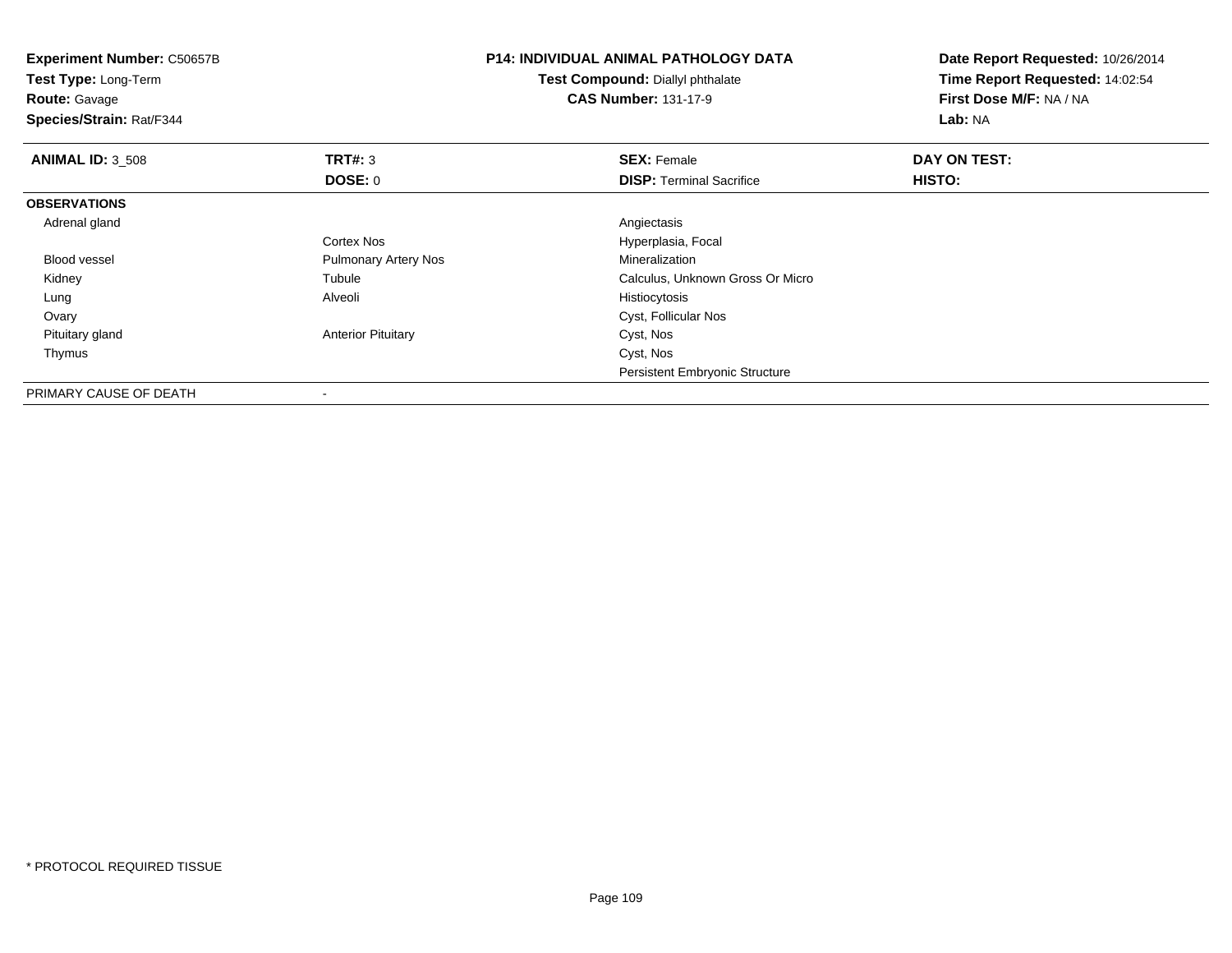| <b>Experiment Number: C50657B</b><br>Test Type: Long-Term<br><b>Route: Gavage</b><br>Species/Strain: Rat/F344 |                | <b>P14: INDIVIDUAL ANIMAL PATHOLOGY DATA</b><br>Test Compound: Diallyl phthalate<br><b>CAS Number: 131-17-9</b> | Date Report Requested: 10/26/2014<br>Time Report Requested: 14:02:54<br>First Dose M/F: NA / NA<br>Lab: NA |
|---------------------------------------------------------------------------------------------------------------|----------------|-----------------------------------------------------------------------------------------------------------------|------------------------------------------------------------------------------------------------------------|
| <b>ANIMAL ID: 3 509</b>                                                                                       | <b>TRT#: 3</b> | <b>SEX: Female</b>                                                                                              | DAY ON TEST:                                                                                               |
|                                                                                                               | <b>DOSE: 0</b> | <b>DISP:</b> Terminal Sacrifice                                                                                 | HISTO:                                                                                                     |
| <b>OBSERVATIONS</b>                                                                                           |                |                                                                                                                 |                                                                                                            |
| Bone                                                                                                          | Cartilage, Nos | Necrosis, Nos                                                                                                   |                                                                                                            |
| Liver                                                                                                         |                | Inflammation, Multifocal                                                                                        |                                                                                                            |
|                                                                                                               |                | Neoplastic Nodule                                                                                               |                                                                                                            |
| Lung                                                                                                          | Alveoli        | Histiocytosis                                                                                                   |                                                                                                            |
| Mammary gland                                                                                                 |                | Fibroadenoma                                                                                                    |                                                                                                            |
| <b>Uterus</b>                                                                                                 | Endometrium    | Cyst, Nos                                                                                                       |                                                                                                            |
| Vagina                                                                                                        |                | Squamous Cell Papilloma                                                                                         |                                                                                                            |
| PRIMARY CAUSE OF DEATH                                                                                        |                |                                                                                                                 |                                                                                                            |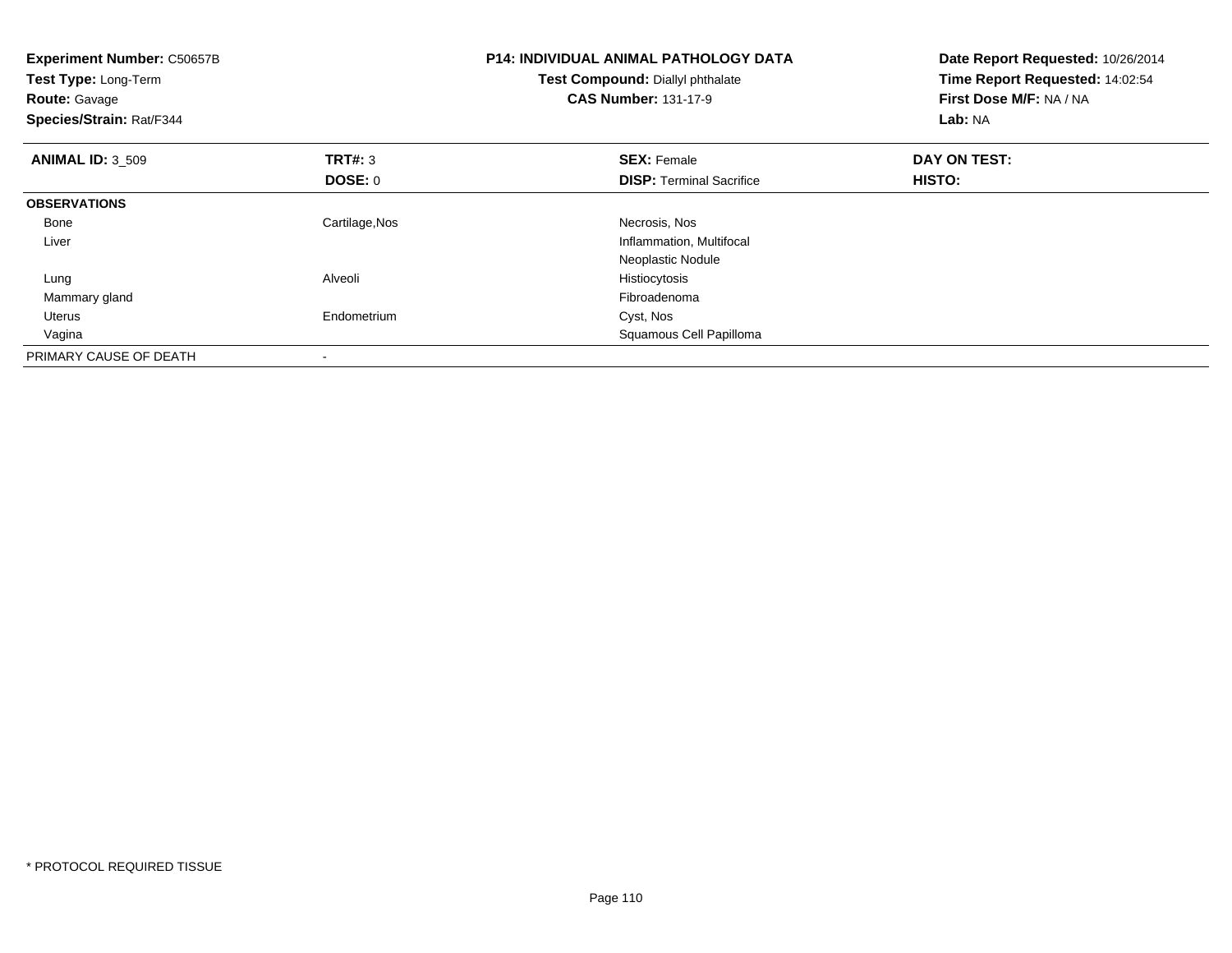| <b>Experiment Number: C50657B</b><br>Test Type: Long-Term<br><b>Route: Gavage</b><br>Species/Strain: Rat/F344 |                | <b>P14: INDIVIDUAL ANIMAL PATHOLOGY DATA</b><br>Test Compound: Diallyl phthalate<br><b>CAS Number: 131-17-9</b> | Date Report Requested: 10/26/2014<br>Time Report Requested: 14:02:54<br>First Dose M/F: NA / NA<br>Lab: NA |
|---------------------------------------------------------------------------------------------------------------|----------------|-----------------------------------------------------------------------------------------------------------------|------------------------------------------------------------------------------------------------------------|
| <b>ANIMAL ID: 3 510</b>                                                                                       | <b>TRT#: 3</b> | <b>SEX: Female</b>                                                                                              | DAY ON TEST:                                                                                               |
|                                                                                                               | DOSE: 0        | <b>DISP:</b> Moribund Sacrifice                                                                                 | HISTO:                                                                                                     |
| <b>OBSERVATIONS</b>                                                                                           |                |                                                                                                                 |                                                                                                            |
| Heart                                                                                                         | Myocardium Nos | Fibrosis                                                                                                        |                                                                                                            |
| Kidney                                                                                                        |                | Nephropathy                                                                                                     |                                                                                                            |
| Liver                                                                                                         |                | Hematopoiesis                                                                                                   |                                                                                                            |
| Mammary gland                                                                                                 |                | Adenocarcinoma, Nos                                                                                             |                                                                                                            |
| Pituitary gland                                                                                               |                | Adenoma, Nos                                                                                                    |                                                                                                            |
| Spleen                                                                                                        |                | Hematopoiesis                                                                                                   |                                                                                                            |
| Thymus                                                                                                        |                | <b>Persistent Embryonic Structure</b>                                                                           |                                                                                                            |
| PRIMARY CAUSE OF DEATH                                                                                        |                |                                                                                                                 |                                                                                                            |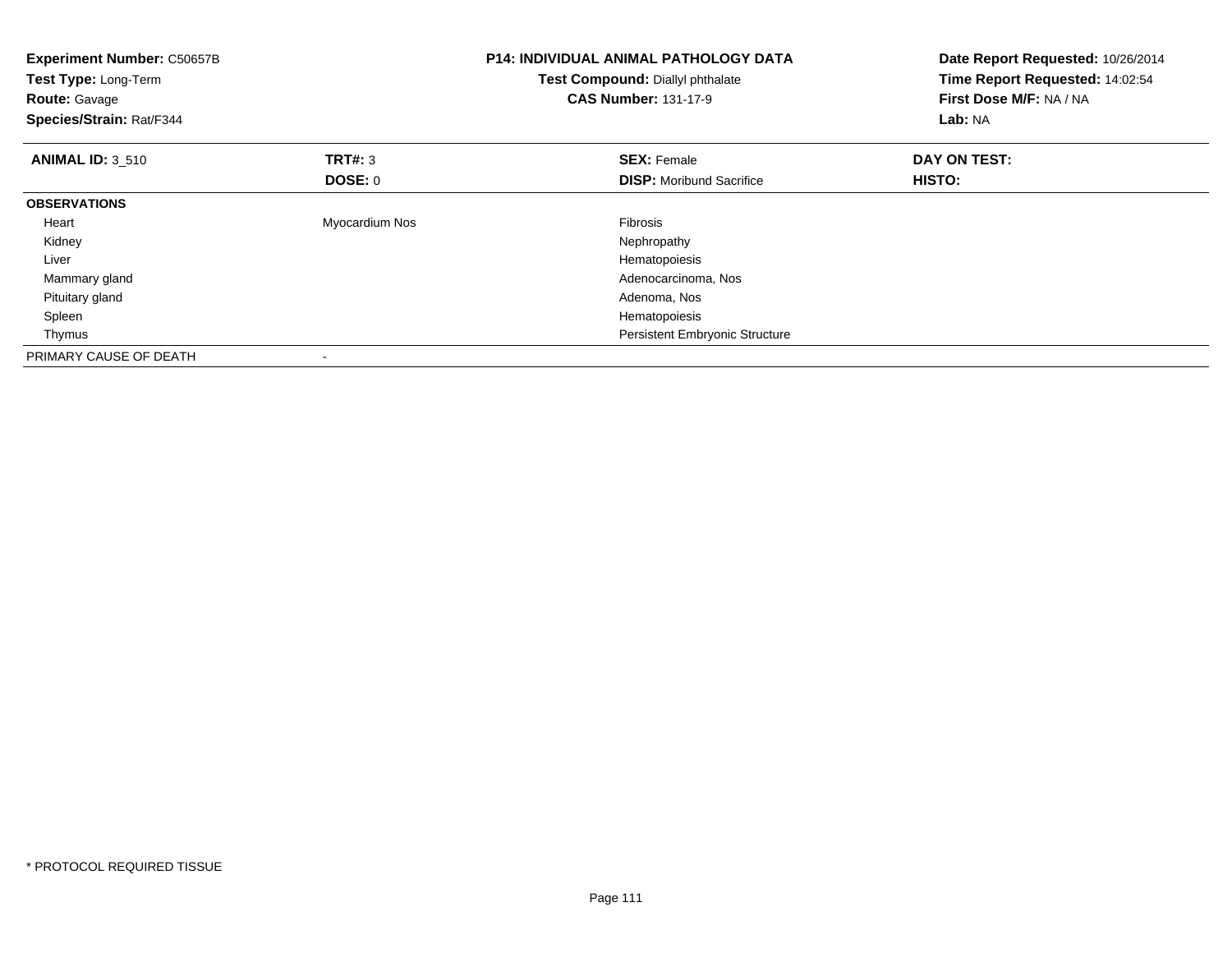**Test Type:** Long-Term

#### **Route:** Gavage

**Species/Strain:** Rat/F344

# **P14: INDIVIDUAL ANIMAL PATHOLOGY DATA**

#### **Test Compound:** Diallyl phthalate**CAS Number:** 131-17-9

| <b>ANIMAL ID: 3_511</b> | <b>TRT#: 3</b>              | <b>SEX: Female</b>                    | DAY ON TEST: |  |
|-------------------------|-----------------------------|---------------------------------------|--------------|--|
|                         | <b>DOSE: 0</b>              | <b>DISP: Terminal Sacrifice</b>       | HISTO:       |  |
| <b>OBSERVATIONS</b>     |                             |                                       |              |  |
| <b>Blood vessel</b>     | <b>Pulmonary Artery Nos</b> | Mineralization                        |              |  |
| Eye                     |                             | Cataract                              |              |  |
|                         | Retina                      | Degeneration, Nos                     |              |  |
| Heart                   | Myocardium Nos              | Fibrosis                              |              |  |
| Kidney                  |                             | Hemorrhage                            |              |  |
|                         |                             | Nephropathy                           |              |  |
| Liver                   |                             | Inflammation, Multifocal              |              |  |
|                         |                             | Neoplastic Nodule                     |              |  |
| Lung                    |                             | Hemorrhage                            |              |  |
| Mammary gland           |                             | Fibroadenoma                          |              |  |
| Pituitary gland         | <b>Anterior Pituitary</b>   | Cyst, Nos                             |              |  |
| Thymus                  |                             | <b>Persistent Embryonic Structure</b> |              |  |
| PRIMARY CAUSE OF DEATH  |                             |                                       |              |  |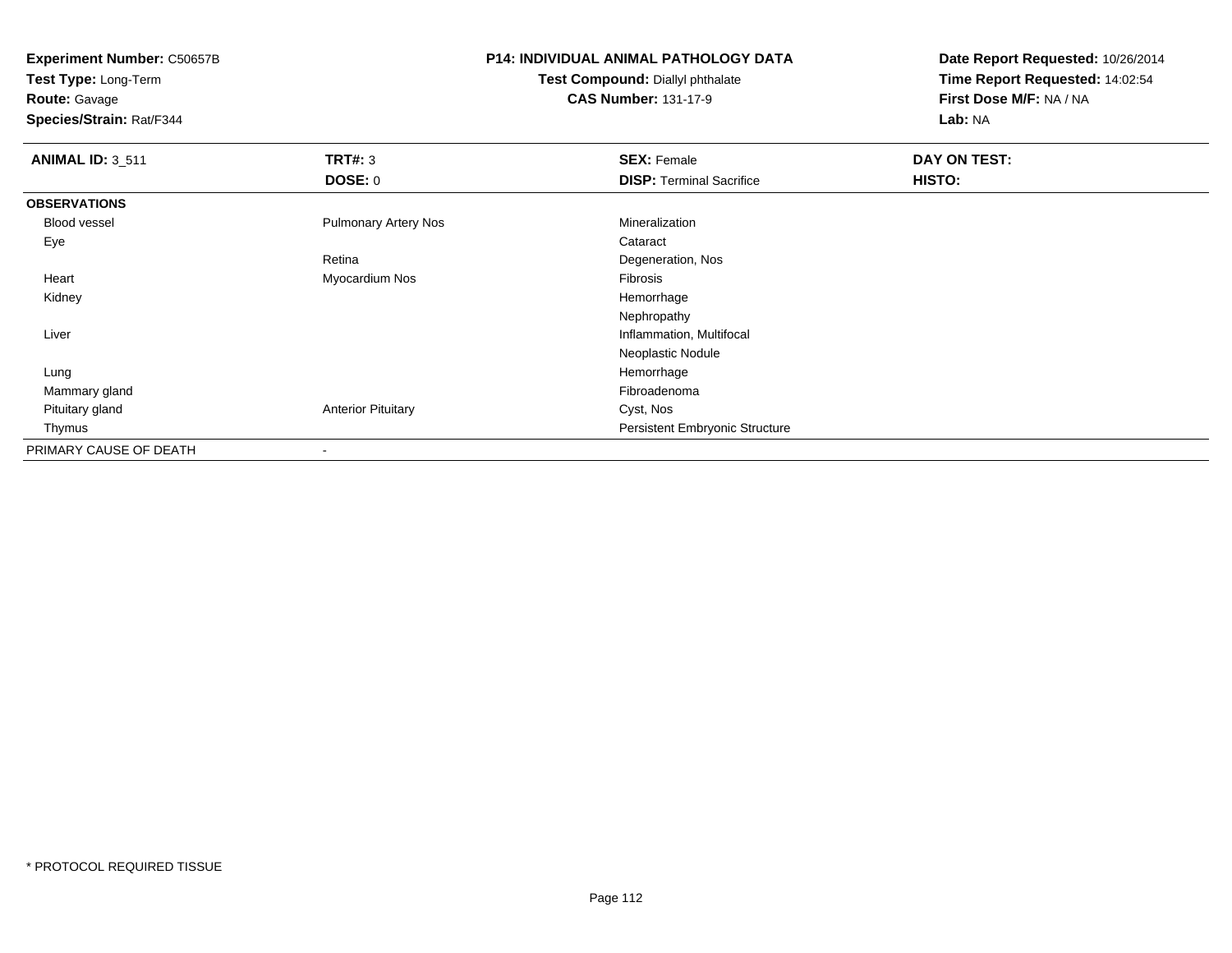| <b>Experiment Number: C50657B</b><br>Test Type: Long-Term<br><b>Route: Gavage</b><br>Species/Strain: Rat/F344 |                             | <b>P14: INDIVIDUAL ANIMAL PATHOLOGY DATA</b><br>Test Compound: Diallyl phthalate<br><b>CAS Number: 131-17-9</b> | Date Report Requested: 10/26/2014<br>Time Report Requested: 14:02:54<br>First Dose M/F: NA / NA<br>Lab: NA |
|---------------------------------------------------------------------------------------------------------------|-----------------------------|-----------------------------------------------------------------------------------------------------------------|------------------------------------------------------------------------------------------------------------|
| <b>ANIMAL ID: 3 512</b>                                                                                       | <b>TRT#: 3</b>              | <b>SEX: Female</b>                                                                                              | DAY ON TEST:                                                                                               |
|                                                                                                               | <b>DOSE: 0</b>              | <b>DISP:</b> Moribund Sacrifice                                                                                 | HISTO:                                                                                                     |
| <b>OBSERVATIONS</b>                                                                                           |                             |                                                                                                                 |                                                                                                            |
| <b>Blood vessel</b>                                                                                           | <b>Pulmonary Artery Nos</b> | Mineralization                                                                                                  |                                                                                                            |
| Intestine Large                                                                                               | Colon                       | Parasitism                                                                                                      |                                                                                                            |
| Liver                                                                                                         |                             | Metamorphosis, Fatty                                                                                            |                                                                                                            |
| Mammary gland                                                                                                 |                             | Fibroadenoma                                                                                                    |                                                                                                            |
| Pituitary gland                                                                                               |                             | Adenoma, Nos                                                                                                    |                                                                                                            |
| Thymus                                                                                                        |                             | Persistent Embryonic Structure                                                                                  |                                                                                                            |
| PRIMARY CAUSE OF DEATH                                                                                        |                             |                                                                                                                 |                                                                                                            |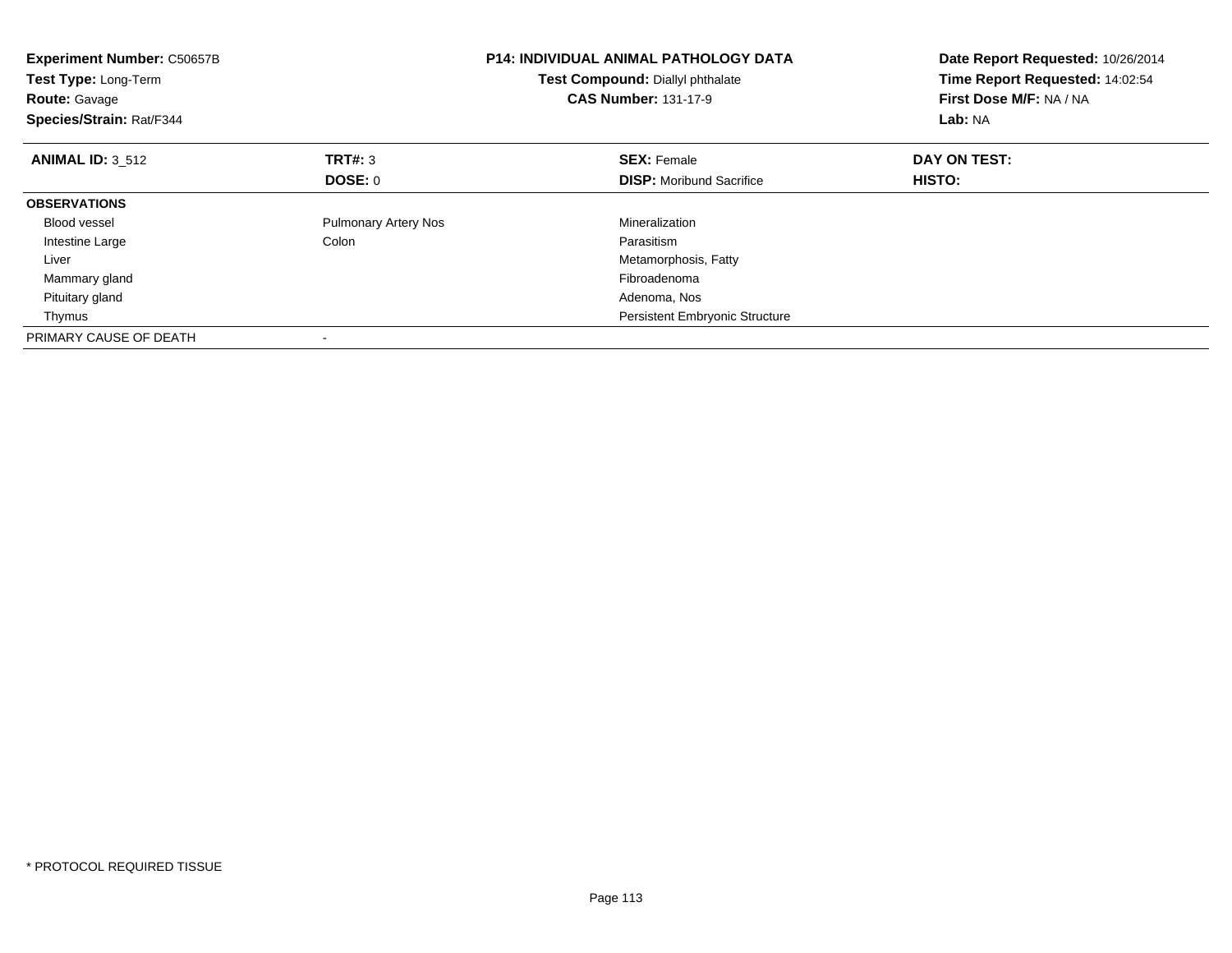| Experiment Number: C50657B<br>Test Type: Long-Term<br><b>Route: Gavage</b><br>Species/Strain: Rat/F344 |                  | <b>P14: INDIVIDUAL ANIMAL PATHOLOGY DATA</b><br>Test Compound: Diallyl phthalate<br><b>CAS Number: 131-17-9</b> | Date Report Requested: 10/26/2014<br>Time Report Requested: 14:02:54<br>First Dose M/F: NA / NA<br>Lab: NA |
|--------------------------------------------------------------------------------------------------------|------------------|-----------------------------------------------------------------------------------------------------------------|------------------------------------------------------------------------------------------------------------|
| <b>ANIMAL ID: 3_513</b>                                                                                | TRT#: 3          | <b>SEX: Female</b>                                                                                              | DAY ON TEST:                                                                                               |
|                                                                                                        | <b>DOSE: 0</b>   | <b>DISP: Terminal Sacrifice</b>                                                                                 | HISTO:                                                                                                     |
| <b>OBSERVATIONS</b>                                                                                    |                  |                                                                                                                 |                                                                                                            |
| Heart                                                                                                  | Myocardium Nos   | Fibrosis                                                                                                        |                                                                                                            |
| Liver                                                                                                  | <b>Bile Duct</b> | Hyperplasia, Nos                                                                                                |                                                                                                            |
|                                                                                                        |                  | Inflammation, Multifocal                                                                                        |                                                                                                            |
| Lung                                                                                                   |                  | <b>Bronchiectasis</b>                                                                                           |                                                                                                            |
|                                                                                                        |                  | Hyperplasia, Lymphoid                                                                                           |                                                                                                            |
| Pituitary gland                                                                                        |                  | Adenoma, Nos                                                                                                    |                                                                                                            |
| Thymus                                                                                                 |                  | Persistent Embryonic Structure                                                                                  |                                                                                                            |
| Uterus                                                                                                 | Endometrium      | Cyst, Nos                                                                                                       |                                                                                                            |
|                                                                                                        |                  | <b>Endometrial Stromal Polyp</b>                                                                                |                                                                                                            |
| PRIMARY CAUSE OF DEATH                                                                                 |                  |                                                                                                                 |                                                                                                            |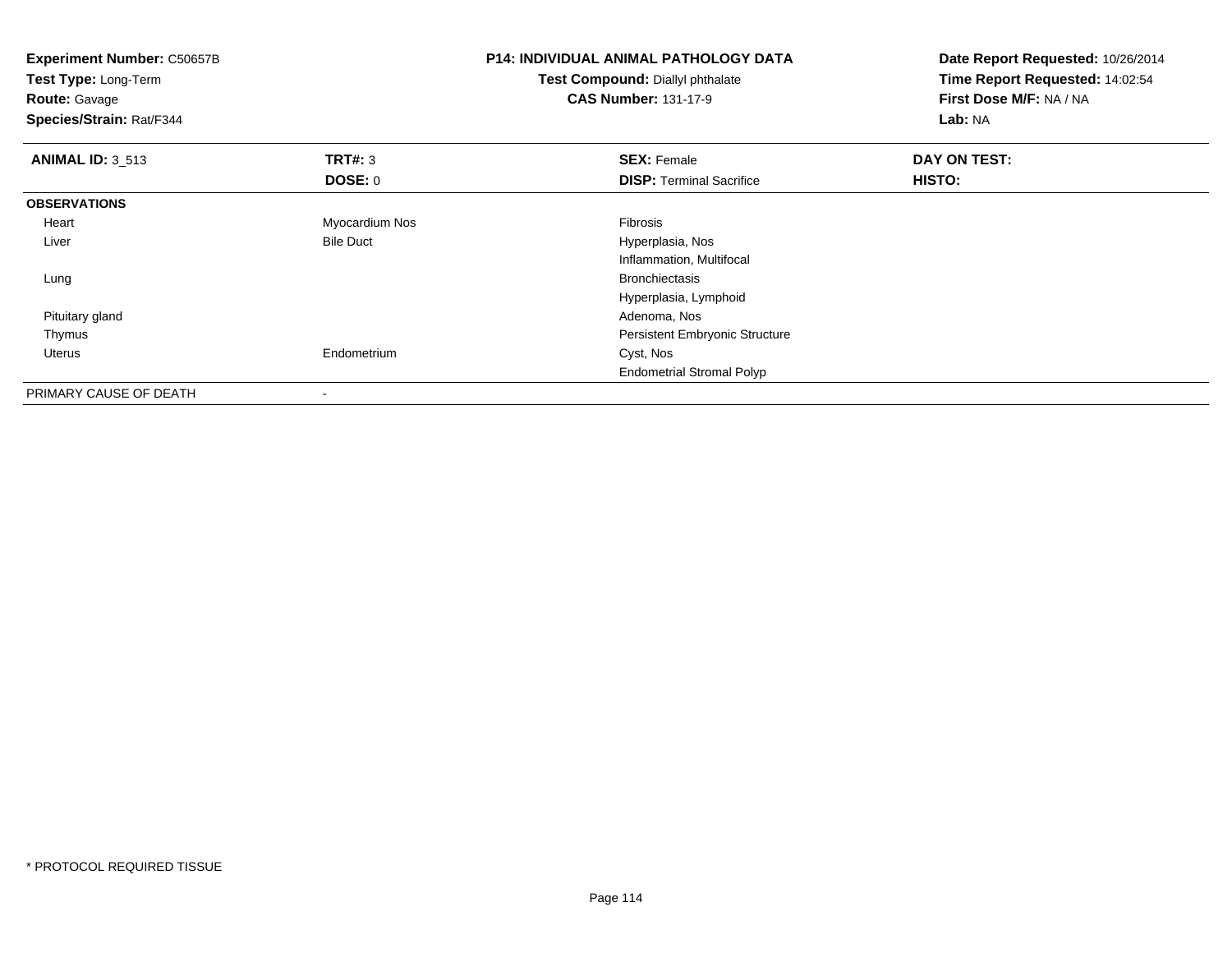| Experiment Number: C50657B<br>Test Type: Long-Term<br><b>Route: Gavage</b><br>Species/Strain: Rat/F344 |                             | <b>P14: INDIVIDUAL ANIMAL PATHOLOGY DATA</b><br>Test Compound: Diallyl phthalate<br><b>CAS Number: 131-17-9</b> | Date Report Requested: 10/26/2014<br>Time Report Requested: 14:02:54<br>First Dose M/F: NA / NA<br>Lab: NA |
|--------------------------------------------------------------------------------------------------------|-----------------------------|-----------------------------------------------------------------------------------------------------------------|------------------------------------------------------------------------------------------------------------|
| <b>ANIMAL ID: 3 514</b>                                                                                | TRT#: 3                     | <b>SEX: Female</b>                                                                                              | DAY ON TEST:                                                                                               |
|                                                                                                        | <b>DOSE: 0</b>              | <b>DISP: Terminal Sacrifice</b>                                                                                 | HISTO:                                                                                                     |
| <b>OBSERVATIONS</b>                                                                                    |                             |                                                                                                                 |                                                                                                            |
| Adrenal gland                                                                                          |                             | Degeneration, Lipoid                                                                                            |                                                                                                            |
| Blood vessel                                                                                           | <b>Pulmonary Artery Nos</b> | Mineralization                                                                                                  |                                                                                                            |
| Bone                                                                                                   | Cartilage, Nos              | Necrosis, Nos                                                                                                   |                                                                                                            |
| Kidney                                                                                                 |                             | Nephropathy                                                                                                     |                                                                                                            |
| Liver                                                                                                  |                             | Inflammation, Multifocal                                                                                        |                                                                                                            |
| Pituitary gland                                                                                        | <b>Anterior Pituitary</b>   | Cyst, Nos                                                                                                       |                                                                                                            |
| Thymus                                                                                                 |                             | Persistent Embryonic Structure                                                                                  |                                                                                                            |
| Thyroid                                                                                                |                             | Hyperplasia, C Cell                                                                                             |                                                                                                            |
| PRIMARY CAUSE OF DEATH                                                                                 |                             |                                                                                                                 |                                                                                                            |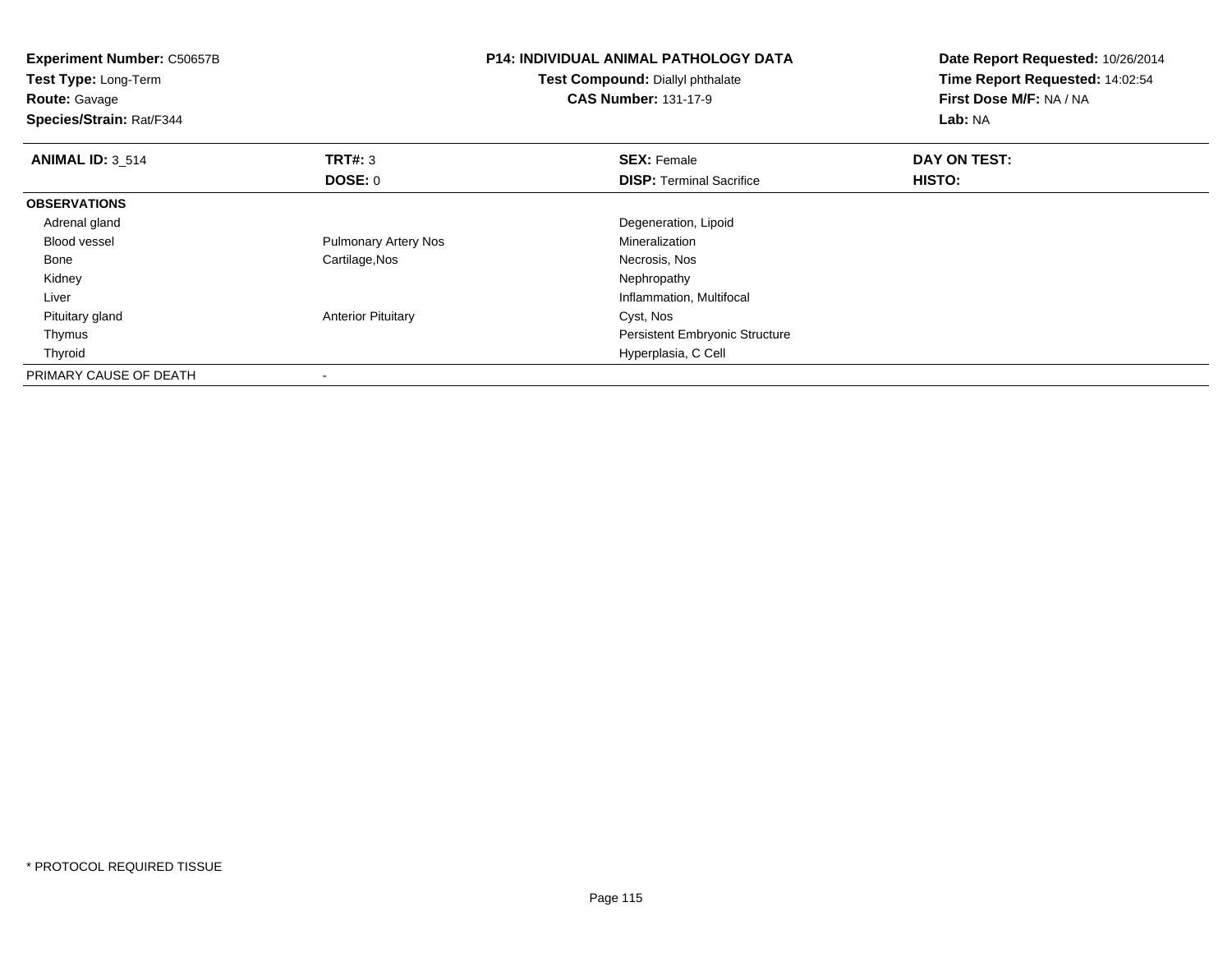| <b>Experiment Number: C50657B</b><br>Test Type: Long-Term<br><b>Route: Gavage</b><br>Species/Strain: Rat/F344 |                | <b>P14: INDIVIDUAL ANIMAL PATHOLOGY DATA</b><br>Test Compound: Diallyl phthalate<br><b>CAS Number: 131-17-9</b> | Date Report Requested: 10/26/2014<br>Time Report Requested: 14:02:54<br>First Dose M/F: NA / NA<br>Lab: NA |
|---------------------------------------------------------------------------------------------------------------|----------------|-----------------------------------------------------------------------------------------------------------------|------------------------------------------------------------------------------------------------------------|
| <b>ANIMAL ID: 3_515</b>                                                                                       | TRT#: 3        | <b>SEX: Female</b>                                                                                              | DAY ON TEST:                                                                                               |
|                                                                                                               | DOSE: 0        | <b>DISP: Terminal Sacrifice</b>                                                                                 | HISTO:                                                                                                     |
| <b>OBSERVATIONS</b>                                                                                           |                |                                                                                                                 |                                                                                                            |
| Eye                                                                                                           |                | Cataract                                                                                                        |                                                                                                            |
|                                                                                                               | Retina         | Degeneration, Nos                                                                                               |                                                                                                            |
| Heart                                                                                                         | Myocardium Nos | Fibrosis                                                                                                        |                                                                                                            |
| Kidney                                                                                                        |                | Hemorrhage                                                                                                      |                                                                                                            |
| Liver                                                                                                         |                | Inflammation, Multifocal                                                                                        |                                                                                                            |
| Lung                                                                                                          |                | Hemorrhage                                                                                                      |                                                                                                            |
| Thymus                                                                                                        |                | Persistent Embryonic Structure                                                                                  |                                                                                                            |
| <b>Uterus</b>                                                                                                 |                | <b>Endometrial Stromal Polyp</b>                                                                                |                                                                                                            |
| PRIMARY CAUSE OF DEATH                                                                                        |                |                                                                                                                 |                                                                                                            |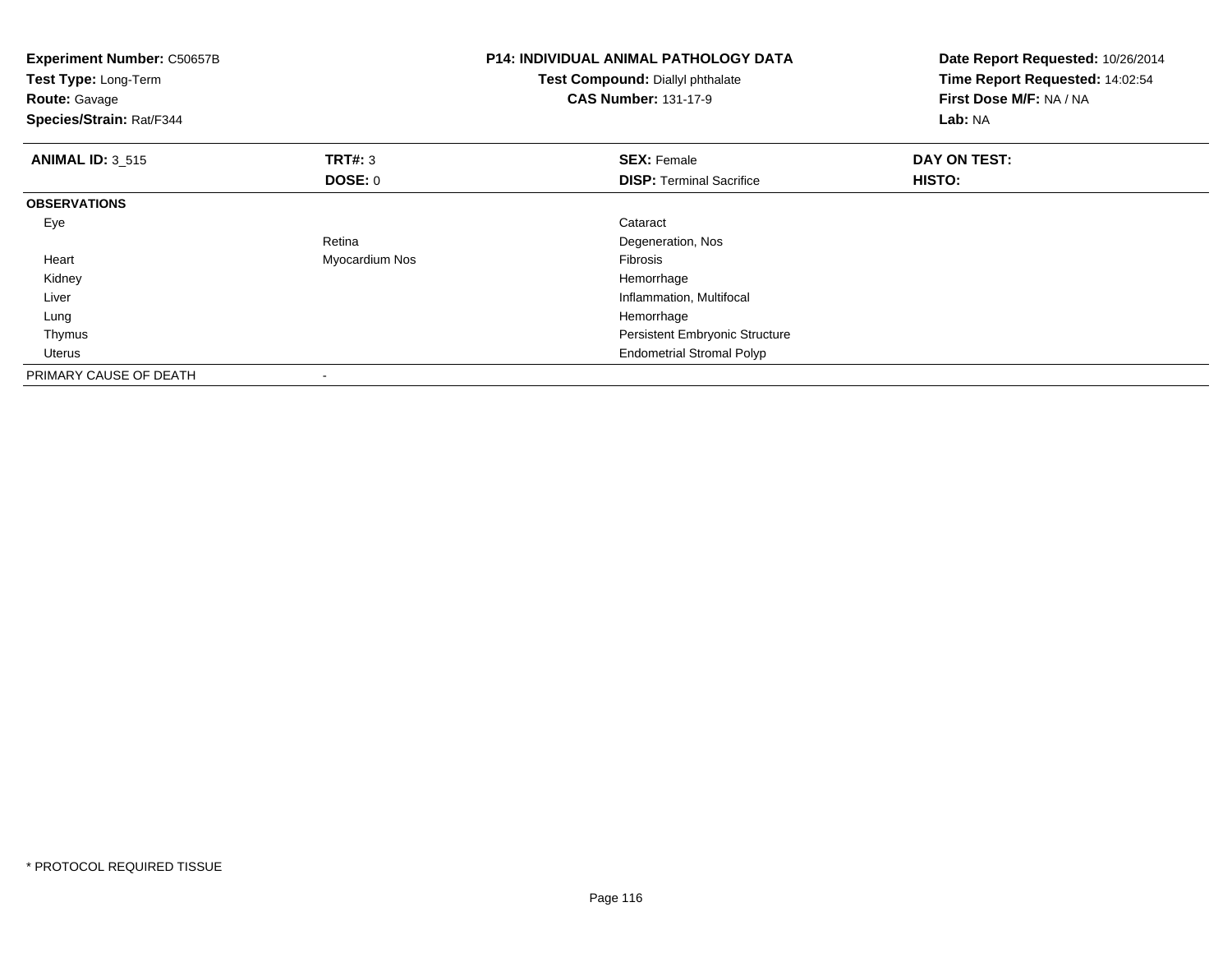| <b>Experiment Number: C50657B</b><br>Test Type: Long-Term<br><b>Route: Gavage</b><br>Species/Strain: Rat/F344 |                           | <b>P14: INDIVIDUAL ANIMAL PATHOLOGY DATA</b><br>Test Compound: Diallyl phthalate<br><b>CAS Number: 131-17-9</b> | Date Report Requested: 10/26/2014<br>Time Report Requested: 14:02:54<br>First Dose M/F: NA / NA<br>Lab: NA |
|---------------------------------------------------------------------------------------------------------------|---------------------------|-----------------------------------------------------------------------------------------------------------------|------------------------------------------------------------------------------------------------------------|
| <b>ANIMAL ID: 3 516</b>                                                                                       | <b>TRT#: 3</b>            | <b>SEX: Female</b>                                                                                              | DAY ON TEST:                                                                                               |
|                                                                                                               | <b>DOSE: 0</b>            | <b>DISP:</b> Terminal Sacrifice                                                                                 | HISTO:                                                                                                     |
| <b>OBSERVATIONS</b>                                                                                           |                           |                                                                                                                 |                                                                                                            |
| Kidney                                                                                                        |                           | Hemorrhage                                                                                                      |                                                                                                            |
| Liver                                                                                                         | <b>Bile Duct</b>          | Hyperplasia, Nos                                                                                                |                                                                                                            |
|                                                                                                               |                           | Inflammation, Multifocal                                                                                        |                                                                                                            |
| Lung                                                                                                          | Alveoli                   | Histiocytosis                                                                                                   |                                                                                                            |
| Pituitary gland                                                                                               | <b>Anterior Pituitary</b> | Cyst, Nos                                                                                                       |                                                                                                            |
| Thymus                                                                                                        |                           | <b>Persistent Embryonic Structure</b>                                                                           |                                                                                                            |
| Uterus                                                                                                        |                           | <b>Endometrial Stromal Polyp</b>                                                                                |                                                                                                            |
| PRIMARY CAUSE OF DEATH                                                                                        |                           |                                                                                                                 |                                                                                                            |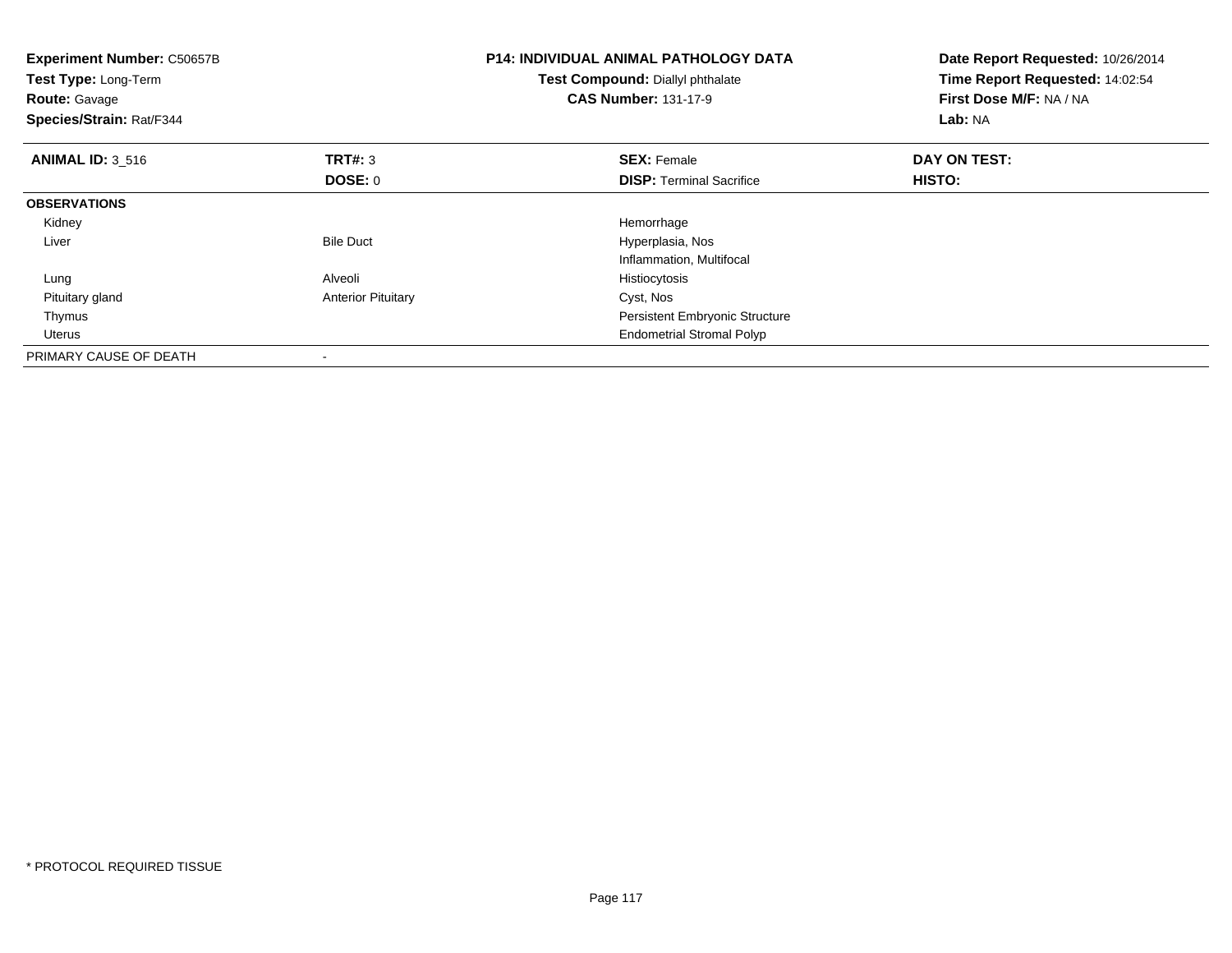| <b>Experiment Number: C50657B</b><br>Test Type: Long-Term<br><b>Route: Gavage</b><br>Species/Strain: Rat/F344 |                            | <b>P14: INDIVIDUAL ANIMAL PATHOLOGY DATA</b><br>Test Compound: Diallyl phthalate<br><b>CAS Number: 131-17-9</b> | Date Report Requested: 10/26/2014<br>Time Report Requested: 14:02:54<br>First Dose M/F: NA / NA<br>Lab: NA |
|---------------------------------------------------------------------------------------------------------------|----------------------------|-----------------------------------------------------------------------------------------------------------------|------------------------------------------------------------------------------------------------------------|
| <b>ANIMAL ID: 3 517</b>                                                                                       | TRT#: 3                    | <b>SEX: Female</b>                                                                                              | DAY ON TEST:                                                                                               |
|                                                                                                               | DOSE: 0                    | <b>DISP:</b> Natural Death                                                                                      | HISTO:                                                                                                     |
| <b>OBSERVATIONS</b>                                                                                           |                            |                                                                                                                 |                                                                                                            |
| Heart                                                                                                         | Atrium                     | Thrombosis, Nos                                                                                                 |                                                                                                            |
| Kidney                                                                                                        |                            | Hemosiderosis                                                                                                   |                                                                                                            |
| Liver                                                                                                         |                            | Metamorphosis, Fatty                                                                                            |                                                                                                            |
|                                                                                                               |                            | Necrosis, Nos                                                                                                   |                                                                                                            |
| Pituitary gland                                                                                               |                            | Adenoma, Nos                                                                                                    |                                                                                                            |
| Unspecified                                                                                                   | <b>Multiple Organs Nos</b> | Leukemia, Mononuclear Cell                                                                                      |                                                                                                            |
| PRIMARY CAUSE OF DEATH                                                                                        |                            |                                                                                                                 |                                                                                                            |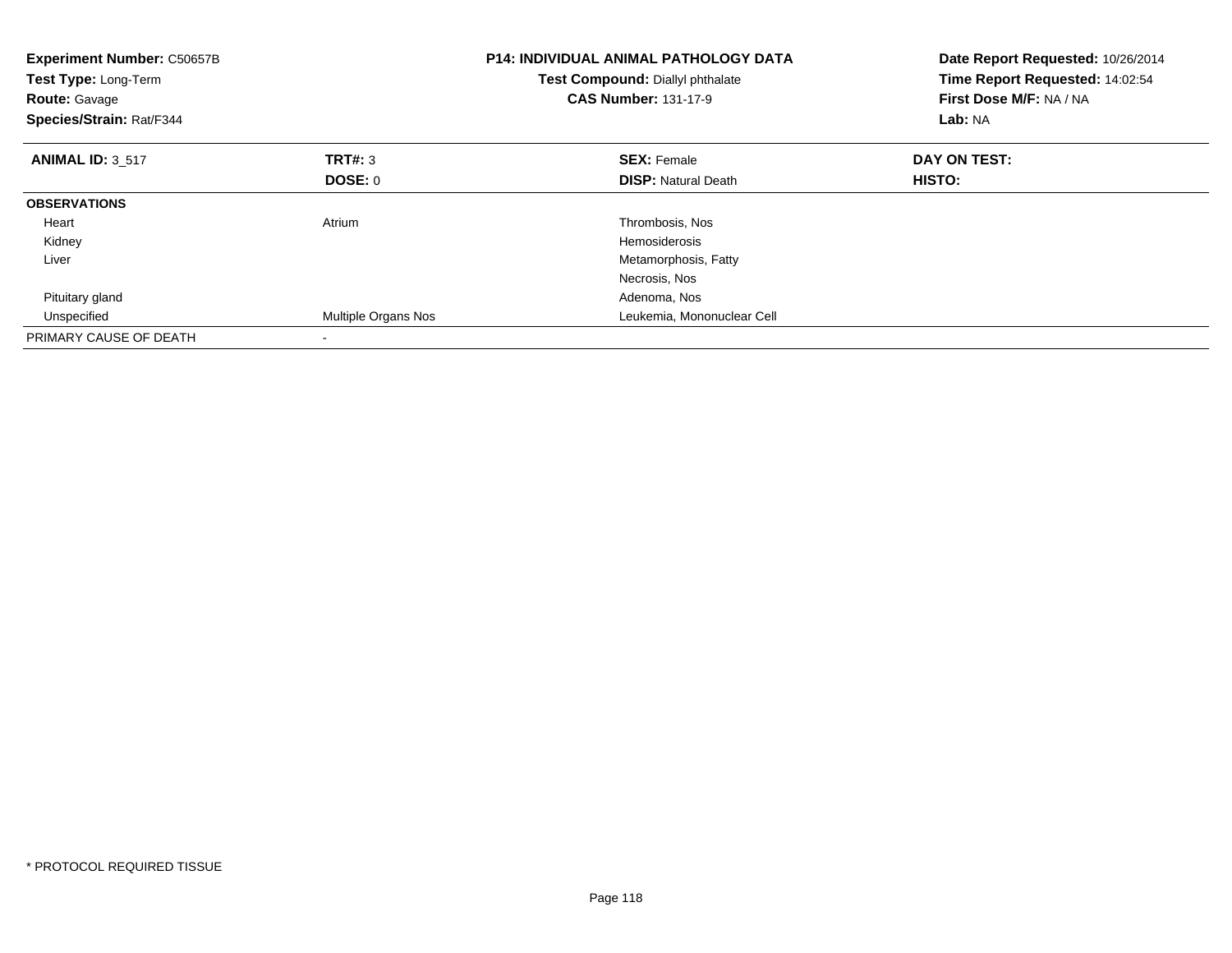| <b>Experiment Number: C50657B</b><br>Test Type: Long-Term |                             | <b>P14: INDIVIDUAL ANIMAL PATHOLOGY DATA</b> | Date Report Requested: 10/26/2014 |  |
|-----------------------------------------------------------|-----------------------------|----------------------------------------------|-----------------------------------|--|
|                                                           |                             | Test Compound: Diallyl phthalate             | Time Report Requested: 14:02:54   |  |
| <b>Route: Gavage</b>                                      |                             | <b>CAS Number: 131-17-9</b>                  | First Dose M/F: NA / NA           |  |
| Species/Strain: Rat/F344                                  |                             |                                              | Lab: NA                           |  |
| <b>ANIMAL ID: 3_518</b>                                   | TRT#: 3                     | <b>SEX: Female</b>                           | DAY ON TEST:                      |  |
|                                                           | DOSE: 0                     | <b>DISP: Terminal Sacrifice</b>              | HISTO:                            |  |
| <b>OBSERVATIONS</b>                                       |                             |                                              |                                   |  |
| Adrenal gland                                             |                             | Degeneration, Lipoid                         |                                   |  |
| <b>Blood vessel</b>                                       | <b>Pulmonary Artery Nos</b> | Mineralization                               |                                   |  |
| Heart                                                     | Myocardium Nos              | Fibrosis                                     |                                   |  |
| Kidney                                                    |                             | Hemorrhage                                   |                                   |  |
|                                                           |                             | Nephropathy                                  |                                   |  |
| Liver                                                     |                             | Angiectasis                                  |                                   |  |
| Pituitary gland                                           |                             | Adenoma, Nos                                 |                                   |  |
| Thymus                                                    |                             | Persistent Embryonic Structure               |                                   |  |
| Unspecified                                               | Multiple Organs Nos         | Leukemia, Mononuclear Cell                   |                                   |  |
| Uterus                                                    |                             | <b>Endometrial Stromal Polyp</b>             |                                   |  |
| PRIMARY CAUSE OF DEATH                                    |                             |                                              |                                   |  |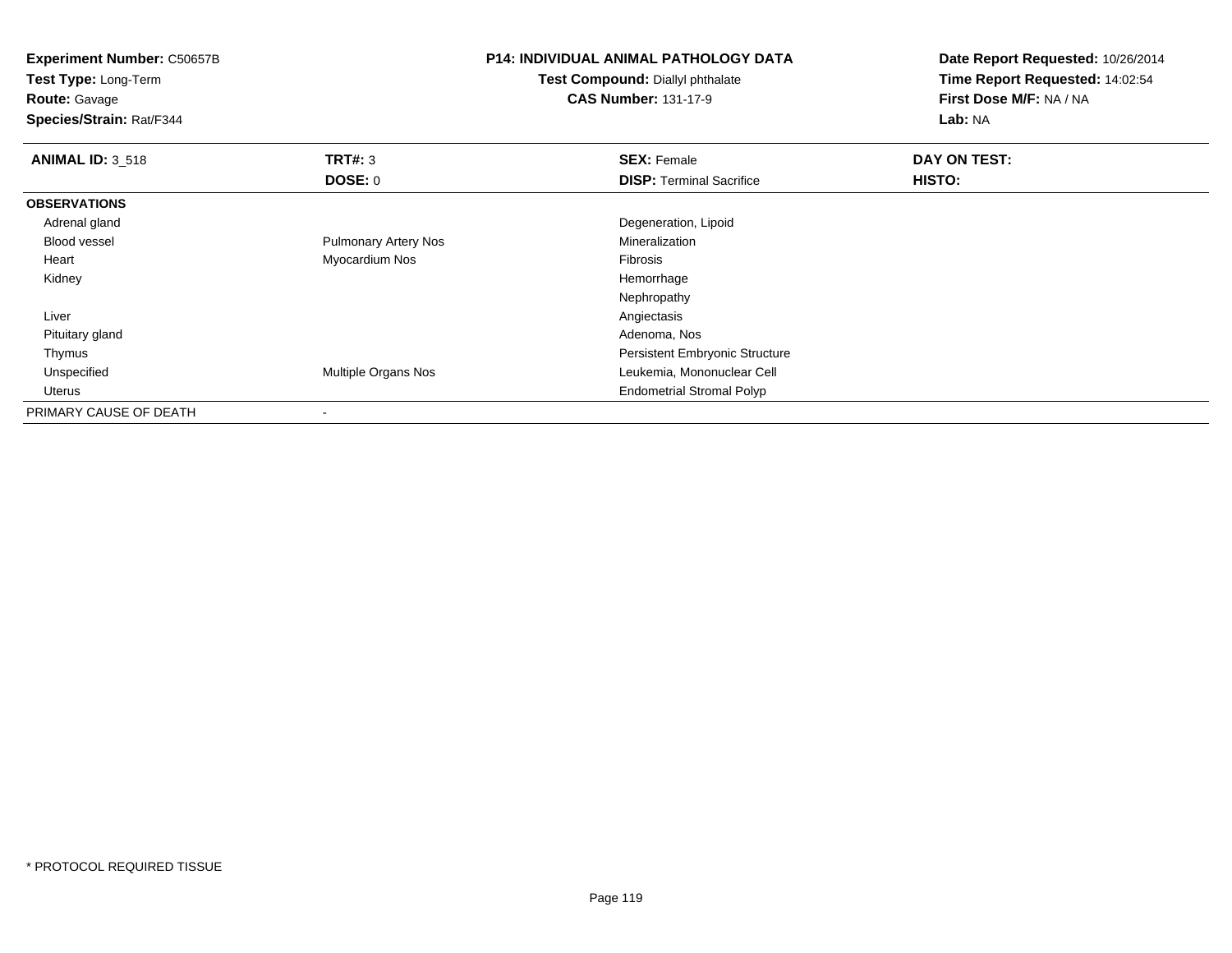**Test Type:** Long-Term

**Route:** Gavage

**Species/Strain:** Rat/F344

# **P14: INDIVIDUAL ANIMAL PATHOLOGY DATA**

**Test Compound:** Diallyl phthalate**CAS Number:** 131-17-9

| <b>ANIMAL ID: 3_519</b> | TRT#: 3                   | <b>SEX: Female</b>                    | <b>DAY ON TEST:</b> |  |
|-------------------------|---------------------------|---------------------------------------|---------------------|--|
|                         | <b>DOSE: 0</b>            | <b>DISP: Terminal Sacrifice</b>       | HISTO:              |  |
| <b>OBSERVATIONS</b>     |                           |                                       |                     |  |
| Eye                     |                           | Cataract                              |                     |  |
|                         | Retina                    | Degeneration, Nos                     |                     |  |
|                         |                           | Hemorrhage                            |                     |  |
| Heart                   | Myocardium Nos            | Degeneration, Nos                     |                     |  |
| Kidney                  |                           | Calculus, Microscopic Examination     |                     |  |
| Liver                   | <b>Bile Duct</b>          | Hyperplasia, Nos                      |                     |  |
| Lung                    |                           | Hemorrhage                            |                     |  |
| Pituitary gland         | <b>Anterior Pituitary</b> | Angiectasis                           |                     |  |
|                         | <b>Anterior Pituitary</b> | Cyst, Nos                             |                     |  |
| Thymus                  |                           | <b>Persistent Embryonic Structure</b> |                     |  |
| PRIMARY CAUSE OF DEATH  |                           |                                       |                     |  |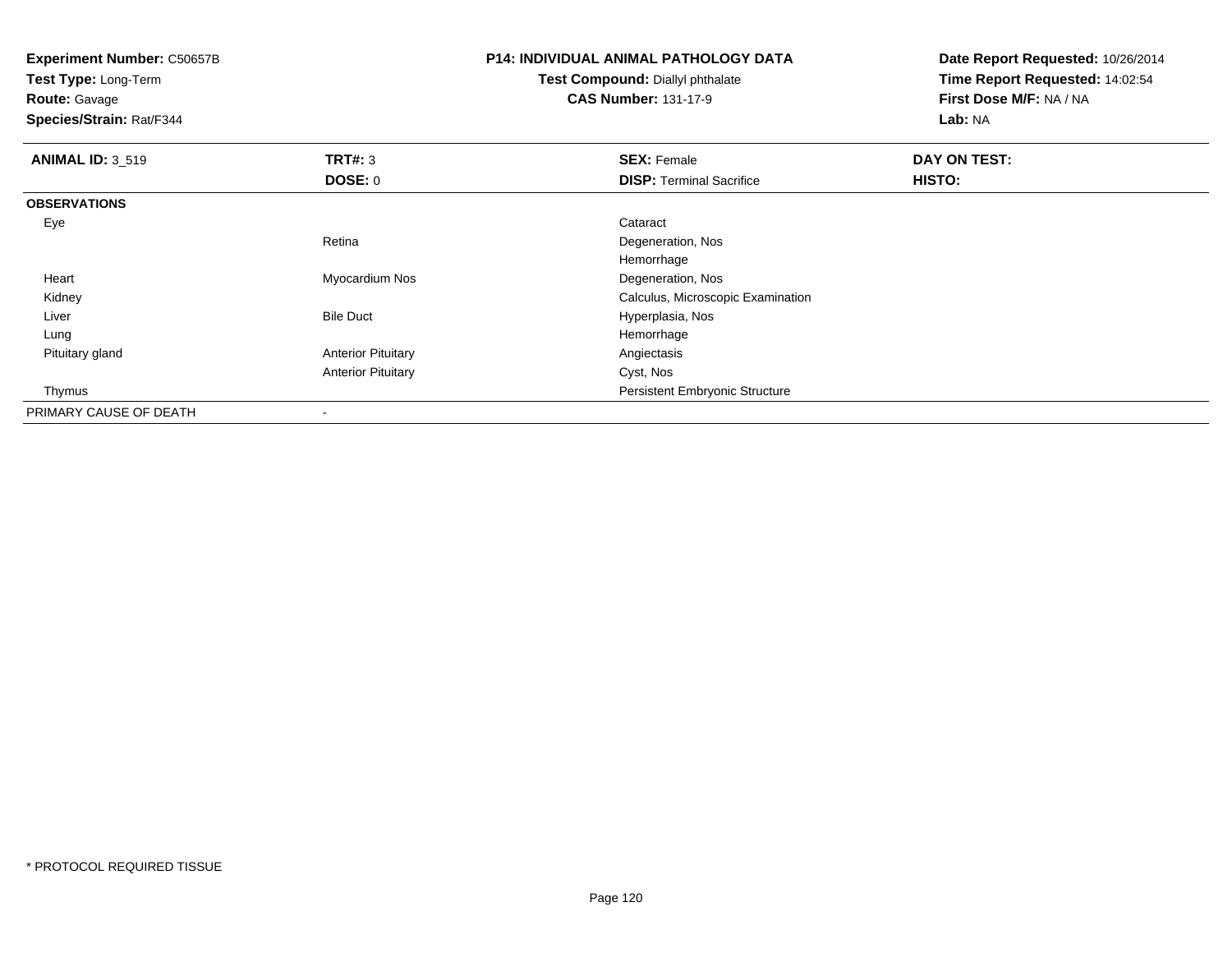| <b>Experiment Number: C50657B</b><br><b>Test Type: Long-Term</b><br><b>Route: Gavage</b><br>Species/Strain: Rat/F344 |                     | <b>P14: INDIVIDUAL ANIMAL PATHOLOGY DATA</b><br>Test Compound: Diallyl phthalate<br><b>CAS Number: 131-17-9</b> | Date Report Requested: 10/26/2014<br>Time Report Requested: 14:02:54<br>First Dose M/F: NA / NA<br>Lab: NA |
|----------------------------------------------------------------------------------------------------------------------|---------------------|-----------------------------------------------------------------------------------------------------------------|------------------------------------------------------------------------------------------------------------|
| <b>ANIMAL ID: 3 520</b>                                                                                              | TRT#: 3             | <b>SEX: Female</b>                                                                                              | DAY ON TEST:                                                                                               |
|                                                                                                                      | DOSE: 0             | <b>DISP:</b> Terminal Sacrifice                                                                                 | HISTO:                                                                                                     |
| <b>OBSERVATIONS</b>                                                                                                  |                     |                                                                                                                 |                                                                                                            |
| Adrenal gland                                                                                                        |                     | Degeneration, Lipoid                                                                                            |                                                                                                            |
| Liver                                                                                                                | <b>Bile Duct</b>    | Hyperplasia, Nos                                                                                                |                                                                                                            |
| Pituitary gland                                                                                                      |                     | Adenoma, Nos                                                                                                    |                                                                                                            |
| Thymus                                                                                                               |                     | <b>Persistent Embryonic Structure</b>                                                                           |                                                                                                            |
| Unspecified                                                                                                          | Multiple Organs Nos | Leukemia, Mononuclear Cell                                                                                      |                                                                                                            |
| PRIMARY CAUSE OF DEATH                                                                                               |                     |                                                                                                                 |                                                                                                            |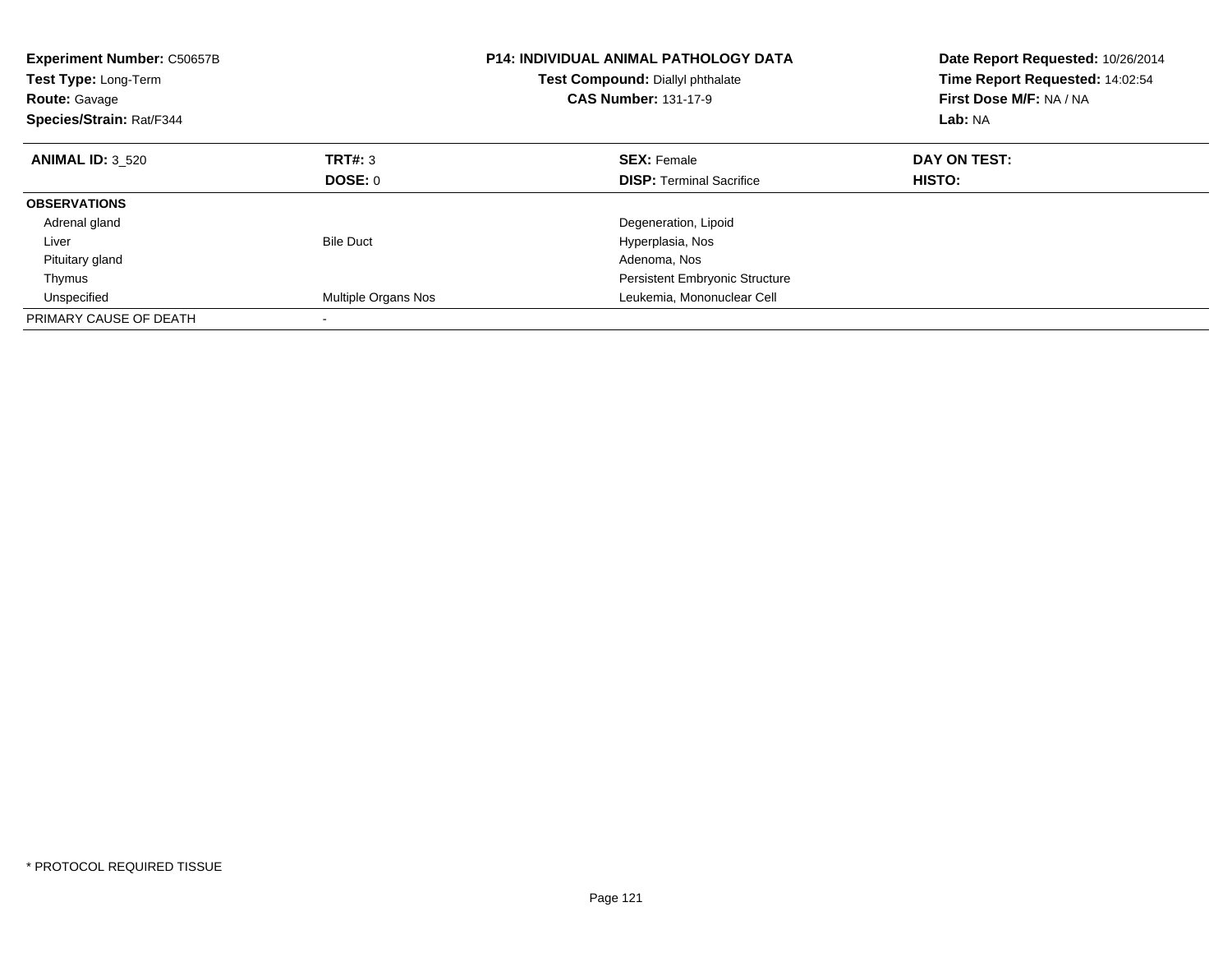| <b>Experiment Number: C50657B</b><br>Test Type: Long-Term<br><b>Route: Gavage</b><br>Species/Strain: Rat/F344 | <b>P14: INDIVIDUAL ANIMAL PATHOLOGY DATA</b><br>Test Compound: Diallyl phthalate<br><b>CAS Number: 131-17-9</b> |                                  | Date Report Requested: 10/26/2014<br>Time Report Requested: 14:02:54<br>First Dose M/F: NA / NA<br>Lab: NA |
|---------------------------------------------------------------------------------------------------------------|-----------------------------------------------------------------------------------------------------------------|----------------------------------|------------------------------------------------------------------------------------------------------------|
| <b>ANIMAL ID: 3 521</b>                                                                                       | <b>TRT#: 3</b>                                                                                                  | <b>SEX: Female</b>               | DAY ON TEST:                                                                                               |
|                                                                                                               | DOSE: 0                                                                                                         | <b>DISP:</b> Terminal Sacrifice  | HISTO:                                                                                                     |
| <b>OBSERVATIONS</b>                                                                                           |                                                                                                                 |                                  |                                                                                                            |
| Heart                                                                                                         | Myocardium Nos                                                                                                  | Degeneration, Nos                |                                                                                                            |
| Kidney                                                                                                        |                                                                                                                 | Hemorrhage                       |                                                                                                            |
|                                                                                                               |                                                                                                                 | Nephropathy                      |                                                                                                            |
| Liver                                                                                                         | <b>Bile Duct</b>                                                                                                | Hyperplasia, Nos                 |                                                                                                            |
| Lung                                                                                                          | Alveoli                                                                                                         | Histiocytosis                    |                                                                                                            |
| Lymph node                                                                                                    | Mandibular Lymph Node                                                                                           | Degeneration, Cystic             |                                                                                                            |
| Pituitary gland                                                                                               |                                                                                                                 | Adenoma, Nos                     |                                                                                                            |
| Uterus                                                                                                        |                                                                                                                 | <b>Endometrial Stromal Polyp</b> |                                                                                                            |
| PRIMARY CAUSE OF DEATH                                                                                        |                                                                                                                 |                                  |                                                                                                            |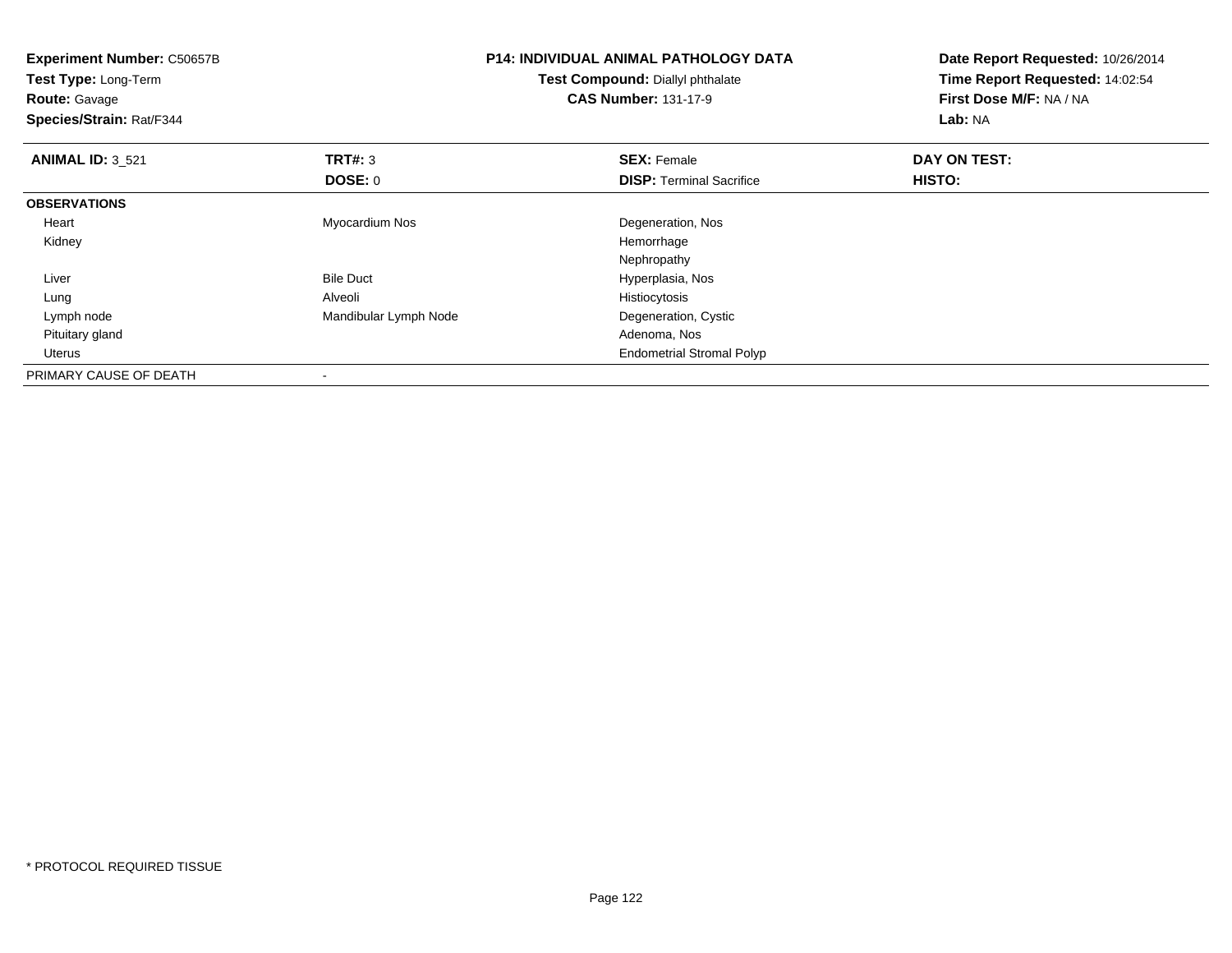| <b>Experiment Number: C50657B</b><br>Test Type: Long-Term<br><b>Route: Gavage</b><br>Species/Strain: Rat/F344 |                     | <b>P14: INDIVIDUAL ANIMAL PATHOLOGY DATA</b><br>Test Compound: Diallyl phthalate<br><b>CAS Number: 131-17-9</b> | Date Report Requested: 10/26/2014<br>Time Report Requested: 14:02:54<br>First Dose M/F: NA / NA<br>Lab: NA |
|---------------------------------------------------------------------------------------------------------------|---------------------|-----------------------------------------------------------------------------------------------------------------|------------------------------------------------------------------------------------------------------------|
| <b>ANIMAL ID: 3 522</b>                                                                                       | <b>TRT#: 3</b>      | <b>SEX: Female</b>                                                                                              | DAY ON TEST:                                                                                               |
|                                                                                                               | DOSE: 0             | <b>DISP:</b> Natural Death                                                                                      | HISTO:                                                                                                     |
| <b>OBSERVATIONS</b>                                                                                           |                     |                                                                                                                 |                                                                                                            |
| Heart                                                                                                         | Myocardium Nos      | Fibrosis                                                                                                        |                                                                                                            |
| Liver                                                                                                         |                     | Metamorphosis, Fatty                                                                                            |                                                                                                            |
|                                                                                                               |                     | Necrosis, Coagulative                                                                                           |                                                                                                            |
|                                                                                                               |                     | Pigmentation, Nos                                                                                               |                                                                                                            |
| Mammary gland                                                                                                 |                     | Fibroadenoma                                                                                                    |                                                                                                            |
| Pituitary gland                                                                                               |                     | Adenoma, Nos                                                                                                    |                                                                                                            |
| Unspecified                                                                                                   | Multiple Organs Nos | Leukemia, Mononuclear Cell                                                                                      |                                                                                                            |
| PRIMARY CAUSE OF DEATH                                                                                        |                     |                                                                                                                 |                                                                                                            |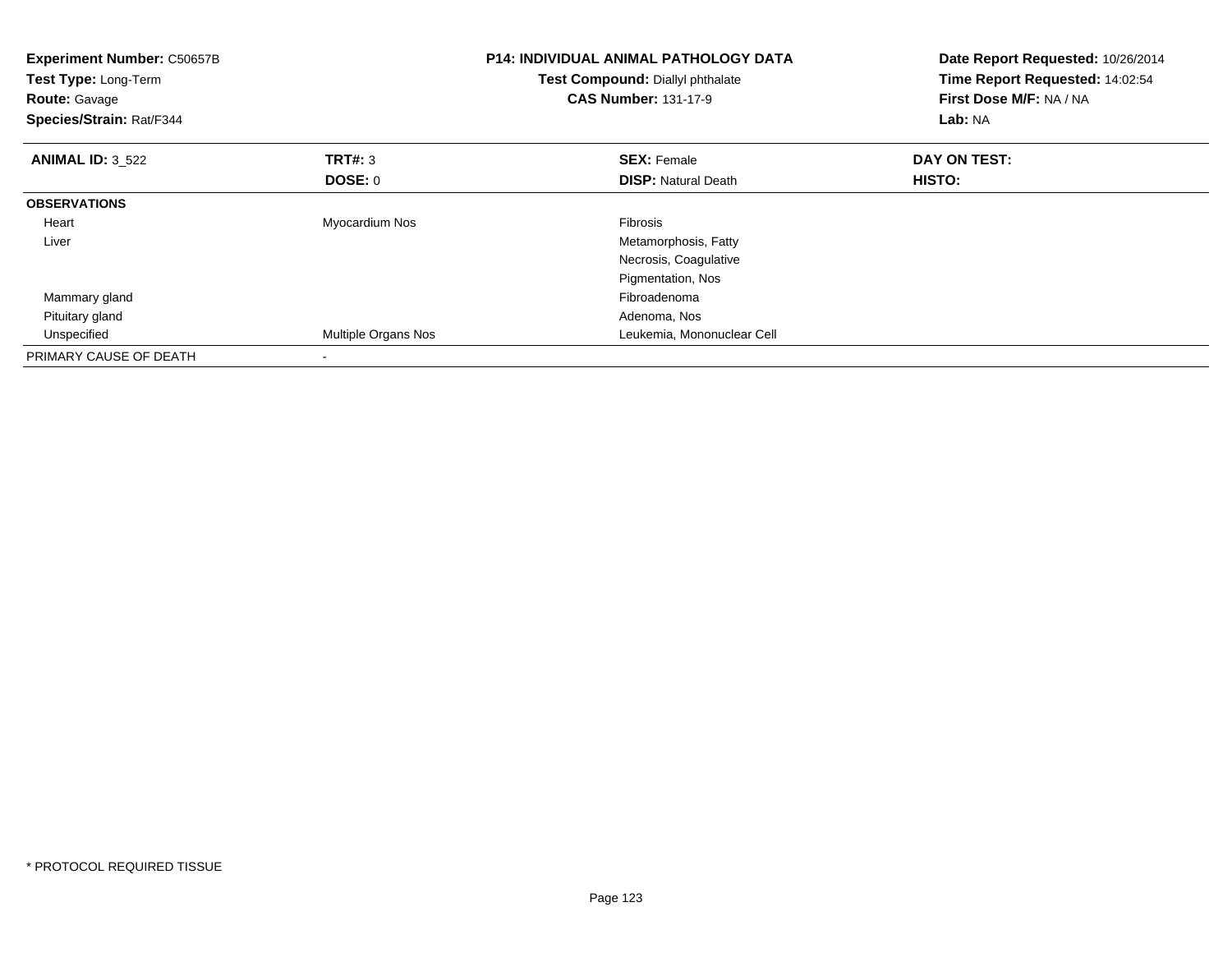| <b>Experiment Number: C50657B</b><br>Test Type: Long-Term<br><b>Route: Gavage</b><br>Species/Strain: Rat/F344 |                             | <b>P14: INDIVIDUAL ANIMAL PATHOLOGY DATA</b><br>Test Compound: Diallyl phthalate<br><b>CAS Number: 131-17-9</b> | Date Report Requested: 10/26/2014<br>Time Report Requested: 14:02:54<br>First Dose M/F: NA / NA<br>Lab: NA |
|---------------------------------------------------------------------------------------------------------------|-----------------------------|-----------------------------------------------------------------------------------------------------------------|------------------------------------------------------------------------------------------------------------|
| <b>ANIMAL ID: 3 523</b>                                                                                       | TRT#: 3                     | <b>SEX: Female</b>                                                                                              | DAY ON TEST:                                                                                               |
|                                                                                                               | <b>DOSE: 0</b>              | <b>DISP:</b> Terminal Sacrifice                                                                                 | <b>HISTO:</b>                                                                                              |
| <b>OBSERVATIONS</b>                                                                                           |                             |                                                                                                                 |                                                                                                            |
| Adrenal gland                                                                                                 |                             | Angiectasis                                                                                                     |                                                                                                            |
| <b>Blood vessel</b>                                                                                           | <b>Pulmonary Artery Nos</b> | Mineralization                                                                                                  |                                                                                                            |
| Kidney                                                                                                        |                             | Nephropathy                                                                                                     |                                                                                                            |
| Liver                                                                                                         |                             | Inflammation, Multifocal                                                                                        |                                                                                                            |
| Pituitary gland                                                                                               | <b>Anterior Pituitary</b>   | Cyst, Nos                                                                                                       |                                                                                                            |
| Uterus                                                                                                        | Endometrium                 | Cyst, Nos                                                                                                       |                                                                                                            |
|                                                                                                               |                             | <b>Endometrial Stromal Polyp</b>                                                                                |                                                                                                            |
| PRIMARY CAUSE OF DEATH                                                                                        |                             |                                                                                                                 |                                                                                                            |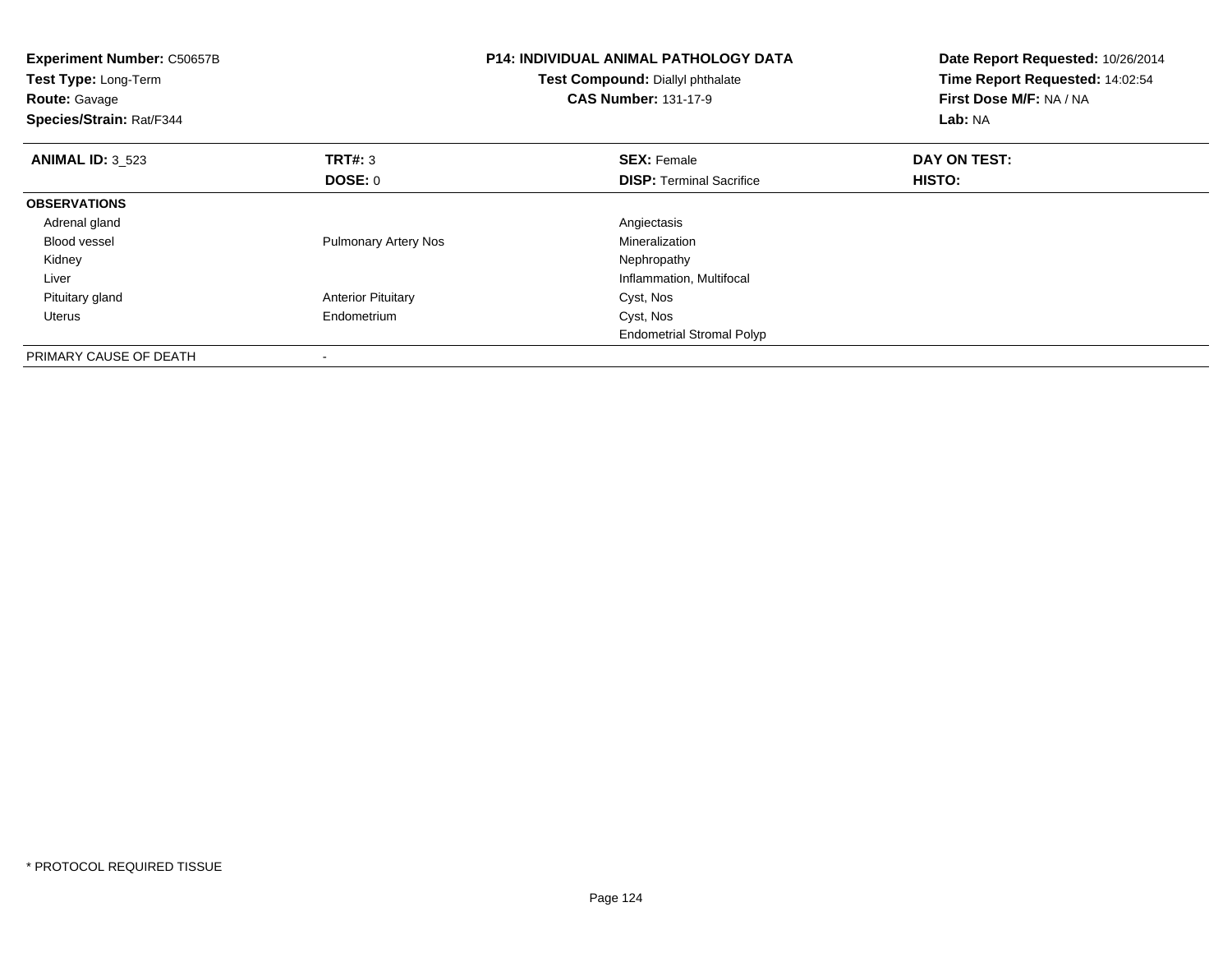| <b>Experiment Number: C50657B</b><br>Test Type: Long-Term<br><b>Route: Gavage</b><br>Species/Strain: Rat/F344 |                | <b>P14: INDIVIDUAL ANIMAL PATHOLOGY DATA</b><br>Test Compound: Diallyl phthalate<br><b>CAS Number: 131-17-9</b> | Date Report Requested: 10/26/2014<br>Time Report Requested: 14:02:54<br>First Dose M/F: NA / NA<br>Lab: NA |
|---------------------------------------------------------------------------------------------------------------|----------------|-----------------------------------------------------------------------------------------------------------------|------------------------------------------------------------------------------------------------------------|
| <b>ANIMAL ID: 3 524</b>                                                                                       | TRT#: 3        | <b>SEX: Female</b>                                                                                              | DAY ON TEST:                                                                                               |
|                                                                                                               | DOSE: 0        | <b>DISP:</b> Terminal Sacrifice                                                                                 | HISTO:                                                                                                     |
| <b>OBSERVATIONS</b>                                                                                           |                |                                                                                                                 |                                                                                                            |
| Heart                                                                                                         | Myocardium Nos | <b>Fibrosis</b>                                                                                                 |                                                                                                            |
| Kidney                                                                                                        |                | Hemorrhage                                                                                                      |                                                                                                            |
| Liver                                                                                                         |                | Inflammation, Multifocal                                                                                        |                                                                                                            |
| Lung                                                                                                          | Alveoli        | Histiocytosis                                                                                                   |                                                                                                            |
| Pancreas                                                                                                      | Acinus         | Atrophy, Nos                                                                                                    |                                                                                                            |
| PRIMARY CAUSE OF DEATH                                                                                        | -              |                                                                                                                 |                                                                                                            |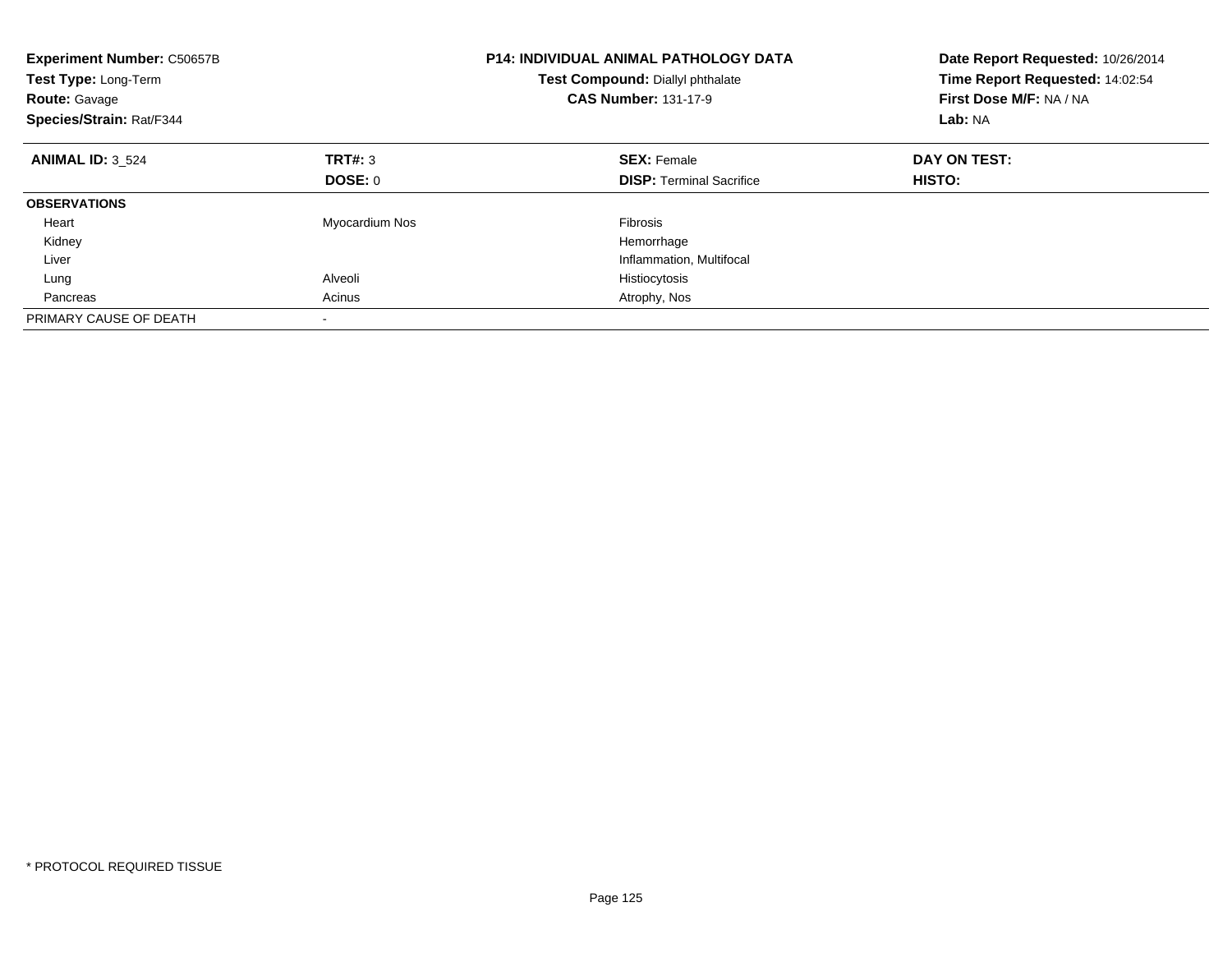| <b>Experiment Number: C50657B</b><br>Test Type: Long-Term<br><b>Route:</b> Gavage<br>Species/Strain: Rat/F344 |                             | <b>P14: INDIVIDUAL ANIMAL PATHOLOGY DATA</b><br>Test Compound: Diallyl phthalate<br><b>CAS Number: 131-17-9</b> | Date Report Requested: 10/26/2014<br>Time Report Requested: 14:02:54<br>First Dose M/F: NA / NA<br>Lab: NA |
|---------------------------------------------------------------------------------------------------------------|-----------------------------|-----------------------------------------------------------------------------------------------------------------|------------------------------------------------------------------------------------------------------------|
| <b>ANIMAL ID: 3 525</b>                                                                                       | TRT#: 3                     | <b>SEX: Female</b>                                                                                              | DAY ON TEST:                                                                                               |
|                                                                                                               | DOSE: 0                     | <b>DISP: Terminal Sacrifice</b>                                                                                 | HISTO:                                                                                                     |
| <b>OBSERVATIONS</b>                                                                                           |                             |                                                                                                                 |                                                                                                            |
| <b>Blood vessel</b>                                                                                           | <b>Pulmonary Artery Nos</b> | Mineralization                                                                                                  |                                                                                                            |
| Bone                                                                                                          | Cartilage, Nos              | Necrosis, Nos                                                                                                   |                                                                                                            |
| Kidney                                                                                                        |                             | Hemorrhage                                                                                                      |                                                                                                            |
| Liver                                                                                                         |                             | Inflammation, Multifocal                                                                                        |                                                                                                            |
| Lung                                                                                                          | Alveoli                     | Histiocytosis                                                                                                   |                                                                                                            |
| Mammary gland                                                                                                 |                             | Fibroadenoma                                                                                                    |                                                                                                            |
| Pituitary gland                                                                                               | <b>Anterior Pituitary</b>   | Cyst, Nos                                                                                                       |                                                                                                            |
| Thymus                                                                                                        |                             | Persistent Embryonic Structure                                                                                  |                                                                                                            |
| PRIMARY CAUSE OF DEATH                                                                                        |                             |                                                                                                                 |                                                                                                            |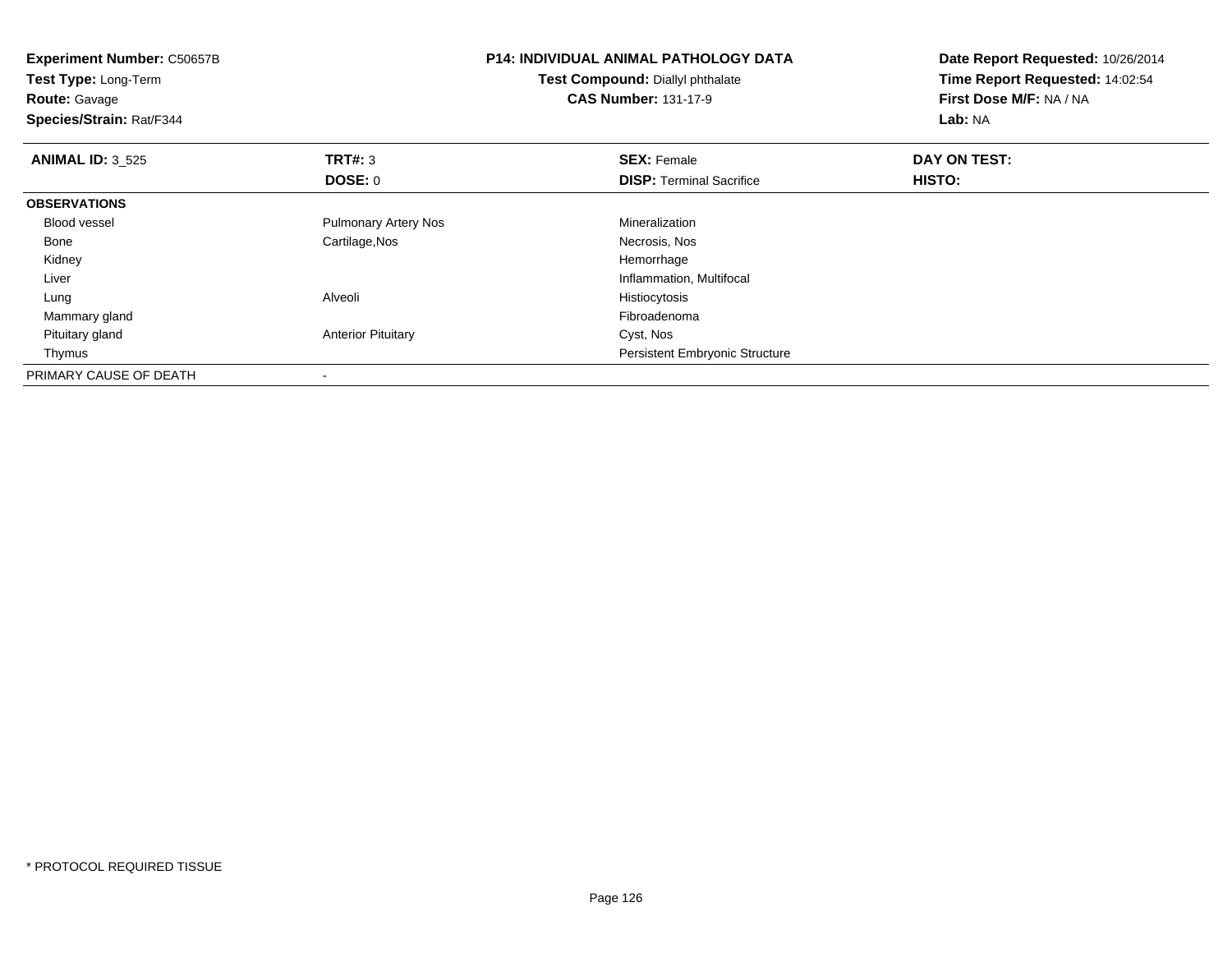**Experiment Number:** C50657B**Test Type:** Long-Term**Route:** Gavage **Species/Strain:** Rat/F344**P14: INDIVIDUAL ANIMAL PATHOLOGY DATATest Compound:** Diallyl phthalate**CAS Number:** 131-17-9**Date Report Requested:** 10/26/2014**Time Report Requested:** 14:02:54**First Dose M/F:** NA / NA**Lab:** NA**ANIMAL ID:** 3\_526**6 DAY ON TEST: TRT#:** 3 **SEX: Female SEX: Female DAY ON TEST: DOSE:** 0**DISP:** Terminal Sacrifice **HISTO: OBSERVATIONS** Adrenal glandCortex Nos **Hyperplasia**, Focal Blood vessel Pulmonary Artery NosMineralization<br>Cataract Eyee de la constitución de la constitución de la constitución de la constitución de la constitución de la constitución<br>En el constitución de la constitución de la constitución de la constitución de la constitución de la const Heart Myocardium Nos Fibrosis Kidneyy the control of the control of the control of the control of the control of the control of the control of the control of the control of the control of the control of the control of the control of the control of the contro Nephropathy Bile Duct Hyperplasia, Nos Liver Mammary glandd and the control of the control of the control of the control of the control of the control of the control of the control of the control of the control of the control of the control of the control of the control of the co Pancreass and the contract of the contract of the contract of the contract of the contract  $\mathsf{A}$  at  $\mathsf{A}$  and  $\mathsf{A}$  and  $\mathsf{A}$  and  $\mathsf{A}$  and  $\mathsf{A}$  are contract of  $\mathsf{A}$  and  $\mathsf{A}$  and  $\mathsf{A}$  are contract of Pituitary glandd and the contract of the contract of the contract of the contract of the contract of the contract of the contract of the contract of the contract of the contract of the contract of the contract of the contract of the cont PRIMARY CAUSE OF DEATH-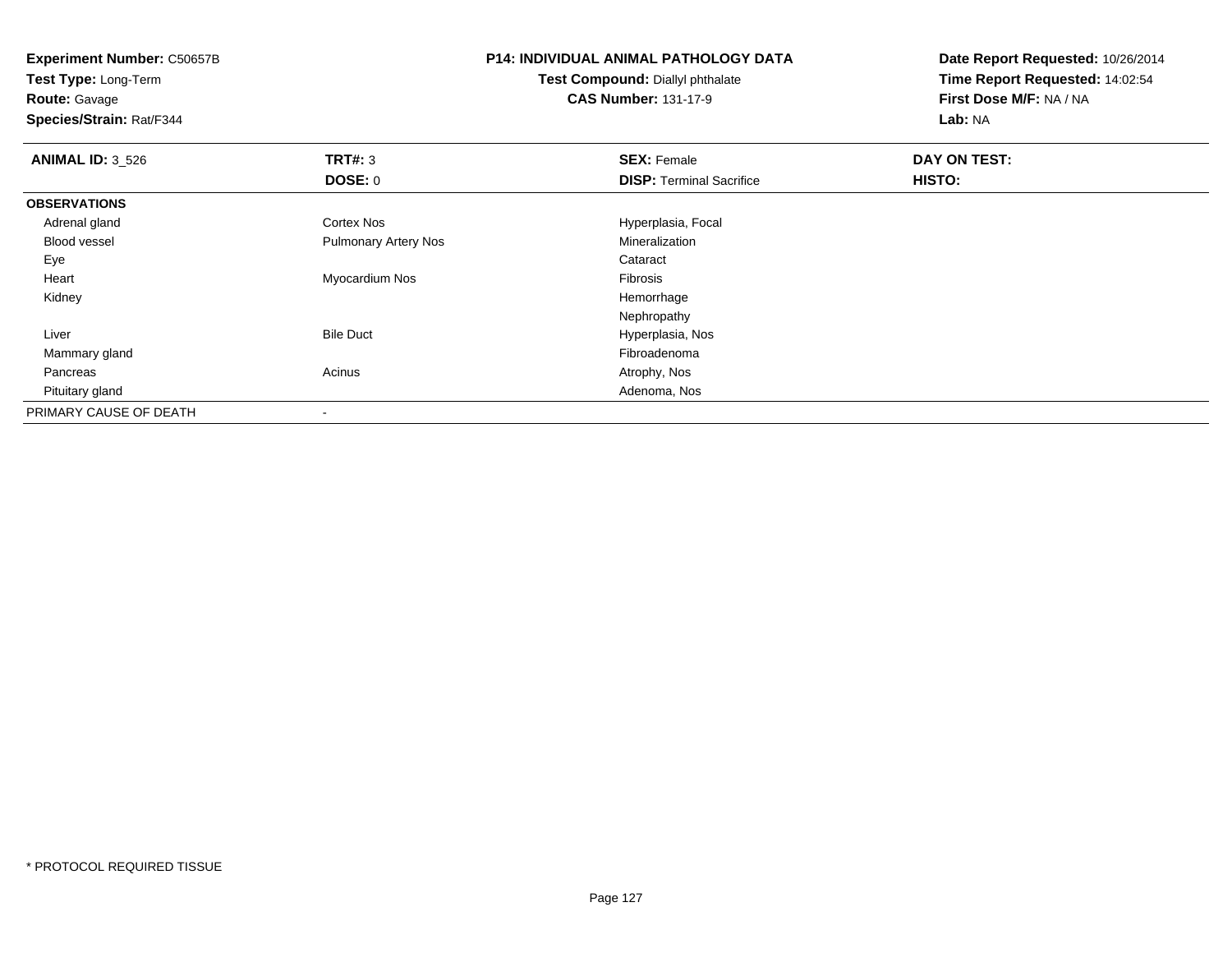**Test Type:** Long-Term

**Route:** Gavage

**Species/Strain:** Rat/F344

#### **P14: INDIVIDUAL ANIMAL PATHOLOGY DATA**

#### **Test Compound:** Diallyl phthalate**CAS Number:** 131-17-9

| <b>ANIMAL ID: 3_527</b> | <b>TRT#: 3</b>              | <b>SEX: Female</b>              | DAY ON TEST: |  |
|-------------------------|-----------------------------|---------------------------------|--------------|--|
|                         | <b>DOSE: 0</b>              | <b>DISP: Terminal Sacrifice</b> | HISTO:       |  |
| <b>OBSERVATIONS</b>     |                             |                                 |              |  |
| Adrenal gland           |                             | Pheochromocytoma                |              |  |
| Blood vessel            | <b>Pulmonary Artery Nos</b> | Mineralization                  |              |  |
| Kidney                  |                             | Nephropathy                     |              |  |
| Liver                   | <b>Bile Duct</b>            | Hyperplasia, Nos                |              |  |
|                         |                             | Thrombosis, Nos                 |              |  |
| Lung                    | Alveoli                     | Histiocytosis                   |              |  |
| Ovary                   |                             | Cyst, Parovarian                |              |  |
| Pituitary gland         |                             | Adenoma, Nos                    |              |  |
| Thymus                  |                             | Persistent Embryonic Structure  |              |  |
| Thyroid                 |                             | Hyperplasia, C Cell             |              |  |
| Unspecified             | Multiple Organs Nos         | Leukemia, Mononuclear Cell      |              |  |
|                         | <b>Abdominal Cavity</b>     | Necrosis, Fat                   |              |  |
| Uterus                  |                             | Decidual Alteration, Nos        |              |  |
|                         |                             | Hemorrhage                      |              |  |
| PRIMARY CAUSE OF DEATH  | ۰                           |                                 |              |  |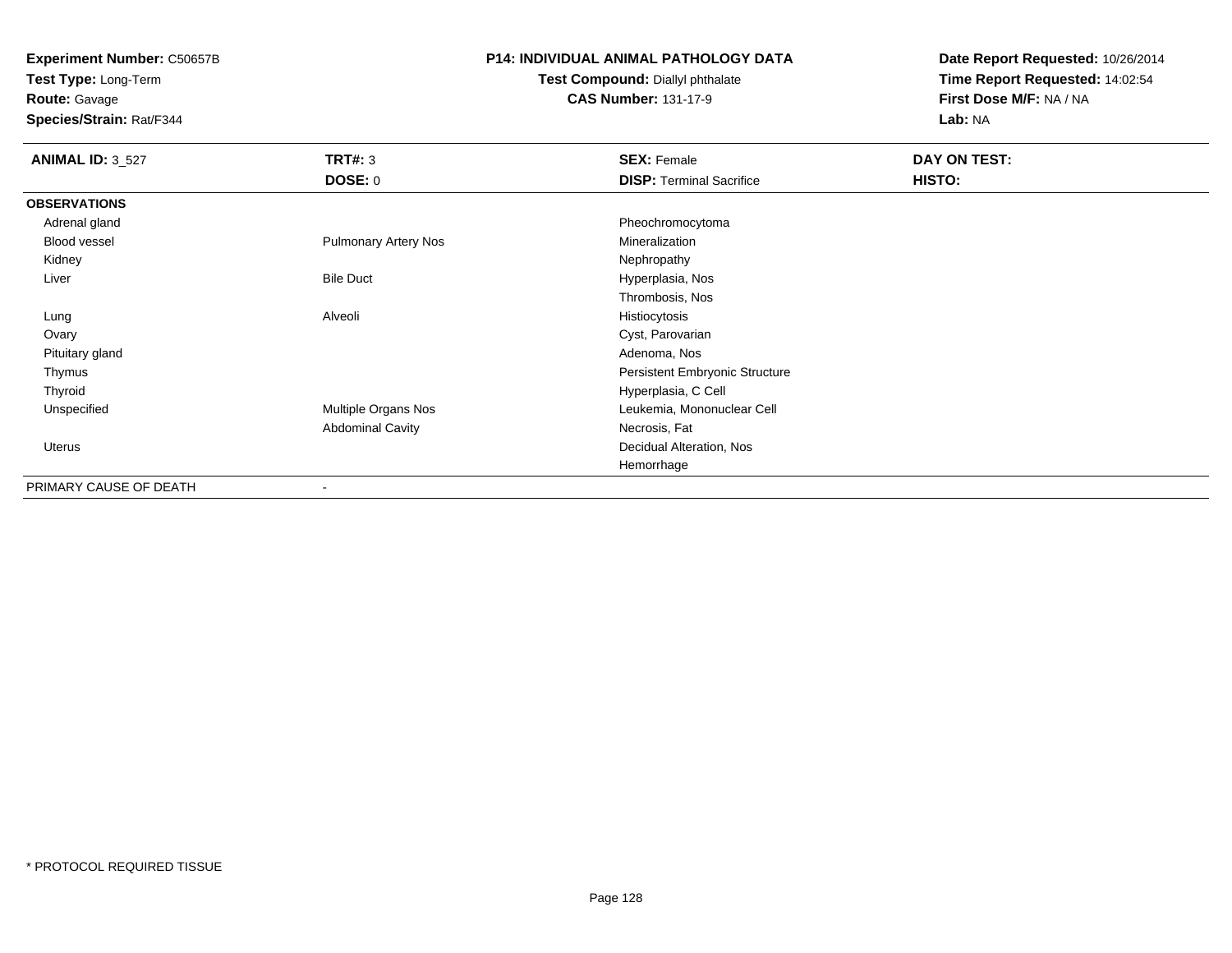| <b>Experiment Number: C50657B</b><br><b>Test Type: Long-Term</b><br><b>Route: Gavage</b><br>Species/Strain: Rat/F344 |                             | <b>P14: INDIVIDUAL ANIMAL PATHOLOGY DATA</b><br><b>Test Compound: Diallyl phthalate</b><br><b>CAS Number: 131-17-9</b> | Date Report Requested: 10/26/2014<br>Time Report Requested: 14:02:54<br>First Dose M/F: NA / NA<br><b>Lab: NA</b> |
|----------------------------------------------------------------------------------------------------------------------|-----------------------------|------------------------------------------------------------------------------------------------------------------------|-------------------------------------------------------------------------------------------------------------------|
| <b>ANIMAL ID: 3_528</b>                                                                                              | <b>TRT#: 3</b>              | <b>SEX: Female</b>                                                                                                     | DAY ON TEST:                                                                                                      |
|                                                                                                                      | DOSE: 0                     | <b>DISP: Terminal Sacrifice</b>                                                                                        | HISTO:                                                                                                            |
| <b>OBSERVATIONS</b>                                                                                                  |                             |                                                                                                                        |                                                                                                                   |
| Adrenal gland                                                                                                        | <b>Cortex Nos</b>           | Hyperplasia, Focal                                                                                                     |                                                                                                                   |
| <b>Blood vessel</b>                                                                                                  | <b>Pulmonary Artery Nos</b> | Mineralization                                                                                                         |                                                                                                                   |
| Kidney                                                                                                               |                             | Calculus, Microscopic Examination                                                                                      |                                                                                                                   |
|                                                                                                                      |                             | Hemorrhage                                                                                                             |                                                                                                                   |
|                                                                                                                      |                             | Nephropathy                                                                                                            |                                                                                                                   |
| Pituitary gland                                                                                                      | <b>Anterior Pituitary</b>   | Cyst, Nos                                                                                                              |                                                                                                                   |
|                                                                                                                      | <b>Anterior Pituitary</b>   | Hemorrhage                                                                                                             |                                                                                                                   |
| Thymus                                                                                                               |                             | Persistent Embryonic Structure                                                                                         |                                                                                                                   |
| Unspecified                                                                                                          | Multiple Organs Nos         | Leukemia, Mononuclear Cell                                                                                             |                                                                                                                   |
| PRIMARY CAUSE OF DEATH                                                                                               |                             |                                                                                                                        |                                                                                                                   |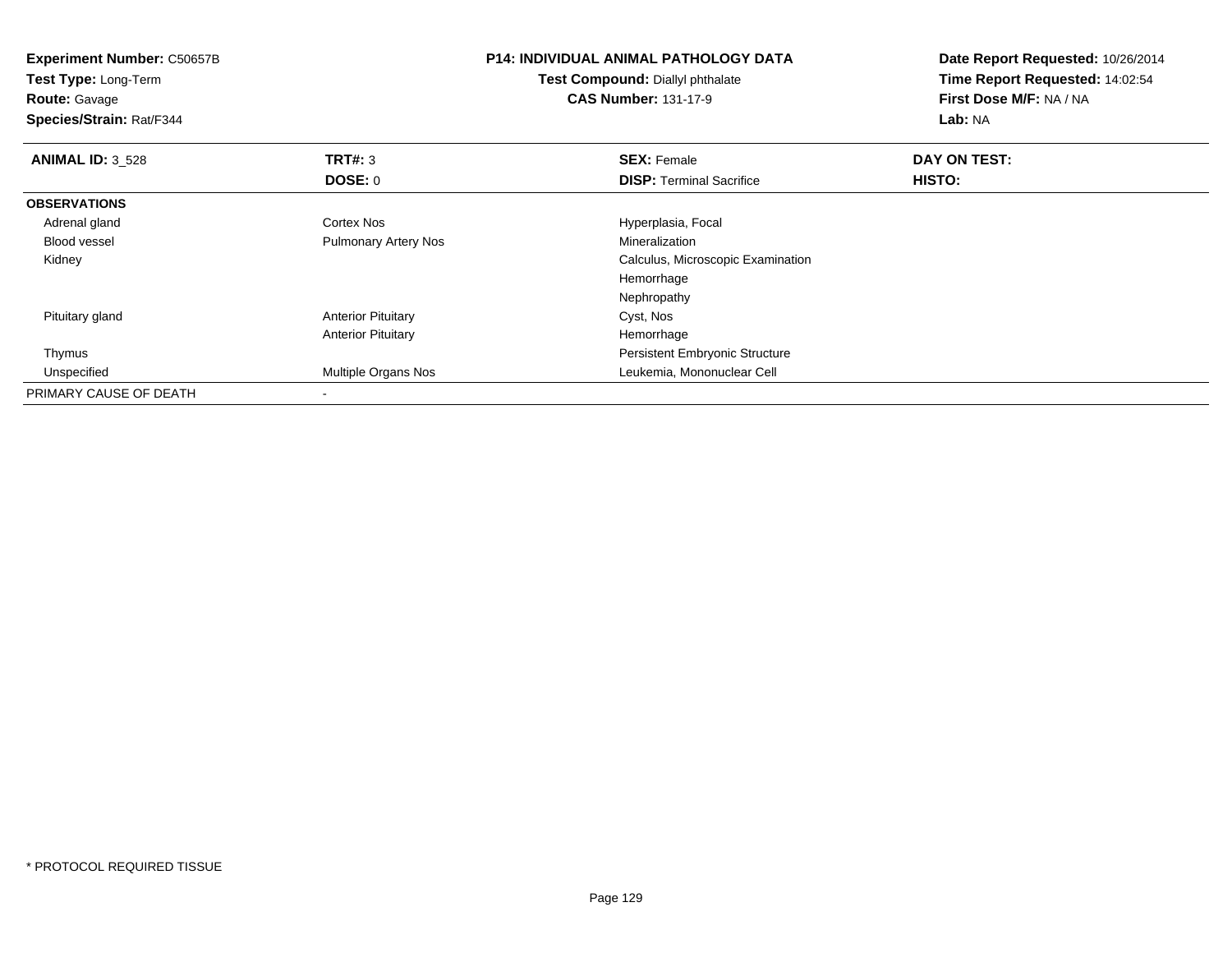| <b>Experiment Number: C50657B</b><br><b>Test Type: Long-Term</b><br><b>Route: Gavage</b><br>Species/Strain: Rat/F344 |                           | <b>P14: INDIVIDUAL ANIMAL PATHOLOGY DATA</b><br>Test Compound: Diallyl phthalate<br><b>CAS Number: 131-17-9</b> | Date Report Requested: 10/26/2014<br>Time Report Requested: 14:02:54<br>First Dose M/F: NA / NA<br>Lab: NA |
|----------------------------------------------------------------------------------------------------------------------|---------------------------|-----------------------------------------------------------------------------------------------------------------|------------------------------------------------------------------------------------------------------------|
| <b>ANIMAL ID: 3 529</b>                                                                                              | <b>TRT#: 3</b>            | <b>SEX: Female</b>                                                                                              | DAY ON TEST:                                                                                               |
|                                                                                                                      | DOSE: 0                   | <b>DISP:</b> Terminal Sacrifice                                                                                 | <b>HISTO:</b>                                                                                              |
| <b>OBSERVATIONS</b>                                                                                                  |                           |                                                                                                                 |                                                                                                            |
| Adrenal gland                                                                                                        | Cortex Nos                | <b>Focal Cellular Change</b>                                                                                    |                                                                                                            |
| Kidney                                                                                                               |                           | Nephropathy                                                                                                     |                                                                                                            |
| Liver                                                                                                                | <b>Bile Duct</b>          | Hyperplasia, Nos                                                                                                |                                                                                                            |
|                                                                                                                      |                           | Inflammation, Multifocal                                                                                        |                                                                                                            |
| Pituitary gland                                                                                                      | <b>Anterior Pituitary</b> | Angiectasis                                                                                                     |                                                                                                            |
| Thymus                                                                                                               |                           | <b>Persistent Embryonic Structure</b>                                                                           |                                                                                                            |
| PRIMARY CAUSE OF DEATH                                                                                               |                           |                                                                                                                 |                                                                                                            |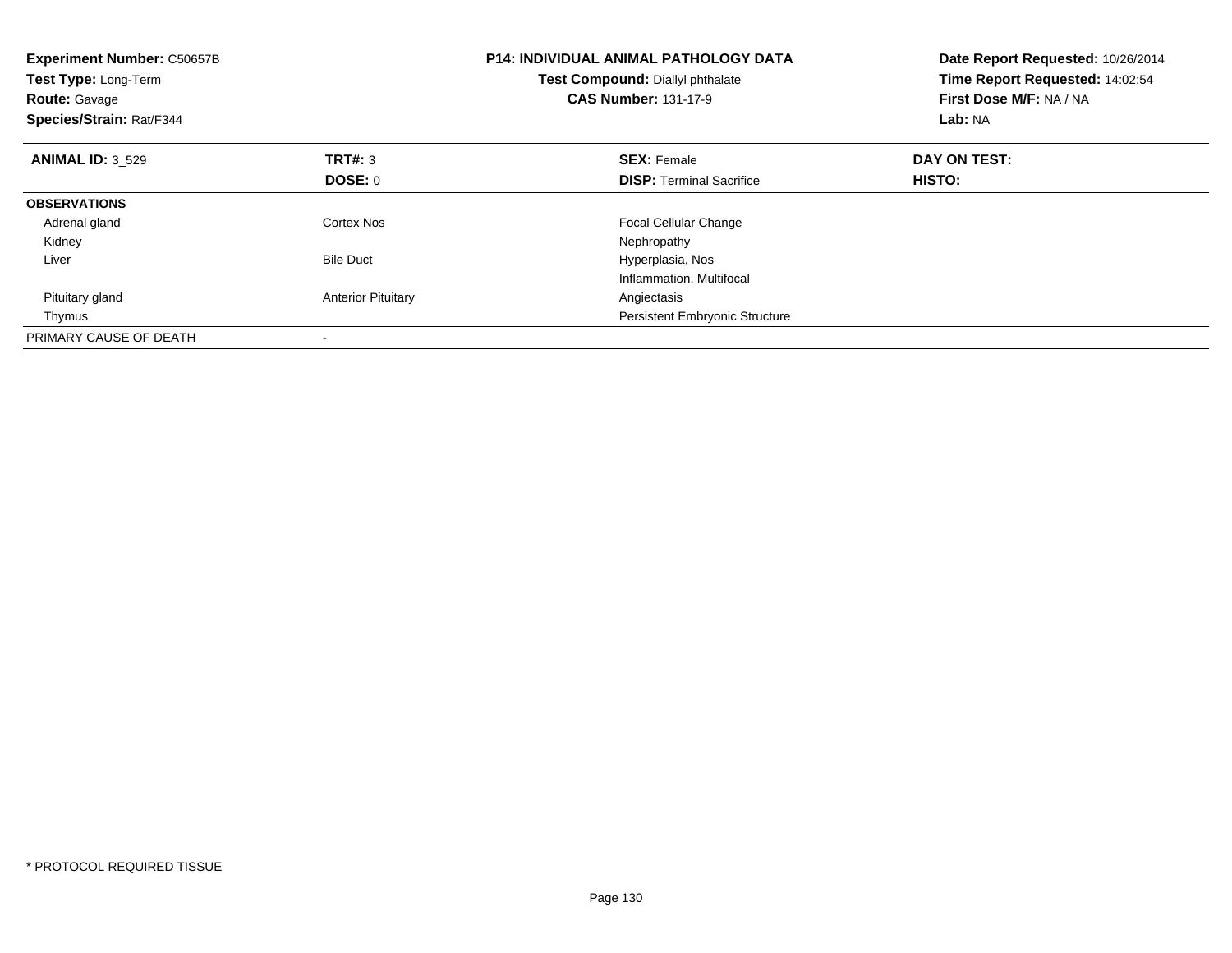| <b>Experiment Number: C50657B</b><br>Test Type: Long-Term<br><b>Route: Gavage</b><br>Species/Strain: Rat/F344 |                             | <b>P14: INDIVIDUAL ANIMAL PATHOLOGY DATA</b><br>Test Compound: Diallyl phthalate<br><b>CAS Number: 131-17-9</b> | Date Report Requested: 10/26/2014<br>Time Report Requested: 14:02:54<br>First Dose M/F: NA / NA<br>Lab: NA |
|---------------------------------------------------------------------------------------------------------------|-----------------------------|-----------------------------------------------------------------------------------------------------------------|------------------------------------------------------------------------------------------------------------|
| <b>ANIMAL ID: 3 530</b>                                                                                       | <b>TRT#: 3</b>              | <b>SEX: Female</b>                                                                                              | DAY ON TEST:                                                                                               |
|                                                                                                               | DOSE: 0                     | <b>DISP:</b> Terminal Sacrifice                                                                                 | <b>HISTO:</b>                                                                                              |
| <b>OBSERVATIONS</b>                                                                                           |                             |                                                                                                                 |                                                                                                            |
| Blood vessel                                                                                                  | <b>Pulmonary Artery Nos</b> | Mineralization                                                                                                  |                                                                                                            |
| Kidney                                                                                                        |                             | Hemorrhage                                                                                                      |                                                                                                            |
| Lymph node                                                                                                    | Mediastinal Lymph Node      | Hemorrhage                                                                                                      |                                                                                                            |
| Ovary                                                                                                         |                             | Cyst, Parovarian                                                                                                |                                                                                                            |
| Pancreas                                                                                                      | Acinus                      | Atrophy, Nos                                                                                                    |                                                                                                            |
| Pituitary gland                                                                                               | <b>Anterior Pituitary</b>   | Cyst, Nos                                                                                                       |                                                                                                            |
| Thymus                                                                                                        |                             | <b>Persistent Embryonic Structure</b>                                                                           |                                                                                                            |
| Thyroid                                                                                                       |                             | C-Cell Carcinoma                                                                                                |                                                                                                            |
| PRIMARY CAUSE OF DEATH                                                                                        | $\,$                        |                                                                                                                 |                                                                                                            |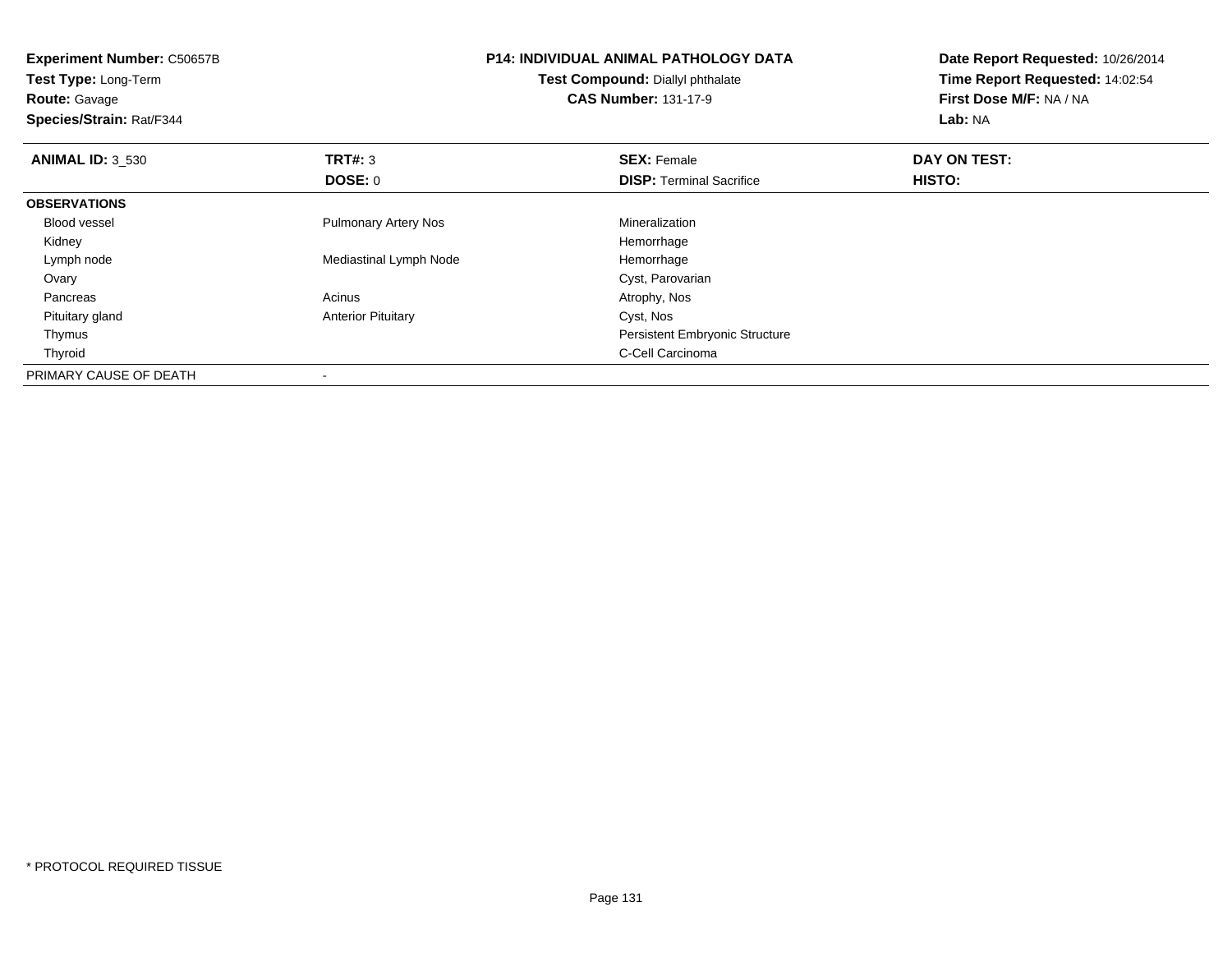| <b>Experiment Number: C50657B</b><br>Test Type: Long-Term<br><b>Route: Gavage</b><br>Species/Strain: Rat/F344 |                             | <b>P14: INDIVIDUAL ANIMAL PATHOLOGY DATA</b><br>Test Compound: Diallyl phthalate<br><b>CAS Number: 131-17-9</b> | Date Report Requested: 10/26/2014<br>Time Report Requested: 14:02:54<br>First Dose M/F: NA / NA<br>Lab: NA |
|---------------------------------------------------------------------------------------------------------------|-----------------------------|-----------------------------------------------------------------------------------------------------------------|------------------------------------------------------------------------------------------------------------|
| <b>ANIMAL ID: 3 531</b>                                                                                       | TRT#: 3                     | <b>SEX: Female</b>                                                                                              | DAY ON TEST:                                                                                               |
|                                                                                                               | DOSE: 0                     | <b>DISP:</b> Terminal Sacrifice                                                                                 | HISTO:                                                                                                     |
| <b>OBSERVATIONS</b>                                                                                           |                             |                                                                                                                 |                                                                                                            |
| <b>Blood vessel</b>                                                                                           | <b>Pulmonary Artery Nos</b> | Mineralization                                                                                                  |                                                                                                            |
| Heart                                                                                                         | Myocardium Nos              | <b>Fibrosis</b>                                                                                                 |                                                                                                            |
| Kidney                                                                                                        |                             | Nephropathy                                                                                                     |                                                                                                            |
| Liver                                                                                                         |                             | Inflammation, Multifocal                                                                                        |                                                                                                            |
| Pituitary gland                                                                                               |                             | Adenoma, Nos                                                                                                    |                                                                                                            |
| PRIMARY CAUSE OF DEATH                                                                                        |                             |                                                                                                                 |                                                                                                            |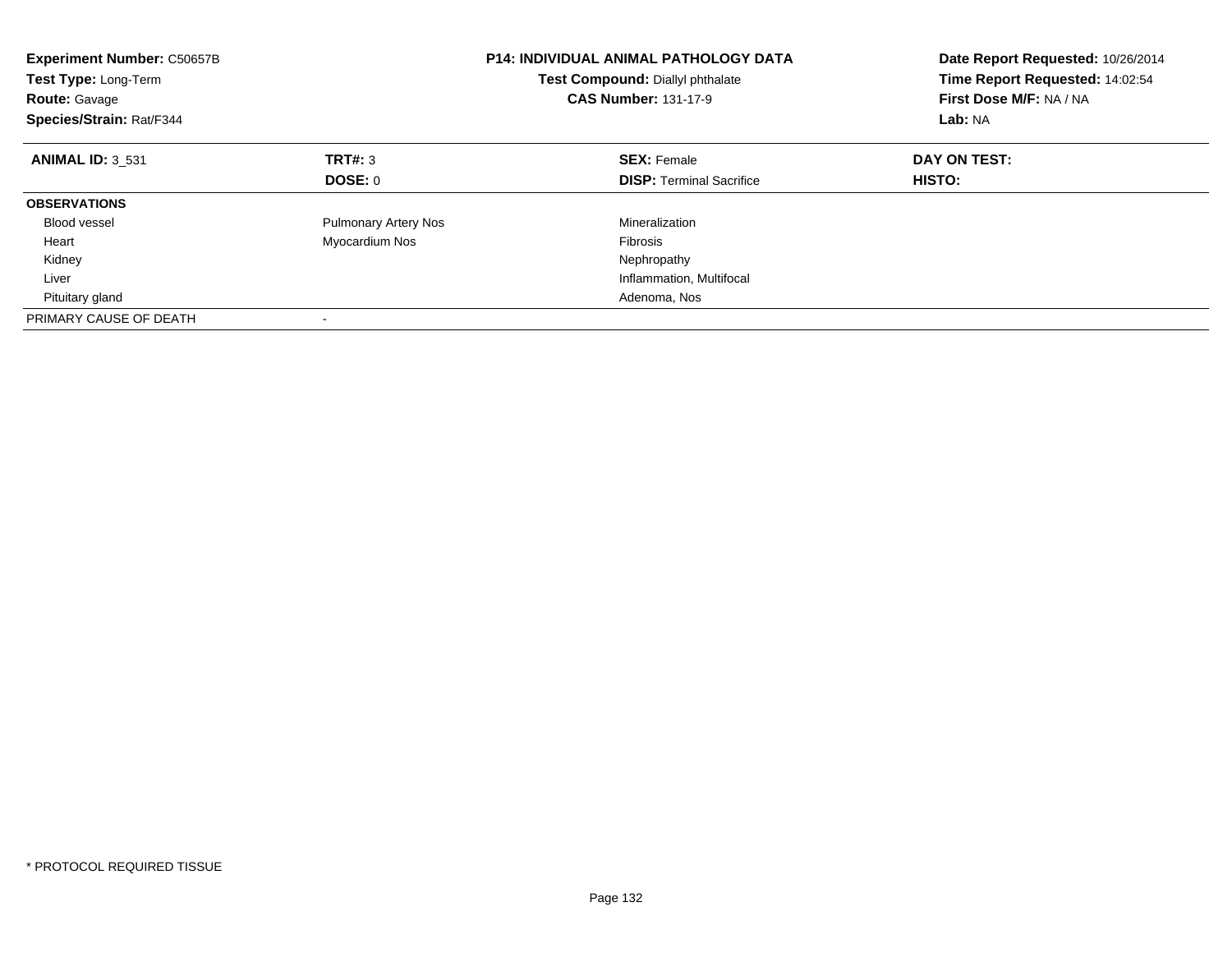| <b>Experiment Number: C50657B</b><br>Test Type: Long-Term<br><b>Route: Gavage</b><br>Species/Strain: Rat/F344 |                        | <b>P14: INDIVIDUAL ANIMAL PATHOLOGY DATA</b><br>Test Compound: Diallyl phthalate<br><b>CAS Number: 131-17-9</b> | Date Report Requested: 10/26/2014<br>Time Report Requested: 14:02:54<br>First Dose M/F: NA / NA<br>Lab: NA |
|---------------------------------------------------------------------------------------------------------------|------------------------|-----------------------------------------------------------------------------------------------------------------|------------------------------------------------------------------------------------------------------------|
| <b>ANIMAL ID: 3 532</b>                                                                                       | <b>TRT#: 3</b>         | <b>SEX: Female</b>                                                                                              | DAY ON TEST:                                                                                               |
|                                                                                                               | <b>DOSE: 0</b>         | <b>DISP:</b> Terminal Sacrifice                                                                                 | HISTO:                                                                                                     |
| <b>OBSERVATIONS</b>                                                                                           |                        |                                                                                                                 |                                                                                                            |
| Kidney                                                                                                        |                        | Calculus, Microscopic Examination                                                                               |                                                                                                            |
|                                                                                                               |                        | Nephropathy                                                                                                     |                                                                                                            |
| Lung                                                                                                          | Alveoli                | Histiocytosis                                                                                                   |                                                                                                            |
| Lymph node                                                                                                    | Mediastinal Lymph Node | Hemorrhage                                                                                                      |                                                                                                            |
| Pancreas                                                                                                      | Acinus                 | Atrophy, Nos                                                                                                    |                                                                                                            |
| Pituitary gland                                                                                               |                        | Adenoma, Nos                                                                                                    |                                                                                                            |
| Thymus                                                                                                        |                        | <b>Persistent Embryonic Structure</b>                                                                           |                                                                                                            |
| PRIMARY CAUSE OF DEATH                                                                                        |                        |                                                                                                                 |                                                                                                            |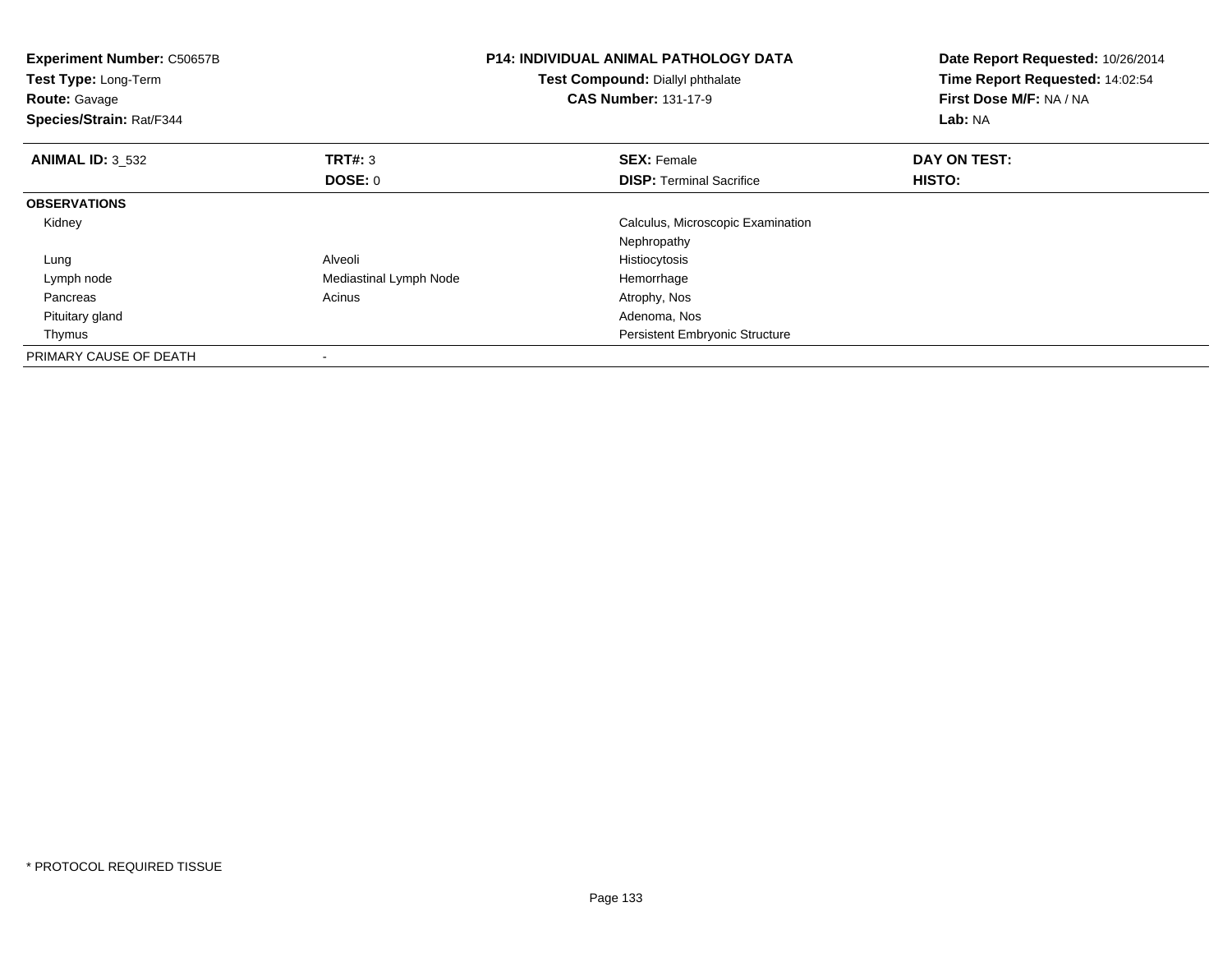**Test Type:** Long-Term**Route:** Gavage

**Species/Strain:** Rat/F344

## **P14: INDIVIDUAL ANIMAL PATHOLOGY DATA**

**Test Compound:** Diallyl phthalate**CAS Number:** 131-17-9

| <b>ANIMAL ID: 3_533</b> | TRT#: 3                   | <b>SEX: Female</b>                    | DAY ON TEST: |  |
|-------------------------|---------------------------|---------------------------------------|--------------|--|
|                         | DOSE: 0                   | <b>DISP: Terminal Sacrifice</b>       | HISTO:       |  |
| <b>OBSERVATIONS</b>     |                           |                                       |              |  |
| Adrenal gland           |                           | Angiectasis                           |              |  |
| Clitoral gland          |                           | Adenoma, Nos                          |              |  |
| Kidney                  |                           | Calculus, Microscopic Examination     |              |  |
|                         |                           | Hemosiderosis                         |              |  |
| Liver                   | <b>Bile Duct</b>          | Hyperplasia, Nos                      |              |  |
|                         |                           | Inflammation, Multifocal              |              |  |
|                         |                           | Pigmentation, Nos                     |              |  |
| Mammary gland           |                           | Fibroadenoma                          |              |  |
| Pituitary gland         | <b>Anterior Pituitary</b> | Cyst, Nos                             |              |  |
|                         | <b>Anterior Pituitary</b> | Hemorrhage                            |              |  |
| Thymus                  |                           | <b>Persistent Embryonic Structure</b> |              |  |
| PRIMARY CAUSE OF DEATH  | $\blacksquare$            |                                       |              |  |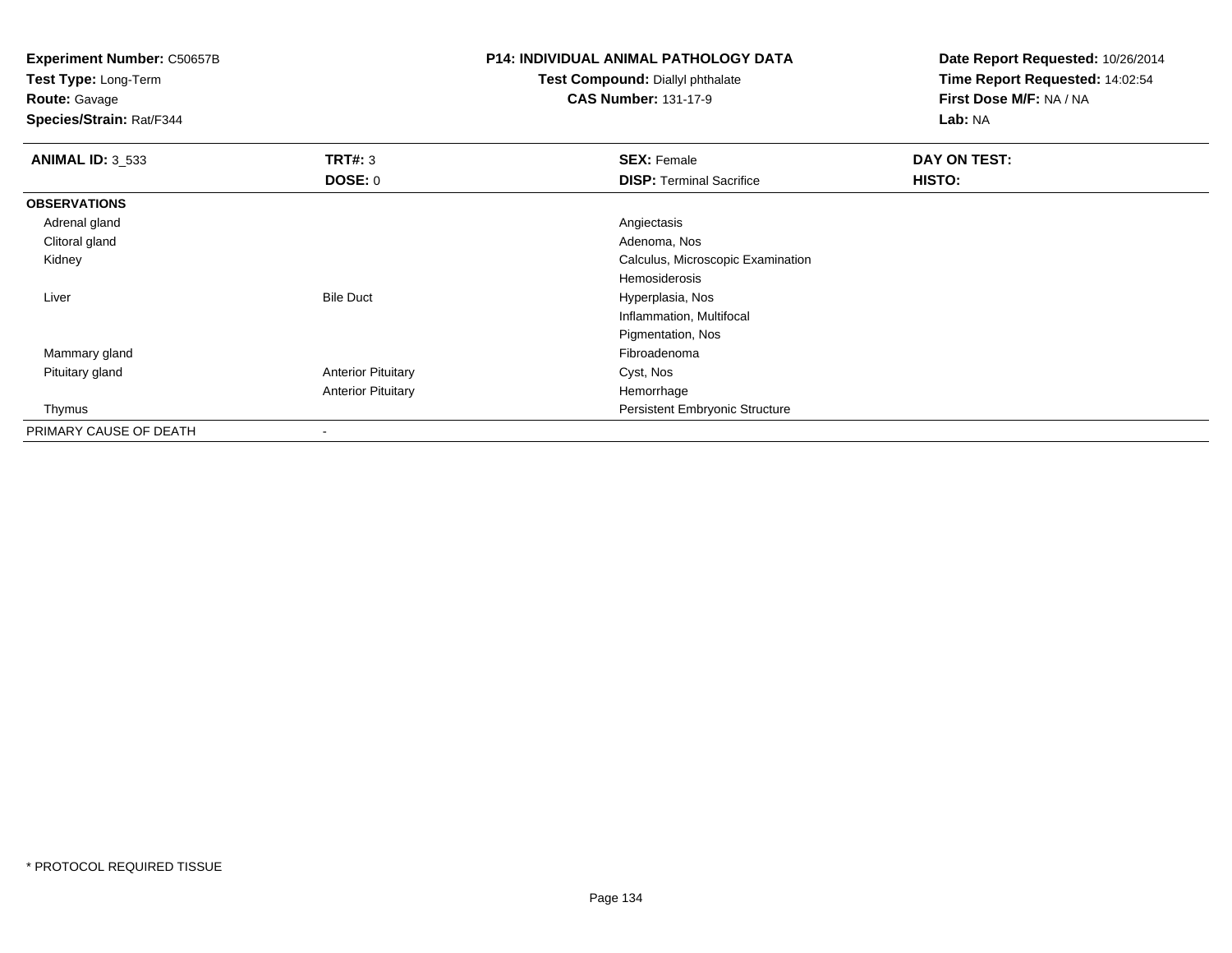| <b>Experiment Number: C50657B</b><br>Test Type: Long-Term<br><b>Route: Gavage</b><br>Species/Strain: Rat/F344 |                             | <b>P14: INDIVIDUAL ANIMAL PATHOLOGY DATA</b><br>Test Compound: Diallyl phthalate<br><b>CAS Number: 131-17-9</b> | Date Report Requested: 10/26/2014<br>Time Report Requested: 14:02:54<br>First Dose M/F: NA / NA<br>Lab: NA |
|---------------------------------------------------------------------------------------------------------------|-----------------------------|-----------------------------------------------------------------------------------------------------------------|------------------------------------------------------------------------------------------------------------|
| <b>ANIMAL ID: 3_534</b>                                                                                       | <b>TRT#: 3</b>              | <b>SEX: Female</b>                                                                                              | DAY ON TEST:                                                                                               |
|                                                                                                               | <b>DOSE: 0</b>              | <b>DISP:</b> Terminal Sacrifice                                                                                 | <b>HISTO:</b>                                                                                              |
| <b>OBSERVATIONS</b>                                                                                           |                             |                                                                                                                 |                                                                                                            |
| Blood vessel                                                                                                  | <b>Pulmonary Artery Nos</b> | Mineralization                                                                                                  |                                                                                                            |
| Bone                                                                                                          | Cartilage, Nos              | Necrosis, Nos                                                                                                   |                                                                                                            |
| Kidney                                                                                                        |                             | Nephropathy                                                                                                     |                                                                                                            |
| Liver                                                                                                         |                             | Ectopia                                                                                                         |                                                                                                            |
| Mammary gland                                                                                                 |                             | Fibroadenoma                                                                                                    |                                                                                                            |
| Pituitary gland                                                                                               |                             | Adenoma, Nos                                                                                                    |                                                                                                            |
| Thymus                                                                                                        |                             | <b>Persistent Embryonic Structure</b>                                                                           |                                                                                                            |
| PRIMARY CAUSE OF DEATH                                                                                        |                             |                                                                                                                 |                                                                                                            |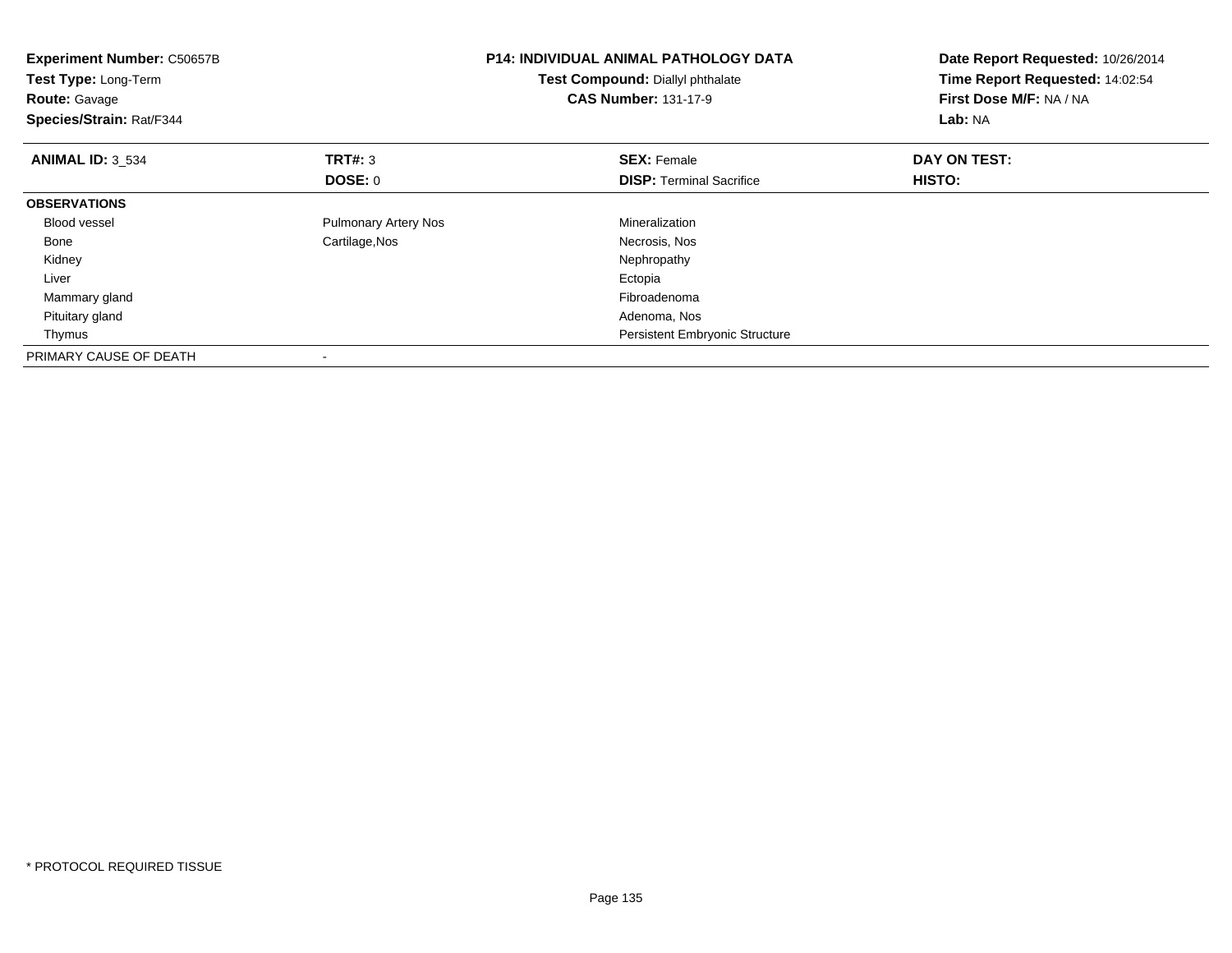| <b>Experiment Number: C50657B</b><br>Test Type: Long-Term<br><b>Route: Gavage</b><br>Species/Strain: Rat/F344 |                  | <b>P14: INDIVIDUAL ANIMAL PATHOLOGY DATA</b><br>Test Compound: Diallyl phthalate<br><b>CAS Number: 131-17-9</b> | Date Report Requested: 10/26/2014<br>Time Report Requested: 14:02:54<br>First Dose M/F: NA / NA<br>Lab: NA |  |
|---------------------------------------------------------------------------------------------------------------|------------------|-----------------------------------------------------------------------------------------------------------------|------------------------------------------------------------------------------------------------------------|--|
| <b>ANIMAL ID: 3 535</b>                                                                                       | TRT#: 3          | <b>SEX: Female</b>                                                                                              | DAY ON TEST:                                                                                               |  |
|                                                                                                               | DOSE: 0          | <b>DISP:</b> Terminal Sacrifice                                                                                 | HISTO:                                                                                                     |  |
| <b>OBSERVATIONS</b>                                                                                           |                  |                                                                                                                 |                                                                                                            |  |
| Kidney                                                                                                        |                  | Hemorrhage                                                                                                      |                                                                                                            |  |
| Liver                                                                                                         | <b>Bile Duct</b> | Hyperplasia, Nos                                                                                                |                                                                                                            |  |
|                                                                                                               |                  | Inflammation, Multifocal                                                                                        |                                                                                                            |  |
| Pituitary gland                                                                                               |                  | Adenoma, Nos                                                                                                    |                                                                                                            |  |
| Uterus                                                                                                        |                  | <b>Endometrial Stromal Polyp</b>                                                                                |                                                                                                            |  |
| PRIMARY CAUSE OF DEATH                                                                                        |                  |                                                                                                                 |                                                                                                            |  |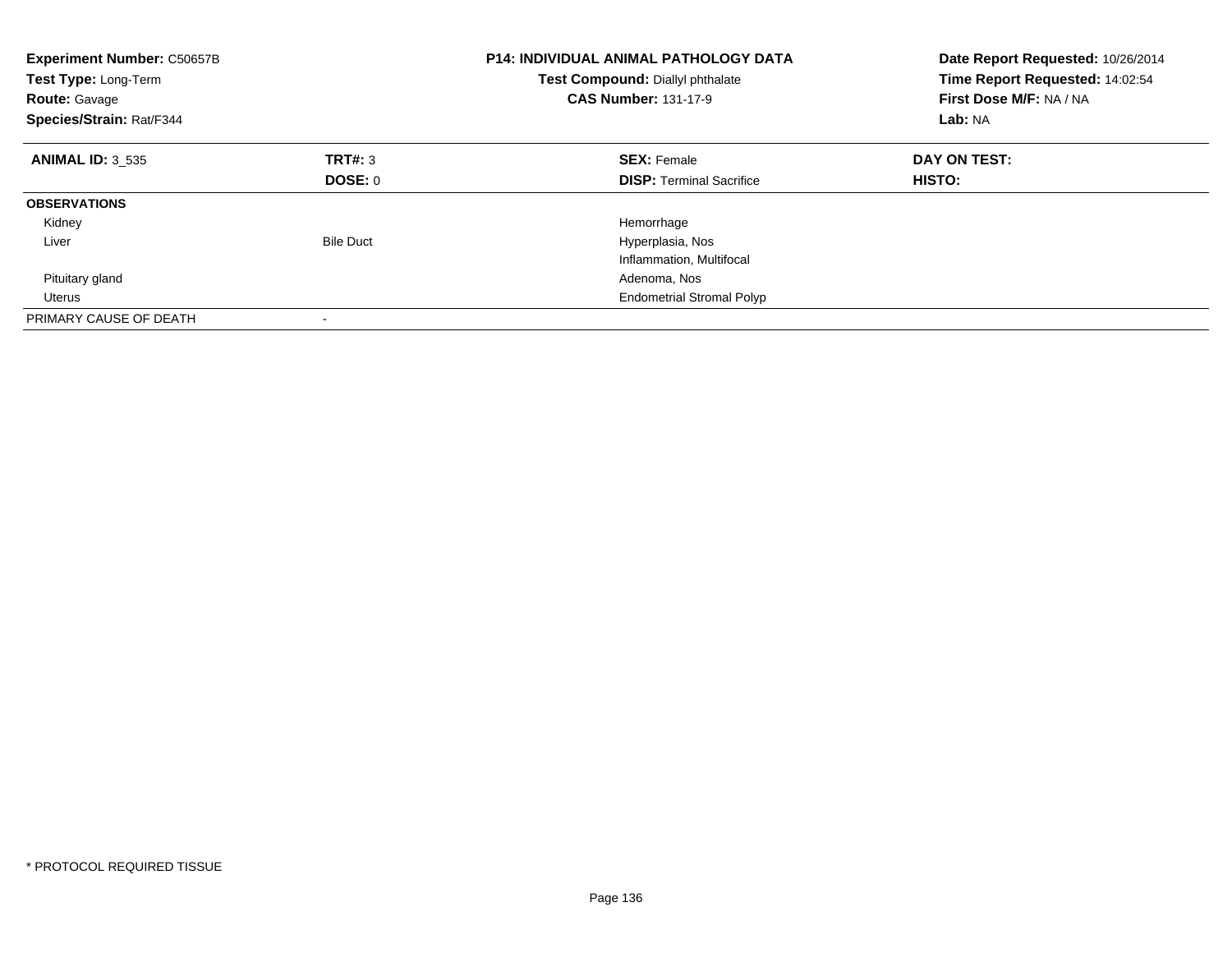| <b>Experiment Number: C50657B</b><br>Test Type: Long-Term<br><b>Route: Gavage</b> |                     | P14: INDIVIDUAL ANIMAL PATHOLOGY DATA   | Date Report Requested: 10/26/2014 |  |
|-----------------------------------------------------------------------------------|---------------------|-----------------------------------------|-----------------------------------|--|
|                                                                                   |                     | <b>Test Compound: Diallyl phthalate</b> | Time Report Requested: 14:02:54   |  |
|                                                                                   |                     | <b>CAS Number: 131-17-9</b>             | First Dose M/F: NA / NA           |  |
| Species/Strain: Rat/F344                                                          |                     |                                         | <b>Lab:</b> NA                    |  |
| <b>ANIMAL ID: 3 536</b>                                                           | <b>TRT#: 3</b>      | <b>SEX: Female</b>                      | DAY ON TEST:                      |  |
|                                                                                   | DOSE: 0             | <b>DISP: Natural Death</b>              | HISTO:                            |  |
| <b>OBSERVATIONS</b>                                                               |                     |                                         |                                   |  |
| Unspecified                                                                       | Multiple Organs Nos | Leukemia, Mononuclear Cell              |                                   |  |
| PRIMARY CAUSE OF DEATH                                                            |                     |                                         |                                   |  |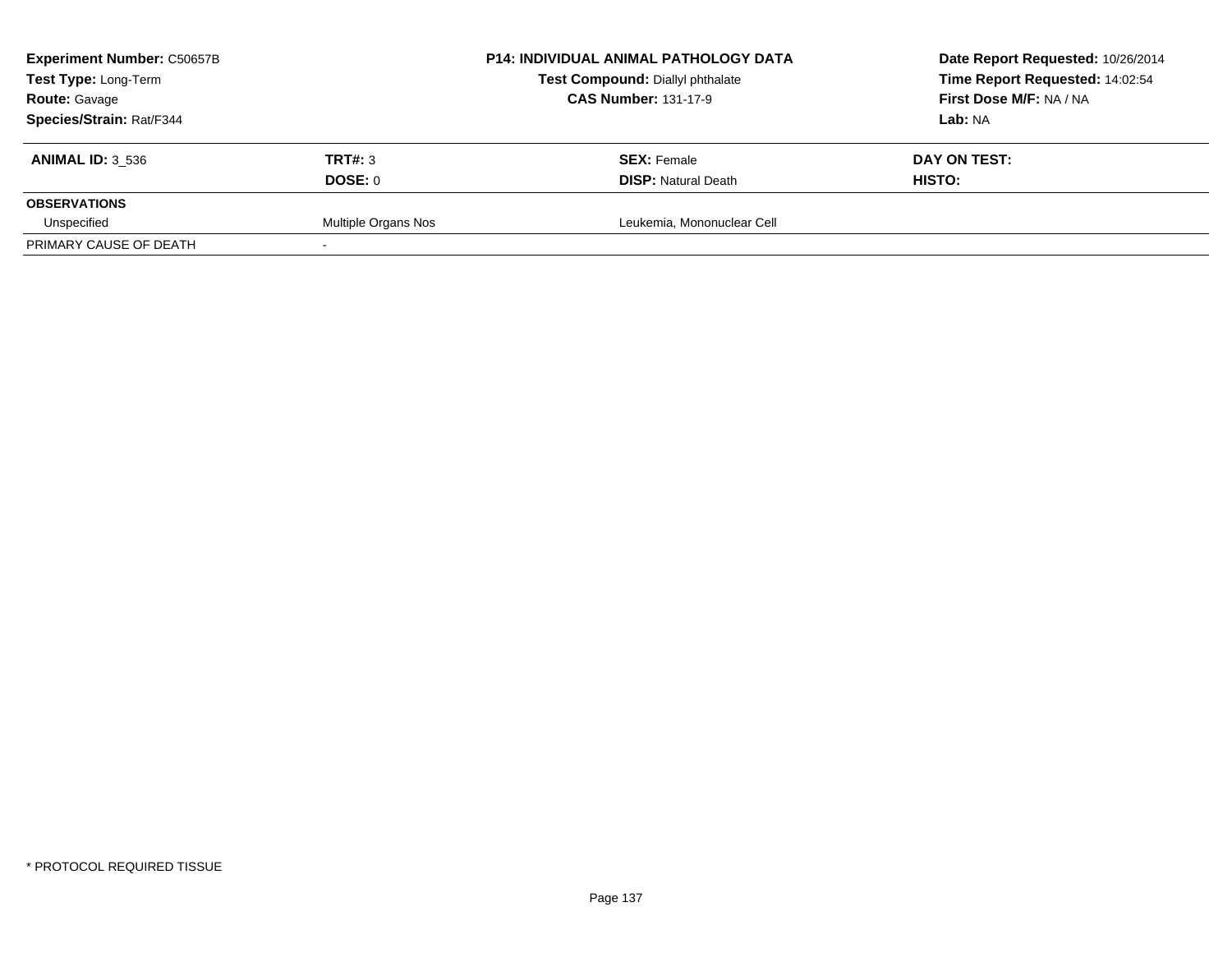| <b>Experiment Number: C50657B</b><br>Test Type: Long-Term<br><b>Route: Gavage</b><br>Species/Strain: Rat/F344 |                             | <b>P14: INDIVIDUAL ANIMAL PATHOLOGY DATA</b><br>Test Compound: Diallyl phthalate<br><b>CAS Number: 131-17-9</b> | Date Report Requested: 10/26/2014<br>Time Report Requested: 14:02:54<br>First Dose M/F: NA / NA<br>Lab: NA |
|---------------------------------------------------------------------------------------------------------------|-----------------------------|-----------------------------------------------------------------------------------------------------------------|------------------------------------------------------------------------------------------------------------|
| <b>ANIMAL ID: 3 537</b>                                                                                       | TRT#: 3                     | <b>SEX: Female</b>                                                                                              | DAY ON TEST:                                                                                               |
|                                                                                                               | DOSE: 0                     | <b>DISP: Terminal Sacrifice</b>                                                                                 | <b>HISTO:</b>                                                                                              |
| <b>OBSERVATIONS</b>                                                                                           |                             |                                                                                                                 |                                                                                                            |
| <b>Blood vessel</b>                                                                                           | <b>Pulmonary Artery Nos</b> | Mineralization                                                                                                  |                                                                                                            |
| Brain                                                                                                         |                             | Astrocytoma                                                                                                     |                                                                                                            |
| Liver                                                                                                         |                             | Inflammation, Multifocal                                                                                        |                                                                                                            |
| Lung                                                                                                          | Alveoli                     | Histiocytosis                                                                                                   |                                                                                                            |
| Mammary gland                                                                                                 |                             | Fibroadenoma                                                                                                    |                                                                                                            |
| Pancreas                                                                                                      | Acinus                      | Atrophy, Nos                                                                                                    |                                                                                                            |
| Pituitary gland                                                                                               | <b>Anterior Pituitary</b>   | Hemosiderosis                                                                                                   |                                                                                                            |
| Unspecified                                                                                                   | <b>Abdominal Cavity</b>     | Necrosis, Fat                                                                                                   |                                                                                                            |
| PRIMARY CAUSE OF DEATH                                                                                        |                             |                                                                                                                 |                                                                                                            |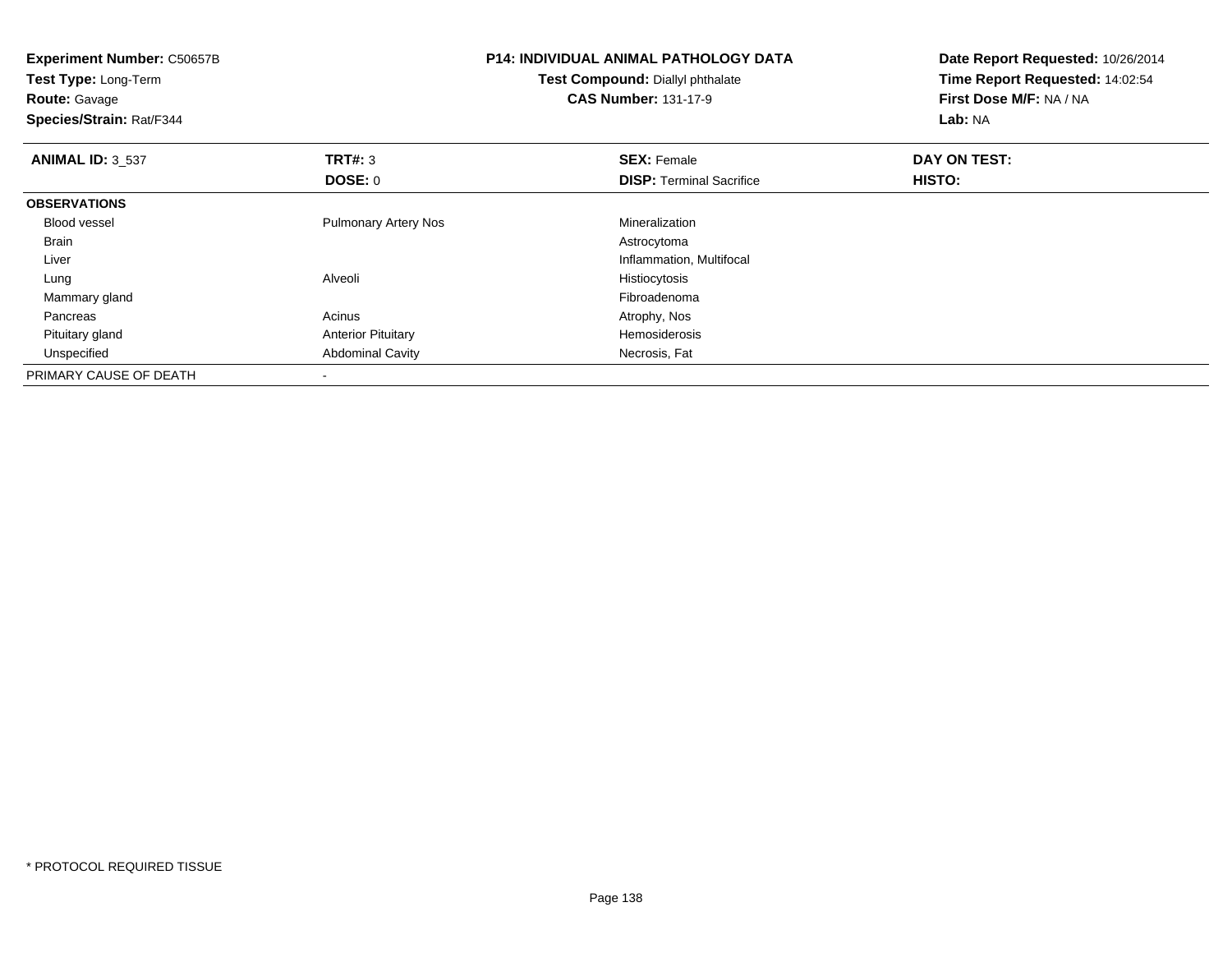| <b>Experiment Number: C50657B</b><br>Test Type: Long-Term<br><b>Route: Gavage</b> |                     | <b>P14: INDIVIDUAL ANIMAL PATHOLOGY DATA</b> | Date Report Requested: 10/26/2014 |  |
|-----------------------------------------------------------------------------------|---------------------|----------------------------------------------|-----------------------------------|--|
|                                                                                   |                     | Test Compound: Diallyl phthalate             | Time Report Requested: 14:02:54   |  |
|                                                                                   |                     | <b>CAS Number: 131-17-9</b>                  | First Dose M/F: NA / NA           |  |
| Species/Strain: Rat/F344                                                          |                     |                                              | Lab: NA                           |  |
| <b>ANIMAL ID: 3 538</b>                                                           | TRT#: 3             | <b>SEX: Female</b>                           | DAY ON TEST:                      |  |
|                                                                                   | DOSE: 0             | <b>DISP:</b> Moribund Sacrifice              | HISTO:                            |  |
| <b>OBSERVATIONS</b>                                                               |                     |                                              |                                   |  |
| Kidney                                                                            |                     | Metamorphosis, Fatty                         |                                   |  |
| Unspecified                                                                       | Multiple Organs Nos | Leukemia, Mononuclear Cell                   |                                   |  |
| PRIMARY CAUSE OF DEATH                                                            |                     |                                              |                                   |  |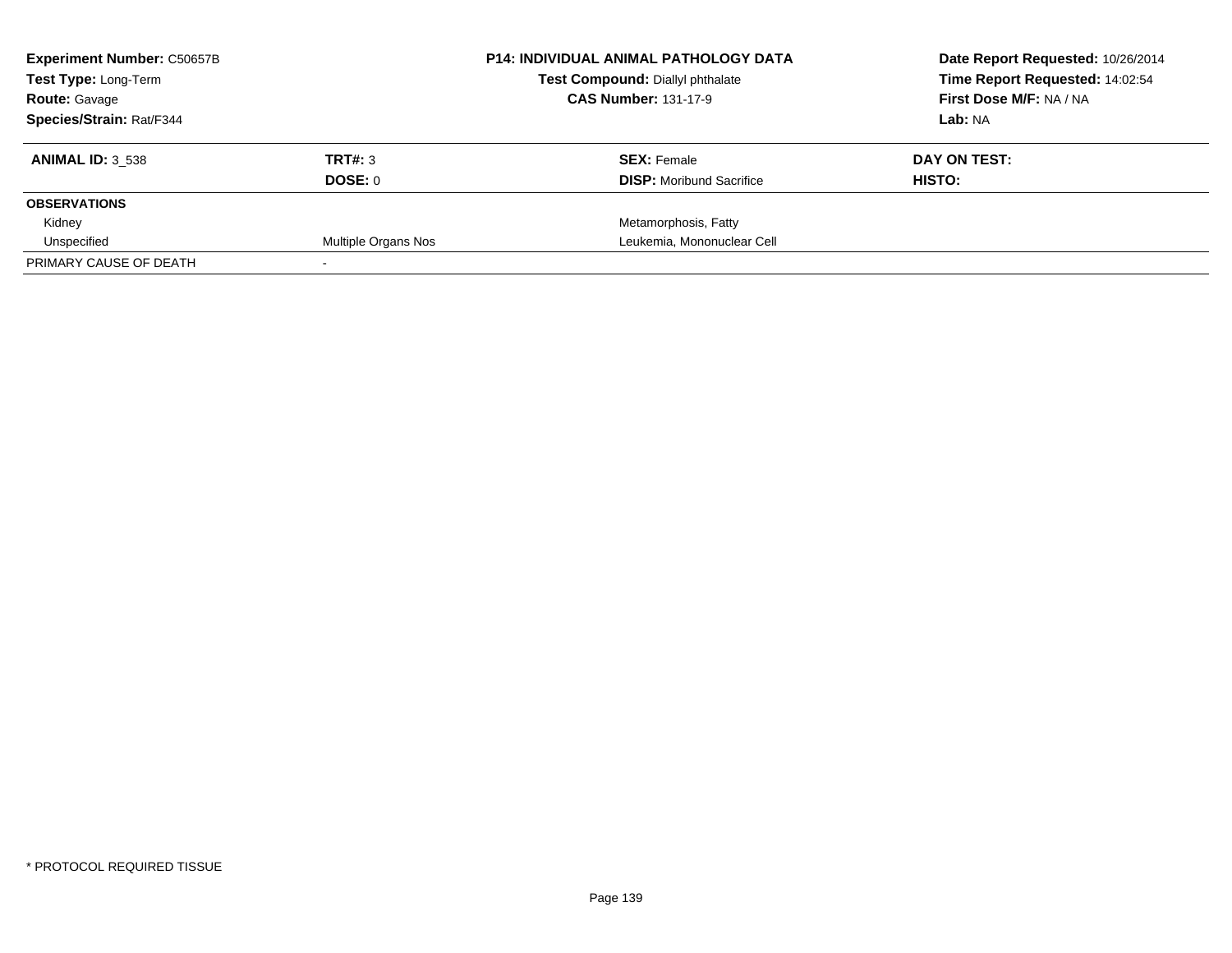| <b>Experiment Number: C50657B</b><br>Test Type: Long-Term<br><b>Route: Gavage</b><br>Species/Strain: Rat/F344 |                         | <b>P14: INDIVIDUAL ANIMAL PATHOLOGY DATA</b> | Date Report Requested: 10/26/2014                          |  |
|---------------------------------------------------------------------------------------------------------------|-------------------------|----------------------------------------------|------------------------------------------------------------|--|
|                                                                                                               |                         | Test Compound: Diallyl phthalate             | Time Report Requested: 14:02:54<br>First Dose M/F: NA / NA |  |
|                                                                                                               |                         | <b>CAS Number: 131-17-9</b>                  |                                                            |  |
|                                                                                                               |                         |                                              | Lab: NA                                                    |  |
| <b>ANIMAL ID: 3 539</b>                                                                                       | TRT#: 3                 | <b>SEX: Female</b>                           | DAY ON TEST:                                               |  |
|                                                                                                               | DOSE: 0                 | <b>DISP:</b> Dosing Accident                 | HISTO:                                                     |  |
| <b>OBSERVATIONS</b>                                                                                           |                         |                                              |                                                            |  |
| Unspecified                                                                                                   | Multiple Organs Nos     | Leukemia, Mononuclear Cell                   |                                                            |  |
|                                                                                                               | <b>Abdominal Cavity</b> | Necrosis, Fat                                |                                                            |  |
| PRIMARY CAUSE OF DEATH                                                                                        |                         |                                              |                                                            |  |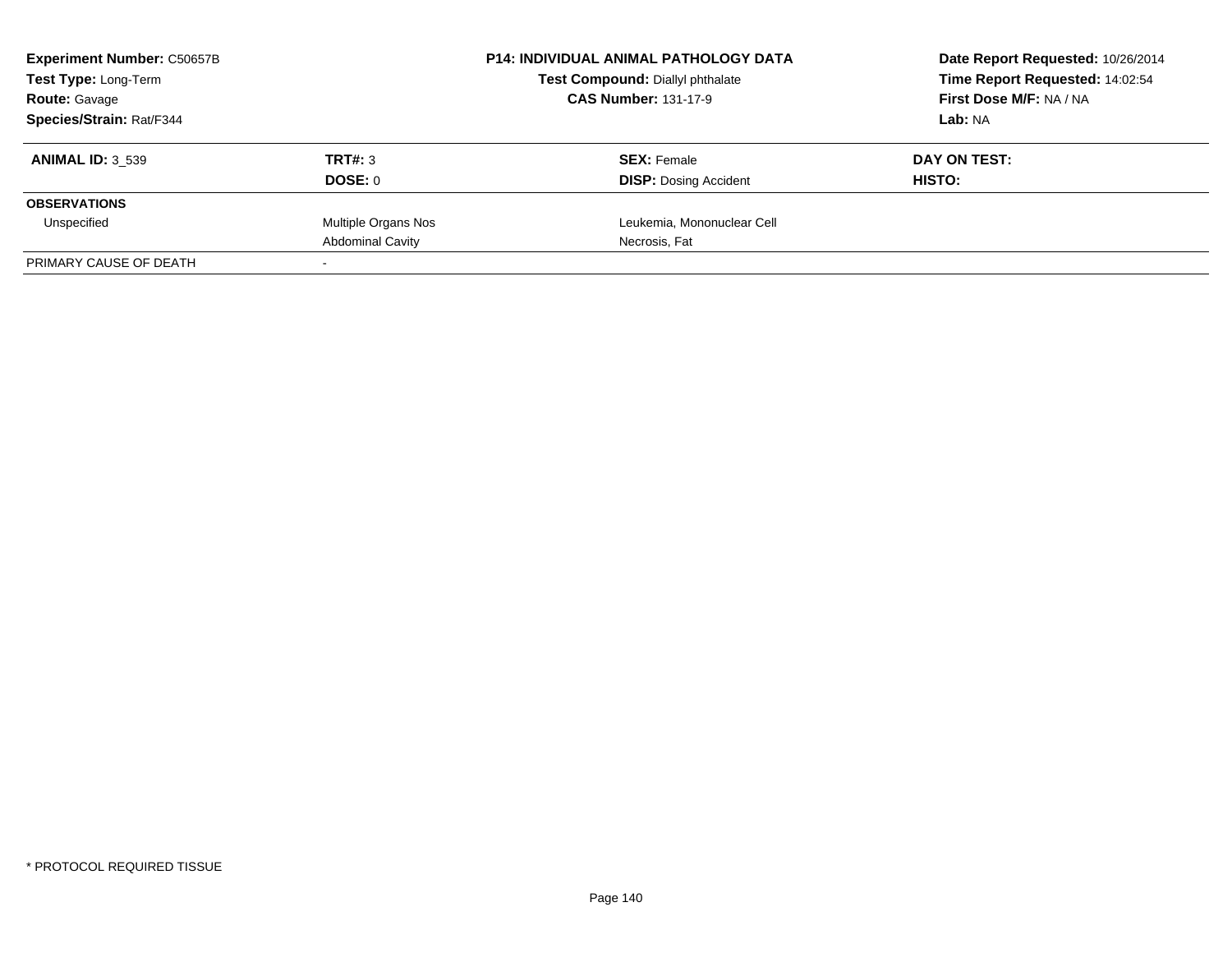**Test Type:** Long-Term

**Route:** Gavage

**Species/Strain:** Rat/F344

### **P14: INDIVIDUAL ANIMAL PATHOLOGY DATA**

**Test Compound:** Diallyl phthalate**CAS Number:** 131-17-9

| <b>ANIMAL ID: 3_540</b> | TRT#: 3                     | <b>SEX: Female</b>              | <b>DAY ON TEST:</b> |  |
|-------------------------|-----------------------------|---------------------------------|---------------------|--|
|                         | <b>DOSE: 0</b>              | <b>DISP:</b> Moribund Sacrifice | HISTO:              |  |
| <b>OBSERVATIONS</b>     |                             |                                 |                     |  |
| Adrenal gland           |                             | Angiectasis                     |                     |  |
| Blood vessel            | <b>Pulmonary Artery Nos</b> | Mineralization                  |                     |  |
| Heart                   | Myocardium Nos              | Fibrosis                        |                     |  |
| Kidney                  |                             | Hemosiderosis                   |                     |  |
|                         |                             | Nephropathy                     |                     |  |
| Liver                   | <b>Bile Duct</b>            | Hyperplasia, Nos                |                     |  |
| Lymph node              | Pancreatic Lymph Node       | Hemosiderosis                   |                     |  |
| Mammary gland           |                             | Fibroadenoma                    |                     |  |
| Pituitary gland         |                             | Adenoma, Nos                    |                     |  |
| Unspecified             | Multiple Organs Nos         | Leukemia, Mononuclear Cell      |                     |  |
|                         | <b>Abdominal Cavity</b>     | Necrosis, Fat                   |                     |  |
| Uterus                  | Endometrium                 | Hyperplasia, Cystic             |                     |  |
| PRIMARY CAUSE OF DEATH  | $\blacksquare$              |                                 |                     |  |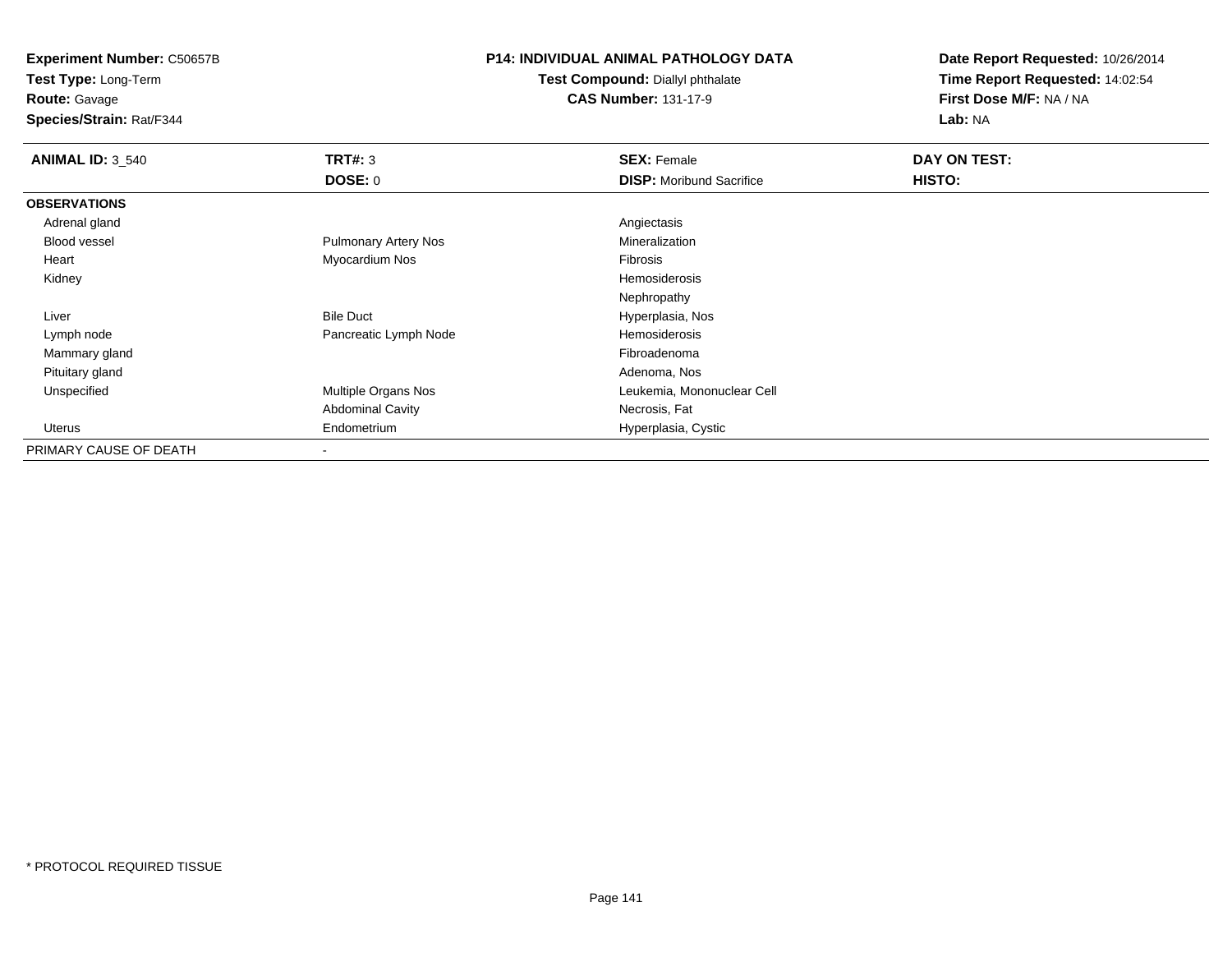**Experiment Number:** C50657B**Test Type:** Long-Term**Route:** Gavage **Species/Strain:** Rat/F344**P14: INDIVIDUAL ANIMAL PATHOLOGY DATATest Compound:** Diallyl phthalate**CAS Number:** 131-17-9**Date Report Requested:** 10/26/2014**Time Report Requested:** 14:02:54**First Dose M/F:** NA / NA**Lab:** NA**ANIMAL ID:** 3\_541**TRT#:** 3 **SEX:** Female **DAY ON TEST: DOSE:** 0**DISP:** Terminal Sacrifice **HISTO: OBSERVATIONS** Blood vessel Pulmonary Artery Nos Mineralization Eyee de la constitución de la constitución de la constitución de la constitución de la constitución de la constitución<br>En el constitución de la constitución de la constitución de la constitución de la constitución de la const Retina Degeneration, Nos **Sclera** Mineralization<br>Hemorrhage Kidneyy the control of the control of the control of the control of the control of the control of the control of the control of the control of the control of the control of the control of the control of the control of the contro Nephropathy**Inflammation, Multifocal**  Liver Ovary Cyst, Parovarian Pancreass and the contract of the contract of the contract of the contract of the contract  $\mathsf{A}$  at  $\mathsf{A}$  and  $\mathsf{A}$  and  $\mathsf{A}$  and  $\mathsf{A}$  and  $\mathsf{A}$  are contract of  $\mathsf{A}$  and  $\mathsf{A}$  and  $\mathsf{A}$  are contract of Thymus Persistent Embryonic StructurePRIMARY CAUSE OF DEATH-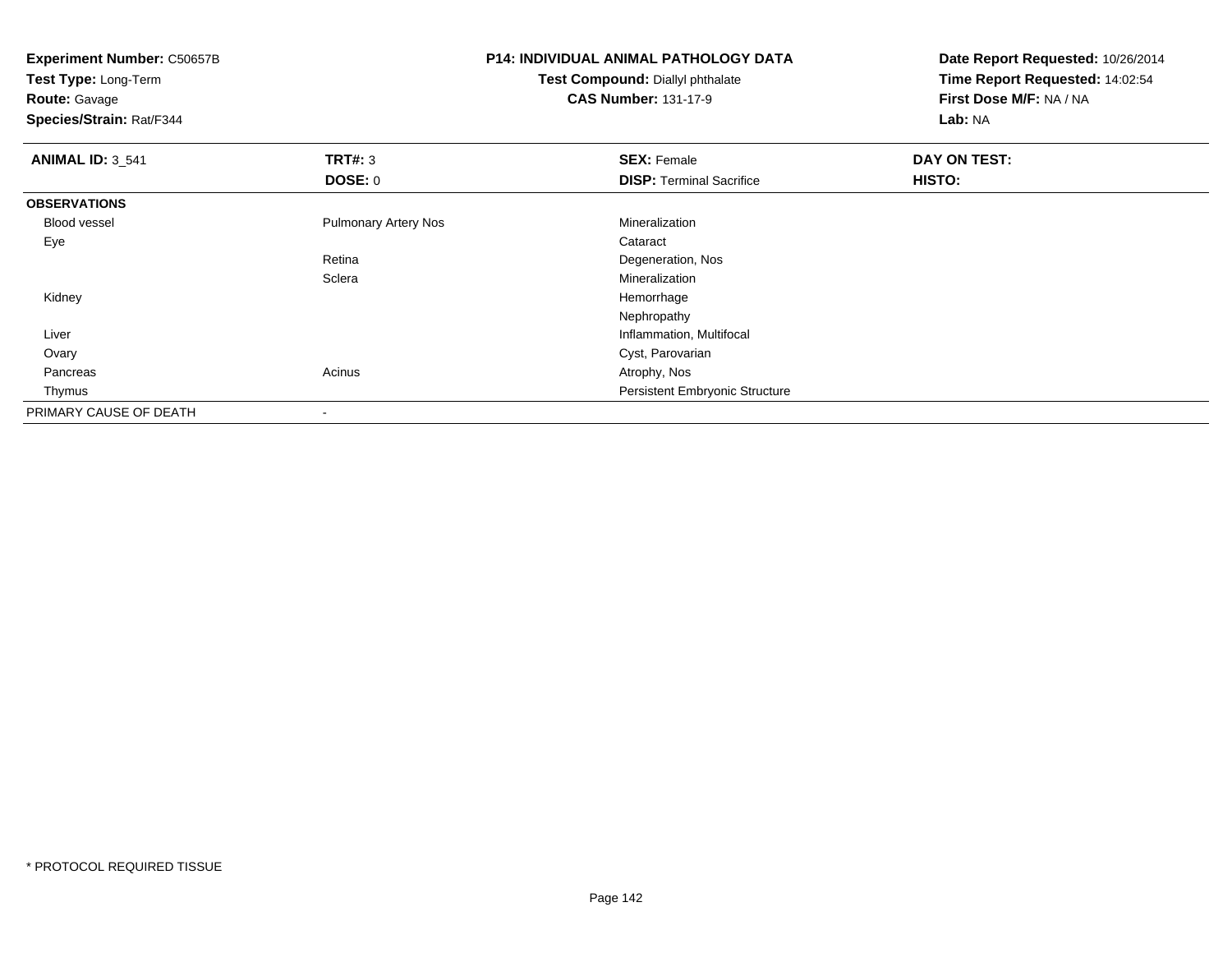| <b>Experiment Number: C50657B</b><br>Test Type: Long-Term<br><b>Route: Gavage</b><br>Species/Strain: Rat/F344 |                            | <b>P14: INDIVIDUAL ANIMAL PATHOLOGY DATA</b><br>Test Compound: Diallyl phthalate<br><b>CAS Number: 131-17-9</b> | Date Report Requested: 10/26/2014<br>Time Report Requested: 14:02:54<br>First Dose M/F: NA / NA<br>Lab: NA |  |
|---------------------------------------------------------------------------------------------------------------|----------------------------|-----------------------------------------------------------------------------------------------------------------|------------------------------------------------------------------------------------------------------------|--|
| <b>ANIMAL ID: 3 542</b>                                                                                       | TRT#: 3                    | <b>SEX: Female</b>                                                                                              | DAY ON TEST:                                                                                               |  |
|                                                                                                               | DOSE: 0                    | <b>DISP:</b> Natural Death                                                                                      | HISTO:                                                                                                     |  |
| <b>OBSERVATIONS</b>                                                                                           |                            |                                                                                                                 |                                                                                                            |  |
| Kidney                                                                                                        |                            | Hypoplasia, Nos                                                                                                 |                                                                                                            |  |
|                                                                                                               |                            | Pyelonephritis, Nos                                                                                             |                                                                                                            |  |
| Liver                                                                                                         | <b>Bile Duct</b>           | Hyperplasia, Nos                                                                                                |                                                                                                            |  |
| Spleen                                                                                                        |                            | Depletion, Lymphoid                                                                                             |                                                                                                            |  |
|                                                                                                               |                            | Hemosiderosis                                                                                                   |                                                                                                            |  |
| Unspecified                                                                                                   | <b>Multiple Organs Nos</b> | Mineralization                                                                                                  |                                                                                                            |  |
| PRIMARY CAUSE OF DEATH                                                                                        |                            |                                                                                                                 |                                                                                                            |  |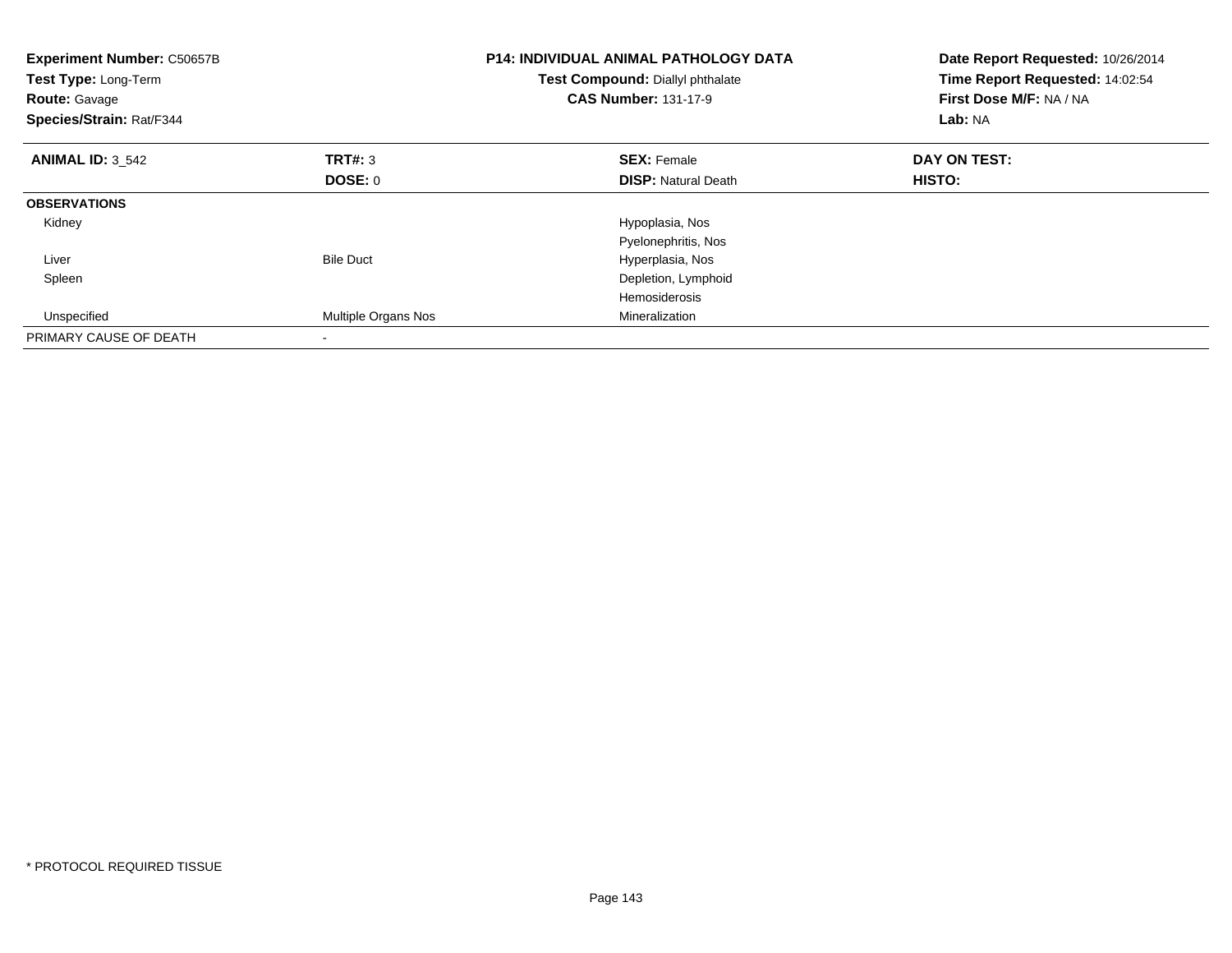**Test Type:** Long-Term

**Route:** Gavage

**Species/Strain:** Rat/F344

### **P14: INDIVIDUAL ANIMAL PATHOLOGY DATA**

**Test Compound:** Diallyl phthalate**CAS Number:** 131-17-9

| <b>ANIMAL ID: 3_543</b> | <b>TRT#: 3</b>            | <b>SEX: Female</b>              | <b>DAY ON TEST:</b> |  |
|-------------------------|---------------------------|---------------------------------|---------------------|--|
|                         | <b>DOSE: 0</b>            | <b>DISP: Terminal Sacrifice</b> | HISTO:              |  |
| <b>OBSERVATIONS</b>     |                           |                                 |                     |  |
| Adrenal gland           |                           | Angiectasis                     |                     |  |
| Eye                     |                           | Cataract                        |                     |  |
|                         | Retina                    | Degeneration, Nos               |                     |  |
| Heart                   | Myocardium Nos            | Fibrosis                        |                     |  |
| Kidney                  |                           | Hemorrhage                      |                     |  |
|                         |                           | Nephropathy                     |                     |  |
| Liver                   |                           | Inflammation, Multifocal        |                     |  |
|                         |                           | Neoplastic Nodule               |                     |  |
|                         |                           | Pigmentation, Nos               |                     |  |
| Lung                    |                           | Inflammation, Granulomatous     |                     |  |
| Pituitary gland         | <b>Anterior Pituitary</b> | Angiectasis                     |                     |  |
|                         | <b>Anterior Pituitary</b> | Focal Cellular Change           |                     |  |
| Thymus                  |                           | Persistent Embryonic Structure  |                     |  |
| PRIMARY CAUSE OF DEATH  |                           |                                 |                     |  |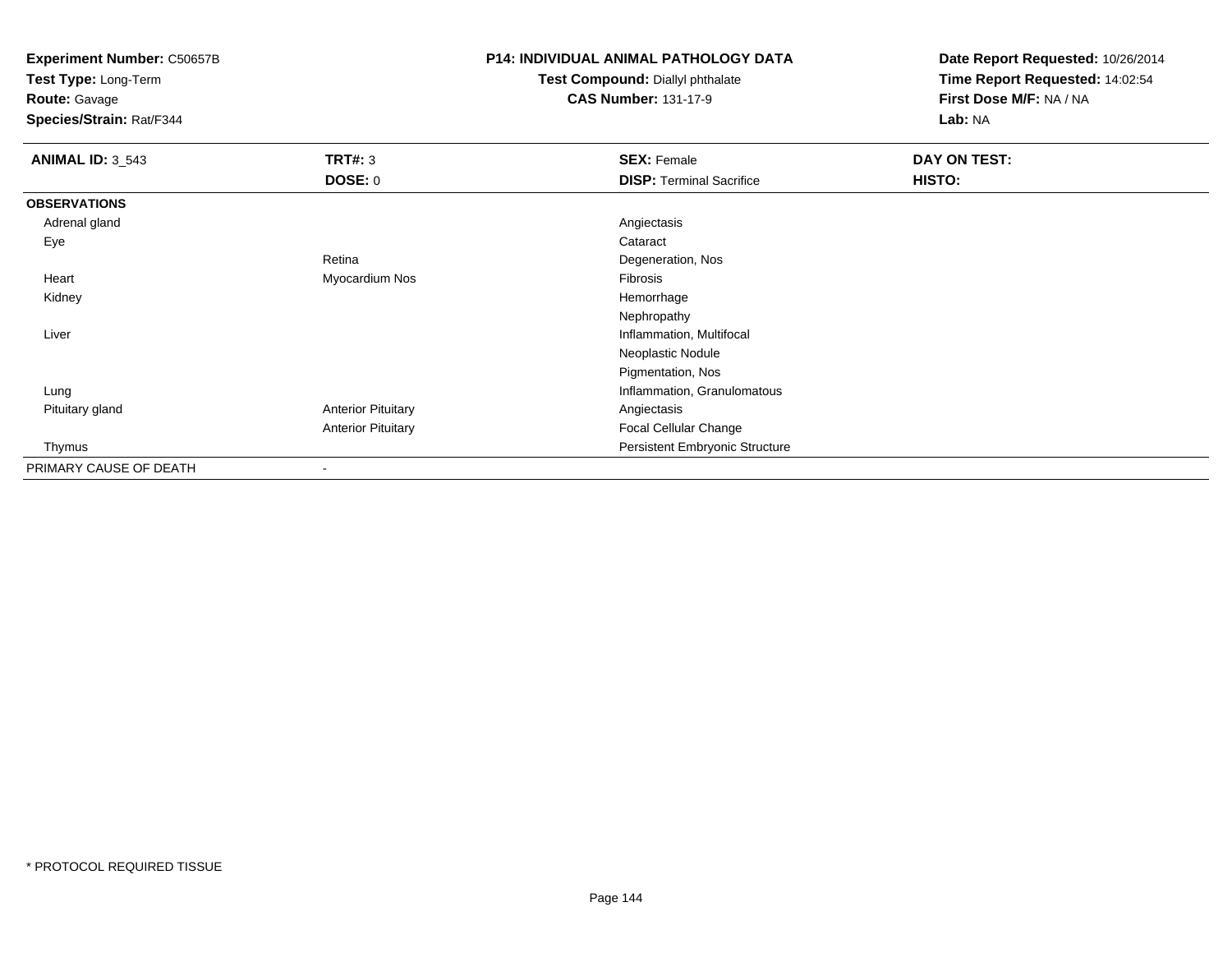| <b>Experiment Number: C50657B</b><br>Test Type: Long-Term<br><b>Route: Gavage</b><br>Species/Strain: Rat/F344 |                           | P14: INDIVIDUAL ANIMAL PATHOLOGY DATA<br>Test Compound: Diallyl phthalate<br><b>CAS Number: 131-17-9</b> | Date Report Requested: 10/26/2014<br>Time Report Requested: 14:02:54<br>First Dose M/F: NA / NA<br>Lab: NA |
|---------------------------------------------------------------------------------------------------------------|---------------------------|----------------------------------------------------------------------------------------------------------|------------------------------------------------------------------------------------------------------------|
| <b>ANIMAL ID: 3 544</b>                                                                                       | TRT#: 3                   | <b>SEX: Female</b>                                                                                       | DAY ON TEST:                                                                                               |
|                                                                                                               | DOSE: 0                   | <b>DISP:</b> Terminal Sacrifice                                                                          | HISTO:                                                                                                     |
| <b>OBSERVATIONS</b>                                                                                           |                           |                                                                                                          |                                                                                                            |
| Eye                                                                                                           |                           | Cataract                                                                                                 |                                                                                                            |
|                                                                                                               | Retina                    | Degeneration, Nos                                                                                        |                                                                                                            |
|                                                                                                               | Sclera                    | Mineralization                                                                                           |                                                                                                            |
| Ovary                                                                                                         |                           | Cyst, Parovarian                                                                                         |                                                                                                            |
| Pituitary gland                                                                                               |                           | Adenoma, Nos                                                                                             |                                                                                                            |
|                                                                                                               | <b>Anterior Pituitary</b> | Cyst, Nos                                                                                                |                                                                                                            |
| PRIMARY CAUSE OF DEATH                                                                                        |                           |                                                                                                          |                                                                                                            |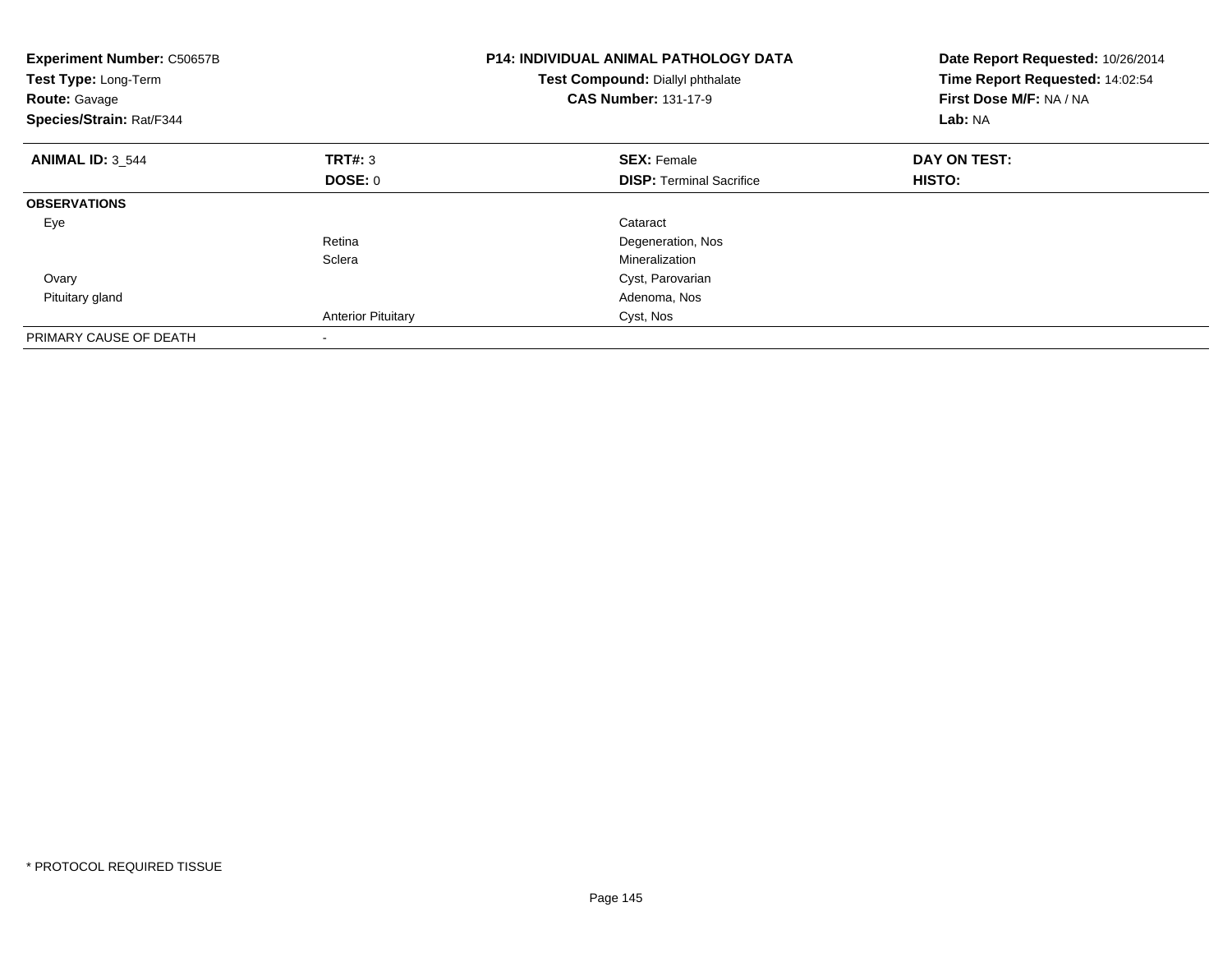| <b>Experiment Number: C50657B</b><br>Test Type: Long-Term<br><b>Route: Gavage</b><br>Species/Strain: Rat/F344 |                           | <b>P14: INDIVIDUAL ANIMAL PATHOLOGY DATA</b><br>Date Report Requested: 10/26/2014<br>Time Report Requested: 14:02:54<br>Test Compound: Diallyl phthalate<br><b>CAS Number: 131-17-9</b><br>First Dose M/F: NA / NA<br>Lab: NA |              |
|---------------------------------------------------------------------------------------------------------------|---------------------------|-------------------------------------------------------------------------------------------------------------------------------------------------------------------------------------------------------------------------------|--------------|
| <b>ANIMAL ID: 3 545</b>                                                                                       | TRT#: 3                   | <b>SEX: Female</b>                                                                                                                                                                                                            | DAY ON TEST: |
|                                                                                                               | DOSE: 0                   | <b>DISP:</b> Terminal Sacrifice                                                                                                                                                                                               | HISTO:       |
| <b>OBSERVATIONS</b>                                                                                           |                           |                                                                                                                                                                                                                               |              |
| Kidney                                                                                                        |                           | Hemorrhage                                                                                                                                                                                                                    |              |
| Lung                                                                                                          | Alveoli                   | Histiocytosis                                                                                                                                                                                                                 |              |
| Pituitary gland                                                                                               |                           | Adenoma, Nos                                                                                                                                                                                                                  |              |
|                                                                                                               | <b>Anterior Pituitary</b> | Cyst, Hemorrhagic                                                                                                                                                                                                             |              |
| Thymus                                                                                                        |                           | <b>Persistent Embryonic Structure</b>                                                                                                                                                                                         |              |
| Unspecified                                                                                                   | Multiple Organs Nos       | Leukemia, Mononuclear Cell                                                                                                                                                                                                    |              |
| Uterus                                                                                                        |                           | <b>Endometrial Stromal Polyp</b>                                                                                                                                                                                              |              |
| PRIMARY CAUSE OF DEATH                                                                                        |                           |                                                                                                                                                                                                                               |              |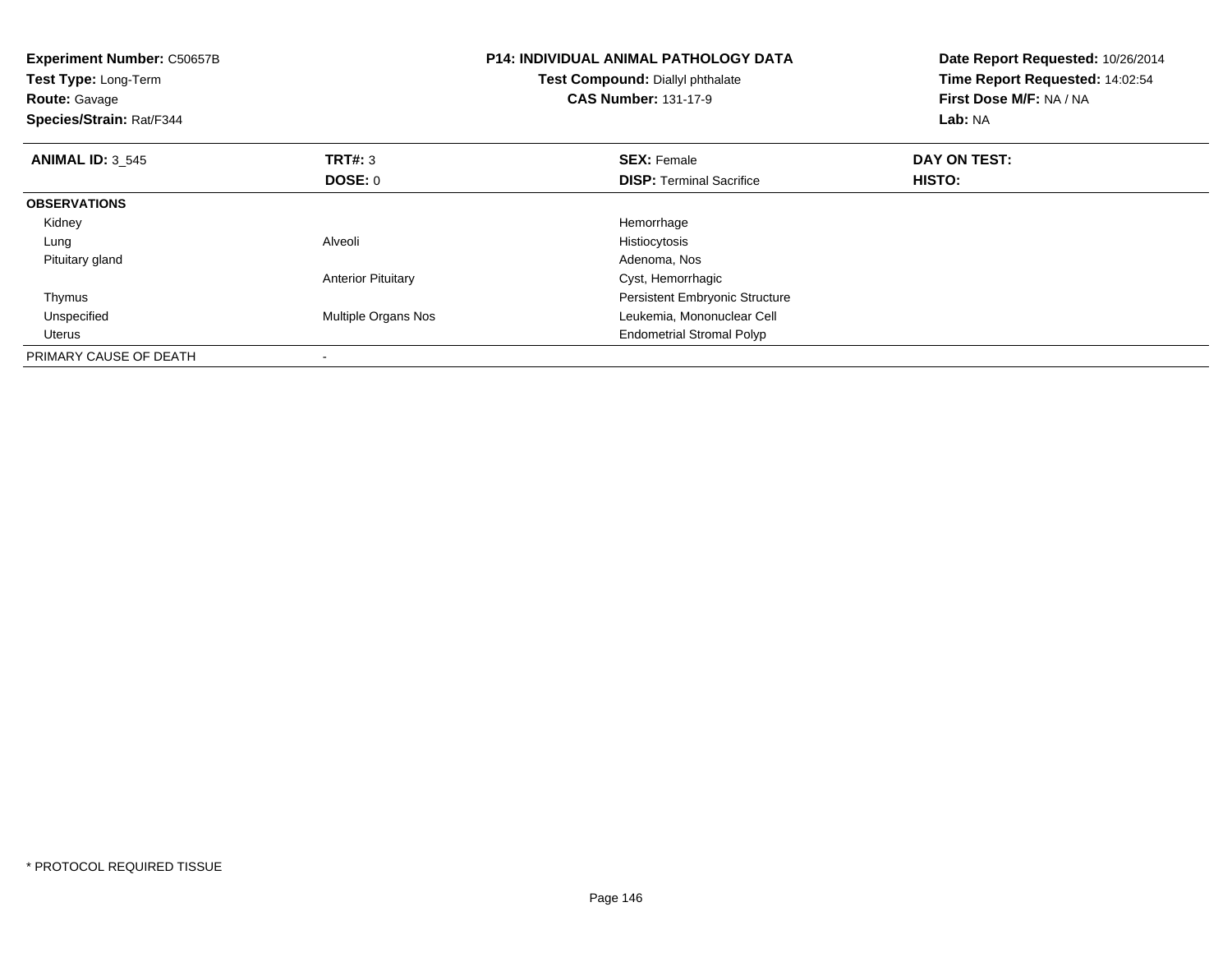| <b>Experiment Number: C50657B</b><br>Test Type: Long-Term<br><b>Route: Gavage</b><br>Species/Strain: Rat/F344 |                             | <b>P14: INDIVIDUAL ANIMAL PATHOLOGY DATA</b><br>Test Compound: Diallyl phthalate<br><b>CAS Number: 131-17-9</b> | Date Report Requested: 10/26/2014<br>Time Report Requested: 14:02:54<br>First Dose M/F: NA / NA<br>Lab: NA |  |
|---------------------------------------------------------------------------------------------------------------|-----------------------------|-----------------------------------------------------------------------------------------------------------------|------------------------------------------------------------------------------------------------------------|--|
| <b>ANIMAL ID: 3 546</b>                                                                                       | <b>TRT#: 3</b>              | <b>SEX: Female</b>                                                                                              | DAY ON TEST:                                                                                               |  |
|                                                                                                               | DOSE: 0                     | <b>DISP:</b> Terminal Sacrifice                                                                                 | <b>HISTO:</b>                                                                                              |  |
| <b>OBSERVATIONS</b>                                                                                           |                             |                                                                                                                 |                                                                                                            |  |
| Blood vessel                                                                                                  | <b>Pulmonary Artery Nos</b> | Mineralization                                                                                                  |                                                                                                            |  |
| Kidney                                                                                                        |                             | Nephropathy                                                                                                     |                                                                                                            |  |
| Liver                                                                                                         |                             | Neoplastic Nodule                                                                                               |                                                                                                            |  |
| Pituitary gland                                                                                               |                             | Adenoma, Nos                                                                                                    |                                                                                                            |  |
|                                                                                                               | <b>Anterior Pituitary</b>   | Cyst, Nos                                                                                                       |                                                                                                            |  |
| Thymus                                                                                                        |                             | Persistent Embryonic Structure                                                                                  |                                                                                                            |  |
| Unspecified                                                                                                   | Multiple Organs Nos         | Leukemia, Mononuclear Cell                                                                                      |                                                                                                            |  |
| PRIMARY CAUSE OF DEATH                                                                                        |                             |                                                                                                                 |                                                                                                            |  |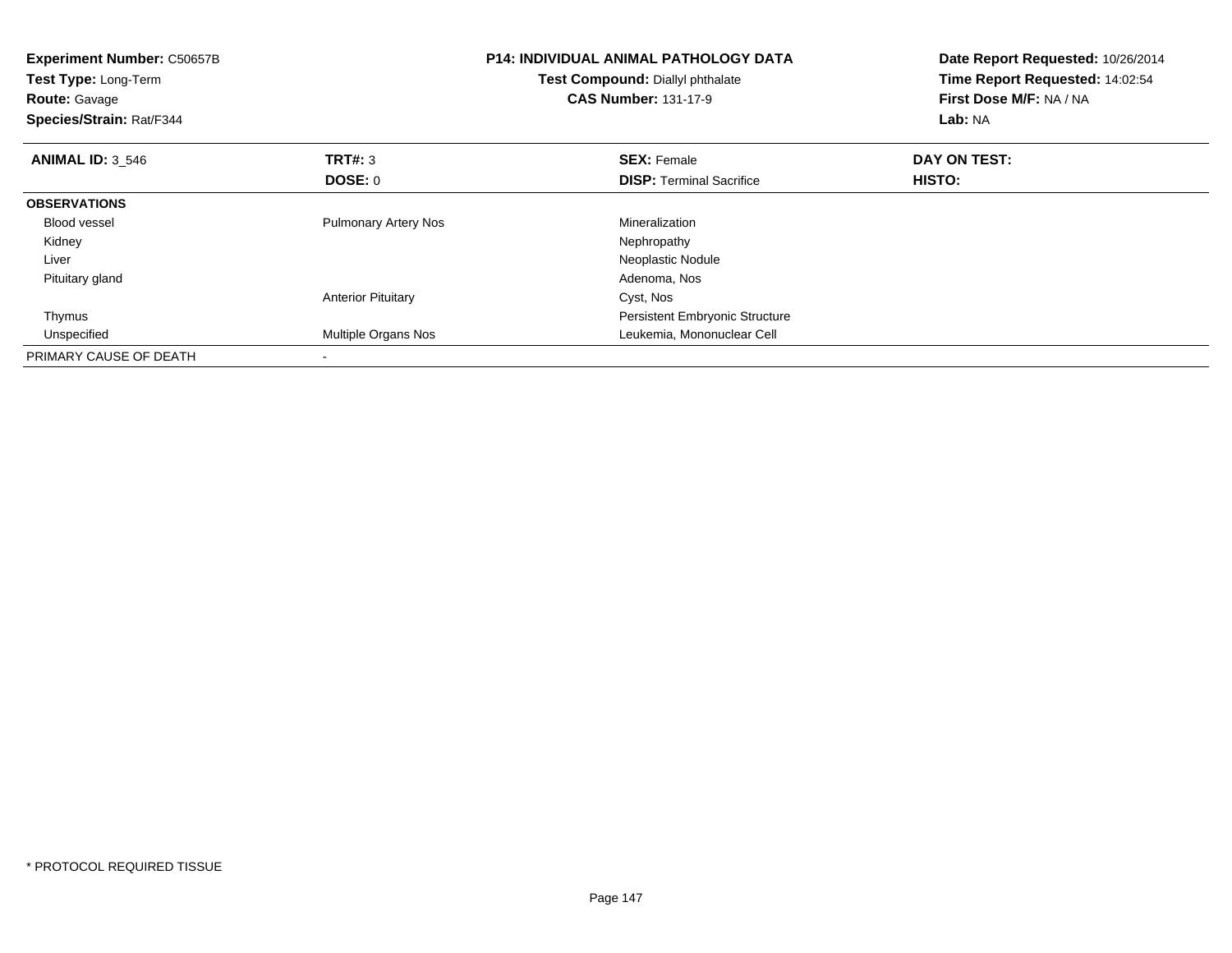| <b>Experiment Number: C50657B</b><br>Test Type: Long-Term<br><b>Route: Gavage</b><br>Species/Strain: Rat/F344 |                             | <b>P14: INDIVIDUAL ANIMAL PATHOLOGY DATA</b><br>Test Compound: Diallyl phthalate<br><b>CAS Number: 131-17-9</b> | Date Report Requested: 10/26/2014<br>Time Report Requested: 14:02:54<br>First Dose M/F: NA / NA<br>Lab: NA |  |
|---------------------------------------------------------------------------------------------------------------|-----------------------------|-----------------------------------------------------------------------------------------------------------------|------------------------------------------------------------------------------------------------------------|--|
| <b>ANIMAL ID: 3 547</b>                                                                                       | <b>TRT#: 3</b>              | <b>SEX: Female</b>                                                                                              | DAY ON TEST:                                                                                               |  |
|                                                                                                               | DOSE: 0                     | <b>DISP:</b> Terminal Sacrifice                                                                                 | HISTO:                                                                                                     |  |
| <b>OBSERVATIONS</b>                                                                                           |                             |                                                                                                                 |                                                                                                            |  |
| Adrenal gland                                                                                                 | Medulla                     | Pheochromocytoma                                                                                                |                                                                                                            |  |
| <b>Blood vessel</b>                                                                                           | <b>Pulmonary Artery Nos</b> | Mineralization                                                                                                  |                                                                                                            |  |
| Liver                                                                                                         | <b>Bile Duct</b>            | Hyperplasia, Nos                                                                                                |                                                                                                            |  |
| Pituitary gland                                                                                               | <b>Anterior Pituitary</b>   | Cyst, Nos                                                                                                       |                                                                                                            |  |
| Thymus                                                                                                        |                             | <b>Persistent Embryonic Structure</b>                                                                           |                                                                                                            |  |
| Unspecified                                                                                                   | Multiple Organs Nos         | Leukemia, Mononuclear Cell                                                                                      |                                                                                                            |  |
|                                                                                                               | <b>Abdominal Cavity</b>     | Necrosis, Fat                                                                                                   |                                                                                                            |  |
| PRIMARY CAUSE OF DEATH                                                                                        |                             |                                                                                                                 |                                                                                                            |  |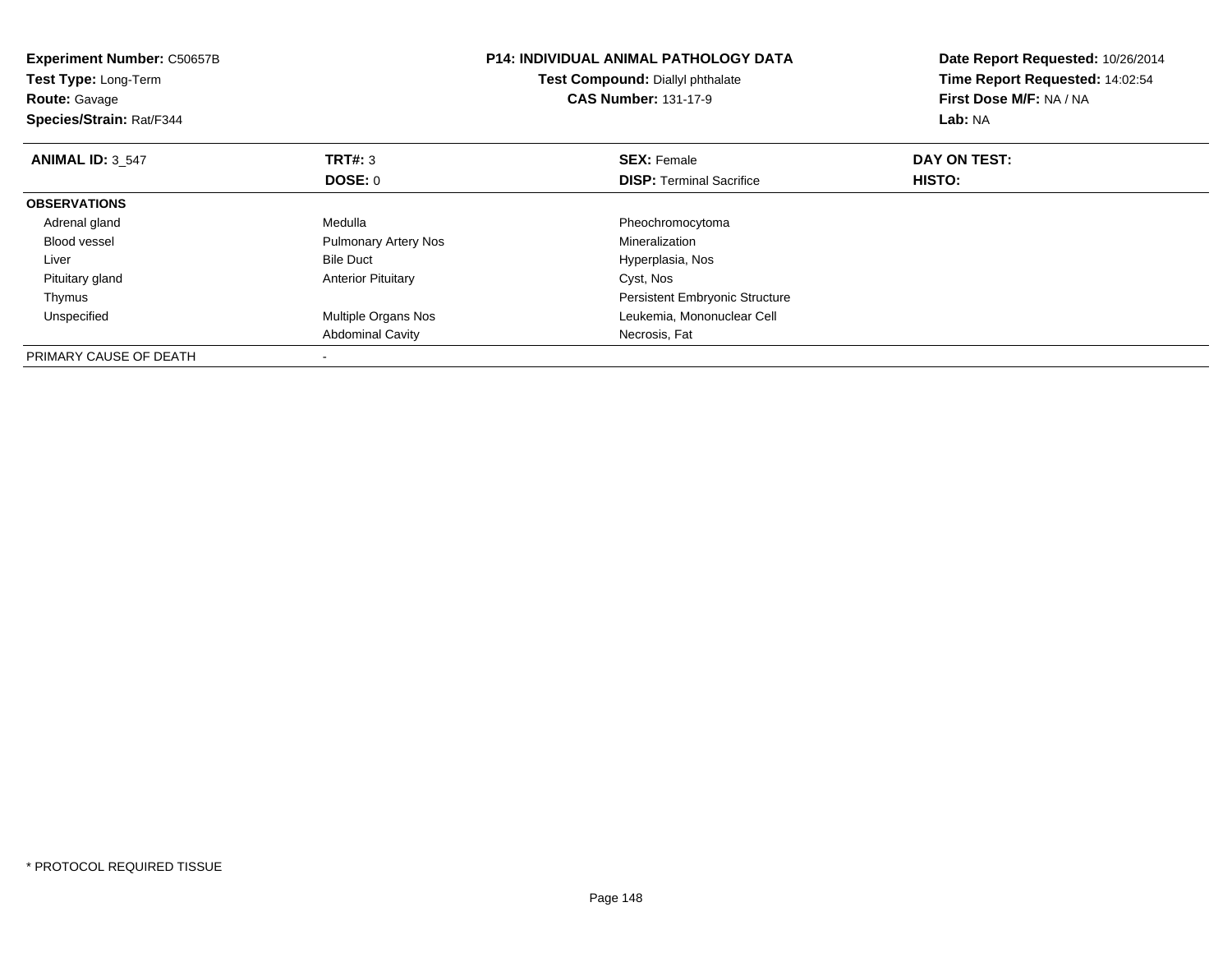**Experiment Number:** C50657B**Test Type:** Long-Term**Route:** Gavage **Species/Strain:** Rat/F344**P14: INDIVIDUAL ANIMAL PATHOLOGY DATATest Compound:** Diallyl phthalate**CAS Number:** 131-17-9**Date Report Requested:** 10/26/2014**Time Report Requested:** 14:02:54**First Dose M/F:** NA / NA**Lab:** NA**ANIMAL ID:** 3\_548**REX:** Female **DAY ON TEST: SEX:** Female **SEX:** Female **DOSE:** 0**DISP:** Terminal Sacrifice **HISTO: OBSERVATIONS** Intestine Small Jejunum Leiomyosarcoma LiverHyperplasia, Nos Pancreass and the contract of the contract of the contract of the contract of the contract  $\mathsf{A}$  at  $\mathsf{A}$  and  $\mathsf{A}$  and  $\mathsf{A}$  and  $\mathsf{A}$  and  $\mathsf{A}$  are contract of  $\mathsf{A}$  and  $\mathsf{A}$  and  $\mathsf{A}$  are contract of Pituitary glandAnterior Pituitary Cyst, Nos<br>
Capsule Capsule Capsule Capsule Capsule Capsule Capsule Capsulary<br>
Cyst, Nos Spleenn and the capsule Capsule Capsule and the Fibrosis, Focal set of the Fibrosis, Focal set of the Capsule of the  $\Gamma$  ThymusPersistent Embryonic Structure<br>Multiple Organs Nos **Exercía Exercía Exercía Exercía Exercía Exercía Exercía Exercía Exercía Exercía Exercía E**  UnspecifiedLeukemia, Mononuclear Cell Abdominal Cavity Necrosis, Fat Uterus Endometrium Cyst, Nos Endometrial Stromal Polyp

PRIMARY CAUSE OF DEATH-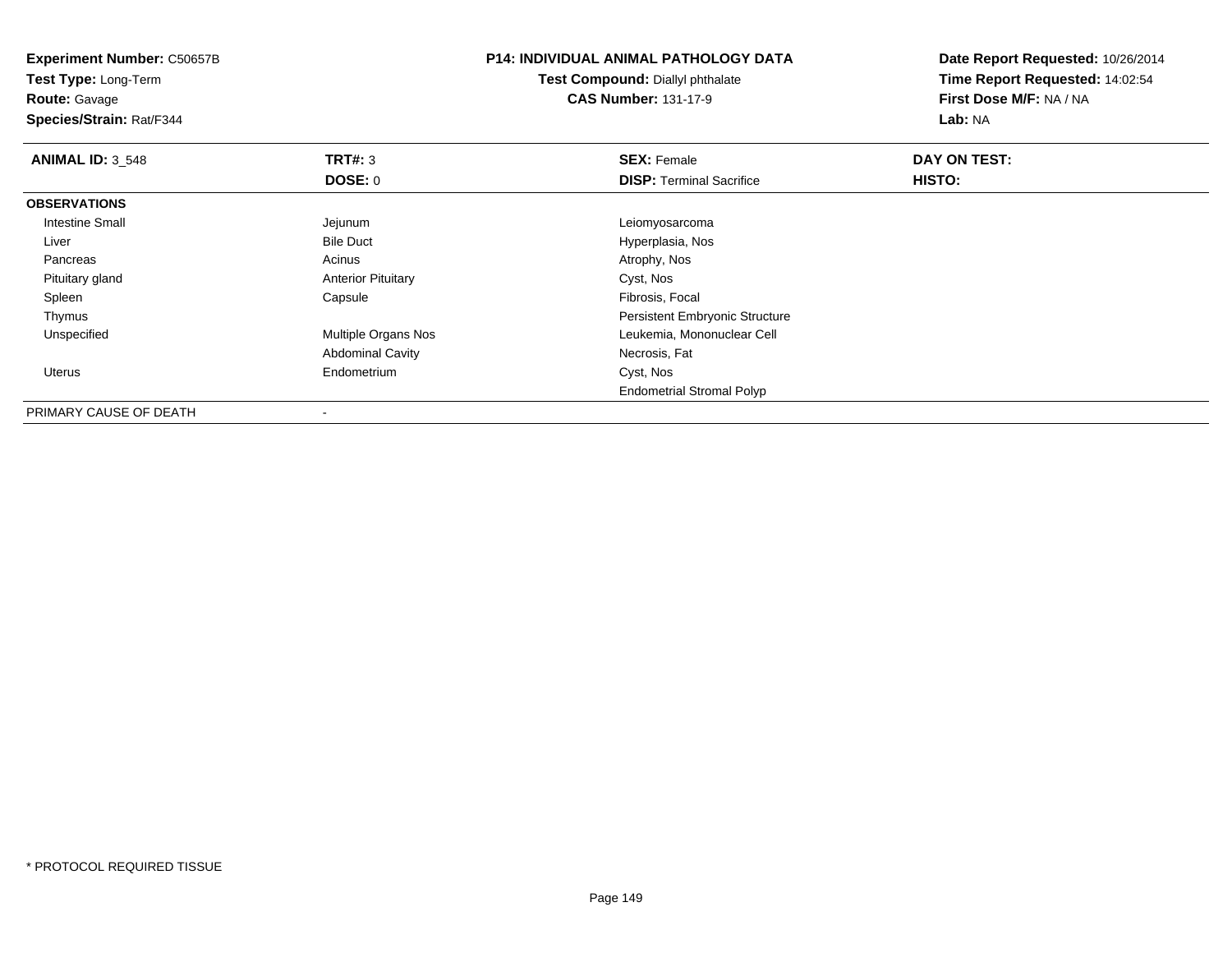| <b>Experiment Number: C50657B</b><br>Test Type: Long-Term<br><b>Route: Gavage</b><br>Species/Strain: Rat/F344 |                             | <b>P14: INDIVIDUAL ANIMAL PATHOLOGY DATA</b><br>Test Compound: Diallyl phthalate<br><b>CAS Number: 131-17-9</b> | Date Report Requested: 10/26/2014<br>Time Report Requested: 14:02:54<br>First Dose M/F: NA / NA<br>Lab: NA |
|---------------------------------------------------------------------------------------------------------------|-----------------------------|-----------------------------------------------------------------------------------------------------------------|------------------------------------------------------------------------------------------------------------|
| <b>ANIMAL ID: 3 549</b>                                                                                       | <b>TRT#: 3</b>              | <b>SEX: Female</b>                                                                                              | DAY ON TEST:                                                                                               |
|                                                                                                               | <b>DOSE: 0</b>              | <b>DISP:</b> Terminal Sacrifice                                                                                 | HISTO:                                                                                                     |
| <b>OBSERVATIONS</b>                                                                                           |                             |                                                                                                                 |                                                                                                            |
| <b>Blood vessel</b>                                                                                           | <b>Pulmonary Artery Nos</b> | Mineralization                                                                                                  |                                                                                                            |
| Heart                                                                                                         | Myocardium Nos              | Fibrosis                                                                                                        |                                                                                                            |
| Kidney                                                                                                        |                             | Hemorrhage                                                                                                      |                                                                                                            |
|                                                                                                               |                             | Nephropathy                                                                                                     |                                                                                                            |
| Liver                                                                                                         |                             | Inflammation, Multifocal                                                                                        |                                                                                                            |
| Lung                                                                                                          | Alveoli                     | Histiocytosis                                                                                                   |                                                                                                            |
| Pancreas                                                                                                      | Acinus                      | Atrophy, Nos                                                                                                    |                                                                                                            |
| Pituitary gland                                                                                               | <b>Anterior Pituitary</b>   | Cyst, Nos                                                                                                       |                                                                                                            |
| PRIMARY CAUSE OF DEATH                                                                                        |                             |                                                                                                                 |                                                                                                            |